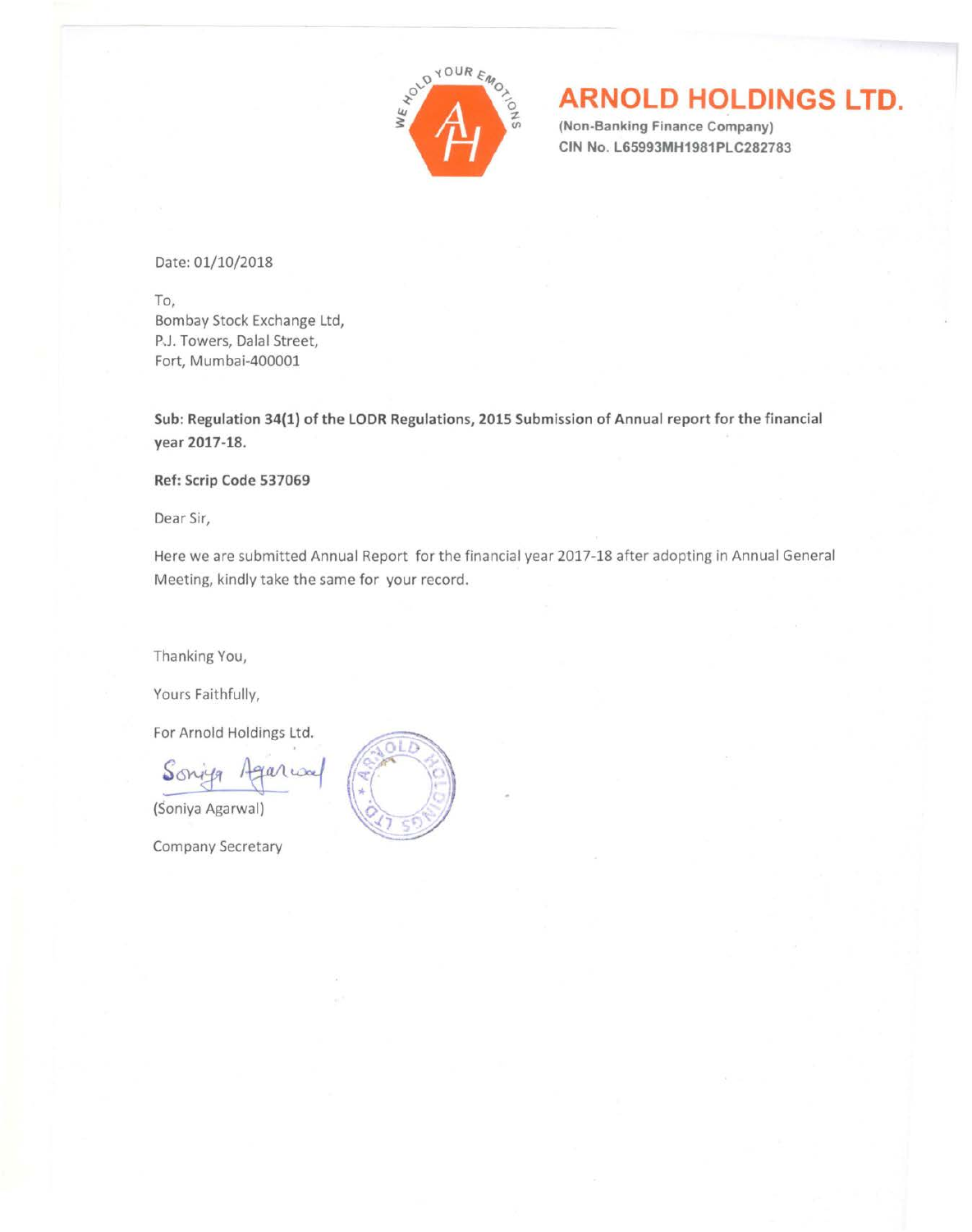## PAGE NO. CONTENTS

2 Company Information 3 Notice of Annual General Meeting 10 Director's Report 16 Annexure - I (Management Discussion and Analysis Report) 20 Annexure – II (Corporate Governance Report) 37 Annexure - III (Secretarial Audit Report) 40 Annexure - IV (Form Aoc-2) 41 Annexure - V (Form Mgt-9) 51 Certificate on Corporate Governance 52 Independent Auditor's Report on Financial Statements 58 Balance Sheet 59 Statement of Profit & Loss Account 60 Notes on Accounts and Significant Accounting Policies (Note-1) 63 Notes on Financial Statements 71 Cash Flow Statement 72-74 Proxy Form & Attendance Slip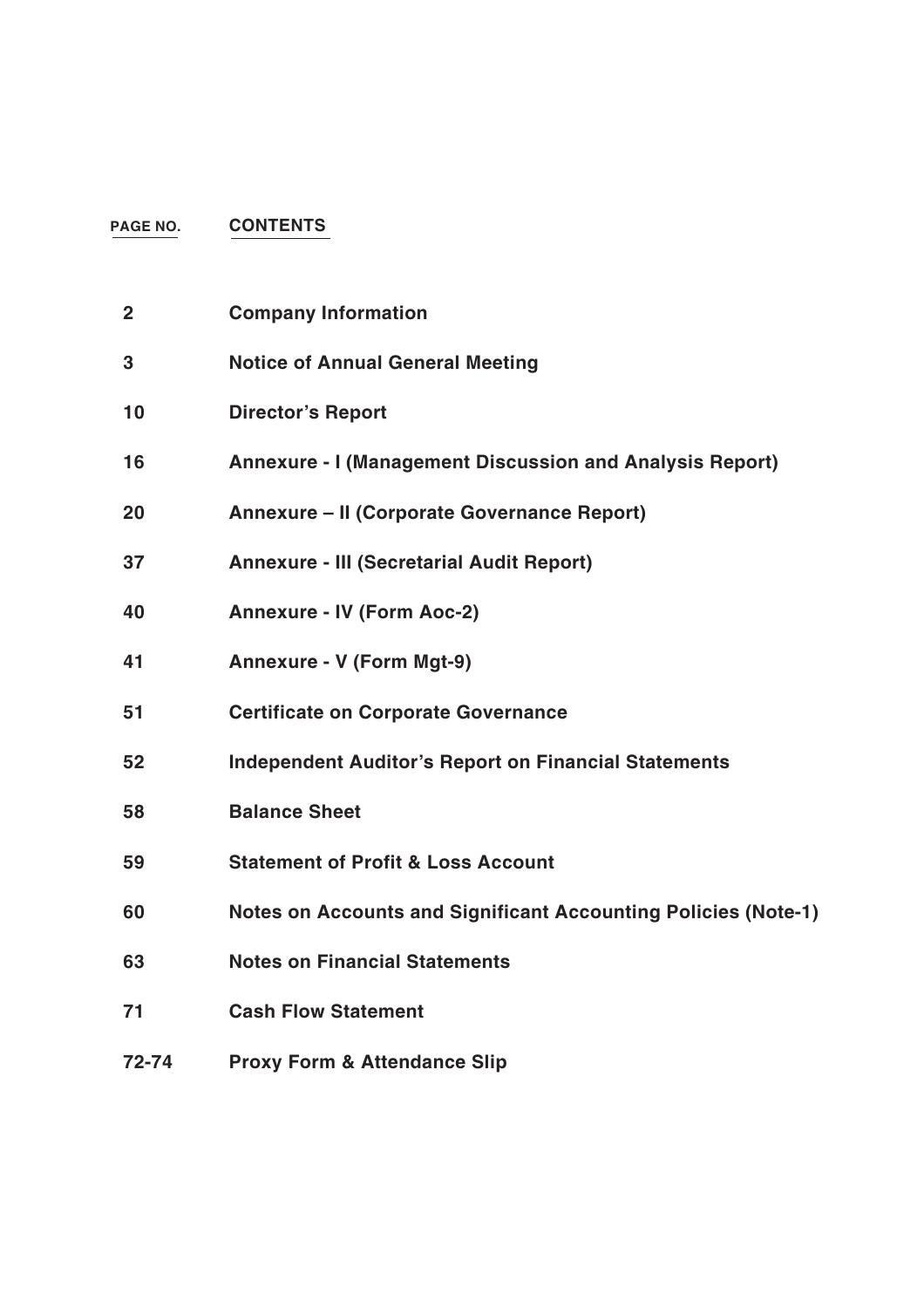# ARNOLD HOLDINGS LIMITED

#### $\blacksquare$

## BOARD OF DIRECTORS :

Mahendraprasad Mallawat Whole Time Director Mohandas Dasari **Mohandas Dasari** Whole Time Director Mrs. Gazala Kolsawala Non-Executive Director Dr. Sopan Vishwanathrao Kshirsagar Independent Director CA Sarita Bhartia **Additional Director** Additional Director

 $\mathcal{L}_{\mathcal{A}}$ 

## COMPANY SECRETARY & COMPLIANCE OFFICER :

Ms. Soniya Agarwal

#### $\Box$

## AUDITORS :

M/s Amit Ray & Co. Chartered Accountants Mumbai

#### $\mathcal{L}_{\mathcal{A}}$

#### SECRETARIAL AUDITOR

S Pardeshi & Associates

#### $\mathcal{L}$

## BANKERS :

ICICI BANK LTD. AXIS BANK LTD. YES BANK LTD. KARUR VYASYA BANK LTD.

## $\blacksquare$

## REGISTERED OFFICE :

## ARNOLD HOLDINGS LIMITED

B-208, Ramji House, 30, Jambulwadi, J.S.S. Road, Mumbai-400002 Email: arnoldholding9@gmail.com Website: www.arnoldholdings.in

## $\overline{\phantom{a}}$

## REGISTRARS & SHARE TRANSFER AGENTS :

NICHE TECHNOLOGIES PVT LTD D-511, Bagree Market 5th Floor, 71, B.R.B. Basu Road, Kolkata - 700 001.

2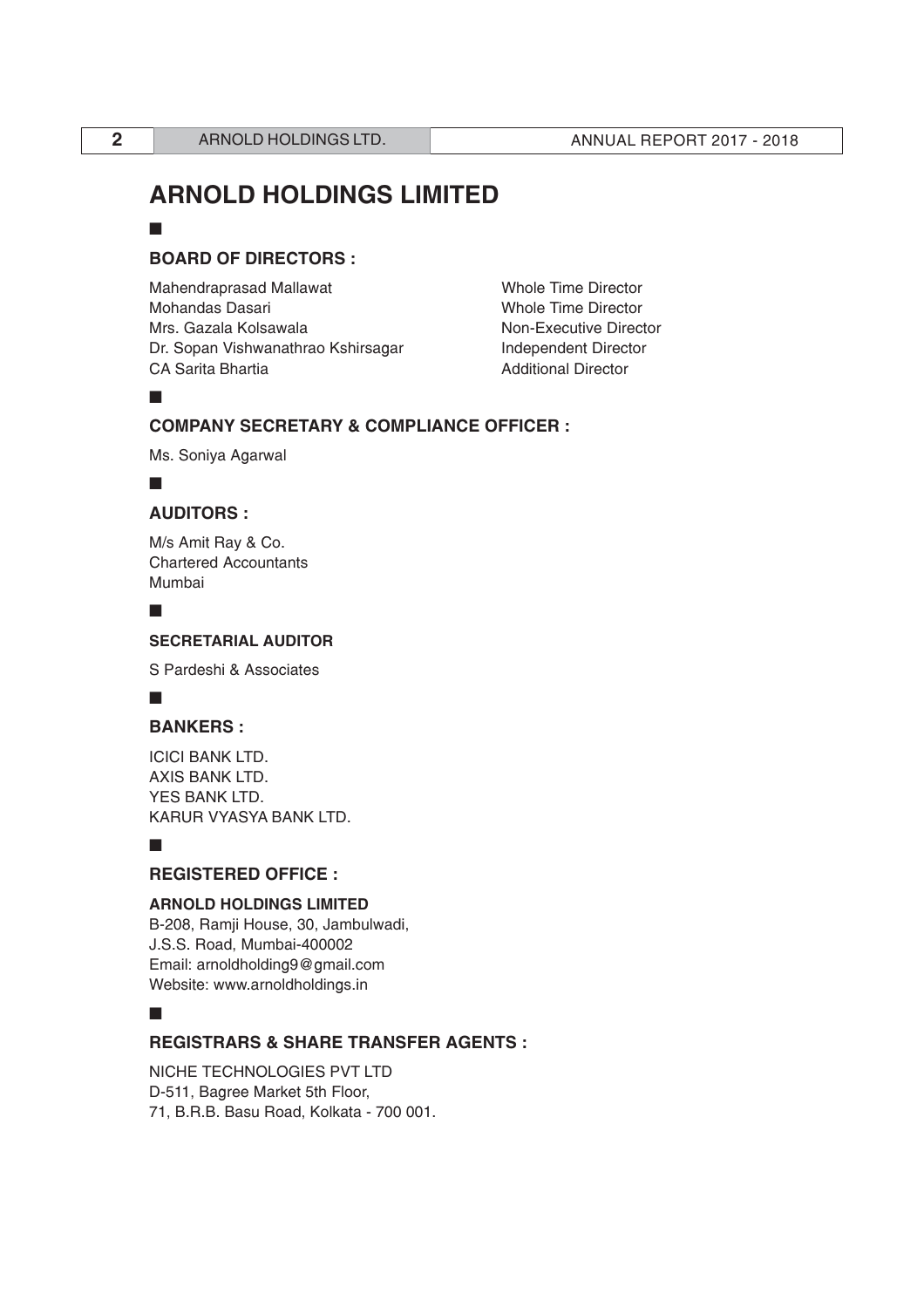| <b>ANNUAL REPORT 2017 - 2018</b> | ARNOLD HOLDINGS LTD. |  |
|----------------------------------|----------------------|--|
|----------------------------------|----------------------|--|

## **NOTICE**

NOTICE is hereby given that the 36thAnnual General Meeting of the Members of ARNOLD HOLDINGS LIMITED will be held at the IMC Chamber of Commerce and Industry, Kilachand Conference Room, 2nd Floor, IMC Bldg., IMC Marg, Churchgate, Mumbai-400020 on 25th September, 2018 at 10.30AM. to transact the following business:

## Ordinary Business: -

- 1) To receive, consider and adopt the Audited Balance Sheet as at 31st March 2018 and Profit & Loss Account for the year ended on that date together with the Reports of Board of Director's and Auditor's thereon.
- 2) To appoint Mrs. Gazala Kolsawala (DIN07133943), who retires by rotation and being eligible, offer her for re-appointment.
- 3) To appoint and fix the remuneration of M/s Amit Ray & Co. Chartered Accountants (Registration No. 000483C), as Auditors of the Company, who has given notice to the company u/s 141 of the Companies Act, 2013 of its willingness for re-appointment. The auditors shall hold the office from the conclusion of this Annual General meeting to till the conclusion of next Annual General Meeting of the Company at such remuneration shall be fixed by the Board of Directors of the Company.

## Special Business:-

Appointment of Mrs. Sarita Bhartia as a Non-Executive Independent director.

4) To consider and, if thought fit, to pass, with or without modification(s), the following as an Ordinary Resolution:-

"RESOLVED THAT pursuant to the provisions of Sections 149, 152 and other applicable provisions of the Companies Act, 2013 read with Schedule IV to the Companies Act, 2013 and the Companies (Appointment and Qualification of Directors) Rules, 2014 (including any statutory modification(s) or re-enactment thereof for the time being in force) and SEBI (Listing Obligations and Disclosure Requirements) Regulations, 2015, Mrs. Sarita Bhartia(holding DIN 01002622), a non-executive Director of the Company, who is eligible for appointment and in respect of whom the Company has received a notice in writing under Section 160 of the Companies Act, 2013 from a member proposing his candidature for the office of Director, and who has submitted a declaration that he meets the criteria for independence as provided in Section 149(6) of the Companies Act, 2013 be and is hereby appointed as an Independent Director of the Company to hold office for three year w.e.f. September 25, 2018 and shall not be liable to retire by rotation hereinafter in accordance with the provisions of the Companies Act, 2013."

B-208, Ramji House, 30, Jambulwadi, J.S.S. Road, Mumbai- 400002 Mr. Mahendraprasad Mallawat CIN: L65993MH1981PLC282783 Whole Time Director

Registered Office: The Board of Directors and Directors and Directors and Directors and Directors and Directors

DIN: 00720282

Dated: 8th August, 2018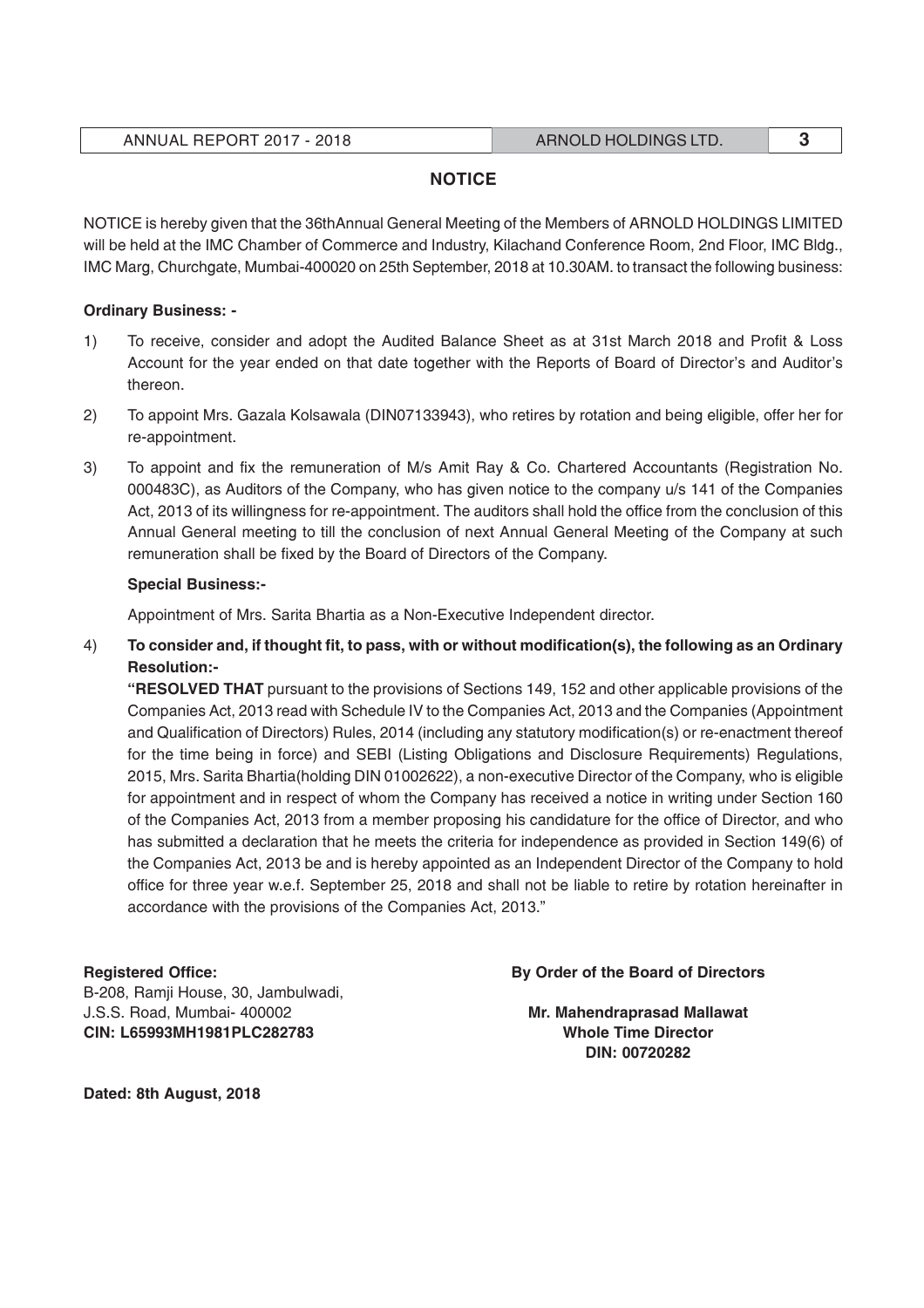|  | ARNOLD HOLDINGS LTD. | <b>ANNUAL REPORT 2017 - 2018</b> |
|--|----------------------|----------------------------------|
|--|----------------------|----------------------------------|

#### Notes:

- 1. A member entitled to attend and vote at the AGM is entitled to appoint a proxy to attend and votein the meeting, instead of himself/ herself and the proxy need not be a member of the company. Proxies in order to be effective , must be received at its registered Office at B-208, Ramji House, 30, Jambulwadi, J.S.S. Road, Mumbai-400002, not less than 48 hours before the Annual General meeting.
- 2. A person can act as proxy on behalf of members not exceeding fifty and holding in the aggregate not more than ten percentage of the total share capital of the company carrying voting rights. A member holding more than ten percentage of the total share capital of the company carrying voting right may appoint a single person as proxy and such person shall not act as proxy for any other person or shareholders.
- 3. Corporate Members intending to send their authorized representatives to attend the meeting are requested to send a certified copy of the Board Resolution to the Company, authorizing their representatives to attend and vote on their behalf at the Annual General Meeting.
- 4. During the period beginning 24 hours before the time fixed for the commencement of the meeting and ending with the conclusion of the meeting, a member would be entitled to inspect the proxies lodged at any time during the business hours of the company, provided that not less than three days of notice in writing is given to the company.
- 5. Members/ Proxies should bring the Attendance Slip duly filled, enclosed herewith to attend the meeting.
- 6. The Register of Directors and Key Managerial Personnel and their shareholding maintained under section 170 of the Companies Act, 2013 will be available for inspection by the Members at the AGM.
- 7. The Register and Share Transfer Books will remain closed from 19th September, 2018 to25th September, 2018(both days inclusive) for the year ended 31st March, 2018 and the AGM.
- 8. Members whose shareholding is in the electronic mode are requested to direct change of address notifications and update of savings bank account details to their respective Depository Participant(s).
- 9. Members holding shares in the physical form are requested to address all correspondences to the Registrar and Share Transfer Agents, Niche Technologies Pvt. Ltd., D – 511, Bagree Market, 5th Floor, 71, B.R. B Basu Road, Kolkata – 700001.
- 10. The company is concerned about the environment and utilizes natural resources in a sustainable way. We therefore request you to register your e – mail ID with your Depository Participant(s) to enable us to send Annual Report and other correspondences via e – mail and hard copies will only be sent to the members who are not available on the e- mail. Members can also refer their folio number / Client ID and send their contact information along with the email ID to the company at arnoldholding9@gmail.com
- 11. The Securities and Exchange Board of India (SEBI) has mandated the submission of Permanent Account Number (PAN) by every participant in the securities market. Members holding shares in electronic form are, therefore, requested to submit their PAN to their Depository Participant(s). Members holding shares in physical form shall submit their PAN details to the company or the Registrar and Share Transfer Agents of the Company.
- 12. Members are requested to bring their copies of the Reports and Accounts to the meeting. Members seeking any information and clarification on the Accounts are request to send, in writing, queries to the Company, at least one week before the date of the meeting. Replies will be provided, in respect of such written queries, only at the meeting.
- 13. In case of Joint Holders attending the meeting, only such joint holder who is higher in the order of names will be entitled to vote.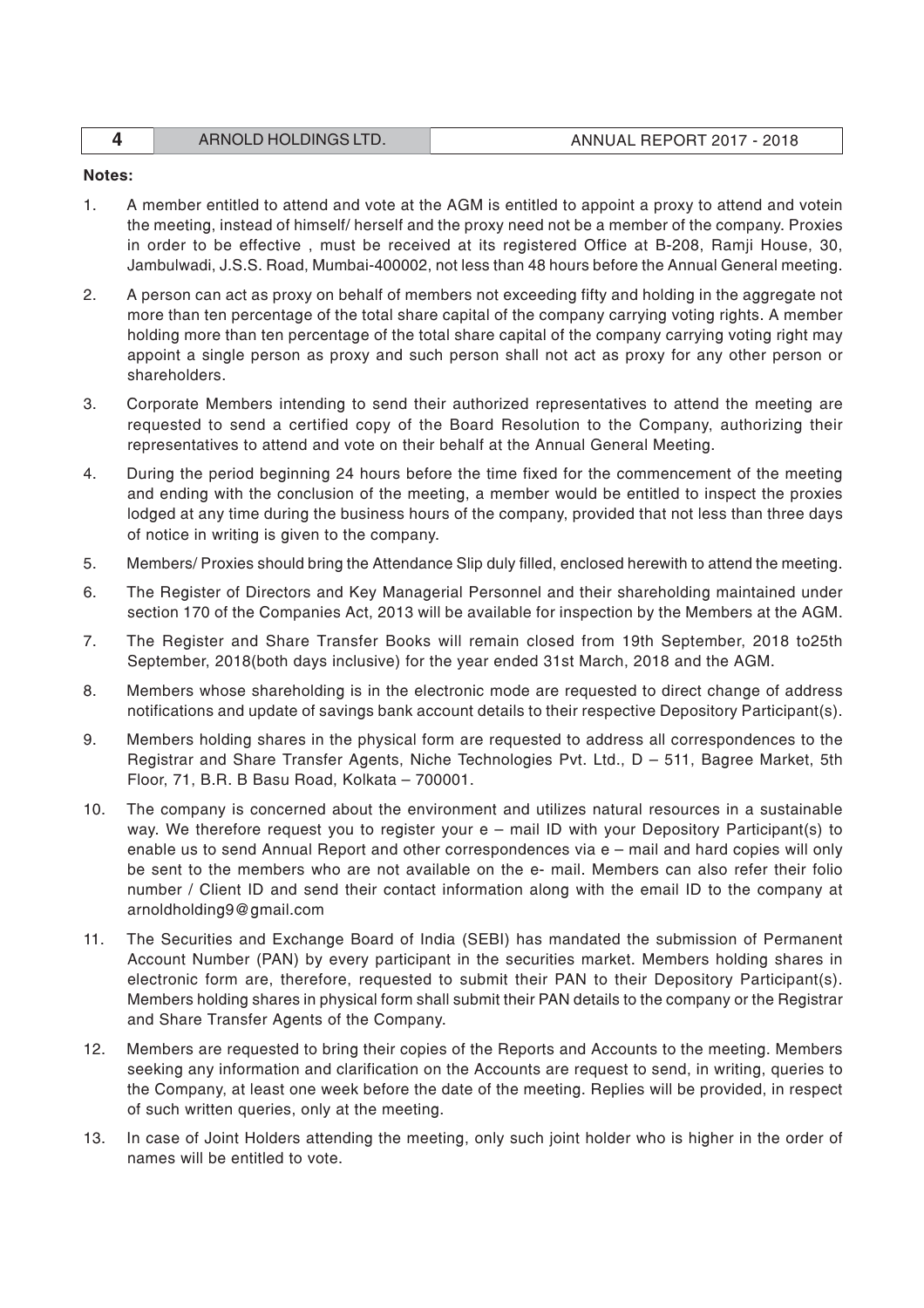| <b>ANNUAL REPORT 2017 - 2018</b> | ARNOLD HOLDINGS LTD. |  |
|----------------------------------|----------------------|--|
|----------------------------------|----------------------|--|

- 14. Non-Resident Indian members are requested to inform RTA, immediately of:
	- I) Change in their residential status on return to India for permanent settlement.
	- II) Particulars of their bank account maintained in India with complete name, branch, account type, account number and address of the bank with pin code number, if not furnished earlier.
- 15. In Compliance with provisions of section 108 of the Companies Act, 2013 read with Rule 20 of the Companies (Management and Administration) rules, 2014, the Company is pleased to provide members with facility to exercise their votes by electronic means (E- Voting). Communication containing detailed instructions in this regard is being sent to Members.
- 16. The Company has implemented the 'Green Initiatives' as per circular Nos. 17/2011 dated April 21, 2011and 18/2011 dated April 29, 2011 issued by the Ministry of Corporate affairs (MCA) to enable electronic delivery of notices/documents and annual Reports to Shareholders. The email Addresses indicated in your respective Depository Participant (DP)accounts are being periodically downloaded from NSDL/CDSL will be deemed to be your registered Email Address for serving notices/ documents including those covered under section 136 of the Companies Act, 2013( Corresponding provisions of Section 219 of Companies Act, 1956). Members may also note that the notice of the 36thAGM and Annual Report for FY 2017-2018, copies of Audited Financial Statements, directors' Report, and Auditors' Report etc. will also be available on the website of the company, www.arnoldholdings.in for download. Members holding shares in electronic mode are therefore requested to keep their email address updated with the Depository Participant.
- 17. Pursuant to Section 101 and Section 136 of the Companies Act, 2013 read with relevant rules made there under companies can serve Annual Reports and other communications through electronic mode to those members who have registered their e-mail address either with the company or with the depository. Members holding shares in Demat form are requested to register their e-mail address with their DP. Members of the Company, who have registered their e-mail address, are entitled to receive such communication in physical form upon request. The notice of AGM, Annual Report and Attendance Slip are being sent in electronic mode to members whose e-mail ids are registered with the company or Depository Participant unless the members have registered their request for a hard copy of the same. Physical Copy of the Notice of the AGM, Annual Report and Attendance Slip are being sent to those members who have registered their e-mail ids with the company or Depository Participant. Members who have received the notice of AGM, Annual Report and Attendance Slip in electronic mode are requested to print Attendance Slip and submit a duly filled in Attendance Slip at the registration counter to attend the AGM.

## 18. VOTING THROUGH ELECTRONIC MEANS

- I. In compliance with provisions of Section 108 of the Companies Act, 2013, Rule 20 of the Companies (Management and Administration) Rules, 2014 as amended by the Companies (Management and Administration) Amendment Rules, 2015 and Regulation 44 of the SEBI (Listing Obligations and Disclosure Requirements), Regulations, 2015, the Company is pleased to provide members facility to exercise their right to vote on resolutions proposed to be considered at the Annual General Meeting (AGM) by electronic means and the business may be transacted through e-Voting Services. The facility of casting the votes by the members using an electronic voting system from a place other than venue of the AGM ("remote evoting") will be provided by Central Depository Services (India) Limited (CDSL).
- II. The facility for voting through ballot paper shall be made available at the AGM and the members attending the meeting who have not cast their vote by remote e-voting shall be able to exercise their right at the meeting through ballot paper. The members who have cast their vote by remote e-voting prior to the AGM may also attend the AGM but shall not be entitled to cast their vote again.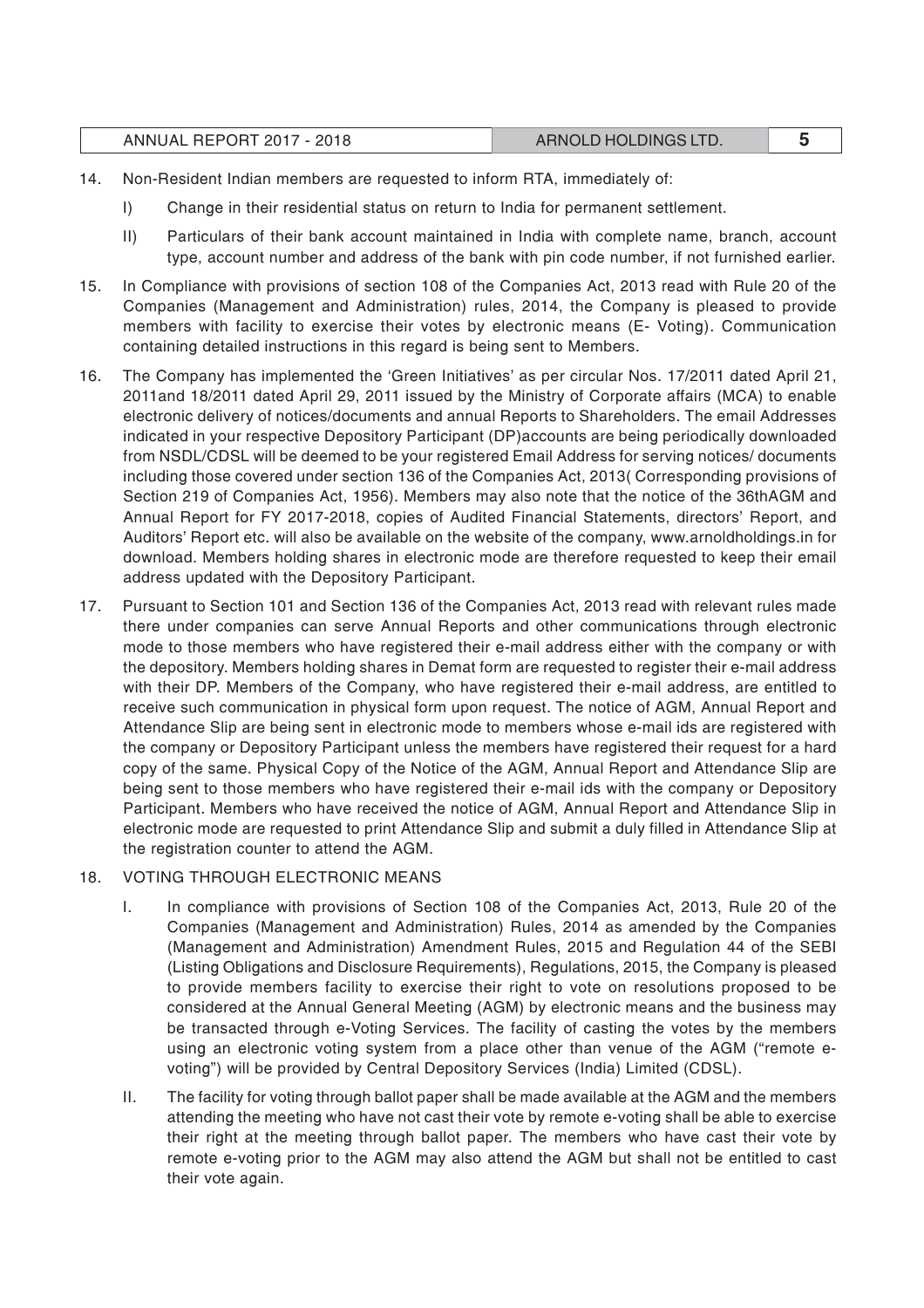| ARNOLD HOLDINGS LTD. | <b>ANNUAL REPORT 2017 - 2018</b> |
|----------------------|----------------------------------|
|                      |                                  |

- III. The process and manner for remote e-voting are as under:
	- (i) The remote e-voting period commences on 22ndSeptember, 2018 at (9:00 am IST) and ends on 24th September, 2018at (5:00 pm IST). During this period members' of the Company, holding shares either in physical form or in dematerialized form, as on the cutoff date of 18thSeptember, 2018 may cast their vote by remote e-voting. The remote evoting module shall be disabled by CDSL for voting thereafter. Once the vote on a resolution is cast by the member, the member shall not be allowed to change it subsequently.
	- (ii) The shareholders should log on to the e-voting website www.evotingindia.com during the voting period.
	- (iii) Click on "Shareholders" tab
	- (iv) Now Enter your User ID
		- a. For CDSL: 16 digits beneficiary ID,
		- b. For NSDL: 8 Character DP ID followed by 8 Digits Client ID,
		- c. Members holding shares in Physical Form should enter Folio Number registered with the Company, excluding the special characters.
	- (v) Next enter the Image Verification as displayed and Click on Login.
	- (vi) If you are holding shares in demat form and had logged on to www.evotingindia.com and voted on an earlier voting of any company, then your existing password is to be used.

|                                           | For Members holding shares in Demat Form and Physical Form                                                                                                                                                                                                                                                                                                                                                           |  |
|-------------------------------------------|----------------------------------------------------------------------------------------------------------------------------------------------------------------------------------------------------------------------------------------------------------------------------------------------------------------------------------------------------------------------------------------------------------------------|--|
| <b>PAN</b>                                | Enter your 10 digit alpha-numeric *PAN issued by Income Tax Department<br>(Applicable for both demat shareholders as well as physical shareholders)                                                                                                                                                                                                                                                                  |  |
|                                           | Members who have not updated their PAN with the Company / Depository<br>Participant are requested to use the first two letters of their name and the<br>8 digits of the sequence number in the PAN field.                                                                                                                                                                                                            |  |
|                                           | In case the sequence number is less than 8 digits enter the applicable<br>number of 0's before the number after the first two characters of the name<br>in CAPITAL letters. Eg. If your name is Ramesh Kumar with sequence<br>number 1 then enter RA00000001 in the PAN field.                                                                                                                                       |  |
| <b>DOB</b>                                | Enter the Date of Birth as recorded in your demat account with the depository or<br>in the company records for your folio in dd/mm/yyyy format.                                                                                                                                                                                                                                                                      |  |
| <b>Bank</b><br>Account<br>Number<br>(DBD) | Enter the Bank Account Number as recorded in your demat account with the<br>depository or in the company records for your folio.<br>Please Enter the DOB or Bank Account Number in order to Login.<br>If both the details are not recorded with the depository or company then<br>٠<br>please enter the member-id / folio number in the Bank Account Number<br>details field as mentioned in above instruction (iv). |  |

(vii) If you are a first time user follow the steps given below: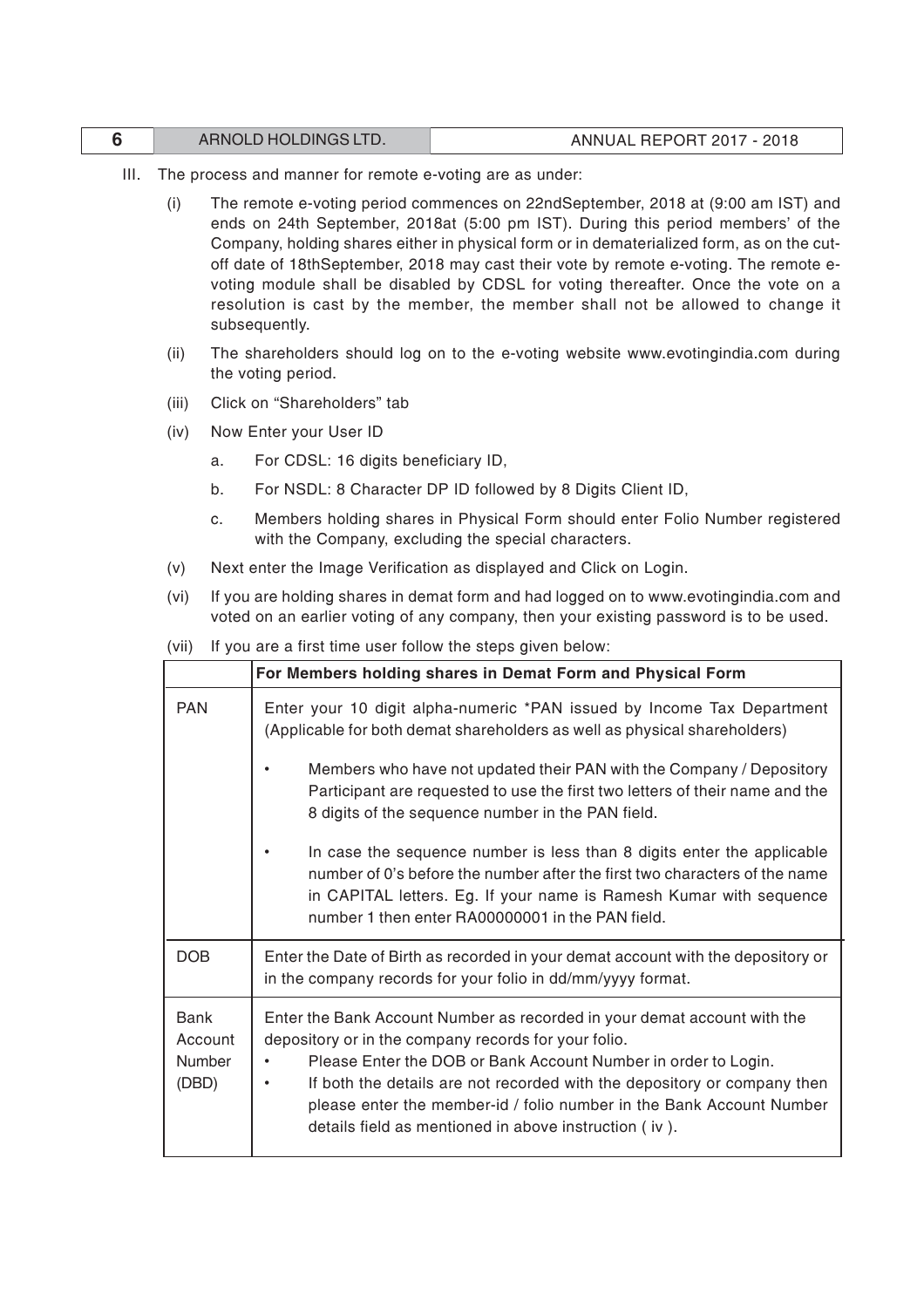| <b>ANNUAL REPORT 2017 - 2018</b> | ARNOLD HOLDINGS LTD. |  |
|----------------------------------|----------------------|--|
|----------------------------------|----------------------|--|

- (viii) After entering these details appropriately, click on "SUBMIT" tab.
- (ix) Members holding shares in physical form will then directly reach the Company selection screen. However, members holding shares in demat form will now reach 'Password Creation' menu wherein they are required to mandatorily enter their login password in the new password field. Kindly note that this password is to be also used by the demat holders for voting for resolutions of any other company on which they are eligible to vote, provided that company opts for e-voting through CDSL platform. It is strongly recommended not to share your password with any other person and take utmost care to keep your password confidential.
- (x) For Members holding shares in physical form, the details can be used only for e-voting on the resolutions contained in this Notice.
- (xi) Click on the EVSN for the relevant Company Namei.e. ARNOLD HOLDINGS LIMITED on which you choose to vote.
- (xii) On the voting page, you will see "RESOLUTION DESCRIPTION" and against the same the option "YES/NO" for voting. Select the option YES or NO as desired. The option YES implies that you assent to the Resolution and option NO implies that you dissent to the Resolution.
- (xiii) Click on the "RESOLUTIONS FILE LINK" if you wish to view the entire Resolution details.
- (xiv) After selecting the resolution you have decided to vote on, click on "SUBMIT". A confirmation box will be displayed. If you wish to confirm your vote, click on "OK", else to change your vote, click on "CANCEL" and accordingly modify your vote.
- (xv) Once you "CONFIRM" your vote on the resolution, you will not be allowed to modify your vote.
- (xvi) You can also take out print of the voting done by you by clicking on "Click here to print" option on the Voting page.
- (xvii) If Demat account holder has forgotten the same password then enter the User ID and the image verification code and click on Forgot Password & enter the details as prompted by the system.
- (xviii) Note for Institutional Shareholders & Custodians :
	- Institutional shareholders (i.e. other than Individuals, HUF, NRI etc.) and Custodians are required to log on to https://www.evotingindia.com and register themselves as Corporates.
	- A scanned copy of the Registration Form bearing the stamp and sign of the entity should be emailed to helpdesk.evoting@cdslindia.com.
	- After receiving the login details they have to create a compliance user which should be created using the admin login and password. The Compliance user would be able to link the account(s) for which they wish to vote on.
	- The list of accounts should be mailed to helpdesk.evoting@cdslindia.com and on approval of the accounts they would be able to cast their vote.
	- A scanned copy of the Board Resolution and Power of Attorney (POA) which they have issued in favour of the Custodian, if any, should be uploaded in PDF format in the system for the scrutinizer to verify the same.
- (xix) In case you have any queries or issues regarding e-voting, you may refer the Frequently Asked Questions ("FAQs") and e-voting manual available at www.evotingindia.com under help section or write an email to helpdesk.evoting@cdslindia.com or contact them at 1800 200 5533.
- (xx) Shareholders can also cast their vote using CDSL's mobile app m-Voting available for android based mobiles. The m-Voting app can be downloaded from Google Play Store. IPhone and Windows phone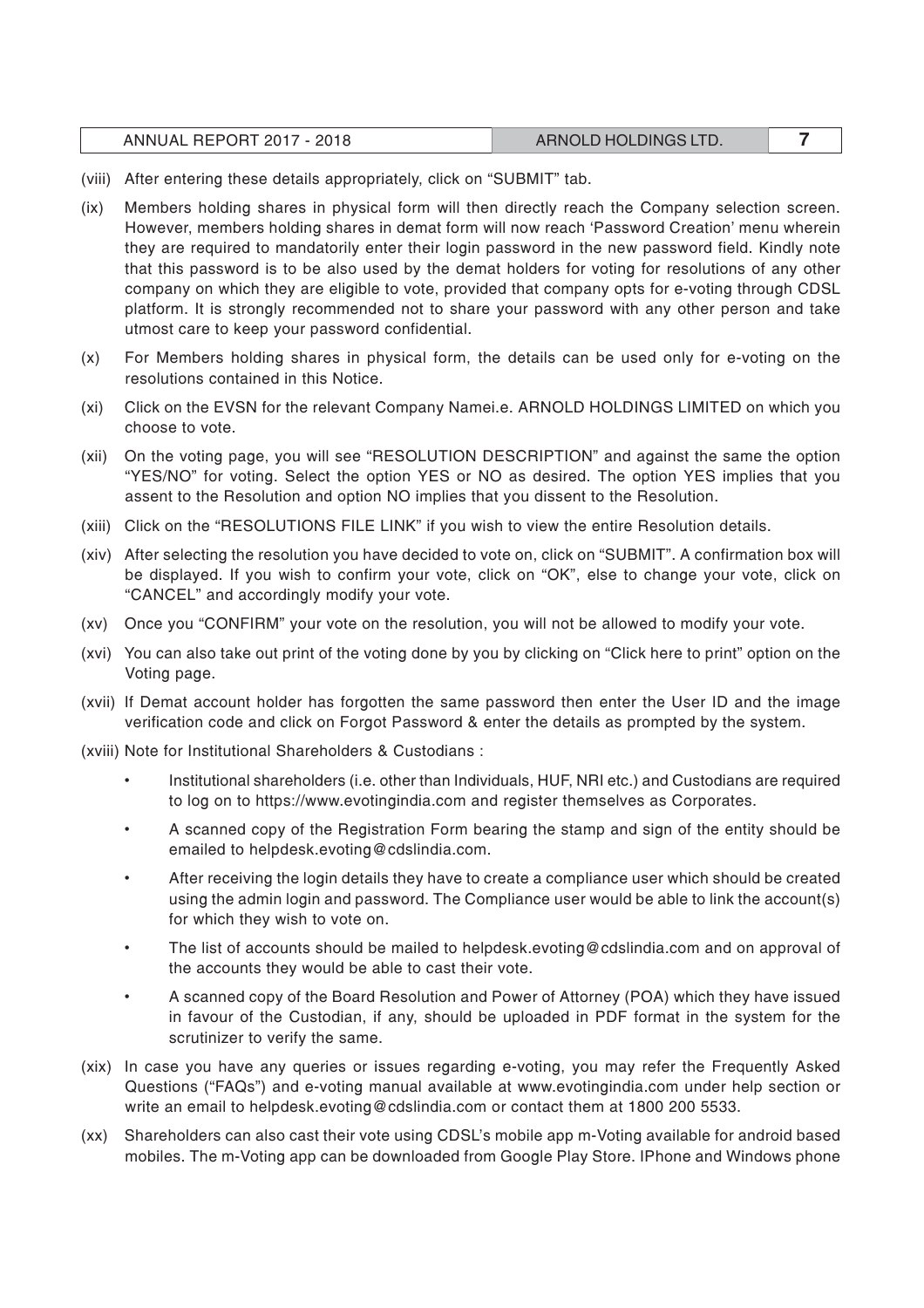|  | ARNOLD HOLDINGS LTD. | <b>ANNUAL REPORT 2017 - 2018</b> |
|--|----------------------|----------------------------------|
|--|----------------------|----------------------------------|

users can download the app from the App Store and the Windows Phone Store respectively on or after 30th June 2016. Please follow the instructions as prompted by the mobile app while voting on your mobile.

- 19. Institutional Members / Bodies Corporate (i.e. other than individuals, HUF, NRI etc.) are required to send scanned copy (PDF/JPG Format) of the relevant Board Resolution / Authority letter etc. together with attested specimen signature of the duly authorized signatory(ies) who are authorized to vote through e-mail to spardeshiassociates@gmail.com and helpdesk.evoting@cdslindia.com on or before 24th September, 2018 upto 5.00 P.M. without which the vote shall not be treated as valid.
- 20. The voting rights of shareholders shall be in proportion to their shares of the paid up equity share capital of the Company as on the cut-off date of 18th September, 2018. A person who is not a member as on cut-off date should treat this notice for information purpose only.
- 21. The shareholders shall have one vote per equity share held by them as on the cut-off date of 18th September, 2018. The facility of e-voting would be provided once for every folio / client id, irrespective of the number of joint holders.
- 22. Since the Company is required to provide members the facility to cast their vote by electronic means, shareholders of the Company, holding shares either in physical form or in dematerialized form, as on the cut-off date of 18th September, 2018 and not casting their vote electronically, may only cast their vote at the Annual General Meeting.
- 23. Notice of the AGM along with attendance slip, proxy form along with the process, instructions and the manner of conducting e-voting is being sent electronically to all the members whose e-mail IDs are registered with the Company / Depository Participant(s). For members who request for a hard copy and for those who have not registered their email address, physical copies of the same are being sent through the permitted mode.
- 24. Investors, who became members of the Company subsequent to the dispatch of the Notice / Email and hold the shares as on the cut-off date i.e. 10th August, 2018 are requested to send the written / email communication to the Company at arnoldholding9@gmail.com by mentioning their Folio No. / DP ID and Client ID to obtain the Login-ID and Password for e-voting.
- 25. M/s. S Pardeshi & Associates, Practicing Company Secretary (Certificate of Practice Number 8485, Membership No. 7727) has been appointed as the Scrutinizer to scrutinize the remote e-voting process and voting at the AGM in a fair and transparent manner. The Scrutinizer will submit, not later than 3 days of conclusion of the AGM, a consolidated Scrutinizer's Report of the total votes cast in favour or against, if any, to the Chairman of the Company or a person authorized by him in writing, which shall countersign the same and declare the result of the voting forthwith.
- 26. The Results declared along with the Scrutinizer's Report shall be placed on the Company's website www.arnoldholdings.in and on the website of CDSL. The same will be communicated to the BSE Ltd. where the Company's shares are listed.

B-208, Ramji House, 30, Jambulwadi, Mahendraprasad Mallawat Nullawat Nashrida at Albert Mr. Mahendraprasad Mallawat J.S.S. Road, Mumbai- 400002 Whole Time Director CIN: L65993MH1981PLC282783 DIN: 00720282 Dated: 8th August, 2018

Registered Office: By Order of the Board of Directors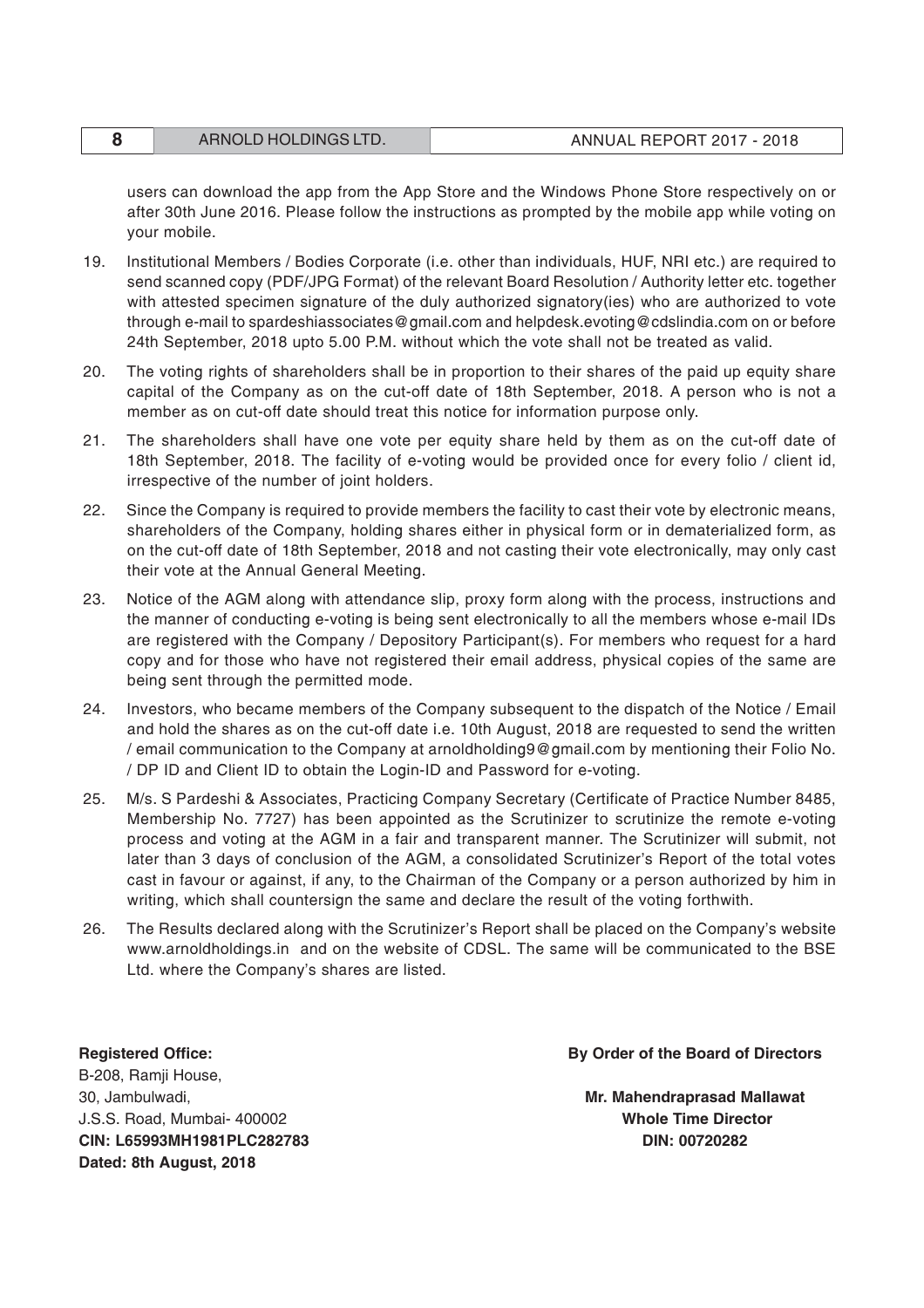| <b>ANNUAL REPORT 2017 - 2018</b> | ARNOLD HOLDINGS LTD. |  |
|----------------------------------|----------------------|--|
|----------------------------------|----------------------|--|

## Explanatory Statement Pursuant To Section 102 of Companies Act, 2013

## ITEM NO. 4:

In accordance with the provisions of Section 149 read with Schedule IV to the Act, appointment of an Independent Director requires approval of members. Based on the recommendation of the Nomination and Remuneration Committee, the Board of Directors has proposed that Mrs. Sarita Bhartia(holding DIN 01002622), be appointed as an Independent Director on the Board of the Company.

The appointment of Mrs. Sarita Bhartia(holding DIN 01002622), shall be effective upon approval by the members in the Meeting.The Company has received a notice in writing from a member along with the deposit of requisite amount under Section 160 of the Act proposing the candidature of Mrs. Sarita Bhartia for the office of Director of the Company. Mrs. Sarita Bhartia is not disqualified from being appointed as a Director in terms of Section 164 of the Act and has given his consent to act as a Director.

 The Company has received a declaration from Mrs. Sarita Bhartia that she meets the criteria of independence as prescribed both under sub-section (6) of Section 149 of the Act and under the Securities and Exchange Board of India (Listing Obligations and Disclosure Requirements) Regulations, 2015 ("Listing Regulations"). In the opinion of the Board, Mrs. Sarita Bhartia fulfils the conditions for her appointment as an Independent Director as specified in the Act and the Listing Regulations.

Mrs. Sarita Bhartiais independent of the management and possesses appropriate skills, experience and knowledge.Details of Mrs. Sarita Bhartia are provided in the provisions of (i) the Listing Regulations and (ii) Secretarial Standard on General Meetings ("SS-2"), issued by the Institute of Company Secretaries of India. Copy of draft letter of appointment of Mrs. Sarita Bhartia setting out the terms and conditions of appointment is available for inspection by the members at the registered office of the Company.

None of the Directors / Key Managerial Personnel of the Company / their relatives are, in any way, concerned or interested, financially or otherwise, in the resolution set out at Item No. 4 of the Notice.

This statement may also be regarded as an appropriate disclosure under the Listing Regulations. The Board commends the Ordinary Resolution set out at Item No. 4 of the Notice for approval by the members.

B-208, Ramji House, 30, Jambulwadi, Mahendraprasad Mallawat Nullawat Nashrida at Albert Muslim Mr. Mahendraprasad Mallawat J.S.S. Road, Mumbai- 400002 Whole Time Director CIN: L65993MH1981PLC282783 DIN: 00720282 Dated: 8th August, 2018

#### Registered Office: By Order of the Board of Directors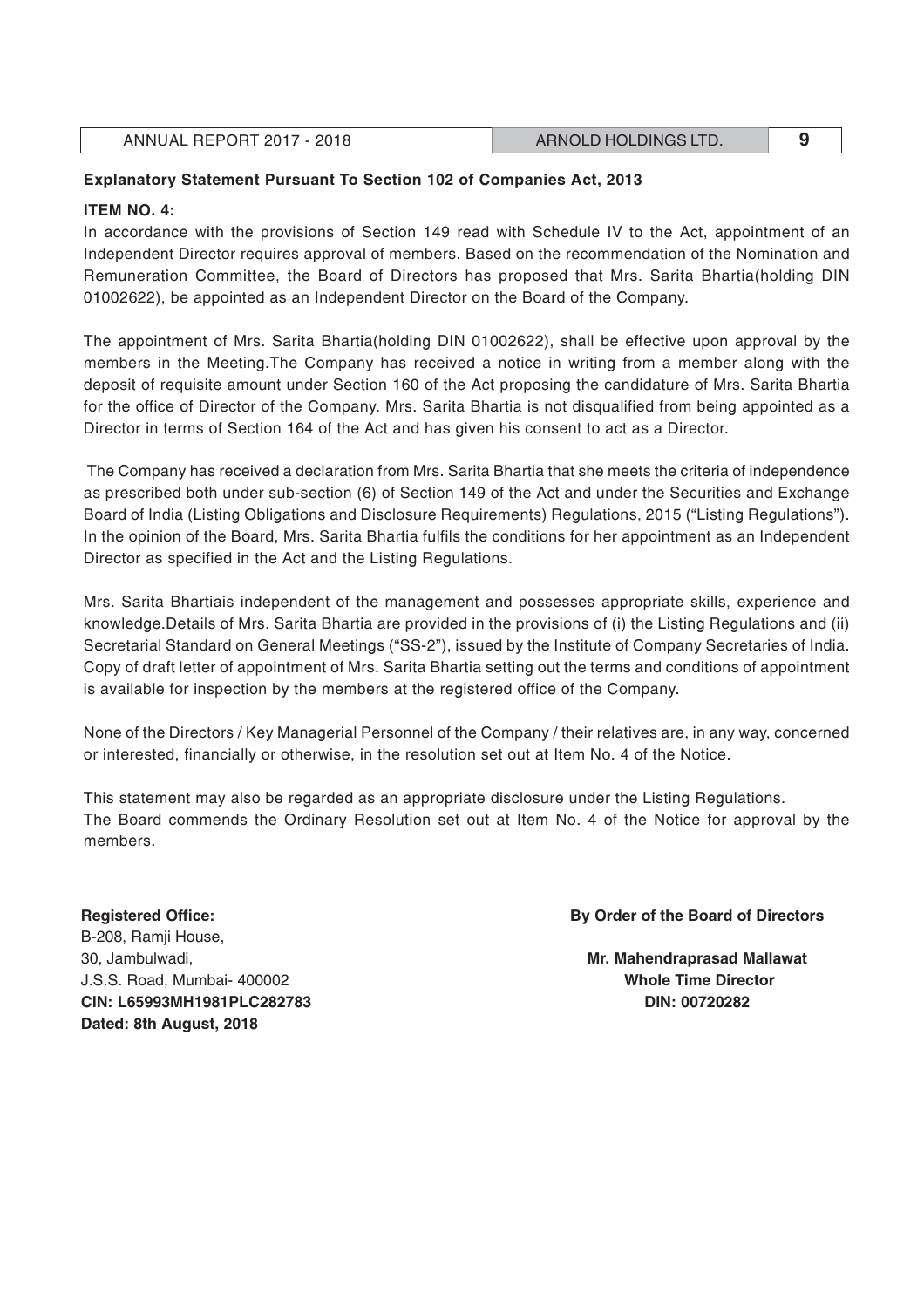|  | ARNOLD HOLDINGS LTD. | <b>ANNUAL REPORT 2017 - 2018</b> |
|--|----------------------|----------------------------------|
|--|----------------------|----------------------------------|

## DIRECTORS' REPORT

Dear Members,

The Directors of your Company have pleasure in presenting Annual Report together with the Audited Accounts and Auditors' Report for the year ended 31st March, 2018.

## 1. Financial Performance:-

The financial performance of the Company for the Year ended 31st March, 2018 is as summarized below:-

 $\lim_{n \to \infty} \frac{1}{n}$ 

| <b>Particulars</b>                                                                 | Year ended<br>31.03.2018 | Year ended<br>31.03.2017 |
|------------------------------------------------------------------------------------|--------------------------|--------------------------|
| <b>Gross Turnover</b>                                                              | 30,61,82,430             | 37,52,80,408             |
| Profit/(loss) before Taxation                                                      | 54,82,046                | 17,46,399                |
| Less: Provision for Taxation                                                       | 16,24,820                | 4,72,728                 |
| Add: Provision for Deferred Tax Assets                                             | 5,960                    | 1,749                    |
| Profit/(loss) after Taxation                                                       | 38,63,186                | 12,75,420                |
| Less: Provision Against Standard Assets<br>Less: Transferred to Reserve Fund 45-1C | 11,66,170<br>7,72,637    | 8,67,507<br>2,54,734     |
| Add: Balance brought forward from previous year                                    | 1,88,60,873              | 1,87,07,694              |
| Less: Proposed Dividend                                                            | <b>NIL</b>               | <b>NIL</b>               |
| Less: Dividend Tax                                                                 | <b>NIL</b>               | <b>NIL</b>               |
| <b>Balance carried to Balance Sheet</b>                                            | 1,88,60,873              | 1,87,07,694              |

## 2. Dividend :-

The Board of Directors do not recommend any dividend for the financial year 2017-18 under report.

## 3. State of the Company's Affairs:-

The gross turnover for the financial year 2018 at Rs. 3061.82 Lakhs and last year 2017 it was Rs. 3752.80 Lakhs.The Profit before tax for FY 2018 was Rs. 54.82 Lakhs against as Rs. 17.46 Lakhs in FY-2017. The Profit after tax for FY 2018 was Rs. 38.63 Lakhs compared as Rs. 12.75 Lakhs in FY-2017.This has come due to company's health interest margins, operating efficiencies and prudent risk management.

The Company's current provisioning standards are more stringent than Reserve Bank of India (RBI) prudential norms. In line with itsconservative approach, the Company continues to strengthen itsprovisioning norms beyond the RBI regulation by accelerating theprovisioning to an early stage of delinquencies based on the pastexperience and emerging trends.

## 4. Directors:-

Mrs. Gazala Kolsawala retires by rotation at the ensuing Annual General Meeting and, being eligible, offer herself for re-appointment.

Mrs. Sarita Bhartia (DIN 01002622) was appointed as an Additional Director with effect from 8th August, 2018. She holds the office of Additional Director upto the ensuing Annual General Meeting.The Board wants to appoint her as a Non-executive Independent director from the same date for a period of 3 years.She is a Chartered Accountant (Membership no: 056122) having 31 years of experience in finance, taxation, compliance, audits. She is a woman who is result oriented and the Company will be benefitted from her great potential in the above fields.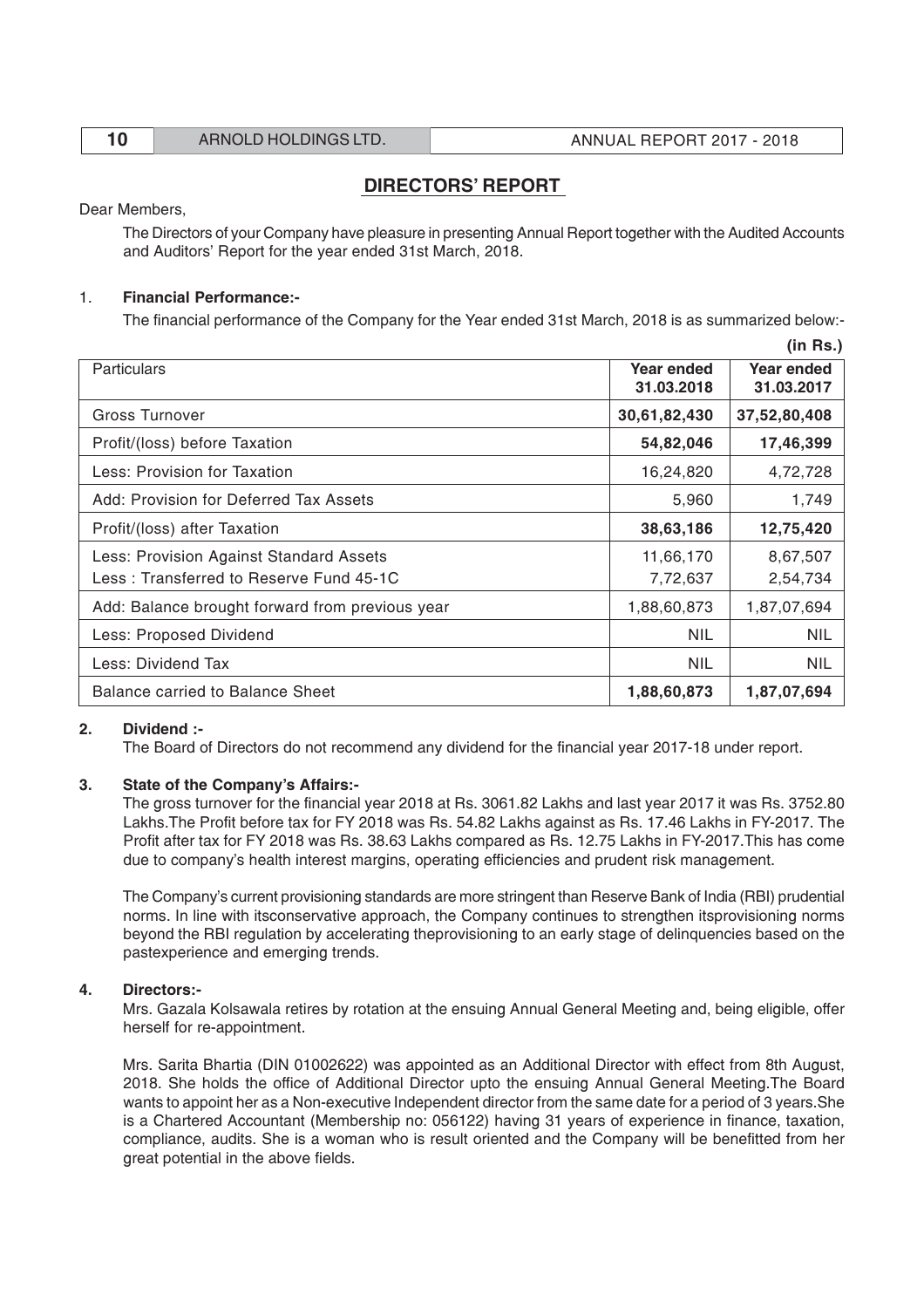| <b>ANNUAL REPORT 2017 - 2018</b> | ARNOLD HOLDINGS LTD. |  |
|----------------------------------|----------------------|--|
|----------------------------------|----------------------|--|

The resolution seeking approval of the members for the appointment of Mrs. Sarita Bhartia have been incorporated in the notice of the forthcoming annual general meeting of the Company along with brief details about them.

Pursuant to Sections 149 of the Companies Act, 2013 Mr. Sopan Vishwanathrao Kshirsagar has been appointed as Independent Directors for a period of five years till 31st March, 2019 at the annual general meeting held on 29th September, 2014.

Mr. Gajanan Uttamrao Mante has resigned from the board due to his personal reason w.e.f. 8th August, 2018.

The Company has familiarized the Independent Directors with the Company, their roles, responsibilities in the Company, nature of industry in which the Company operates, business model of the Company, etc. The details of the familiarization programme are available on the website of the Company at http:// www.arnoldholdings.in. /investor relations/ Familiarisation\_Programme\_for\_Independent\_Directors.pdf.

Mr. GajananUttamraoMante and Mr. SopanVishwanathrao Kshirsagar, who are independent directors, have submitted a declaration that each of them meets the criteria of independence as provided in Section 149(6) of the Companies Act, 2013 and Regulation 16 (1) (b) of the Listing Regulations. Further, all the Directors meet the Fit and Proper criteria as per the policy of the Company and as stipulated by RBI pursuant to the revised regulatory framework notified during the year. The terms and conditions of appointment of Independent Director is also available on the website of the Company at http:// www.arnoldholdings.in./Management/ Appointment of Independent Directors.pdf.

The Directors of the Company have affirmed compliance with the Code of Conduct of the Company.

In the opinion of the Board, the independent directors possess appropriate balance of skills, experience and knowledge, as required.

The brief note on Director retiring by rotation and eligible for re- appointment as well as Independent Directors and re-appointment of Whole Time Director is being furnished in the Report on Corporate Governance.

## 5. Key Managerial Personnel

During the year under the report, the Company has appointed following persons as Key Managerial Personnel.

Mr. MahendraprasadMallawat - Whole Time Director Mr. Mohandas Dasari - Whole Time Director Mrs. Soniya Agarwal - Company Secretary and Compliance Officer. Mrs. Minaxi M. Chokasi - CFO

## 6. Directors' Responsibility Statement:-

Pursuant to the requirement under Section 134 (5) of the Companies Act, 2013, with respect to Directors Responsibility Statement, it is hereby confirmed:-

- i) That in the preparation of the accounts for the financial year ended 31st March, 2018, the applicable accounting standards have been followed along with proper explanation relating to material departures;
- ii) That the Directors have selected such accounting policies and applied them consistently and made judgments and estimates that were reasonable and prudent so as to give a true and fair view of the state of affairs of the Company at the end of the financial year and of the profit of the Company for the year under review;
- iii) That the Directors have taken proper and sufficient care for the maintenance of adequate accounting records in accordance with the provisions of the Companies Act, 2013, for safeguarding the assets of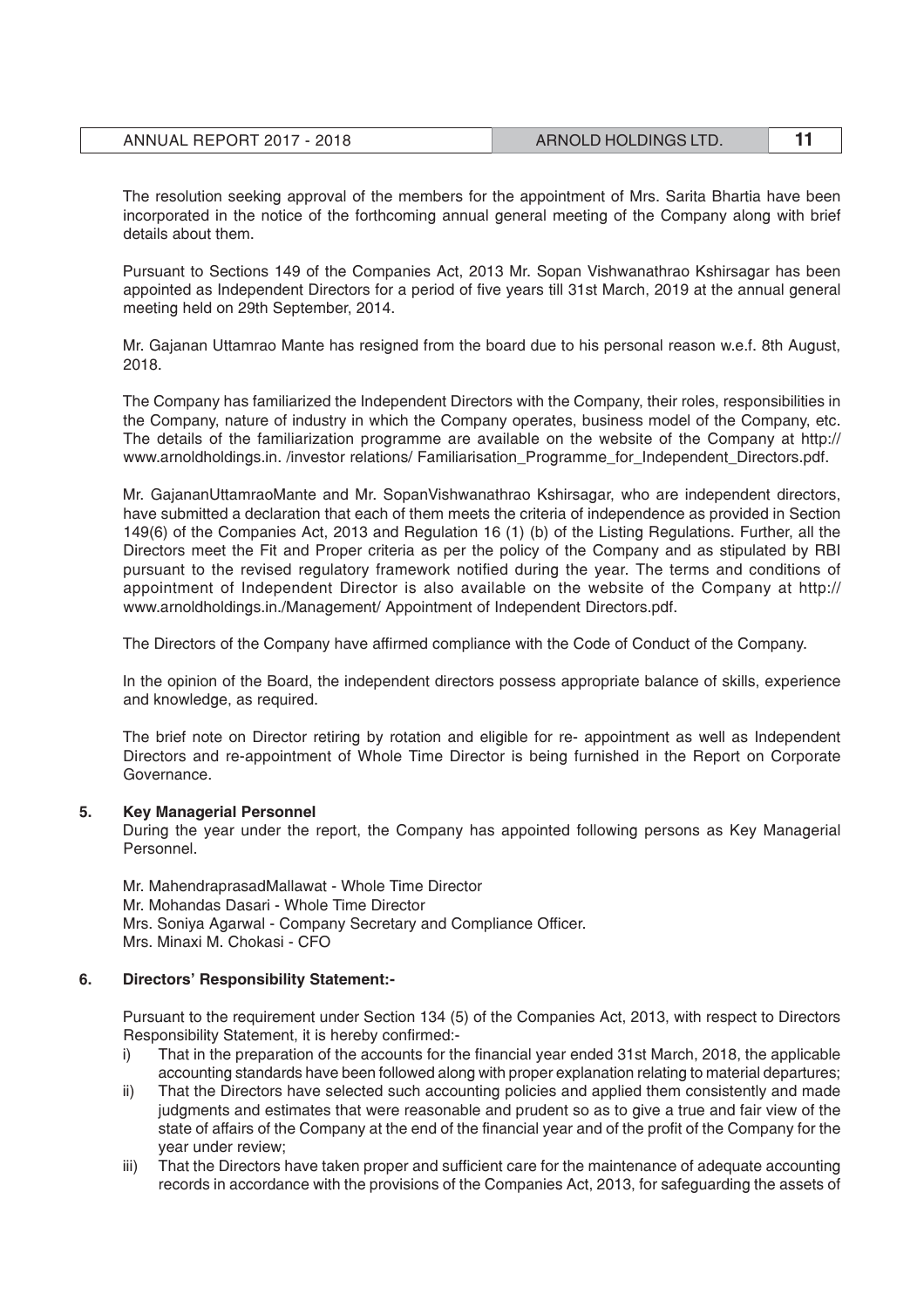| ה 1 | ARNOLD HOLDINGS LTD. | <b>ANNUAL REPORT 2017 - 2018</b> |
|-----|----------------------|----------------------------------|
|     |                      |                                  |

the Company and for preventing and detecting fraud and other irregularities;

- iv) That the Directors have prepared the annual accounts for the financial year ended 31st March 2018 on a going concern basis.
- v) The directors had laid down internal financial controls to be followed by the company and that such internal financial controls are adequate and were operating effectively.
- vi) The directors had devised proper systems to ensure compliance with the provisions of all applicable laws and that such systems were adequate and operating effectively.

#### 7. Board Evaluation

The Nomination and Remuneration Committees lays down the criteria for performance evaluation of independent directors, Board of Directors and Committees of the Board. The criteria for the performance evaluation is based on the various parameters like attendance and participation at the meetings of the Board and Committees thereof, contribution to strategic decision making, review of risk assessment and risk mitigation, review of financial statements, business performance and contribution to the enhancement of brand image of the Company.

The Board has carried out the evaluation of its own performance as well as that of the Committees of the Board and all the Directors.

#### 8. Subsidiary Company:

The Company does not have any subsidiaries during the year.

#### 9. Meeting of the Board and committees thereof:

#### Board Meeting:

Four meetings of the Board were held during the year, the details of which are disclosed in the Report on Corporate Governance forming part of the Annual Report of the Company.

#### Audit Committee:

The Company has constituted an Audit Committee comprising of Independent Directors. The composition, terms of reference and details of meeting held during the year are disclosed in the Report on Corporate Governance. Four meetings of the Audit Committee were held during the year.

#### Stakeholders Relationship Committee:

The Committee met four times during the year. The composition, terms of reference and details of meeting held during the year are disclosed in the Report on Corporate Governance.

## Nomination and Remuneration Committee:

The Nomination and Remuneration Committee recommends to the Board the suitability of candidates for appointment as Director/Managing Director and Key Managerial Personnel and the remuneration packages payable to them. The Nomination and Remuneration Committee met two times during the year. The composition, terms of reference and detailsof meeting held during the year are disclosed in the Report on Corporate Governance.

## 10. Internal financial control systems and their adequacy:-

The Internal Financial Controls with reference to financial Statements as designed and implemented by the company are adequate. During the year under review, no material or serious observations has been received from the Auditors of the company for inefficiency or inadequacy of such controls. The details in respect of internal financial control and their adequacy are included in the Management Discussion & analysis, which forms part of this report.

## 11. Auditors& Auditors Report

The statutory auditors of the company M/S Amit Ray& CO ( Firm Registration No. 000483C) , Chartered Accountants, retire at the conclusion of this Annual General Meeting of the company and being eligible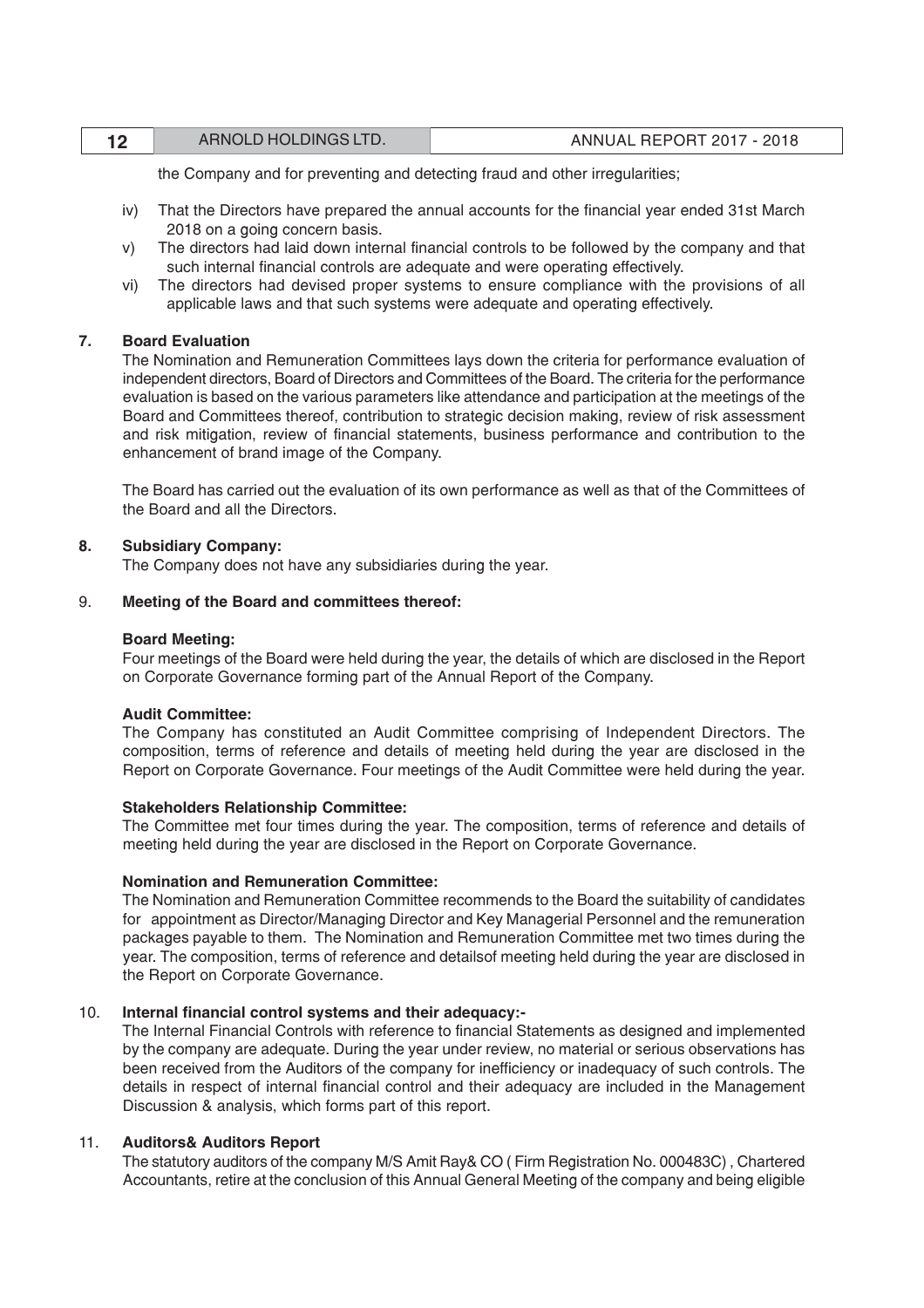| <b>ANNUAL REPORT 2017 - 2018</b> | ARNOLD HOLDINGS LTD. |  |
|----------------------------------|----------------------|--|
|----------------------------------|----------------------|--|

for Re-Appointment offer them for reappointment.

The Company has received a letter from them to the effect that their re- appointment, if made, would be within the limits prescribed under Section 141(3) (g) of the Companies Act, 2013 and they are not disqualified for re- appointment.

The Notes on Financial Statements referred to in the Auditors' Report are self- explanatory and do not call for any further comments.

The Audit report does not contain any qualification, reservations or adverse remarks.

#### 12. Management's Discussion and Analysis Report:-

The Management's Discussion and Analysis Report(Annexure I) forms an integral part of this report and gives detail of the overview, industry structure an developments, different product groups of the company, operational performance of its various business segments.

#### 13. Corporate Governance:-

As Per the requirements of SEBI (Listing Obligations and Disclosure Requirements) Regulations, 2015, the Company has complied with the requirements of Corporate Governance in all material aspects.

A report on Corporate Governance (Annexure-II) together with a certificate of its compliance from a Practicing Company secretary , forms part of this report.

#### 14. Secretarial Auditor report:

Pursuant to the provisions of section 204 of the Companies Act, 2013 and the Companies (Appointment and Remuneration of Managerial Personnel) Rules, 2014, the Board has appointed M/s. S Pardeshi & Associates (CP No. 8485), to conduct Secretarial Audit for the financial year 2017-18.

Secretarial Audit report issued by M/s. S Pardeshi & Associates, Company Secretaries in Form MR-3 forms part of this report Annexure-III.

The said report doesn't contain any observation or qualification requiring explanationor adverse remarks.

#### 15. Particulars of Loans, Guarantees and Investment.

The Company has not given any loans or guarantee or made any investments in contravention of the provisions of the Section 186 of the Companies Act, 2013. The details of the loans and guarantees given and investments made by the Company are provided in the notes to the financial statements.

#### 16. Related Party Transactions.

All the related party transaction entered into during the financial year was not on the arm's length basis and were in the ordinary course of Company's business. The Company's has not entered into any contracts, arrangements or transaction with any related party which could be considered as material as defined under SEBI (Listing Obligations and Disclosure Requirements) Regulation, 2015.

The Board has approved a policy for related party transactions which has been uploaded on the website of the Company www.arnoldholdings.in.

All the related party transactions are placed before the Audit Committee as well as the Board for approval on the quarterly basis. Omnibus approval was also obtained from the Audit Committee and the Board on an annual basis for repetitive transactions.

Related party transactions under Accounting Standards AS- 18 are disclosed in the notes to the financial statements. Prescribed Form No. AOC- 2 pursuant to clause (h) of sub- section (3) of Section 134 of the Act and Rule 8(2) of the Companies (Accounts) Rules, 2014 is furnished as Annexure IV to this report.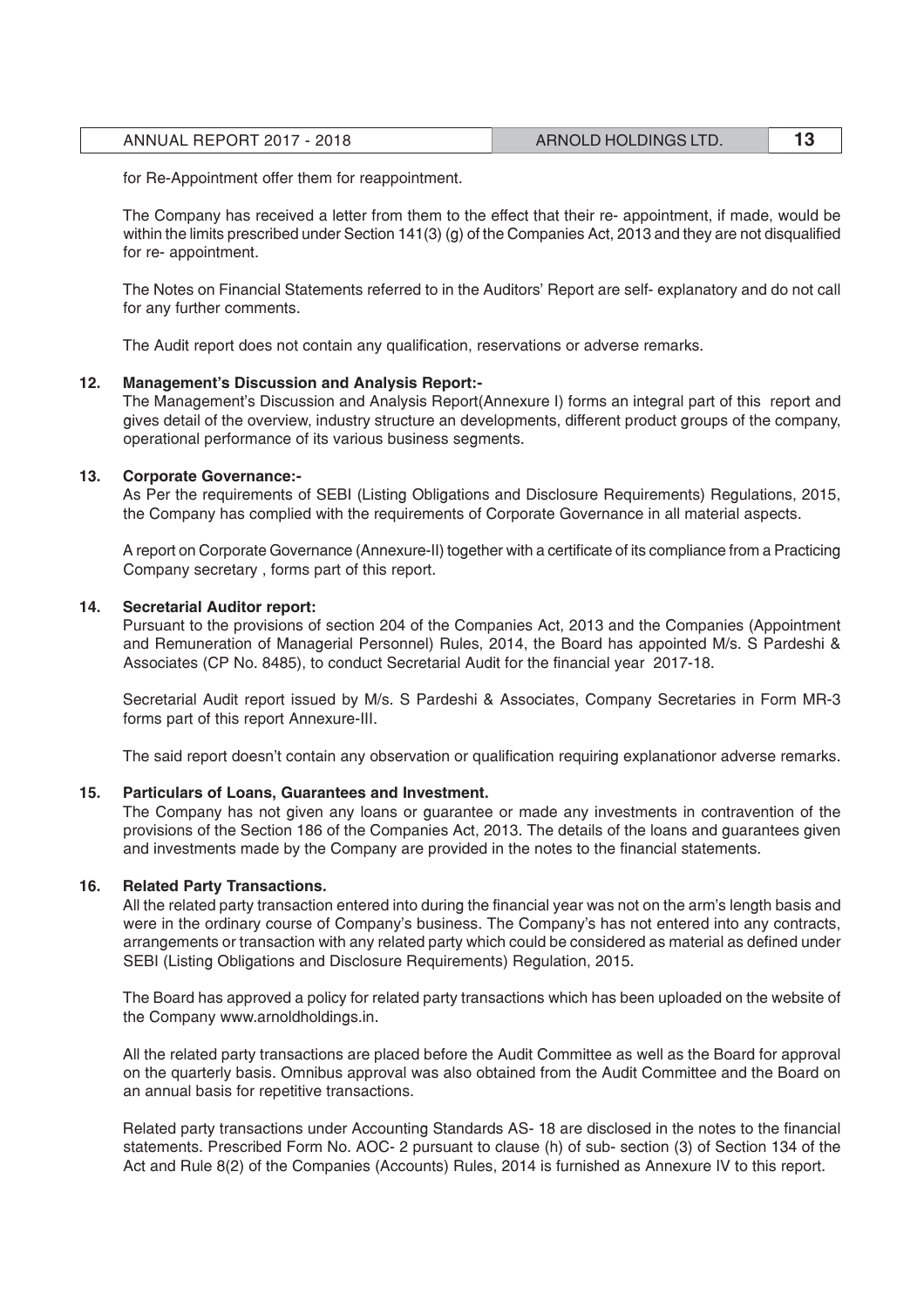| 14 | ARNOLD HOLDINGS LTD.                                                                                              | <b>ANNUAL REPORT 2017 - 2018</b> |
|----|-------------------------------------------------------------------------------------------------------------------|----------------------------------|
|    | Disclosure of Related Party/ Related Party Transactions:<br>Key Managerial Persons:<br>Mr Mahandranracad Mallawat |                                  |

Mr. Mahendraprasad Mallawat Mr. Gajanan Uttamrao Mante Dr. Sopan Vishwanathrao Kshirsagar Mrs. CA. Gazala Kolsawala Mrs. Soniya Agarwal Mrs. Minaxi M. Chokasi

b) Details of transactions: Director's remuneration: - Mr. Mahendraprasad Mallawat Rs. 5, 45,500/- Mr. Mohandas Dasari Rs. 27,500/- Mrs. CA. Gazala Kolsawala Rs.40,050/- Detail of Salary: Mrs. Soniya Agarwal Rs. 3,66,000/-

## 17. RBI guidelines:

The Company is registered as Non deposit taking Company systemically important Non-Banking Finance Company with RBI. Accordingly during the year the Company has not accepted any deposits from the public and there were no deposits which become due for repayment or renewal.The Company has complied with and continues tocomply with all applicable Laws, Rules, Circulars, Regulations, norms and standards laid down by the Reserve Bank of India (RBI) during the Financial Year 2017-2018.

18. Dematerialization of Equity Shares: Equity Shares of the Company are compulsorily tradable in electronic form. As on March 31, 2018, 100% of the Equity Shares are held in electronic form only.

#### 19. Secretarial standards of ICSI:

The Institute of Company Secretaries of India (ICSI) has on 23 April 2015, notified the Secretarial Standards on Meetings of the Board of Directors (SS–1) and General Meetings (SS–2) to be effective from 1 July 2015. The Company is complying with the same.

#### 20. Extract of Annual Report:

In accordance with the requirements of Section 92(3) of the Companies Act, 2013, and rule 12(1) of the Companies (Management and Administration) Rules, 2014, an extract of Annual Return in Form MGT- 9 is furnished as Annexure V to this report.

#### 21. Particulars of Employees:-

None of the employees were in the category of the limits specified Section 197 of the Act read with Rule 5 (1) of the Companies (Appointment and Remuneration of Managerial Personnel) Rules, 2014.

#### 22. Fixed Deposits:-

During the year under review, the Company has not accepted any deposits as such no amount of principal or interest on deposits from public was outstanding as on the date of the balance sheet.

#### 23. Vigil Mechanism/Whistle Blower Policy:-

The Company has formulated and established a Vigil Mechanism named Whistle Blower Policy to deal with instances of fraud and mismanagement, and to enable Directors and Employees to report genuine concerns about unethical behavior, actual or suspected fraud or violation of Code of Conduct. The details of the same are explained in the Report on Corporate Governance. The Whistle Blower Policy may be accessed on the Company's website athttp://www.arnoldholdings.in/investor relations/Policies/ Whistle\_Blower\_Policy.pdf.

#### 24. Conservation of energy, technology absorption and foreign exchange earnings and outgo:-

The particulars relating to conservation of energy, technology absorption and foreign exchange earnings and outgo, required to be furnished pursuant to Section 134 of the Companies Act, 2013, read with Companies (Disclosures of Particulars in the Report of Board of Directors) Rules, 1988, are as under:

(i) Part A and B of the Rules, pertaining to conservation of energy and technology absorption, are not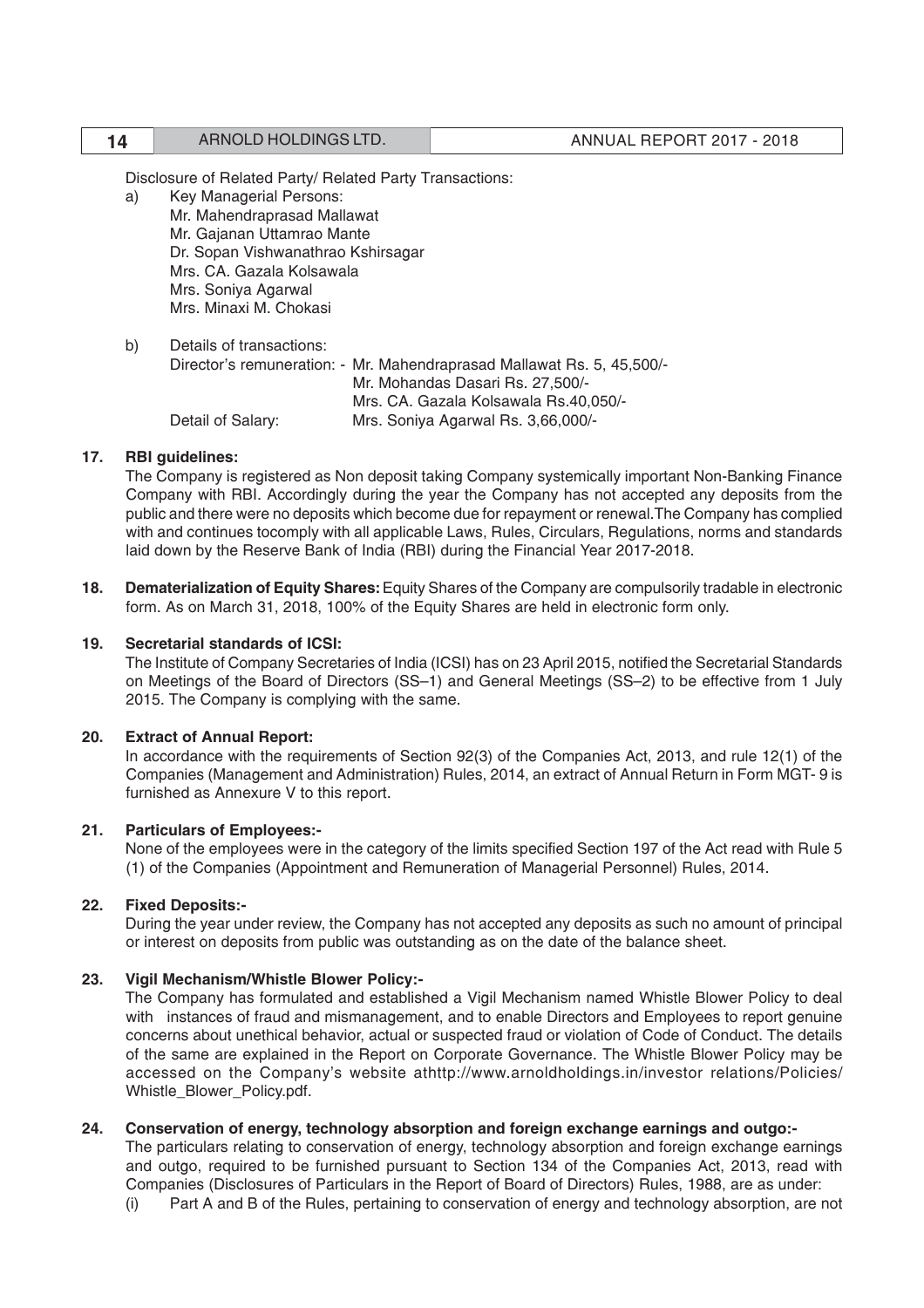| <b>ANNUAL REPORT 2017 - 2018</b> | ARNOLD HOLDINGS LTD. |  |
|----------------------------------|----------------------|--|
|----------------------------------|----------------------|--|

applicable to the Company.

(ii) Foreign Exchange Earnings and Outgo: Foreign Exchange Earned - Rs. Nil Foreign Exchange Used - Rs. Nil

#### 25. Appointment of Internal Auditor

Pursuant to the provisions of Section 138 read with Rule 13 of the Companies (Accounts) Rule, 2014, Mrs. Soniya Agarwal who is the Company Secretary and compliance officer of the Company has been appointed has the internal auditor of the Company for the financial year 2018-2019 and she is being eligible for re- appointment.

#### 26. Human Resources:

The Company recognizes people as its most valuable asset and it has built an open, transparent and meritocratic culture to nurture this asset. The Company has a planning tool that provides an integrated means of identifying, selecting, developing and retaining top talent within the organization. Focus on Behavioral and Leadership traits through Learning & Development interventions, job rotation is planned for the employees who constitute the Talent Pool.

#### 27. Policy for Prevention, Prohibition and Redressal of Sexual Harassment at Workplace:

The Company has in place a Policy for Prevention, Prohibition and Redressal of Sexual Harassment at Work Place. Appropriate reporting mechanisms are in place for ensuring protection against Sexual Harassment and the right to work with dignity. During the year under review, the Company has not received any complaints in this regard.

#### 28. Business Development:

During the year, the Business Development Group ("BDG") initiated opportunities and harnessed its extensive relationship network within and outside the Company, to benefit the business.

#### 29. Regulatory Action:

There are no significant and material orders passed by the regulators or courts or tribunal impacting the going concern status and operation of the Company in future.

#### 30. Material Changes and Commitments:

There were no material changes and commitments affecting the financial position of the Company which occurred between the end of the financial year to which these financial statements relate and the date of this Report.

#### 30. Acknowledgments:-

The Directors express their sincere gratitude to the Reserve Bank of India, Securities and Exchange Board of India, BSE Limited, Ministry of Finance, Ministry of Corporate Affairs, Registrar of Companies, other government and regulatory authorities, lenders, financial institutions and the Company's bankers for the ongoing support extended by them.

The Directors also place on record their sincere appreciation for the continued support extended by all the stakeholders and trust reposed by them in your Company. The Directors sincerely appreciate the commitment displayed by the employees of the Company and resulting in successful performance during the year.

On behalf of the Board of Directors, For Arnold Holdings Limited **For Arnold Holdings Limited** For Arnold Holdings Limited

Mahendraprasad Mallawat Mohandas Dasari Mohandas Dasari Whole Time Director Whole-Time Director DIN - 00720282 DIN - 05105936 Place : Mumbai Date : 30th May, 2018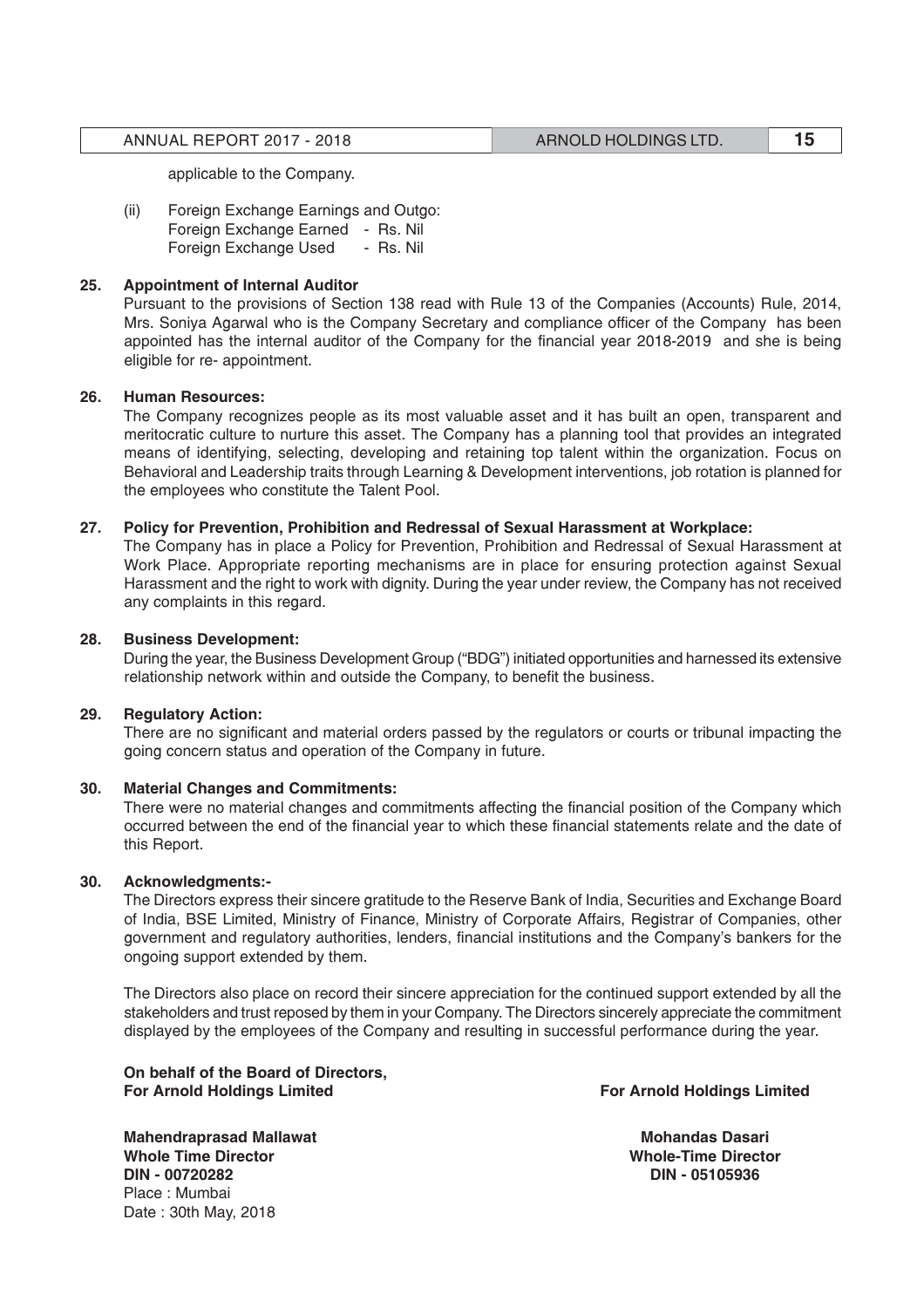| <b>ARNOLD HOLDINGS</b><br>16 |
|------------------------------|
|------------------------------|

#### ANNEXURE - 1 To The Directors Report

#### MANAGEMENT DISCUSSION & ANALYSIS

#### INDIAN ECONOMY OVERVIEW

In the financial year 2017-18 the backdrop of the demonetiasation programme launched by the Government in November 2016. This move had affected the MSMEs, housing and construction sectors distinctly given the predominance of cash in transactions relating to these businesses. With the Reserve Bank of India (RBI) beginning the process of demonetisation; and digitization also catching on in the subsequent months, the economy moved towards a new equilibrium position. Hence for these sectors, FY2018 was a year of getting back on track gradually as the conduct of business was streamlined. Following the demonetiasation reform, the Government showed resolution in terms of introducing the GST in July 2017 which was another bold measure. This came along with Real Estate (Regulation and Development) Act, 2016 (RERA), a major reform for the real estate industry and thus posed challenges to this sector. The GST was also a major transformation move for the SMEs who had to revisit their operations and restructure them to ensure harmony with the new tax system. Therefore, all the 3 lines of business in which we operate were going through a major metamorphosis in terms of changing the way in which business was conducted.

The Indian economy was not expected to recover strongly this year and with GDP growth slowing down from 8.1% in FY2016 to 7.2% in FY2017, was expected to be below 7% in FY2018 due to these reforms. The growth came in at 6.7% for FY2018. While GST does appear to be a major game changer for the Government in terms of revenue generation as it brings more players under the tax fold, it did lead to considerable realignment for companies which went in for de-stocking in the first quarter of the year and followed up with re-stocking of inventories subsequently. This caused sharp movements in the production cycles, though by the end of the year, these cycles returned to equilibrium under the new regime. The year was a good one for the economy in terms of the monsoon which was normal yet again. However, surplus production had its consequences in terms of a decline in prices of farm goods which in turn led to farmer distress. This came in the way of resurrection of demand during the post-harvest months and industrial growth was subdued. Overall industrial growth came in at 4.3% compared with 4.6% in FY2017.

The construction sector was quite buoyant this year with growth of 5.7% as against 1.3% in FY2017. Construction activity was driven largely by the government sector with the private sector playing a secondary role. Road construction and urban development dominated the Government's agenda, while private sector activity was more in the construction of buildings under the housing banner. The thrust on affordable housing provided some push. The real estate sector was stable this year and at the margin was affected by both RERA and GST. The combined sector of finance, real estate and professional services registered growth of 6.6% in FY2018 as against 6% in FY2017. Overall the monetary policy was cautious during the year with the repo rate lowered by 25 bps by the RBI. The RBI had actively bought dollars to stabilize the rupee or the currency would have appreciated faster. The RBI bought US\$ 33.6 billion in net terms during the year which helped to keep the rupee in good stead to compete with other currencies. The overall performance of your Company needs to be understood against this macro economic background.

#### NBFC Industry Review

#### Current Scenario

NBFCs now account for an estimated 15.5% of the total loans in the financial system, up from 9.5% in March 2008 while NBFCs credit intensity, i.e. credit as percent of GDP, has also increased at a steady pace, reaching 8%. The systemic importance of NBFCs can also be gauged from the fact that NBFCs are the largest net borrowers of funds from the financial system with highest funds received from banks (at 40%), followed by mutual funds (at 37%) and insurance companies (at 19%). The sector has reported fairly high RoAs as compared to banking sector though there has been a decline in last few years in tandem with the asset quality deterioration in the financial system. Overall, the sector's health is sound with capital to risk-weighted assets ratio (CRAR) well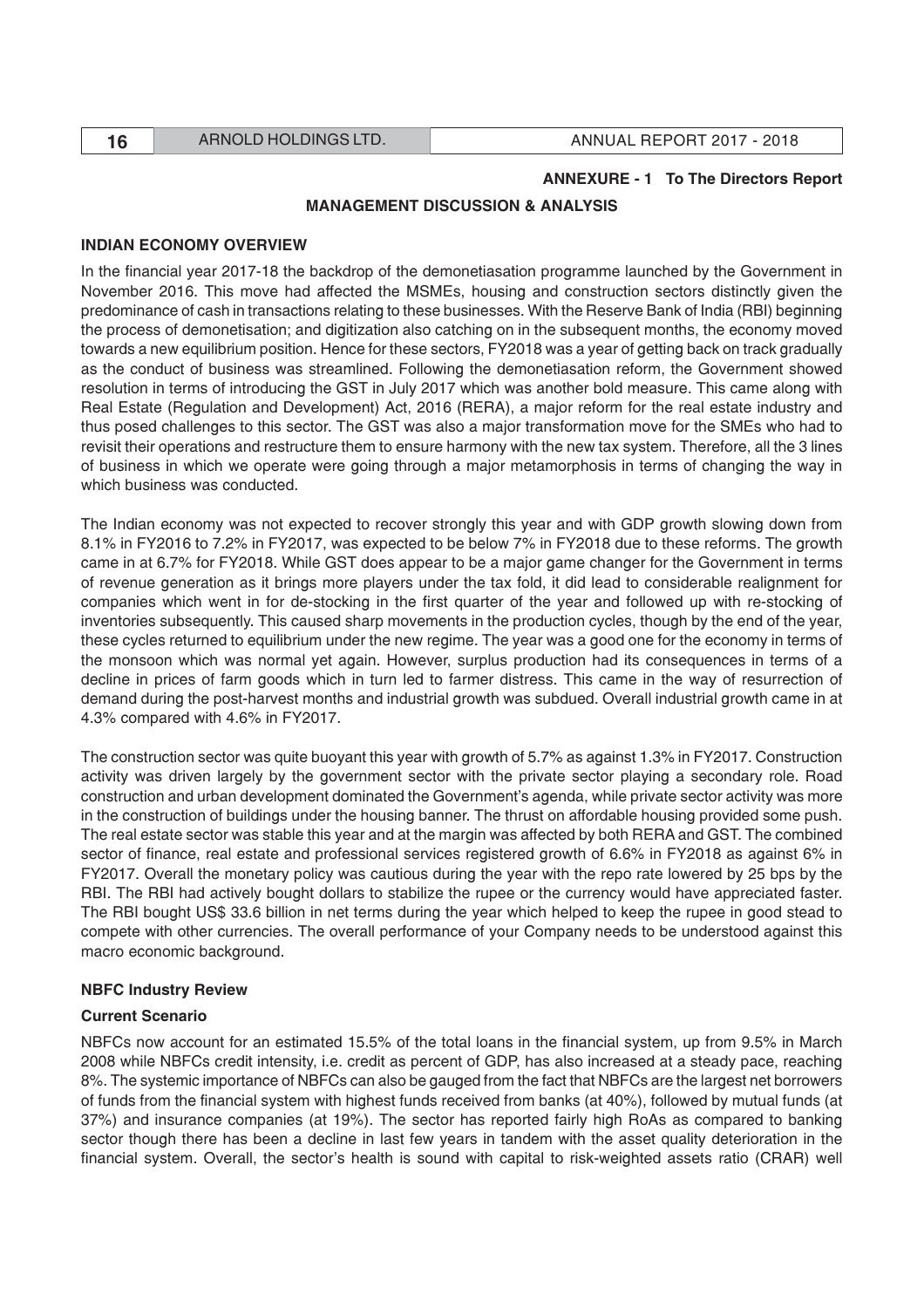| <b>ANNUAL REPORT 2017 - 2018</b> | ARNOLD HOLDINGS LTD. |  |
|----------------------------------|----------------------|--|
|----------------------------------|----------------------|--|

above the prescribed regulatory level of 15%.

#### Recent Trends

- Investments into NBFC sector has witnessed diverse structures ranging from strategic investments, private equity investments to debt funding through NCD's route, which provide financial and operating synergy and help NBFCs tap new markets and provide expertise in operations.
- The NBFC sector is also seeing a surge of new structured products like market and credit linked debentures wherein the principal investment of the debenture holder is protected and the interest payment, to be made at maturity, is linked to the performance of an underlying Index or a stock.
- NBFCs are also becoming the go-to lenders for youngsters in India. According to the report by BCG, of the total loans given by financial institutions in India to persons aged between 21 and 35 years, NBFCs had the maximum market share of 49% due to their focus on lower ticket and early credit life-stage products.

## Regulatory Impetus

The Government has liberalised the financial services sector by permitting 100% FDI in the financial sector under the automatic route, subject to the relevant entity being regulated by the Reserve Bank of India ("RBI") or other financial sector regulators. Further, the benefit of the Securitisation and Reconstruction of Financial Assets and Enforcement of Security Interest Act 2002 was extended to 196 NBFCs allowing such NBFCs to enforce security interests on assets charged to them, without having to resort to either judicial or arbitral authorities. Next in line isharmonising the regulations applicable to various categories of NBFCs to facilitate ease-of-doing business in this sector. The Government is also taking actions towards a technological revolution in this sector by implementing an information technology framework and promoting FinTech activities.

## Outlook

There are signs of inflation picking up which will mean that interest rates will start increasing this year and while the quantum could be between 25-50 bps, the timing will be important. Further, FY2019 will be a testing time for the banking system as several cases that were referred to the Insolvency and Bankruptcy code (IBC) need to be resolved as the timeline of 270 days has passed. This will give an idea on the amount of capacity that will be there in the PSBs for lending. Quite clearly the NBFCs will have a larger role to play if banks are going to be cautious while lending. The MSME sector has been reiterated as being the major thrust segment by the Government both in terms of production as well as flow of credit.

This is an opportunity for the Company to grow the business. However, competition will increase from both traditional and new channels such as the online platforms launched by Fintech companies. Real estate and construction should also see positive traction this year post RERA and GST impact and this route of 'back to normal' will be a positive for Company. Companies will be going in for higher investment gradually during the year which will be good for the economy as well as the financial sector. This combined with higher GDP growth and demand for funding augurs well for the Company and it will have to simultaneously hone the risk management practices to meet the challenge.

## COMPANY BUSINESS OVERVIEW:

Arnold Holdings Ltd is a public limited company incorporated in the year 1981 listed in Bombay Stock Exchange. It is a non-deposit taking NBFC, registered with the RBI vide Registration No. B-13.02130 Ever since its incorporation the company engaged in investment in shares and activity of non-banking finance company.

Our Company is primarily focused in providing inter corporate loans, personal loans, loans against shares & securities,loans against properties, trade financing, bills discounting, trading in shares & securities. Being an, NBFC our Company has positioned itself between the organized banking sector and local money lenders, offering the customers competitive, flexible and timely lending services.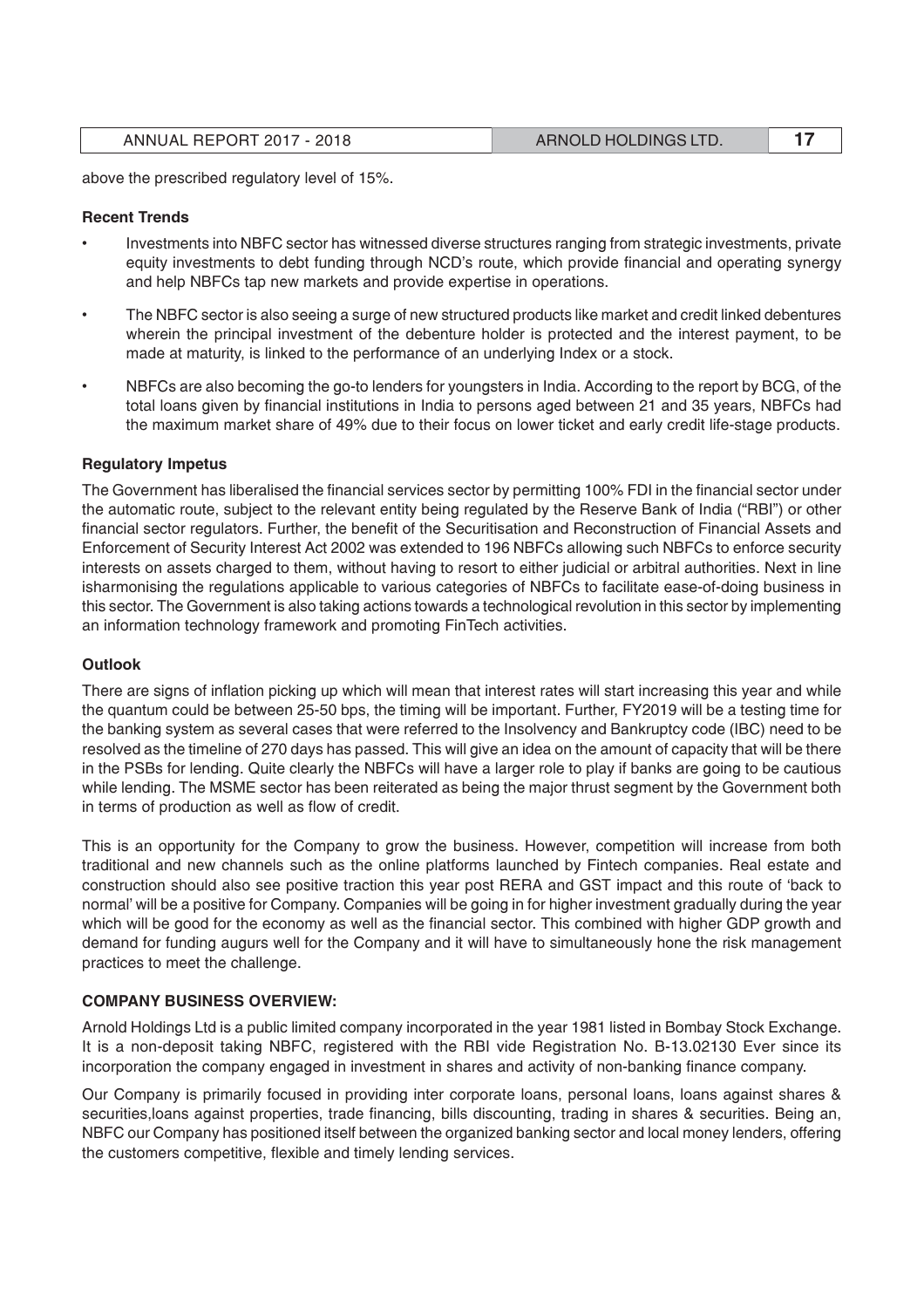| 18 | ARNOLD HOLDINGS LTD. | <b>ANNUAL REPORT 2017 - 2018</b> |
|----|----------------------|----------------------------------|
|----|----------------------|----------------------------------|

#### Products & Services:

Our Company offers financial services to commercial, industrial and financial clients with a one stop financial solution:-

- Trade Finance & Bill Discounting
- Working capital loans
- Loan against property
- Margin funding and loan against approved securities
- Capital market
- Corporate finance
- Mortgage and loans
- Infrastructure finance

## FINANCIAL PERFORMANCE:

During the fiscal Year 2018, the gross operational income of the Company stood at Rs 3061.82 Lacs as compared to previous fiscal Year of Rs.3752.80 Lacs. The company has continued its lending activities and advances portfolio of the Company has been Rs.4801.69 Lacs and the interest income of the Company have been stood at Rs.411.98 Lacs. This fiscal Year Company's profits have been Rs.38.63 Lacsas compared to Rs. 12.75 Lacsof fiscal Year 2017.

#### Financial Highlights:

- Income from operation stood at Rs. 3061.82 Lacsfor fiscal Year 2018.
- Profit before Taxes of fiscal Year 2018 was Rs. 54.82 Lacs.
- Profit after Taxes of fiscal Year 2018 was Rs. 38.63 Lacs.
- Earnings per share for fiscal Year 2018 wereRs. 0.03per share.
- Net Worth of company stood at Rs. 5148Lacs as on March 31, 2018.

## SWOT ANALYSIS:

#### Strengths:

An integrated financial services platform: We offer our clients an integrated financial services platform by offering lending against demat shares, finance consultancy, loan against immovable properties and allied products. Our integrated service platform allows us to leverage relationships across the lines of businesses and our industry and product knowledge by providing multi-channel delivery systems to our client base, thereby increasing our ability to cross-sell our services.

Experienced Management: We believe that our senior management and our talented and experienced Team are the principal reason for the growth of our Company. We believe that the extensive experience and financial acumen of our management and staff facilitates us with a significant competitive advantage.

#### Weakness:

Branding: Our Company is not a well-established brand among large NBFC players who have access to larger financial resources.

Accessibility: We do not have branches so we are unable to explore the business opportunities in other areas.

#### Opportunities:

Large Market: The players in the NBFC sector still have a lot of scope to cover larger market and the rural markets are still untapped.

Desire for Status: With increased desire of individuals to improve their standard of living, the NBFC industry is getting exposed to new category of client (individuals) in a big way with large share of business coming from this segment apart from corporate clients.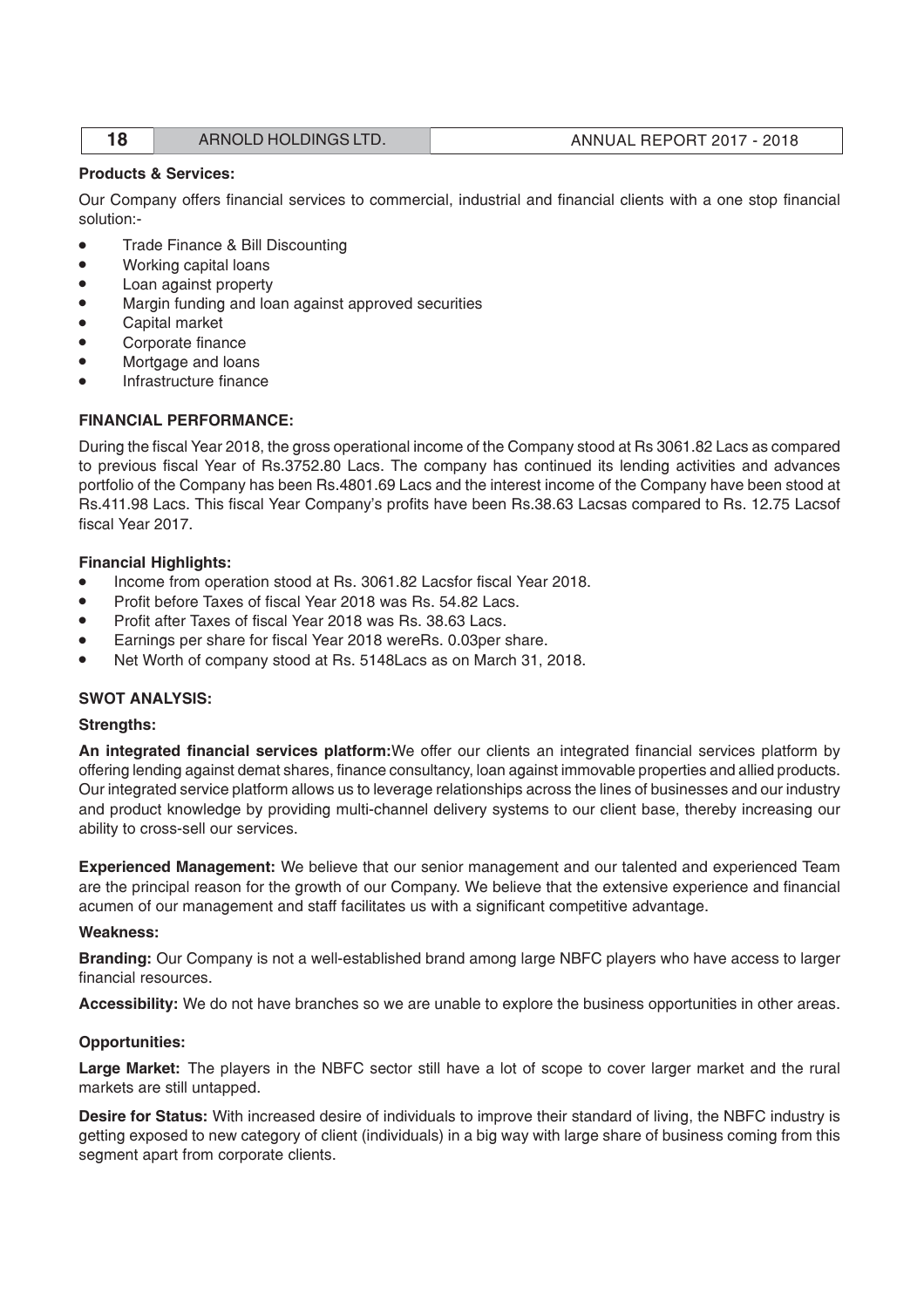| <b>ANNUAL REPORT 2017 - 2018</b> | ARNOLD HOLDINGS LTD. |  |
|----------------------------------|----------------------|--|
|----------------------------------|----------------------|--|

#### Threats:

Economic Downturn: If the economic downturn is prolonged it can reduce the financing need of people due to shrinking business opportunities.

Private Banks: Private Banks are also working on the similar business model as the NBFCs do, thereby giving a very strong competitions to the NBFC's.

RBI and Government restrictions: With more stringent norms governing the functioning of NBFC and certain government restrictions act as a hindrance in smooth functioning of NBFC.

## FUTURE STRATEGY:

- Expansion of existing activities: OurCompany intends to expand its financial services by enhancing its focus on margin funding, loan against shares and securities, loan against properties and corporate loan, bill discounting and working capital loan.
- Differentiated Services: In the growing economy, the corporate clients will be requiring funds for further expansions. Our Company would be providing all diversified service portfolio under one umbrella to cater most of the customer needs and demands.
- Brand recognition: We are in such a business where we are facing lot of competition. Our Company is not a well-established brand among large NBFC players. We will be making the necessary arrangements for our brand reorganization.

## INTERNAL CONTROL SYSTEM AND ADEQUACY:

Arnold Holdings Ltd has put in place adequate internal controls system to ensure efficiency in business operations, safe guarding of company's assets, protect against the chances of frauds & errors, strict compliance with applicable laws & regulations and the reliability of financials reporting. The Policies & processes and systems controls are clearly defined for all critical areas on principles of segregation of duties in a manner that proper maker-checker is built-in. Also, Risk & Controls Matrix defined in respect of all major processes & controls checks are done at periodical intervals for checking efficacy of implementation. Internal Audits are conducted at regular intervals to provide assurance to management that the transactions are carried out as per set policies & processes and that system controls are duly implemented & are working as defined. The Audit Committee of the Company oversees the internal audit function, risk management systems and internal controls systems over financial reporting to ensure that business is conducted effectively. Also, the Company uses Insurance as risk transfer tool. During the year,insurance cover was taken to transfer risks of fire and theft of assets of the Company, as also towards Directors' and Officers' liabilities.

## CAUTIONARY:

Statement in the Management Discussion & Analysis, describing the company's objectives, projections and estimates are forward looking statement and progressive within the meaning of applicable laws & regulations. Actual result may vary from those expressed or implied.

Important developments that could affect the company's operations are significant changes in political and economic environment in India, tax laws, RBI regulations, exchange rate fluctuation and other incidental factors.

> On behalf of the Board of Directors, For Arnold Holdings Limited

Mahendraprasad Mallawat Whole TIme Director DIN - 00720282

Place : Mumbai Date : 30th day of May, 2018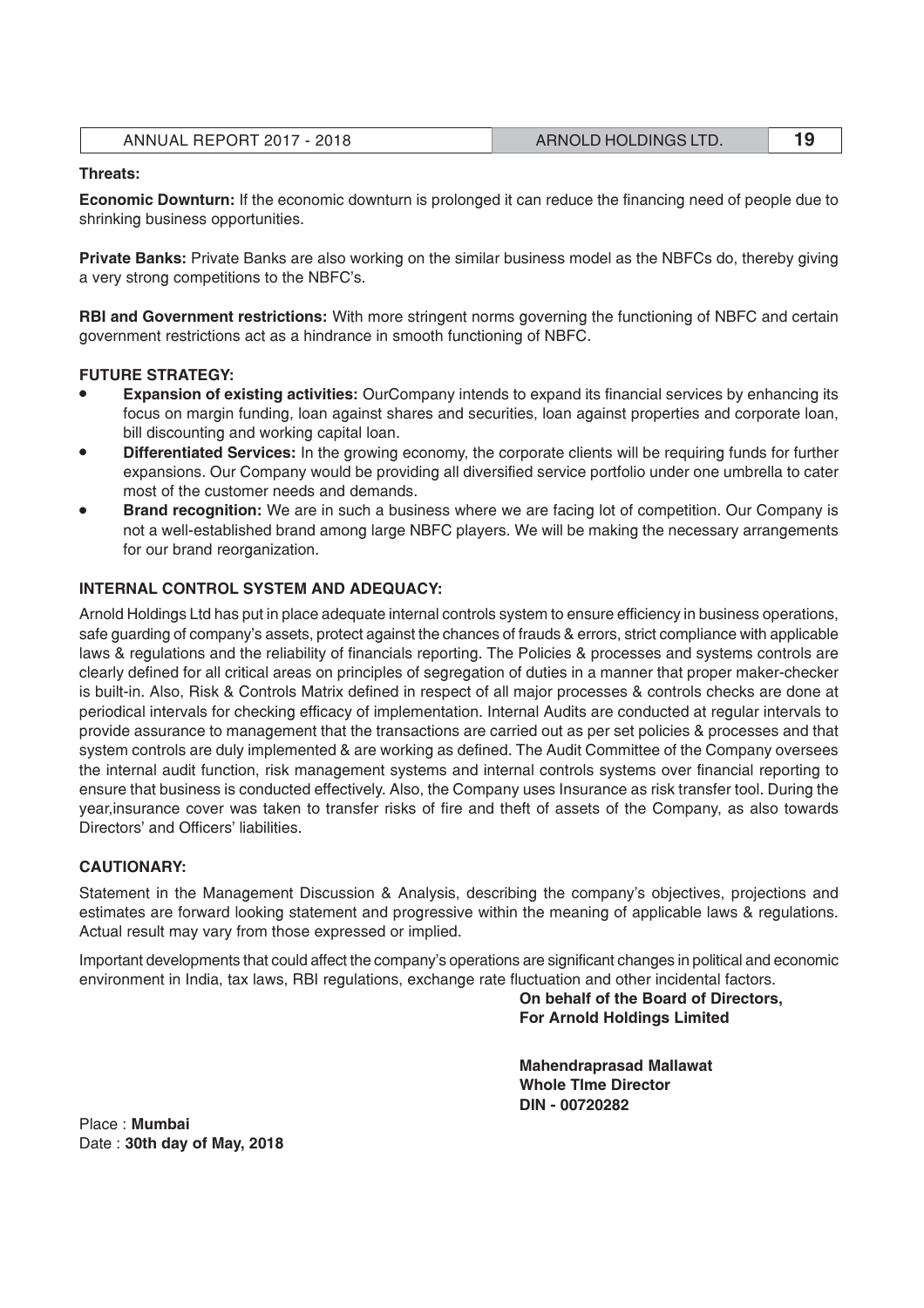## ANNEXURE II TO THE DIRECTORS' REPORT

## REPORT ON CORPORATE GOVERNANCE

(Pursuant to SEBI (Listing Obligation and Disclosure Requirements) Regulations, 2015)

Corporate governance is creation and enhancement of long-term sustainable value for the stakeholders through ethically driven business processes. Corporate Governance is all about ethical conduct, integrity and accountability of an enterprise. Healthy Corporate Governance enjoins a commitment of the company to run the business in legal, ethical and transparent manner. It is one of the key elements in improving the economic efficiency of the enterprise.The detailed report on Corporate Governance for the financial year ended March 31, 2018, as per the disclosure requirements prescribed in Securities and Exchange Board of India (Listing Obligations and Disclosure requirements) Regulations, 2015 ('Listing Regulations'), is set out below:

#### 1. Company's Philosophy on Corporate Governance:

At Arnold Holdings Ltd, it is imperative that the corporate affairs are managed in a fair and transparent manner for enhancing long-term shareholder value and retaining investor trust.We, at Arnold Holdings Ltd, ensure that we evolve and follow the best corporate governance practices. We consider it ourinherent responsibility to disclose timely and accurate information regarding our performance as well as the leadership and governance of the Company. The Company's philosophy on Corporate Governance hasbeen to ensure fairness to the Stakeholders throughtimely and transparent disclosures, equitable treatmentof all shareholders and empowerment of employees andcollective decision making.Your Company has adopted various code and policiesto carry out duties and functions in most ethical andcompliant manner and some of them are:

- i. Code of Conduct for the Board and Senior Managerial Personnel;
- ii. Whistle Blower Policy;
- iii. Internal Guidelines on Corporate Governance;
- iv. Nomination & Remuneration Policy;
- v. Board Evaluation Policy;
- vi. Fair Practices Code;
- vii. Code for regulating, monitoring and reporting of Trading by Insiders;
- viii. Code of practices and procedures for Fair Disclosure of Unpublished Price Sensitive Information;
- ix. Policy on Related Party Transactions;
- x. Documents preservation and archival Policy; and
- xi. Policy for determining material events and information.

Your Company has complied with the requirements of Corporate Governance as laid down under the provisions of Companies Act, 2013, Listing Regulations and RBI directions.

#### 2. Role of Company Secretary in overall Governance Process:

The Company Secretary plays a key role in ensuring that the Board and Committees procedures are followed and regularly reviewed. The Company Secretary ensures that all relevant information, details and documents are made available to the Directors and senior management for effective decision making at the meetings. The Company Secretary is primarily responsible for assisting and advising the Board in conducting the affairs of the company, to ensure the compliances with applicable statutory requirements to provide guidance to Directors and to facilitate convening of meetings. The Company secretary interfaces between the Management and regulatory authority for governance matters.

## 3. Board of Directors (Board):-

## a) Board Composition:-

The Board of the Company should consist of optimum combination of Executive, Non-Executive, Independent Directors, which should be in conformity with the provisions of the Companies Act, 2013("the Act") and the SEBI (Listing Obligations and Disclosure Requirements) Regulations, 2015("LODR Regulations").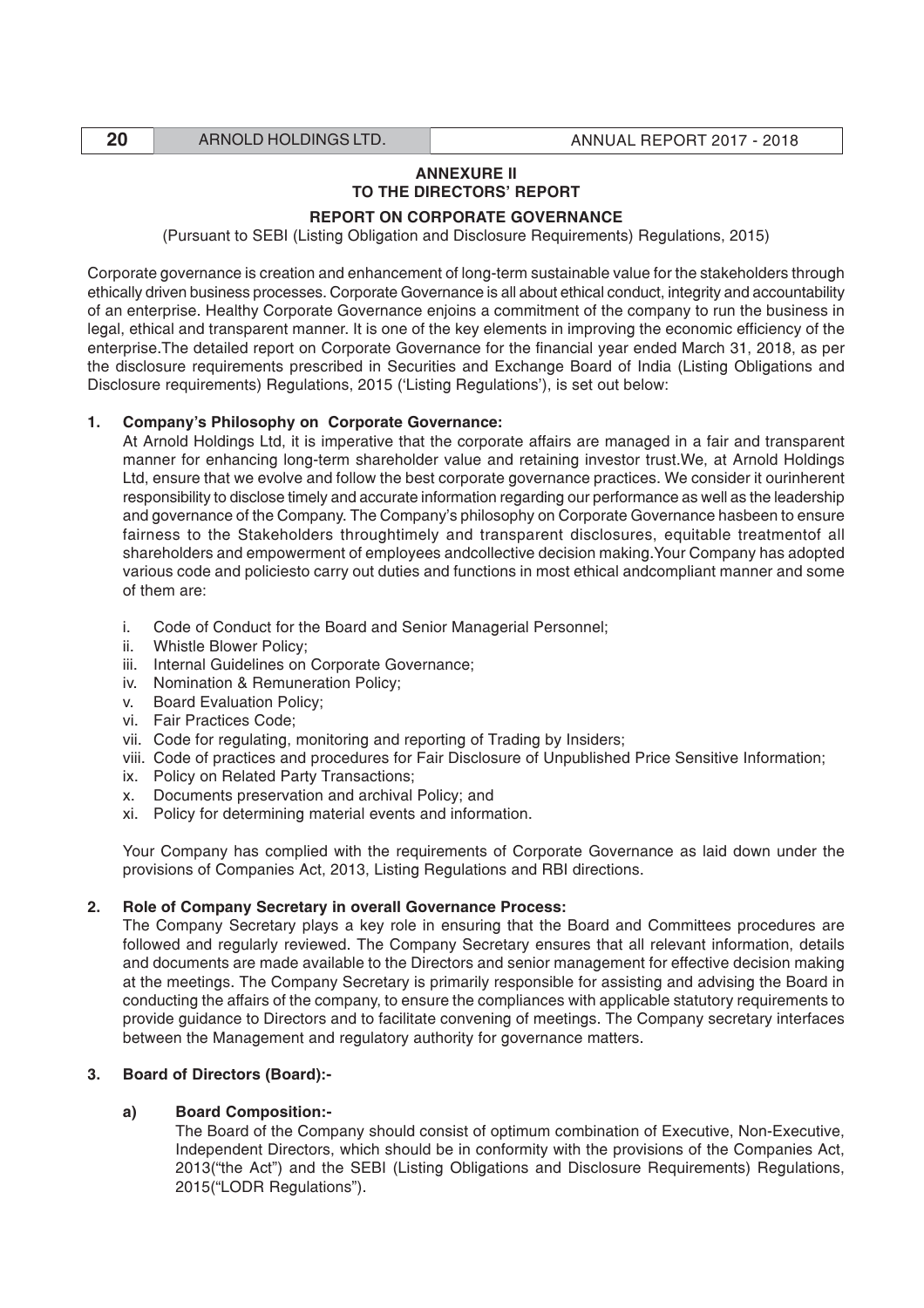| <b>ANNUAL REPORT 2017 - 2018</b> | ARNOLD HOLDINGS LTD. |  |
|----------------------------------|----------------------|--|
|----------------------------------|----------------------|--|

The present strength of the Board is Five (5) Directors, comprising of Two Whole –Time Director and Two Independent Non- Executive Directors and one Non-Executive Director.The Board Members possess the skills, expertise & experience necessary to guide the Company.

| <b>Name of Director</b>            | <b>Category of Directorship</b>      |  |  |
|------------------------------------|--------------------------------------|--|--|
| Mr. MahendraprasadMallawat         | <b>Whole Time Director</b>           |  |  |
| Mr. Mohandas Dasari                | Whole Time Director                  |  |  |
| Mrs. Gazala Kolsawala              | Non-Executive Director               |  |  |
| Mr. Sopan Vishwanathrao Kshirsagar | Independent - Non Executive Director |  |  |
| Mr. Gajanan Uttamrao Mante         | Independent - Non Executive Director |  |  |

#### b) No. of Board Meetings:-

The Board meets at regular intervals to discuss and decide on company's business policy and strategy apart from other normal business. During the financial year ended on 31st March 2018, Four (4) Board Meetings were held on the following dates:-

30th May, 2017, 10th August, 2017, 14th November, 2017, 12th February, 2018.

The Last Annual General Meeting of the Company was held on 11th September, 2017.

## c) Directors' Attendance Record and Directorships Held:-

The attendance at the Board Meetings held during the year and attendance at the last Annual General Meeting, number of directorships in other Public Limited companies and membership in committees across various companies of which the Director is a Member / Chairman are given below: -

| Name of Directors                                          | Category                                             | No. of<br><b>Board</b><br>Meetings<br>Attended | Attendance<br>at last<br><b>AGM</b> | Directorship<br>held in other<br>Companies |            | No. Committee<br>Memberships /<br>Chairmanships held<br>including Arnold Holdings* | Share<br>Holding |
|------------------------------------------------------------|------------------------------------------------------|------------------------------------------------|-------------------------------------|--------------------------------------------|------------|------------------------------------------------------------------------------------|------------------|
|                                                            |                                                      |                                                |                                     |                                            | Membership | Chairmanship                                                                       |                  |
| Mr. Mahendra<br>Prasad<br>Mallawat<br>(DIN: 00720282)      | Promoter /<br>Whole<br>Time<br><b>Director</b>       | 4                                              | Yes                                 |                                            | 2          |                                                                                    | 150000           |
| Mrs. Gazala<br>Kolsawala<br>(DIN: 07133943)                | <b>Non</b><br>Executive<br>Director                  | 4                                              | Yes                                 |                                            |            |                                                                                    |                  |
| Mr. Sopan<br>Vishwanthrao<br>Kshirsagar<br>(DIN: 06491444) | Independent /<br>Non<br>Executive<br>Director        | $\overline{4}$                                 | Yes                                 |                                            | 1          | 1                                                                                  |                  |
| Mr. Gajanan<br>Uttamrao Mante<br>(DIN: 02320965)           | Independent /<br>Non<br>Executive<br><b>Director</b> | 4                                              | Yes                                 | 1                                          | 1          | 1                                                                                  |                  |
| Mr. Mohandas<br>Dasari<br>(DIN: 05105936)                  | Whole<br>Time<br>Director                            | 2                                              | Yes                                 | $\overline{4}$                             |            |                                                                                    |                  |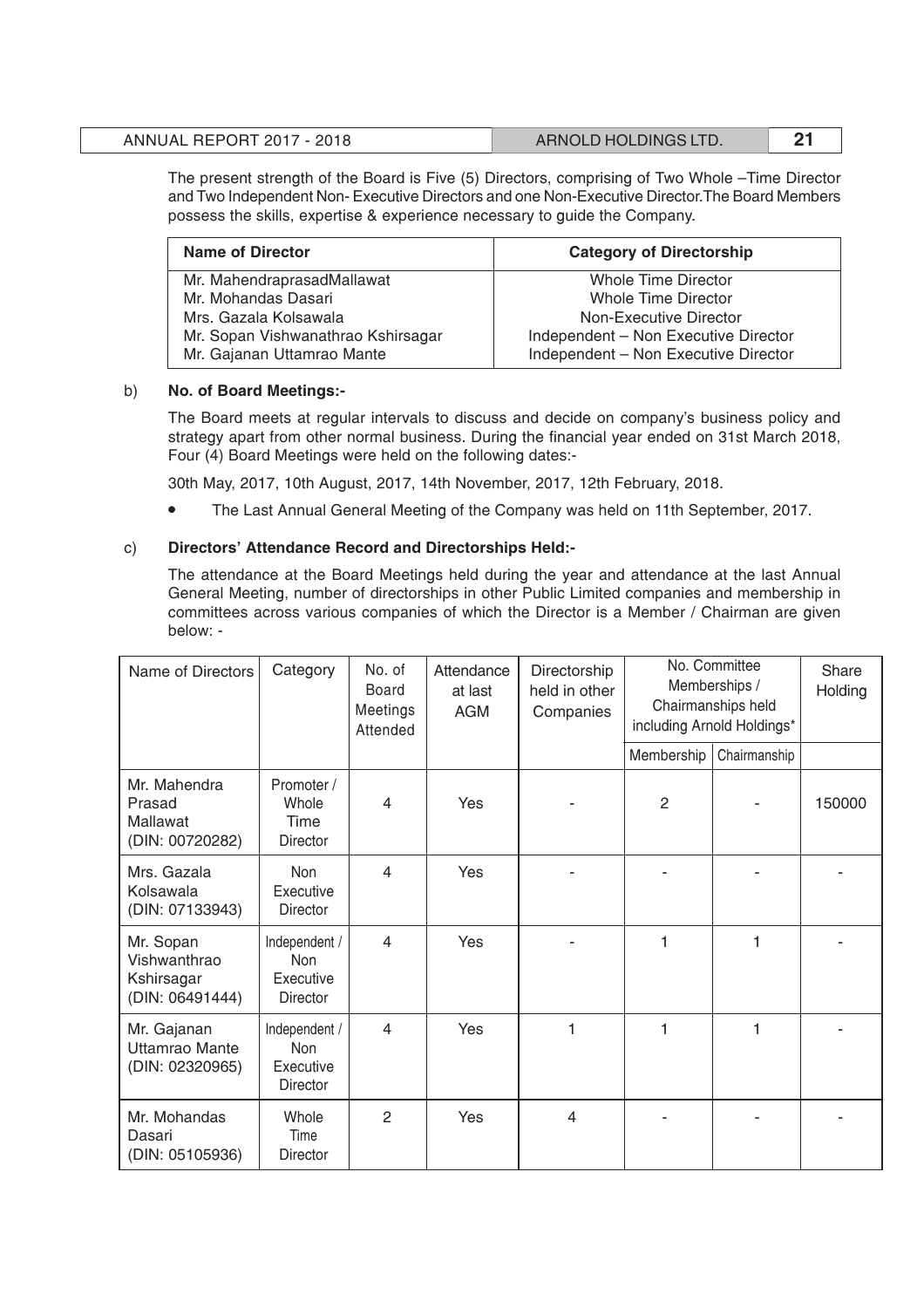| nr<br>ARNOLD HOLDINGS LTD.<br><b>ANNUAL REPORT 2017 - 2018</b> |  |
|----------------------------------------------------------------|--|
|----------------------------------------------------------------|--|

\* Committee positions only of the Audit Committee and Stakeholder Relationship Committee have been considered for this purpose in terms of Regulation 26(1) (b) of the LODR Regulations.

## d) Code of Conduct:-

The Company has a code of conduct applicable to all Board Members and Senior Management staff for avoidance of conflict of interest between each of each individuals and the Company. Each Board Member and Senior Management staff have declared their compliance with the Code of Conduct as at 31st March, 2018.There were no materially significant transactions during the Financial Year with Board Members and Senior Management, including their relatives that had or could have had a potential conflict of interest with the company.

The Code of Conduct is available on the website of the Company.

## 4. The Details of Familiarisation Programmes imparted to Independent Directors:

## Brief terms of reference:

An Appropriate induction programme for new Directors and ongoing familiarisation with respect to the business of the company for all Directors is a major contributor for meaningful board level deliberations and sound business decisions.

The Company has adopted a structured programme for orientation of independent Director's at the time of their joining so as to familiarize them with the Company's operations, business, industry and environment in which it functions. The Company updates the Board members on a continuing basis on any significant changes therein and provides them an insight to their expected roles and the responsibilities so as to be in a position to take well- informed and timely decisions and contribute significantly to the Company.

The details of familiarisation programmes held for the independent Directors are provided on the Company's website.

## 5. Independent Directors Meeting:

In Compliance with the Companies Act, 2013 and Regulation 25 of SEBI (Listing Obligations and Disclosure Requirements) Regulations, 2015, the Independent directors meeting of the Company was held on 31st March, 2018. Independent Directors meeting considered:

- 1) Evaluation of the performance of non- Independent Directors and the Board of Directors as a whole.
- 2) Evaluation of the performance of the Chairman of the company, taking into account the views of the Executive and non- Executive Directors; and
- 3) Evaluation of the quality, content and timelines of flow of information, between the management and the Board that is necessary for the Board to effectively and reasonably perform its duties.

Mr. Gajanan Uttamrao Mante is the chairman of Independent Directors Meeting.

## Attendance of Independent Directors in Independent Directors Meeting:

| Name of the Members                | Meeting held during year | <b>Meetings attended</b> |
|------------------------------------|--------------------------|--------------------------|
| Mr. Gajanan Uttamrao Mante         |                          |                          |
| Mr. Sopan Vishwanathrao Kshirsagar |                          |                          |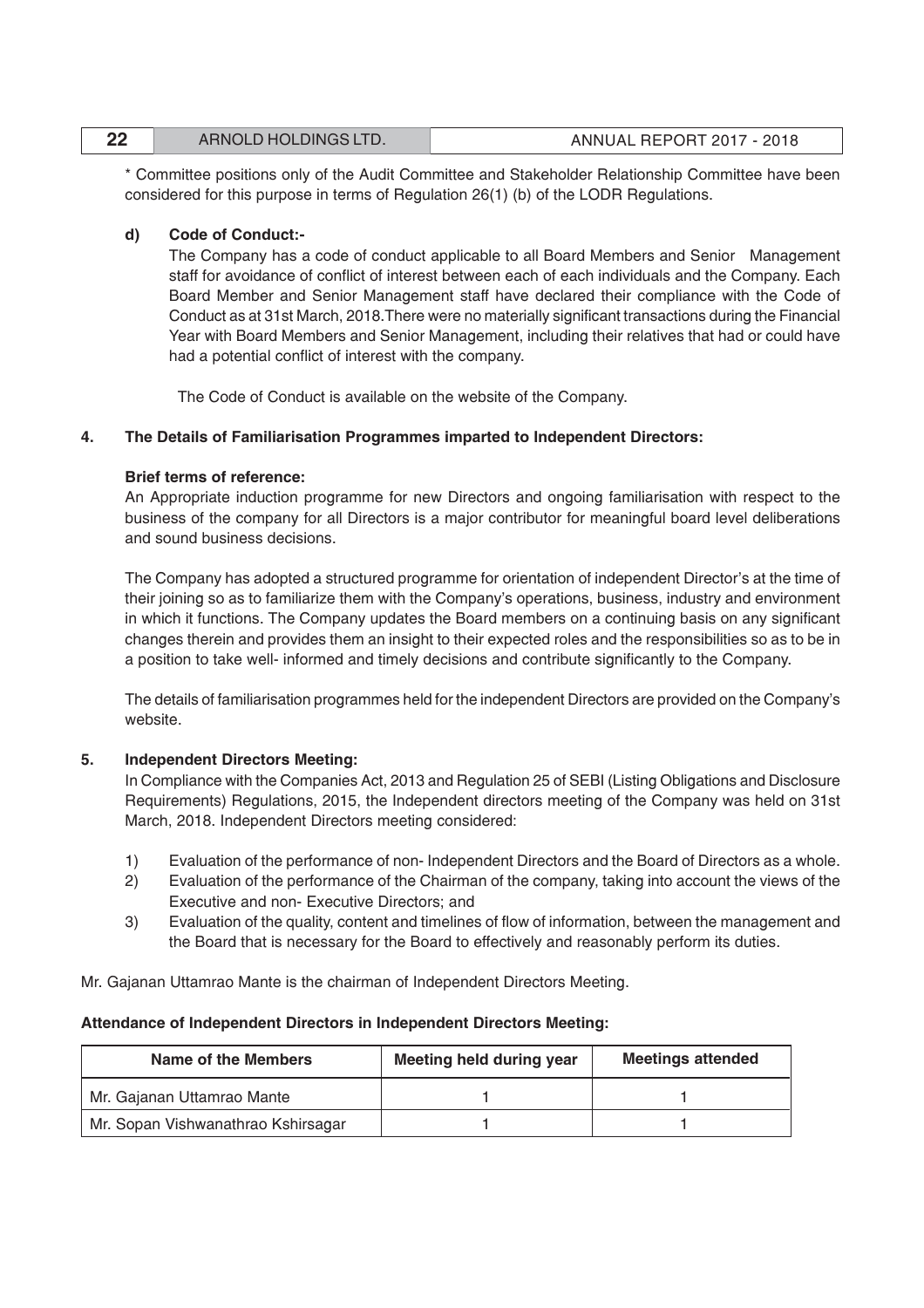| <b>ANNUAL REPORT 2017 - 2018</b> | ARNOLD HOLDINGS LTD. | ົດຕ |
|----------------------------------|----------------------|-----|
|----------------------------------|----------------------|-----|

## 6. Audit Committee:-

The Company has an Independent Audit Committee. The composition, role/ function of the committee comply with the requirements of the Companies Act, 2013 as well as those of Regulation 18 of SEBI (Listing Obligations and Disclosure Requirements) Regulations, 2015. The brief terms of reference also conform of the requirements of section 177 of the act. The Audit Committee includes the following:

- Overseeing the Company's financial report process and the disclosure of its financial information's.
- recommend appointment, remuneration and terms of appointment of auditors of the Company; approve payment to statutory auditors for any other services rendered by them;
- review with the management, the annual financial statements before submission to the Board for approval, focusing particularly on:
	- 1) matters to be included in Director's Responsibility Statements to be included in Board's report,
	- 2) any changes in accounting policies and practices;
	- 3) major accounting entries involving estimates based on the exercise of judgment by management;
	- 4) significant adjustments resulting from the audit findings;
	- 5) compliance with listing and other legal requirements relating to financial statement;
	- 6) disclosure of related party transactions;
	- 7) Qualification in draft audit report.
- review with the management, the quarterly financial statement before submission to the board for their approval;
- recommend appointment, remuneration and terms of appointment of internal auditors, tax auditors, secretarial auditor and any matters of resignation or dismissal;
- discuss with the statutory auditors before the audit commences, the nature and scope of the audit as well as post audit discussion to ascertain areas of concern;
- review the internal audit programme, ensuring co-ordination between the internal and statutory auditors, ensuring that the internal audit function is adequately resourced and has appropriate standing within the Company, and to request internal auditor to undertake specific audit projects, having informed the management of their intentions;
- consider the major findings of internal investigations by the internal auditors into matters where there is suspected fraud or irregularity or failure of internal control systems of a material nature and reporting the matter to the Board;
- consider any material breaches or exposure; breaches of regulatory requirements or of ethical codes of practice to which the Company subscribes, or of any related codes, policies and procedures, which could have a material effect on the financial position or contingent liabilities of the Company;
- discuss significant findings with internal auditors and initiate follow up action thereon;
- look into the reasons for substantial defaults in the payment to the depositors, debenture holders,

## Composition and attendance of Members at the Meeting of the Audit Committee

| Name of the Members                | <b>Position</b> | Category                                       | No. of<br>Meetings | No. of<br>Meetings |
|------------------------------------|-----------------|------------------------------------------------|--------------------|--------------------|
|                                    |                 |                                                | Held               | attended           |
| Mr. Sopan Vishwanathrao Kshirsagar | Chairman        | Independent & Non<br><b>Executive Director</b> | 4                  | 4                  |
| Mr. Gajanan Uttamrao Mante         | Member          | Independent & Non<br><b>Executive Director</b> | 4                  | 4                  |
| Mr. Mahendraprasad Mallawat        | Member          | <b>Whole Time Director</b>                     | 4                  | 4                  |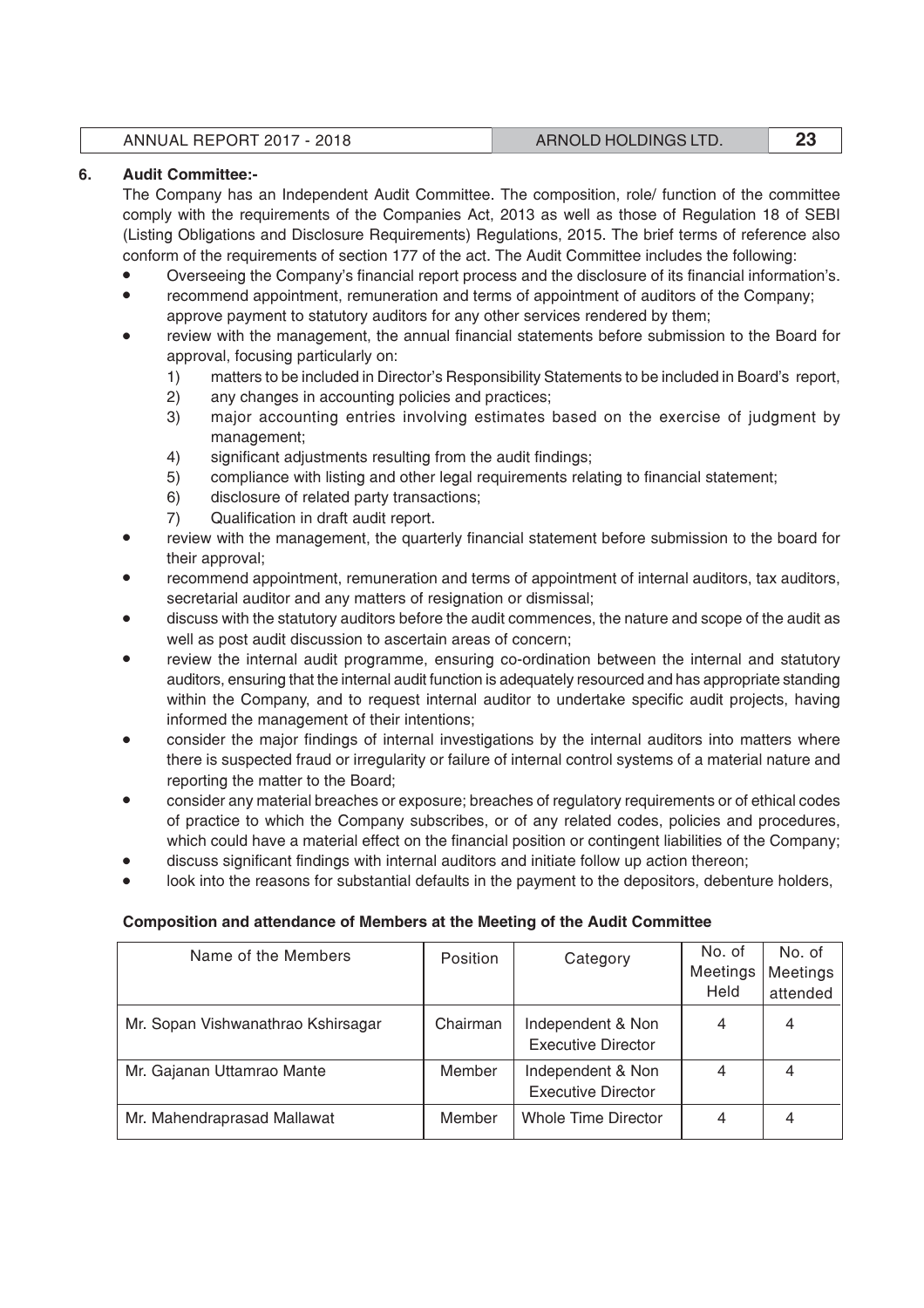| 24 | ARNOLD HOLDINGS LTD. | <b>ANNUAL REPORT 2017 - 2018</b> |
|----|----------------------|----------------------------------|
|    |                      |                                  |

## Meeting & Attendance:

During the year 2017-2018, four (4) Audit Committee meetings were held on 30th May, 2017,10th August,2017, 14th November, 2017 and 12thFebruary, 2018.

The representatives of the Statutory Auditors are permanent invitees to the Audit Committee meetings and they attended all the meetings held during the year. The Internal Auditor reports directly to the Audit Committee.

The Company Secretary acts as Secretary to the Committee.

Minutes of each Audit Committee Meeting are placed before and discussed in the Board Meeting held subsequently.

## 7. Nomination & Remuneration Committee:-

The Nomination and Remuneration Committee is headed by an independent Director and is primarily responsible for recommending candidates for appointing as Directors and KMPs and their remuneration, evaluation of performance of Directors and monitoring of remuneration Policy.

The Composition and terms of reference of the Nomination and Remuneration Committee is in compliance with provisions of section 178 of the Companies Act, 2013, and Regulation 19 of SEBI (Listing Obligations and Disclosure Requirements) Regulations, 2015 and SEBI (Share Based Employee Benefits) Regulations, 2014.

## Brief Terms of reference:

- To assess that a person to be appointed as Director is 'fit and proper' and fulfills the set criteria as may be required by the Company;
- review and recommend to the Board on the structure and composition of the Board of Directors of the Company ;
- evaluate the eligibility of an individual on the basis of his/ her qualification, positive attributes, independence and past experience, for appointment and removal as whole time director/managing director/senior management of the company and advising the Board of Directors/ Shareholders with such detailed evaluation in the matter of appointment and removal of such individual;
- review, recommend and /or approve the remuneration that can be offered to the proposed whole time director/managing director/ non-executive director/ senior management of the Company;
- evaluate the performance of the directors of the Company and review and recommend to the Board on their re-appointment ;
- review, recommend and /or approve the modification in the remuneration of the Whole time director/ managing director/ manager/ non-executive director and senior managerial personnel;
- formulate remuneration policy relating to directors, key managerial personnel and other senior managerial employees of the Company;
- evaluate performance of directors with respect to their role as Independent Director and Board members;
- implement and administer the Employee Stock Option Scheme;

#### Composition and attendance of Members at the Meeting of the Nomination & Remuneration Committee

| Name of the Members                | <b>Position</b> | Category                                       | No. of<br><b>Meetings Meetings</b><br><b>Held</b> | No. of<br>attended |
|------------------------------------|-----------------|------------------------------------------------|---------------------------------------------------|--------------------|
| Mr. Gajanan Uttamrao Mante         | Chairman        | Independent & Non<br><b>Executive Director</b> | 2                                                 | 2                  |
| Mr. Sopan Vishwanathrao Kshirsagar | Member          | Independent & Non<br><b>Executive Director</b> | 2                                                 | 2                  |
| Mrs. Gazala Kolsawala*             | Member          | <b>Whole Time Director</b>                     | $\mathfrak{p}$                                    | 2                  |
| Mr. Mohandas Dasari**              | Member          | Whole Time Director                            |                                                   |                    |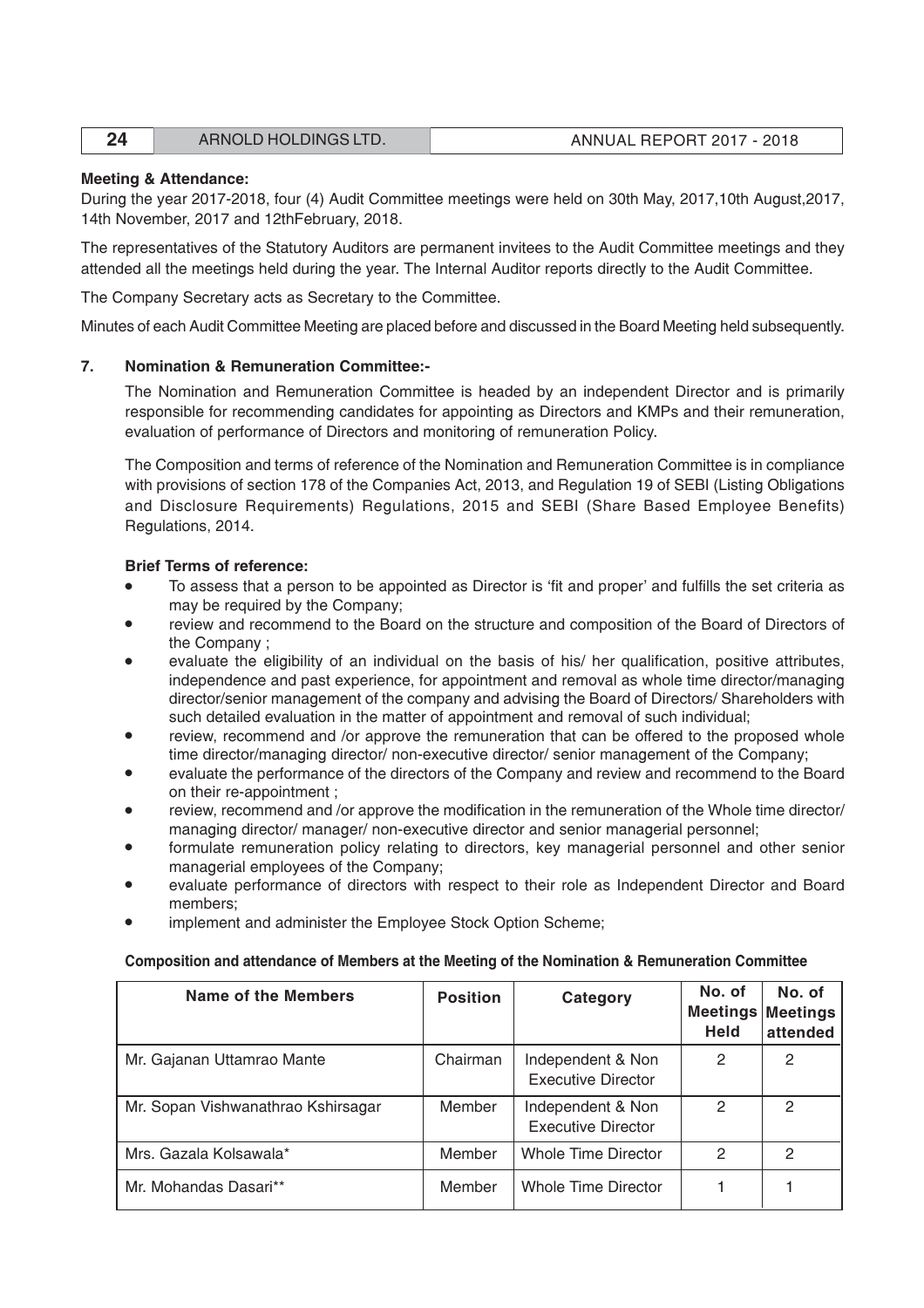| <b>ANNUAL REPORT 2017 - 2018</b> | ARNOLD HOLDINGS LTD. |  |
|----------------------------------|----------------------|--|
|----------------------------------|----------------------|--|

\* Mrs. Gazala Kolsawala has changed her designation from Whole Time Director to Non- Executive Director w.e.f. 12th February, 2018.

\*\* Mr. Mohandas Dasari has joined the committee w.e.f. 12th February, 2018.

Meeting Details: The Committee met two times during the financial year 2017-18 on 10th August, 2017 and 12th February, 2018.

#### Remuneration Policy:-

The Board of Directors of the company has adopted Nomination and Remuneration Policy ('Policy') for the Company, inter alia to deal with the manner of selection of Board of Directors, KMP and Managing Director and their remuneration. The Policy is annexed as Annexure to this Report.

#### Performance Evaluation of the Board, Directors and Committees of the Board:

The Company has devised Board Evaluation Policy as to carry out annual performance evaluation of the Independent Directors, Board, Committees and other individual Directors.

A structured questionnaire was prepared for capturing various facets of the functioning of Board, such as adequacy of the composition of the Board and its Committees, Board culture, execution and performance of specific duties, obligations and governance.

A separate exercise was carried out to evaluate the performance of individual Directors including the Chairman of the Board, who were assessed to find out knowledge/skills, contribution to the Board and their communication/ relationship with the Board and seniormanagement of the Company. The performance evaluation of the Independent Directors was carried out by the entire Board.

The performance evaluation of the Chairman and the Non-independent Directors were carried out by the Independent Directors.

#### 9) Stakeholders Relationship Committee:

The Stakeholders' Relationship ('SR') Committee is led by Independent Director and is primarily responsible to review all matters connected with transfer of Equity Shares/ transmission of equity shares and redressal of shareholders complaints.

The Composition and terms of reference of the Stakeholder Relationship Committee is in compliance with provisions of section 178 of the Companies Act, 2013, SEBI (Listing Obligations and Disclosure Requirements) Regulations, 2015.

#### Terms of Reference:

The Committee looks into redressal of Investors Complaints and requests such as delay in transfer of shares, non-receipt of Dividend, Annual Report, revalidation of Dividend warrants etc.

The committee deals with various matters relating to:

- Transfer / transmission of shares.
- Issue of share certificate in lieu of lost, sub-divided, consolidated, rematerialized or defaced certificates.
- Consolidation / splitting of folios.
- Review of shares dematerialized and all other related matters.
- Investors' grievance and redressal mechanism and recommend measures to improve the level of investors' services.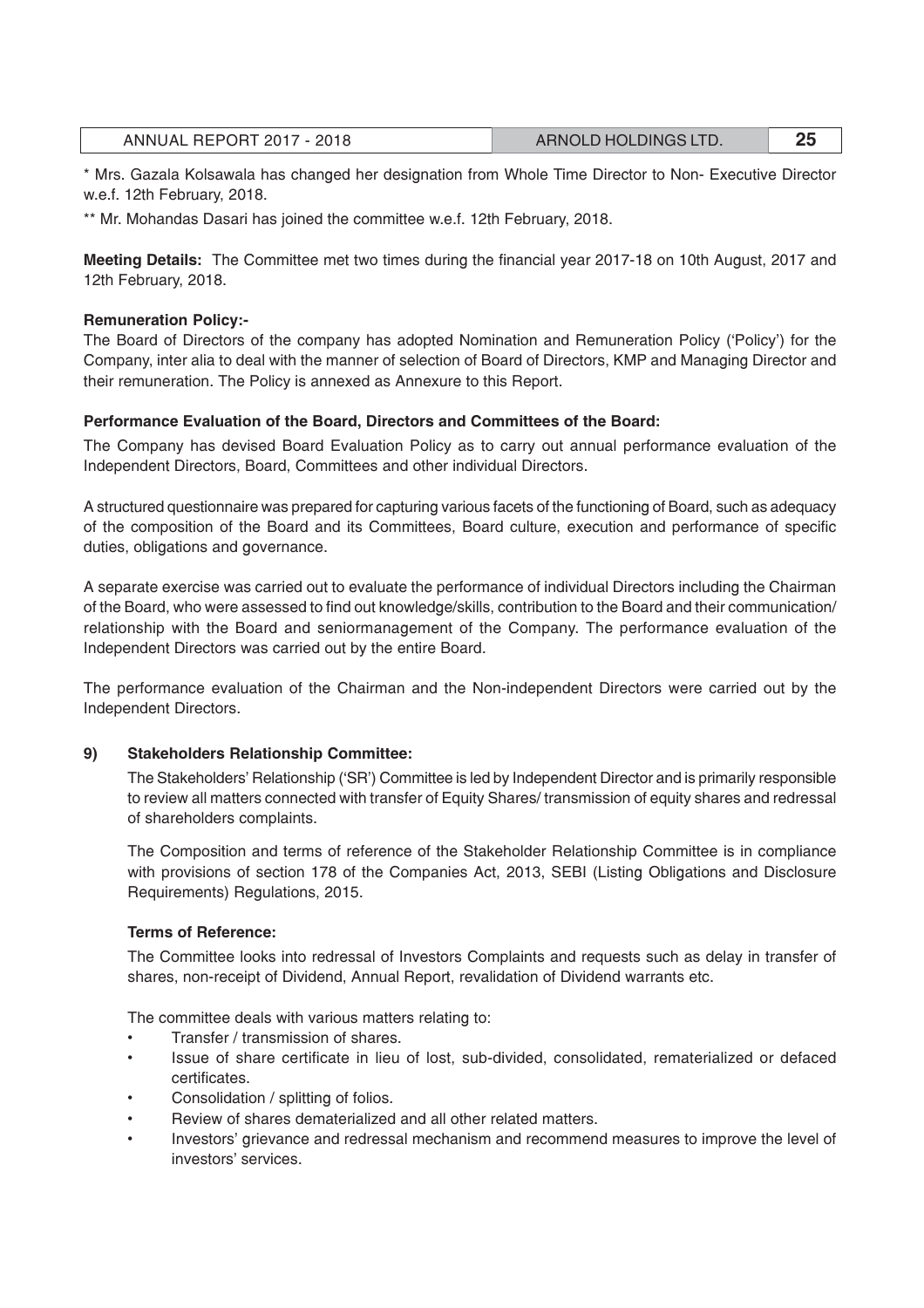#### **26 ARNOLD HOLDINGS LTD.** ANNUAL REPORT 2017 - 2018

#### Composition and attendance:

| Name of the Members                | <b>Position</b> | Category                                | No. of<br><b>Held</b> | No. of<br><b>Meetings Meetings</b><br>attended |
|------------------------------------|-----------------|-----------------------------------------|-----------------------|------------------------------------------------|
| Mr. Gajanan Uttamrao Mante         | Chairman        | Independent & Non<br>Executive Director | 4                     | 4                                              |
| Mr. Sopan Vishwanathrao Kshirsagar | Member          | Independent & Non<br>Executive Director | 4                     | 4                                              |
| Mr. Mahendraprasad Mallawat        | Member          | <b>Whole Time Director</b>              | 4                     | 4                                              |

Meeting Details: During the under reviewfour meetings of the Stakeholder Relationship Committee was held on 17th April, 2017, 12th July, 2017, 9th October, 2017and 10th January, 2018.

#### Information on Investor Grievances for the period from 01st April, 2017 to 31st March, 2018:

| <b>Brought Forward</b> | <b>Received Afresh</b><br><b>Disposed</b> |     | <b>Carried Over</b> |  |
|------------------------|-------------------------------------------|-----|---------------------|--|
| Nil                    | Nil                                       | Nil | Nil                 |  |

#### Investor Grievance Redressal:

The status of investor complaints is monitored by the SR Committee periodically and reported to the Board. The complaints received from the shareholders, regulators, stock exchanges are reviewed and they are expeditiously attended to by the Registrar and Share Transfer Agents.

## Compliance Officer:

Ms. Soniya Agarwal, Company Secretary, is the compliance officer for complying with the requirements of Companies Act, Securities Laws and SEBI (Listing Obligations and Disclosure Requirements) Regulation, 2015.

## 10) General Body Meetings:-

Details of the last Annual General Meetings of the Company are given below:-

| <b>Financial Year</b> | Date                       | <b>Time</b> | Location                                                                                                | <b>No. of Special Resolutions</b><br><b>Passed</b>                   |
|-----------------------|----------------------------|-------------|---------------------------------------------------------------------------------------------------------|----------------------------------------------------------------------|
| 2014-2015             | 29th<br>September,<br>2015 | 12.30 PM    | Hotel Monotel, DM2<br>Sector V, Salt Lake City,<br>Kolkata - 700 091                                    | Adoption of Articles of<br>Association as per Companies<br>Act. 2013 |
| 2015-2016             | 16th<br>September,<br>2016 | 11.30 AM    | Shree Banquet Hall,<br>376/378, Goan Institute Bldg.,<br>J.S.S. Road, Chira Bazar,<br>Mumbai-400002     | <b>Issue of Bonus Equity Shares</b>                                  |
| 2016-2017             | 11th<br>September,<br>2017 | 10.30 AM    | Hotel Landmark Banquet<br>Hall, Landmark Bldg.,<br>Mith Chowki, Link Road,<br>Malad (W), Mumbai 400 064 | Nil                                                                  |

Postal Ballot: During the year under review, no resolution was passed through postal ballot.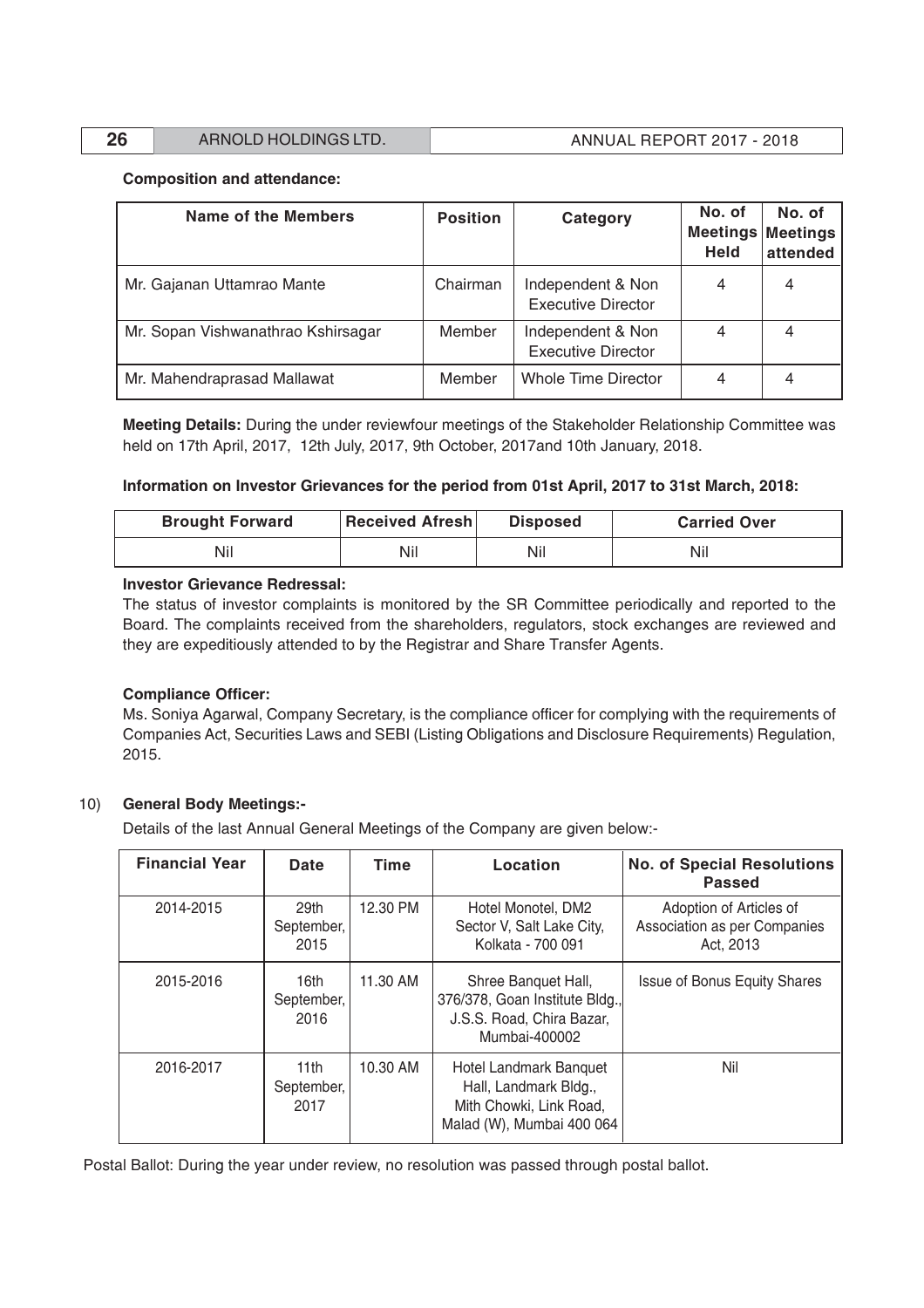| <b>ANNUAL REPORT 2017 - 2018</b> | ARNOLD HOLDINGS LTD. |  |
|----------------------------------|----------------------|--|
|----------------------------------|----------------------|--|

## 11) Code for prevention of Insider Trading Practices:

In compliance with the SEBI Regulations on prevention of Insider Trading, the Company has adopted a code of conduct for its Directors and designated Employees. The code lays down guidelines which included procedures to be followed and disclosures to be made while dealing with the shares of the Company.

## 12) Disclosures regarding Directors' Appointment / Re-appointment:-

The brief profiles of Directors who are seeking re-appointment / appointment at the Annual General Meeting are furnished below:-

| Name of the<br><b>Director</b> | Date of<br><b>Birth</b> | Date of<br>Appointment | Expertise in<br>specific<br>functional<br>Area | Qualifications           | Chairman/<br>Director in<br>other<br>Companies | No. of<br>Shares Held |
|--------------------------------|-------------------------|------------------------|------------------------------------------------|--------------------------|------------------------------------------------|-----------------------|
| Mr. Gazala<br>Kolsawala        | 29/05/1967              | 25/03/2015             | Finance<br>& Taxation                          | Chartered<br>Accountants | N.A.                                           | <b>NIL</b>            |
| Mrs. Sarita<br><b>Bhartia</b>  | 24/11/1966              | 08/08/2018             | Finance<br>& Accounts                          | Chartered<br>Accountants | <b>YES</b>                                     | <b>NIL</b>            |

#### 13) Means of Communication:-

- a) Quarterly/ Annual Results: The Company's Quarterly& Annual results are published in Free Press and Navshakti in Mumbaiand are also displayed on its website www.arnoldholdings.in
- (b) Annual Report: The Annual Report containing, inter alia, Audited Annual Accounts, Directors' Report, Auditors' Report and other important information is circulated to members and others entitled thereto. The Management Discussion and Analysis (MD&A) Report forms part of the Directors' Report in the Annual Report. The Annual Report is displayed on the Company's website www.arnoldholdings.in
- (c) BSE Corporate Compliance & Listing Centre (the "Listing Centre"): BSE's Listing Centre is a web- based Application designed for Corporate. All periodical compliances filings like shareholding pattern, corporate governance report, among others are also filed electronically on the Listing Centre.
- (d) SEBI Complaints Redress System (SCORES): The investor complaints are processed in a centralized web- based complaints redress system. The salient features of this system are: Centralized database of all complaints, online upload of Action Taken Reports (ATRs) by concerned companies and online viewing by investors of Actions taken on the complaint and its current status.
- (e) Website: The Company's website www.arnoldholdings.in contains a separate dedicated section," Investor Relation", where shareholding pattern is available. The company's Annual report is also available in a user- friendly and downloadable form.
	- 1) For any query in Annual Report mail on info@arnoldholdings.in

## 14) General Shareholder Information:-

|            | AGM (Date, Time and Venue)                                                                                           | On Tuesday, the 25th September, 2018 at 10.30am.<br>At IMC Chamber of Commerce and Industry,<br>Kilachand Conference Room, 2nd Floor, IMC Bldg.,<br>IMC Marg, Churchgate, Mumbai-400020 |
|------------|----------------------------------------------------------------------------------------------------------------------|-----------------------------------------------------------------------------------------------------------------------------------------------------------------------------------------|
| ii)        | <b>Financial Year</b>                                                                                                | 1st April 2018 to 31st March, 2019                                                                                                                                                      |
| iii)<br>a) | Key Financial Reporting Dates<br>F.Y. 2018-2019<br>Unaudited Results for the<br>First Quarter ended<br>June 30, 2018 | On or before 14th August, 2018                                                                                                                                                          |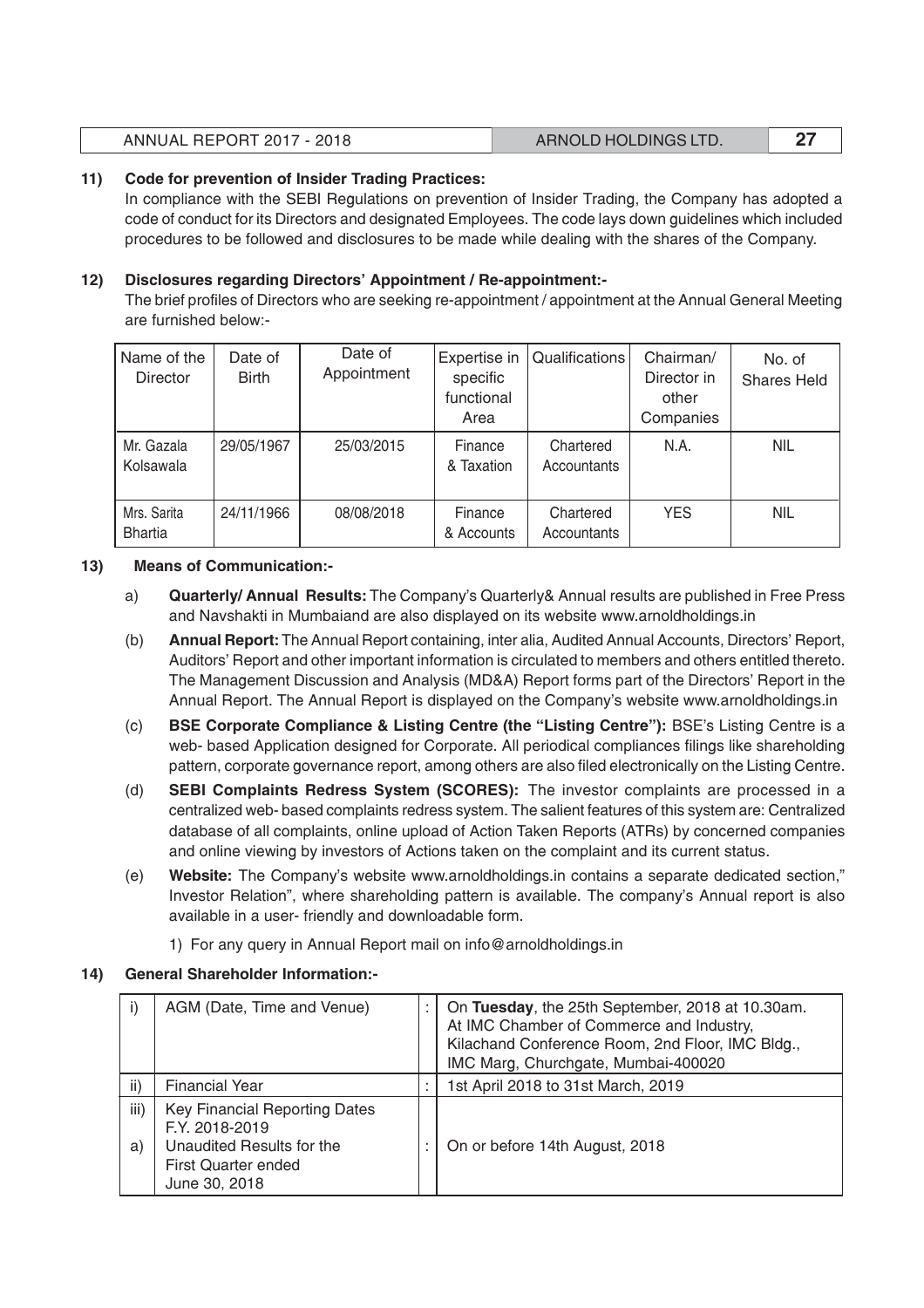| 28                       | ARNOLD HOLDINGS LTD.                                                                                                                                                                    |    | <b>ANNUAL REPORT 2017 - 2018</b>                                                                       |
|--------------------------|-----------------------------------------------------------------------------------------------------------------------------------------------------------------------------------------|----|--------------------------------------------------------------------------------------------------------|
| b)<br>$\mathbf{C}$<br>d) | Unaudited Results for the Second<br>Quarter ended September 30, 2018<br>Unaudited Results for the Third<br>Quarter ended December 31, 2018<br>Audited Results for the<br>F.Y. 2018-2019 | ÷. | On or before 14th November, 2018<br>On or before 14th February, 2019<br>On or before End 30thMay, 2019 |
| iv)                      | Date of Annual Book Closure<br>(Both days inclusive)                                                                                                                                    |    | 19th September, 2018 (Wednesday) to 25th<br>September, 2018 (Tuesday) (Both Days Inclusive)            |
| V)                       | Registered Office & CIN                                                                                                                                                                 |    | B-208, Ramji House, 30, Jambulwadi, J.S.S. Road,<br>Mumbai-400002<br>CIN: L65993MH1981PLC282783        |
| vi)                      | Listing on Stock Exchanges                                                                                                                                                              |    | <b>BSE Ltd.</b>                                                                                        |
| vii)                     | <b>Listing Fees</b>                                                                                                                                                                     |    | Annual Listing Fees for the year upto 2018-19 have been<br>paid to the Stock Exchange.                 |
| viii)                    | <b>Depository Fees</b>                                                                                                                                                                  |    | Annual Custodian Fees for the Year 2018-19 have been<br>paid to CDSL & NSDL.                           |
| $\mathsf{ix}$            | <b>Stock Codes</b>                                                                                                                                                                      |    | BSE: 537069<br>ISIN: INE185K01028                                                                      |
| X)                       | <b>Trading Group</b>                                                                                                                                                                    |    | $\times$                                                                                               |

## xi) Share Price Data:

| Month            | BSE Limited (BSE) (in Rs. per Share) |                   |  |
|------------------|--------------------------------------|-------------------|--|
|                  | Month's High Price                   | Month's Low Price |  |
| April 2017       | 7.85                                 | 6.93              |  |
| May 2017         | 7.76                                 | 6.02              |  |
| June 2017        | 7.79                                 | 6.13              |  |
| <b>July 2017</b> | 9.00                                 | 6.65              |  |
| August 2017      | 8.25                                 | 6.90              |  |
| September 2017   | 8.90                                 | 6.81              |  |
| October 2017     | 7.39                                 | 6.30              |  |
| November 2017    | 7.50                                 | 6.31              |  |
| December 2017    | 7.70                                 | 6.45              |  |
| January 2018     | 7.39                                 | 6.31              |  |
| February 2018    | 7.15                                 | 5.12              |  |
| March 2018       | 8.00                                 | 6.01              |  |

## xii) Registrar and Share Transfer Agent:-

Share transfers and all other investor related matters are attended to and processed by our Registrar and Share Transfer Agent viz. Niche Technologies Private Limited.

## M/s. Niche Technologies Private Limited

D-511, Bagree Market, 71, B R B Basu Road, Kolkata-700 001 Tel: +91 33 2235 7270 Fax: +91 33 2215 6823 Website:www.nichetechpl.com E-mail: nichetechpl@nichetechpl.com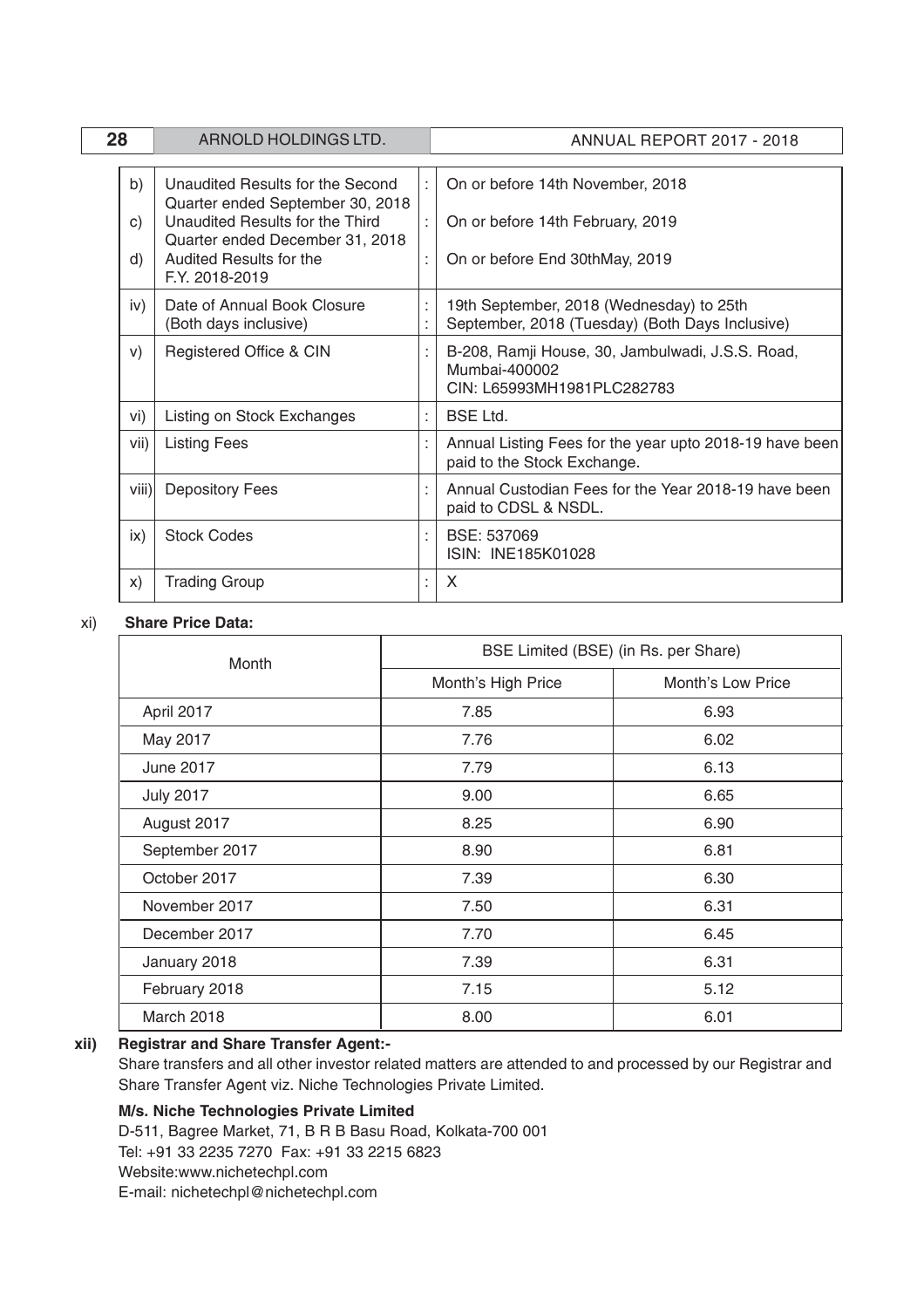| ANNUAL REPORT 2017 - 2018 | ARNOLD HOLDINGS LTD. | 29 |
|---------------------------|----------------------|----|
|---------------------------|----------------------|----|

#### xiii) Share Transfer System:-

Securities lodged for transfers are processed and security certificates are returned within a period of fifteen days from the date of receipt, subject to all documents being valid and complete in all respects. The Board of Directors has delegated the authority for approving transfer, transmission, etc. of the Company's securities to the Executive Director and the Company Secretary of the Company. The Company obtains from a Company Secretary in Practice half-yearly certificate of compliance with the share transfer formalities, as required under regulation 40(9) of SEBI (Listing Obligations and Disclosure Requirements) Regulations, 2015 and files a copy of the certificate with Stock Exchanges.

## xiv) Distribution of shareholding (category wise) as on 31st March, 2018:-

| Category                                   | Number of   | % of Total   |
|--------------------------------------------|-------------|--------------|
|                                            | Shares held | Shareholding |
| Promoters (Incl. Person Acting in Concert) | 9901050     | 6.58         |
| Financial Institutions / Banks             | 0           | 0.00         |
| <b>Insurance Companies</b>                 | 0           | 0.00         |
| <b>NRI</b>                                 | 56192       | 0.04         |
| <b>Bodies Corporate</b>                    | 40131008    | 26.69        |
| <b>Public</b>                              | 100286750   | 66.69        |
| <b>Total</b>                               | 150375000   | 100.00       |

#### xv) Dematerialization of shares and liquidity:-

- -About 100% of the shares have been dematerialized as on 31st March, 2018.
- - Trading in the shares of the Company is permitted in dematerialized form only as per notification issued by SEBI.

#### xvi) Outstanding GDR / ADR / Warrants or any convertible instruments:

The Company has not issued any GDRs/ Warrants or any other instrument, which is convertible into Equity Shares of the Company.

## xvii) Plant Locations:

The Company is in the business of providing financial services; therefore, it does not have any manufacturing plants.

#### xviii) Address for correspondence:-

(i) Investor Correspondence: For transfer/dematerialization of shares, payment of dividend on shares and any other query relating to the shares of the Company:

M/s. Niche Technologies Private Limited D-511, Bagree Market, 71, B R B Basu Road, Kolkata-700 001. Tel: +91 33 2235 7270, Fax: +91 33 2215 6823 Website:www.nichetechpl.com E-mail: nichetechpl@nichetechpl.com

## (ii) For any Query on Annual Report: Mrs. Soniya Agarwal Company Secretary and Compliance Officer Arnold Holdings Limited

B-208, Ramji House, 30 Jambulwadi, J.S.S. Road, Mumbai-400 002, Maharashtra, India Tel: +91 22-22016640, Fax: +91 22-4344 6409 Email: info@arnoldholdings.in / arnoldholding9@gmail.com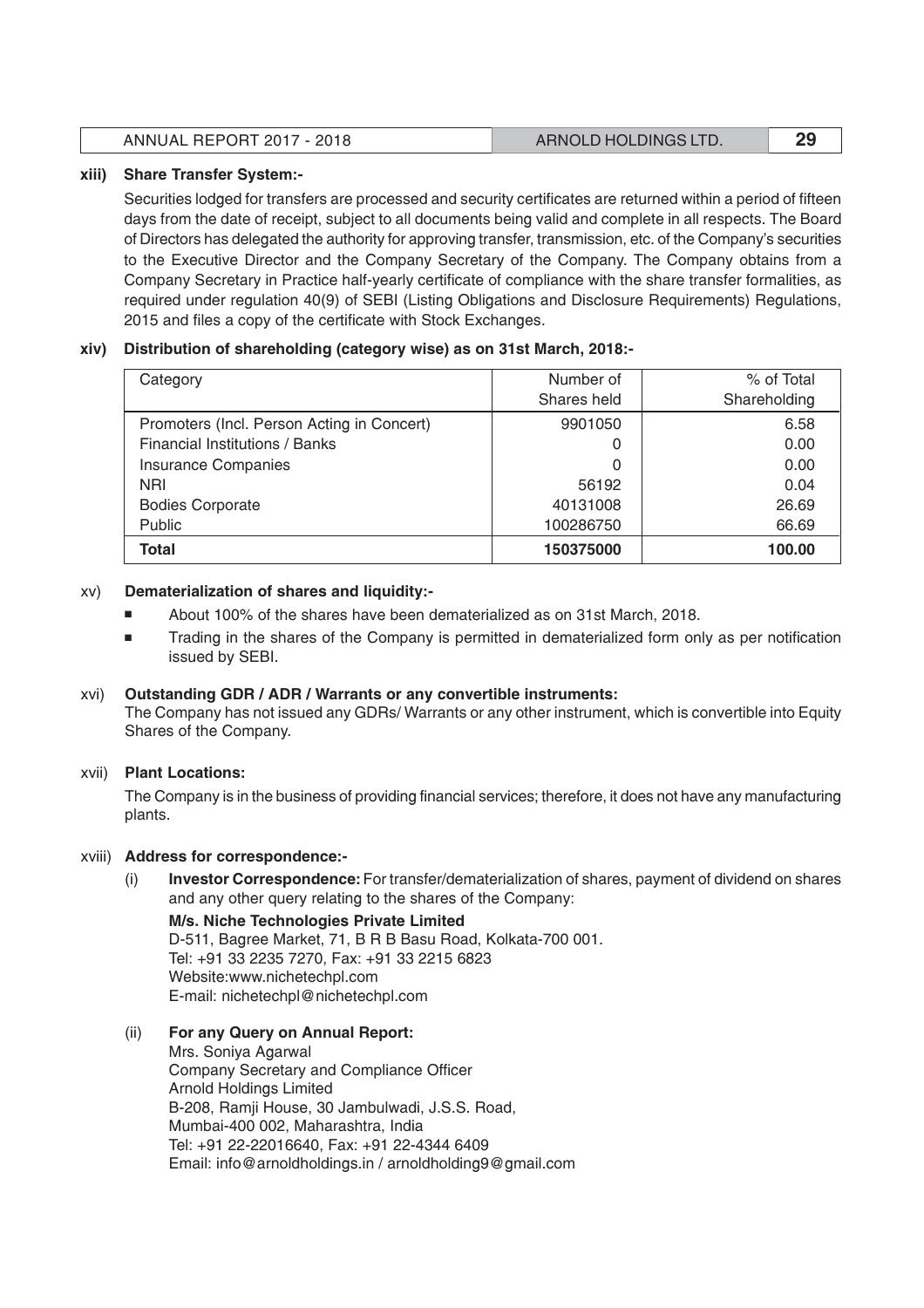| 30 | ARNOLD HOLDINGS LTD. | <b>ANNUAL REPORT 2017 - 2018</b> |
|----|----------------------|----------------------------------|
|----|----------------------|----------------------------------|

#### xix) COMPLIANCE WITH DISCRETIONARY REQUIREMENTS AS PER REGULATION 27(1) OF SEBI (LISTING OBLIGATIONS AND DISCLOSURE REQUIREMENTS) REGULATIONS, 2015:

The Company has adopted following discretionary requirements of regulation 27(1) of SEBI (Listing Obligations and Disclosure Requirements) Regulations, 2015:

- i) **Audit Qualification:** The Company is in the regime of unqualified financial statements.
- ii) Reporting of Internal Auditor: The Internal Auditor reports directly to the Audit Committee.

#### 15. Disclosures

i) Related Party Transactions: During the year under review, the Company has not entered into any material transaction with any of the related parties. All related party transactions are at arm's- length and in the ordinary course of business and are not in conflict with the interest of the Company.

The Board has approved a policy for related party transactions which has been uploaded on the Company's website www.arnoldholdings.in.

- ii) Strictures and Penalties: No, penalties and strictures imposed on the company by SEBI, ROC, Stock Exchanges or any other statutory authorities on any matters related to capital market during the last 3 financial years.
- iii) There are no inter se relationships between the Directors of the Company.

#### iv) Whistle Blowing Policy/ Vigil Mechanism

The Company believes in the conduct of the affairs of its various constituents in a fair and transparent manner, by adopting the highest standard of professionalism, honesty, integrity and ethical behavior and open communication. The Company has Whistle Blower Policy under which the employees are free to report instances of unethical behavior, violation of laws and regulations and the Code of Conduct or policies of the Company. The employee can approach the Whistle Blower Committee which operated under the supervision of the Audit Committee. Employee may directly report to the Chairman of the Audit Committee. During the year under review no employee was denied access to the Audit Committee.

None of the employees has been denied access to the Audit Committee under this policy during the year under review.

v) The CEO/CFO Certificate forms part of this Annual Report.

#### vi) Reconciliation of Share Capital

A qualified Practicing Company Secretary carries out a share capital audit to reconcile the total admitted equity share capital with NSDL and CDSL and the total issued and listed equity share capital of the Company. The audit report confirms that the total issued / paid- up capital is in agreement with total numbers of shares in Demat form and the total number of dematerialized shares held with NSDL and CDSL.

#### vii) Adoption of Mandatory and Non-Mandatory requirements:

The Company has complied with all the mandatory requirements of SEBI (Listing Obligations and Disclosure Requirements) Regulations, 2015 and The Company has fulfilled the following nonmandatory requirements as prescribed in Schedule II, PART E of Regulation 27(1) of (Listing Obligations and Disclosure Requirements) Regulations, 2015.

Your Company has complied with all the requirements of Regulations 17 to 27 and clause (b) to (i) of sub-regulation 46 of SEBI (Listing obligations and Disclosure Requirements) Regulations, 2015.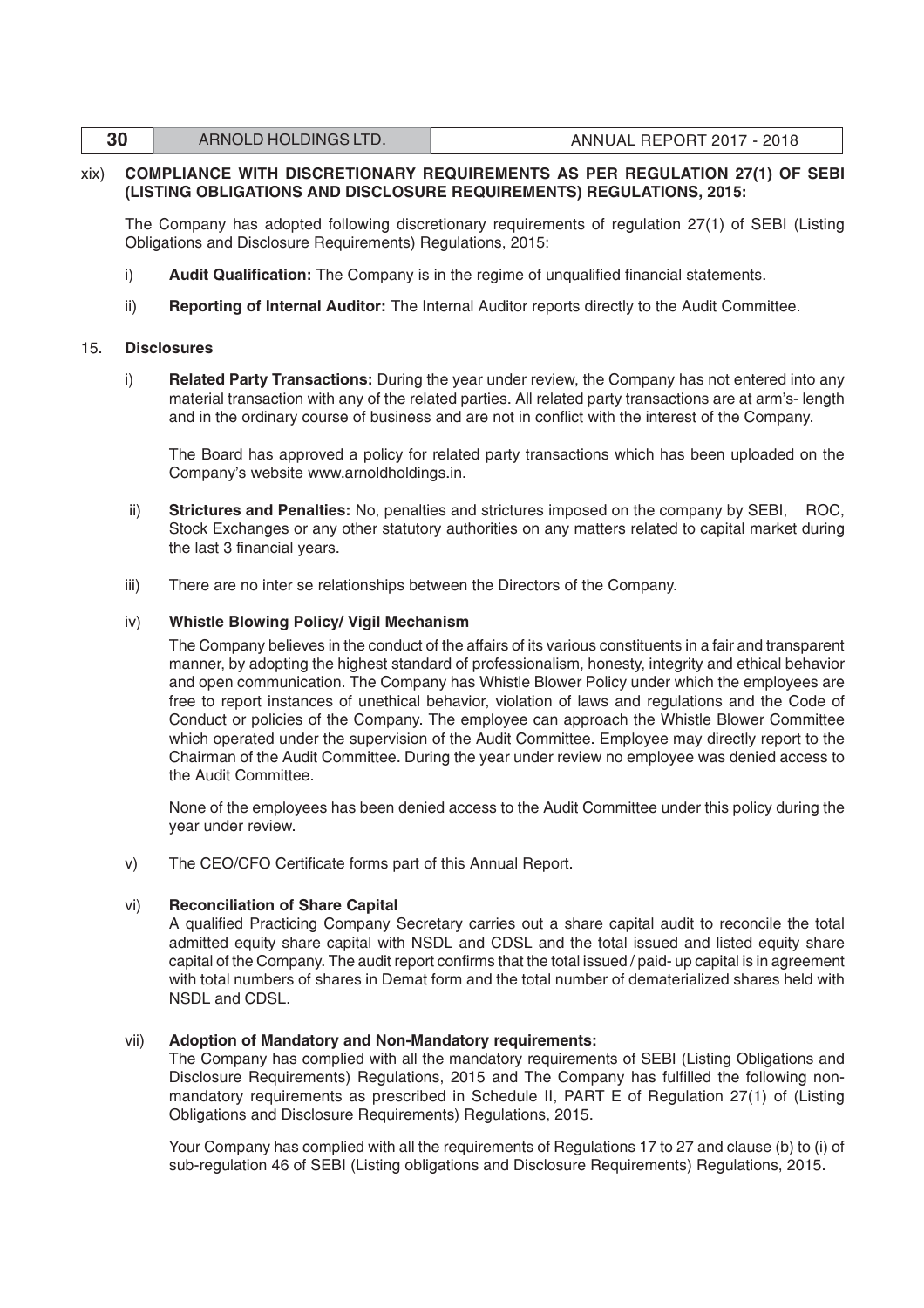| <b>ANNUAL REPORT 2017 - 2018</b> | ARNOLD HOLDINGS LTD. | n-1 |
|----------------------------------|----------------------|-----|
|----------------------------------|----------------------|-----|

## viii) CEO / CFO Certification: -

The CEO and CFO of the company give annual certification on financial reporting and internal controls to the Board in terms of Regulation 17(8) of SEBI (Listing Obligations And Disclosure Requirements), Regulation 2015. The CEO/ CFO also give quarterly certification on financial results while placing the financial results before the Board in terms of Regulation 33 of the SEBI (Listing Obligations and Disclosure Requirements) Regulation, 2015. The annual Certificate given by the CEO/CFO is given below:

- 1. I have reviewed financial statements and the cash flow statement of Arnold Holdings Limited for the year ended 31st March, 2018 and due to the best of our knowledge and belief:
	- (i) These Statements do not contain any materially untrue statement or omit any material fact or contain statements that might be misleading;
	- (ii) These statements together present a true and fair view of the company's affairs and are in compliance with existing accounting standards, applicable laws and regulations.
- 2. There are, to the best of our knowledge and belief, no transactions entered into by the company during the year which are fraudulent, illegal or violate the Company's Code of Conduct.
- 3. I accept responsibility for establishing and maintaining internal controls for financial reporting and Ihave evaluated the effectiveness of company's internal control systems pertaining to financial reporting.

I have not come across nay reportable deficiencies in the design or operations of such internal controls.

- 4. I have indicated to the Auditors and the Audit Committee:
	- (i) That there are no significant changes in internal control over financial reporting during the year:
	- (ii) That there are no significant changes in accounting policies during the year: and
	- (iii) That there are no instances of significant fraud of which we have become aware.

## 16. Code of Conduct

The Board has laid down the Code of Conduct for Board Members and Senior Management personnel of the Company. The code incorporates the duties of Independent Directors as laid down in the Companies Act, 2013. The said code of conduct is posted on the company's website www.arnoldholdings.in . The Board and the senior management personnel have affirmed compliance with the said code of conduct.

## 17. Declaration

As provided under SEBI (Listing Obligations and Disclosure Requirements) Regulations, 2015, all Board members and Senior Management Personnel have affirmed compliance with The Arnold Holdings Ltd Code of Conduct for the year ended 31st March, 2018.

> On behalf of the Board of Directors, For Arnold Holdings Limited

Mahendraprasad Mallawat CEO

Place : Mumbai Date : 30th May, 2018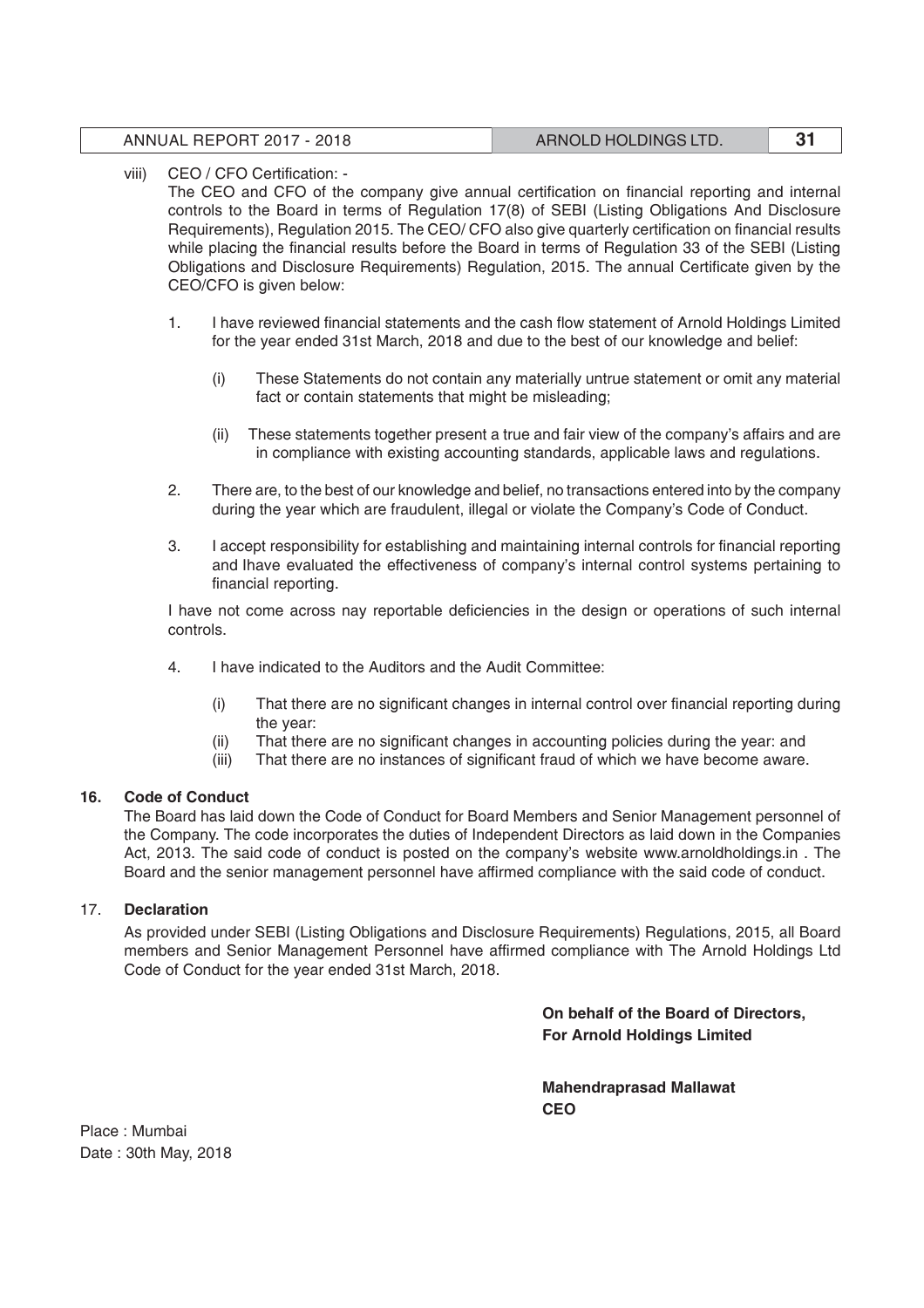| חה<br>J۷ | ARNOLD HOLDINGS LTD. | <b>ANNUAL REPORT 2017 - 2018</b> |
|----------|----------------------|----------------------------------|
|          |                      |                                  |

## Annexure

## Nomination and Remuneration Policy

This Policy has been laid down on the recommendations of the Nomination and Remuneration Committee of the Board, and is in compliance with the requirements of the Section 178 Companies Act, 2013 and Regulation 19 of the SEBI (Listing Obligations and Disclosure Requirements) Regulations, 2015.

## 1.1 Objectives

The Policy lies down the:

- (i) Criteria for determining inter-alia qualification, positive attributes and independence of Directors for their appointment on the Board of the Company;
- (ii) Criteria for payment of remuneration to Directors, Key Managerial Personnel and other Employees.

## 1.2 Definitions

- i. "Board" means Board of Directors of the Company.
- ii. "Company" means "Arnold Holdings Limited."
- iii. "Employees' Stock Option" means the option given to the Directors, Officers or Employees of a company or of its holding company or subsidiary company or companies, if any, which gives such Directors, Officers or Employees, the benefit or right to purchase, or to subscribe for, the shares of the Company at a future date at a pre-determined price.
- iii A. 'fit and proper 'shall mean an individual who is :
	- a. more than thirty years in age;
	- b. a graduate;
	- c. has minimum five years experience;
	- d. a person of integrity, reputation and character in the opinion of the Committee;
- iv. "Independent Director" means a director referred to in Section 149 (6) of the Companies Act, 2013.
- v. "Key Managerial Personnel" (KMP) means:
	- a) Chief Executive Officer or the Managing /Executive Director or the Manager,
	- b) Company Secretary,
	- c) Whole-time Director,
	- d) Chief Financial Officer and
	- e) Such other officer as may be prescribed.
- vi. "Committee" shall mean the Nomination & Remuneration Committee of Board of Directors of the Company, constituted in accordance with the provisions of Section 178 of the Companies Act, 2013 and the SEBI (Listing Obligations and Disclosure Requirements) Regulations, 2015.
- vii. "Policy or This Policy" means, "Nomination and Remuneration Policy."
- viii. "Remuneration" means any money or its equivalent given or passed to any person for services rendered by him and includes perquisites as defined under the Income-tax Act, 1961.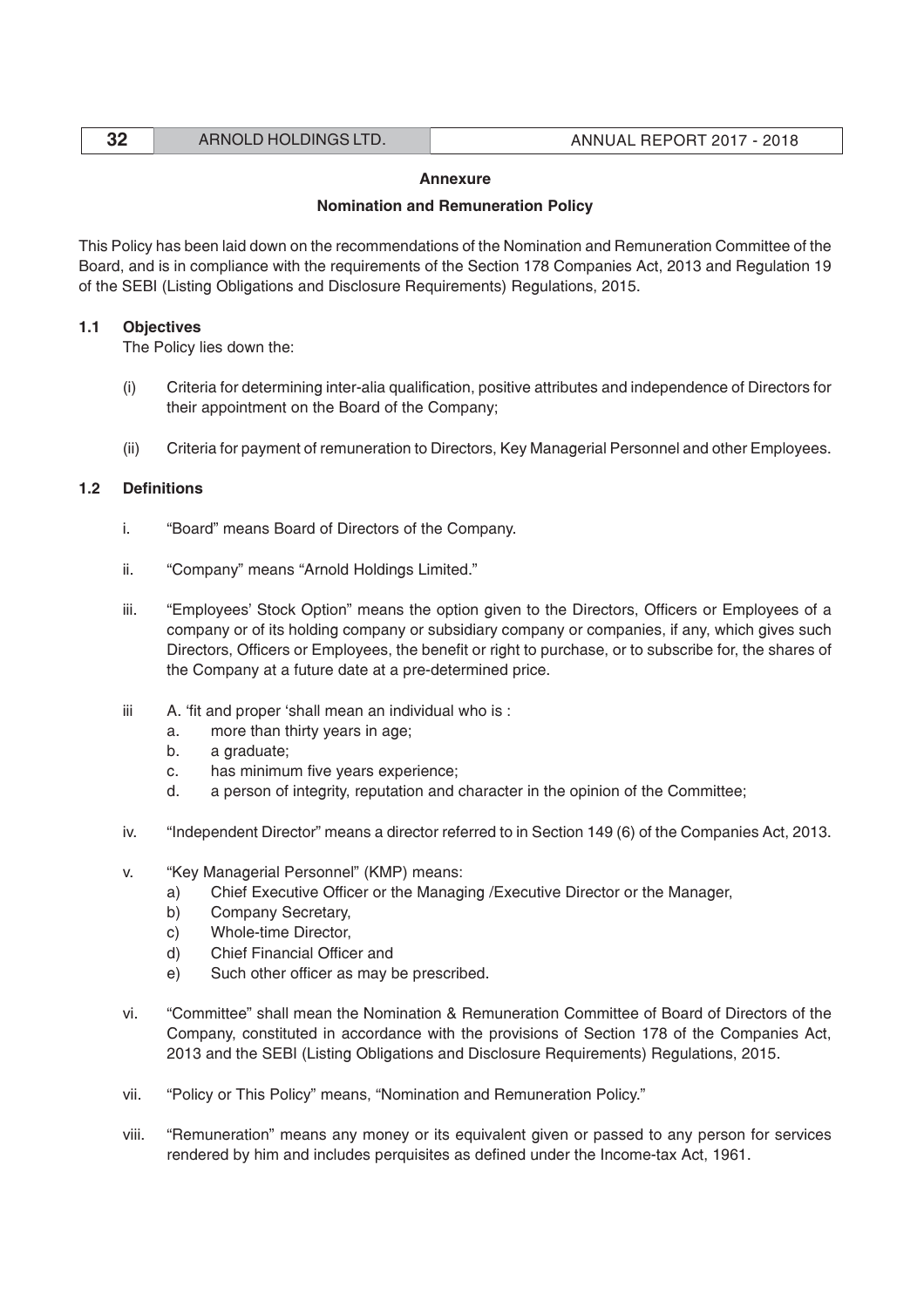| <b>ANNUAL REPORT 2017 - 2018</b> | ARNOLD HOLDINGS LTD. | 33 |
|----------------------------------|----------------------|----|
|----------------------------------|----------------------|----|

ix. "Senior Management" means, personnel of the Company who are members of its core management team excluding Board of Directors. This would include all members of management one level below the executive directors, including all the functional heads.

## 1.3 Interpretation

Terms that have not been defined in this Policy shall have the same meaning assigned to them in the Companies Act, 2013, SEBI Act, 1992, Listing Agreement and Regulations as notified by the Securities and Exchange Board of India from time to time.

## 1.4 Appointment and Removal of Managerial Person, Director, Key Management Personnel and Senior Management Personnel

## i. Appointment criteria and qualifications:

- a) The Committee shall identify and ascertain the integrity, qualification, expertise and experience of the person for appointment as Managerial Person, Director, KMP or Senior Management Personnel and recommend to the Board his / her appointment.
- b) The Committee has discretion to decide whether qualification, expertise and experience possessed by a person are sufficient /satisfactory for the designated position.

#### ii. Term / Tenure:

- a) The Company shall appoint or re-appoint a person as its Managerial Person by passing of a resolution and disclosure of such appointment in the Directors Report forming part of the Annual Report.
- b) No Independent Director shall hold office for more than two consecutive Terms, but such Independent Director shall be eligible for appointment after expiry of three years of ceasing to become an Independent Director.
- c) Provided that an Independent Director shall not, during the said period of three years, be appointed in or be associated with the Company in any other capacity, either directly or indirectly. Term can be for a maximum period of five years.
- d) The time of appointment of Independent Director it should be ensured that number of Boards on which such Independent Director serves, is restricted to seven listed companies as an Independent Director and three listed companies as an Independent Director in case such person is serving as a Whole-time Director of the Company.

#### iii. Removal:

Due to reasons for any disqualification mentioned in the Companies Act, 2013 ('Act'), rules made there under or under any other applicable Act, rules and regulations, the Committee may recommend, to the Board with reasons recorded in writing, removal of a Managerial Person, Director, KMP or Senior Management Personnel subject to the provisions and compliance of the Act, rules and regulations.

## iv. Retirement:

The Managerial Person, Director, KMP and Senior Management shall retire as per the applicable provisions of the Companies Act, 2013 and the prevailing policy of the Company. The Board will have the discretion to retain the Managerial Person, Director, and KMP, Senior Management in the same position / remuneration or otherwise even after attaining the retirement age, for the benefit of the Company.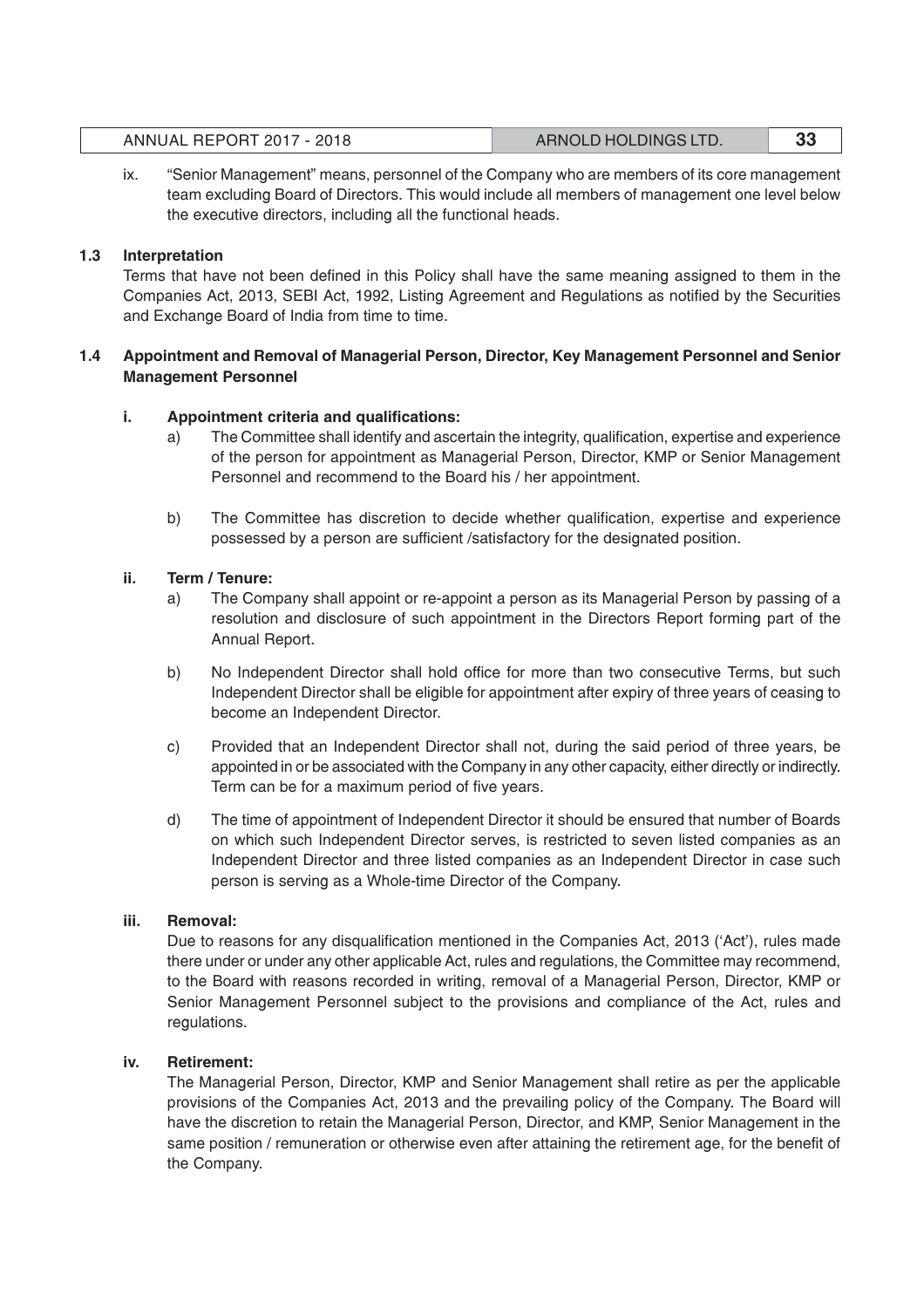#### **34** ARNOLD HOLDINGS LTD. ANNUAL REPORT 2017 - 2018

#### 1.5 Disqualifications for Appointment of Directors

- i. A person shall not be eligible for appointment as director of the company if:
	- a) He is of unsound mind and stands so declared by a competent court;
	- b) He is undischarged insolvent;
	- c) He has applied to be adjudicated as an insolvent and his application is pending;
	- d) He has been convicted by a court of any offence, weather involving moral turpitude or otherwise and sentenced in respect thereof to imprisonment for not less than six months and a period of five years has not elapsed from the date of expiry of the sentence:

Provided that if a person has been convicted of any offence and sentenced in respect thereof to imprisonment for a period of seven years or more, he shall not be eligible to be appointed as a director in any company:

- 1) An order disqualifying him for appointment as a director has been passed by a court or Tribunal and the order in force;
- 2) He has not paid any calls in respect of any shares of the company held by him whether alone or jointly with others and six months have elapsed from the last day fixed for the payment of the call;
- 3) He has been convicted of the offence dealing with related party transactions under section 188 at any time during the last preceding five years; or
- 4) He has not complied with sub-section (3) of section 152 of the Companies Act, 2013.
- ii. A person who has been a Director of the company which:
	- a) has not filed financial statements or annual returns for any continuous period of three financial years; or
	- b) has failed to repay the deposits accepted by it or pay interest thereon or to redeem any debentures on the due date or pay interest due thereon or pay dividend declared and such failure to pay or redeem continues for one year of more, shall be ineligible to be appointed as a director of the Company for a period of five years from the date on which the other company fails to do so.
- iii. A person shall not be eligible for appointment and continuance as a Director, if he / she is not found 'fit and proper' by the Committee.

#### 1.6 Remuneration Policy

Remuneration Policy of AHL is designed to attract, motivate, and retain manpower in a competitive environment considering qualification, positive attribute, integrity and independence, and is guided by the common reward framework and set of principles and objectives. The Remuneration Policy applies to the Company's Senior Management Personnel, including its Key Managerial Person and the Board of Directors.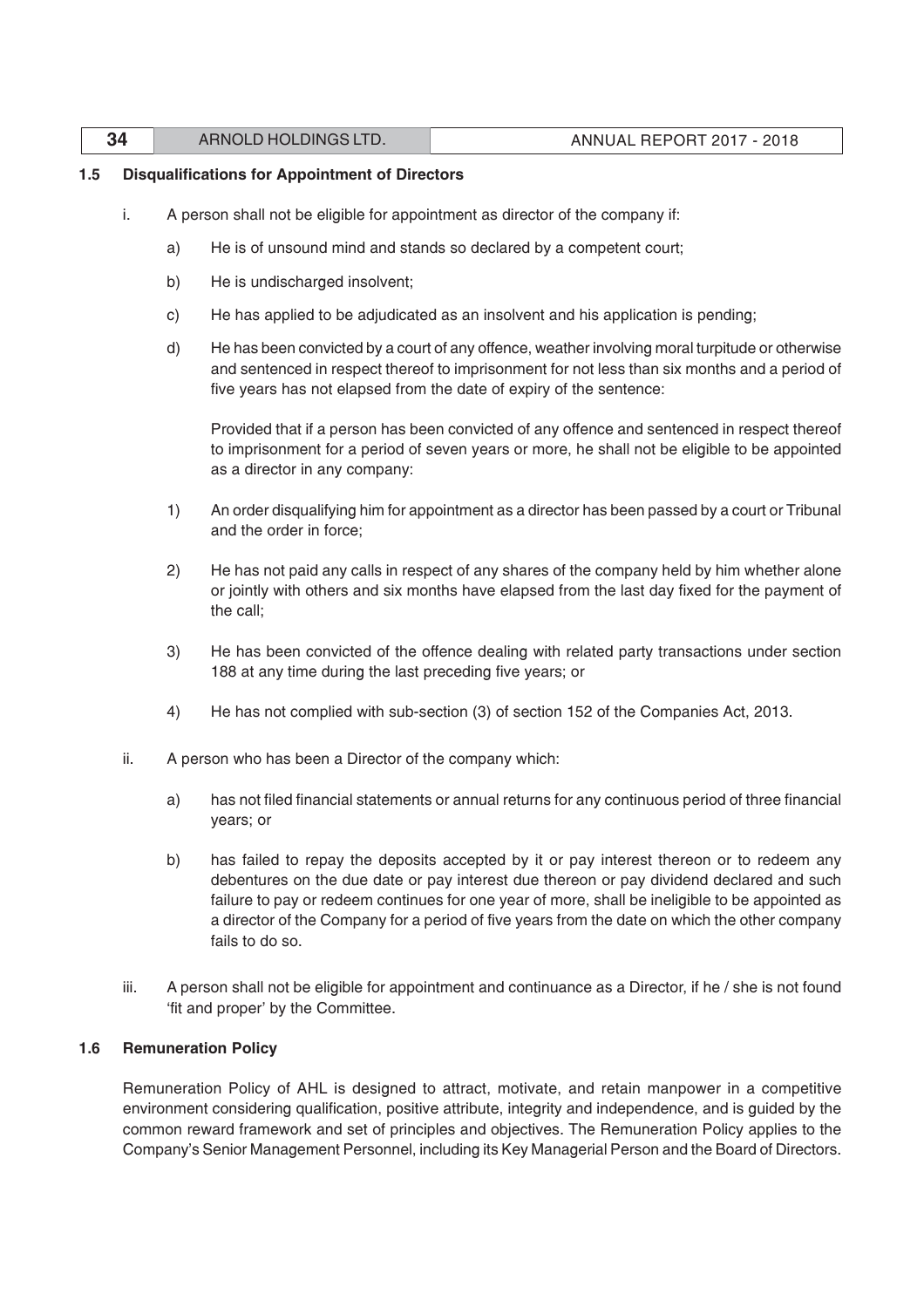| <b>ANNUAL REPORT 2017 - 2018</b> | ARNOLD HOLDINGS LTD. | Ju |
|----------------------------------|----------------------|----|
|----------------------------------|----------------------|----|

The policy captures remuneration strategies, policies and practices of AHL, including compensation, variable compensation, equity-based plans and the process for the measurement and assessment of employee and executive performance. The remuneration / compensation / commission etc. to the Managerial Person, Director, KMP and Senior Management Personnel will be determined by the Committee and recommended to the Board for approval.

1.6.1 Remuneration Strategy for Employees at AHL The Company adopts a total compensation philosophy in rewarding employees. The Total compensation package for the employees comprises of Fixed and Variable Component. Fixed pay consists of the base salary and any recurring, regular allowances payable in the specific location. Variable pay includes performance bonuses and ESOP's for eligible employees.

The level of Total compensation is designed to be appropriate to attract, retain and motivate employees to contribute their best. In determining the Total compensation of employees, the Company takes into account the role and its responsibilities, the individuals' and teams' performance, and the Company's performance, as well as market factors.

The Company's remuneration strategy is market driven and aims at attracting and retaining high caliber talent. Factors such as profitability and achievement of key performance indicators are taken into consideration, in determining the bonus pool for the Company and its business units. Individual bonus allocation is based on performance against various set of pre-defined objectives.

The strategy is in consonance with the existing industry practice and is directed towards rewarding performance, based on review of achievements, on a periodical basis.

- 1.6.2 Remuneration of Key Management Personnel The Company shall review, at least annually, the Key Management personnel's remuneration arrangements in light of current market benchmarks and expert advice on remuneration levels and, with due consideration to law and corporate governance principles. Remuneration of the Key Management Personnel consists of a fixed component and a variable performance incentive. The annual appraisal of the Key Management personnel is based on a detailed performance evaluation of their Key Performance Indicators (KPI's)
	- i. Fixed Component: gross Fixed Salary.
	- ii. Perquisites: In the form of house rent allowance/accommodation, reimbursement of medical expenses, conveyance, children education, telephone, communication equipments like Cell Phone etc.
	- iii. Personal benefits: Based on employment agreements and Company policy, Company Car and Driver is provided to specific grade.
	- iv. Medical Insurance Coverage of ` 5 Lacs every year to the personnel, his/her spouse, two children and parents (In case of female employees they can choose the option for Including their in-laws in lieu of her parents).
	- v. Variable pay is linked to the below three factors:
		- a) The financial results of the company;
		- b) Targets achieved;
		- c) The individual performance and that of the department/team.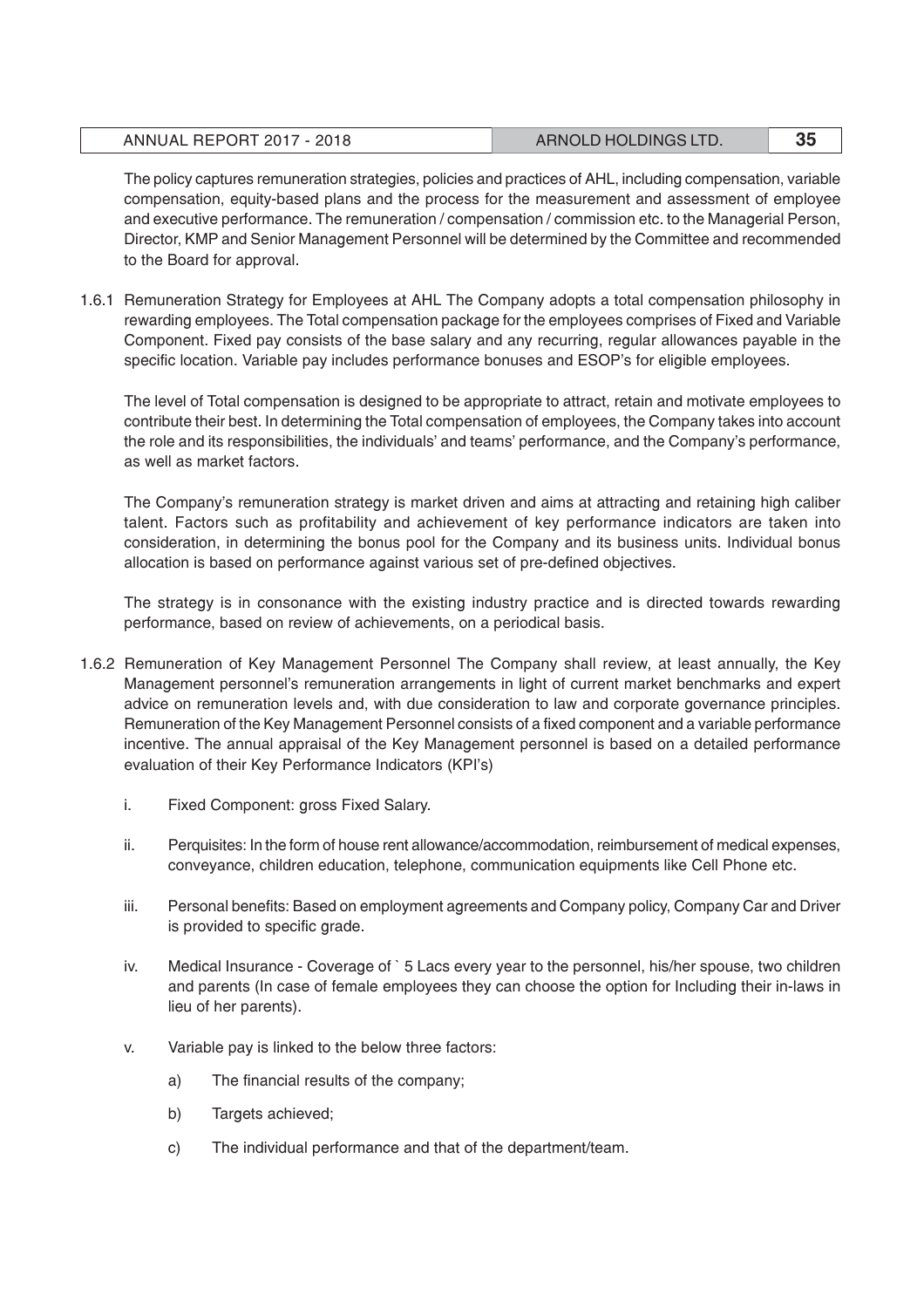| 36 | ARNOLD HOLDINGS LTD. | <b>ANNUAL REPORT 2017 - 2018</b> |
|----|----------------------|----------------------------------|
|----|----------------------|----------------------------------|

#### 1.6.3 Remuneration of Non-executive Directors including Independent Directors:

The Non-Executive Directors of the Company shall be paid sitting fees as per the recommendation of Committee and approved by the Board of the Company not exceeding 5,000/- per meeting.

An independent Director shall not be entitled to any Stock Options of the Company.

#### 1.7 Deviations from the Policy

Deviations on elements of this policy in extraordinary circumstances, when deemed necessary in the interests of the Company, will be made if there are specific reasons to do so in an individual case.

#### 1.8 Amendments

The Remuneration policy may be reviewed by the Board of the Company on the recommendation of the Nomination & Remuneration Committee of the Board.

> On behalf of the Board of Directors, For Arnold Holdings Limited

Mahendraprasad Mallawat Whole TIme Director DIN - 00720282

Place : Mumbai Date : 30th May, 2018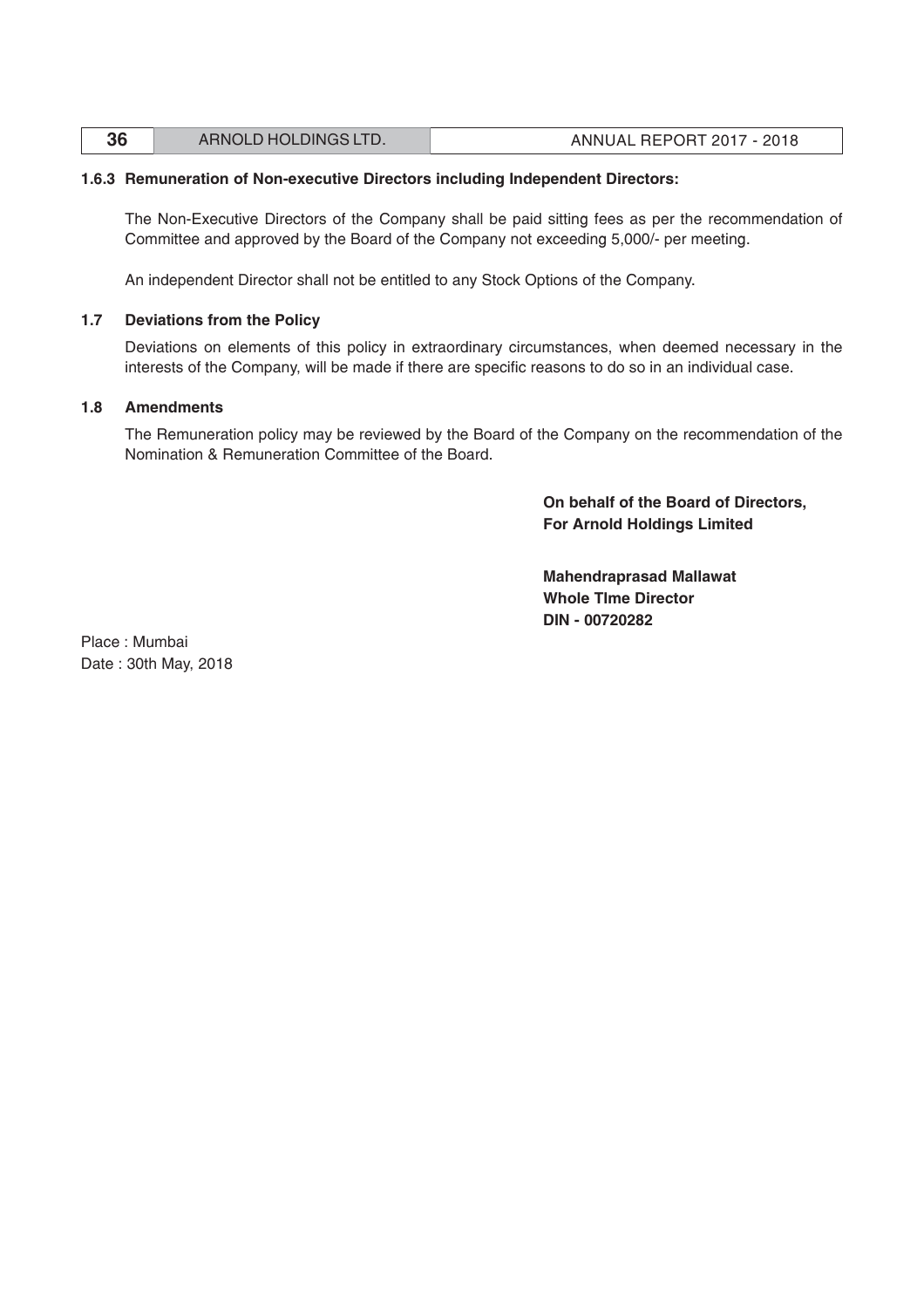#### Annexure III to the Directors' Report

# Form No. MR-3

#### SECRETARIAL AUDIT REPORT

FOR THE FINANCIAL YEAR ENDED 31/03/2017 [Pursuant to section 204(1) of the Companies Act, 2013 and rule No.9 of the Companies (Appointment and Remuneration Personnel) Rules, 2014]

### SECRETARIAL AUDIT REPORT

FOR THE FINANCIAL YEAR ENDED 31/03/2018

To, The Members, ARNOLD HOLDINGS LTD

We have conducted the secretarial audit of the compliance of applicable statutory provisions and the adherence to good corporate practices by M/s ARNOLD HOLDINGS LTD (hereinafter called the company). Secretarial Audit was conducted in a manner that provided us a reasonable basis for evaluating the corporate conducts/ statutory compliances and expressing my opinion thereon.

Based on our verification of the M/s ARNOLD HOLDINGS LTD's books, papers, minute books, forms and returns filed and other records maintained by the company and also the information provided by the Company, its officers, agents and authorized representatives during the conduct of secretarial audit, We hereby report that in our opinion, the company has, during the audit period covering the financial year ended on 31st March, 2018 complied with the statutory provisions listed hereunder and also that the Company has proper Board-Processes and compliance-mechanism in place to the extent, in the manner and subject to the reporting made hereinafter:

We have examined the Books, Papers, Minute Books, Forms and Returns filed and other records maintained by M/s ARNOLD HOLDINGS LTD ("the Company") for the financial year ended on 31st March, 2018 according to the provisions of:

- (i) The Companies Act, 2013 (the Act) and the rules made there under;
- (ii) The Securities Contracts (Regulation) Act, 1956 ('SCRA') and the rules made there under;
- (iii) The Depositories Act, 1996 and the Regulations and Bye-Laws framed there under;
- (iv) Foreign Exchange Management Act, 1999 and the rules and regulations made there under to the extent of Foreign Direct Investment, Overseas Direct Investment and External Commercial Borrowings; Not Applicable as the Company has not entered into any transaction of Foreign Direct Investment, Overseas Direct Investment and External Commercial Borrowings during the financial year under review;
- (v) The following Regulations and Guidelines prescribed under the Securities and Exchange Board of India Act, 1992 ('SEBI Act'):-
	- (a) The Securities and Exchange Board of India (Substantial Acquisition of Shares and Takeovers) Regulations, 2011;
	- (b) The Securities and Exchange Board of India (Prohibition of Insider Trading) Regulations, 1992;
	- (c) The Securities and Exchange Board of India (Issue of Capital and Disclosure Requirements) Regulations, 2009;
	- (d) The Securities and Exchange Board of India (Share Based Employee Benefits) Regulations, 2014; Not Applicable as the Company has not implemented any Share Based Employee Benefit Scheme during the financial year under review;
	- (e) The Securities and Exchange Board of India (Issue and Listing of Debt Securities) Regulations, 2008; Not Applicable as the Company has not issued and listed any Debt Securities during the financial year under review;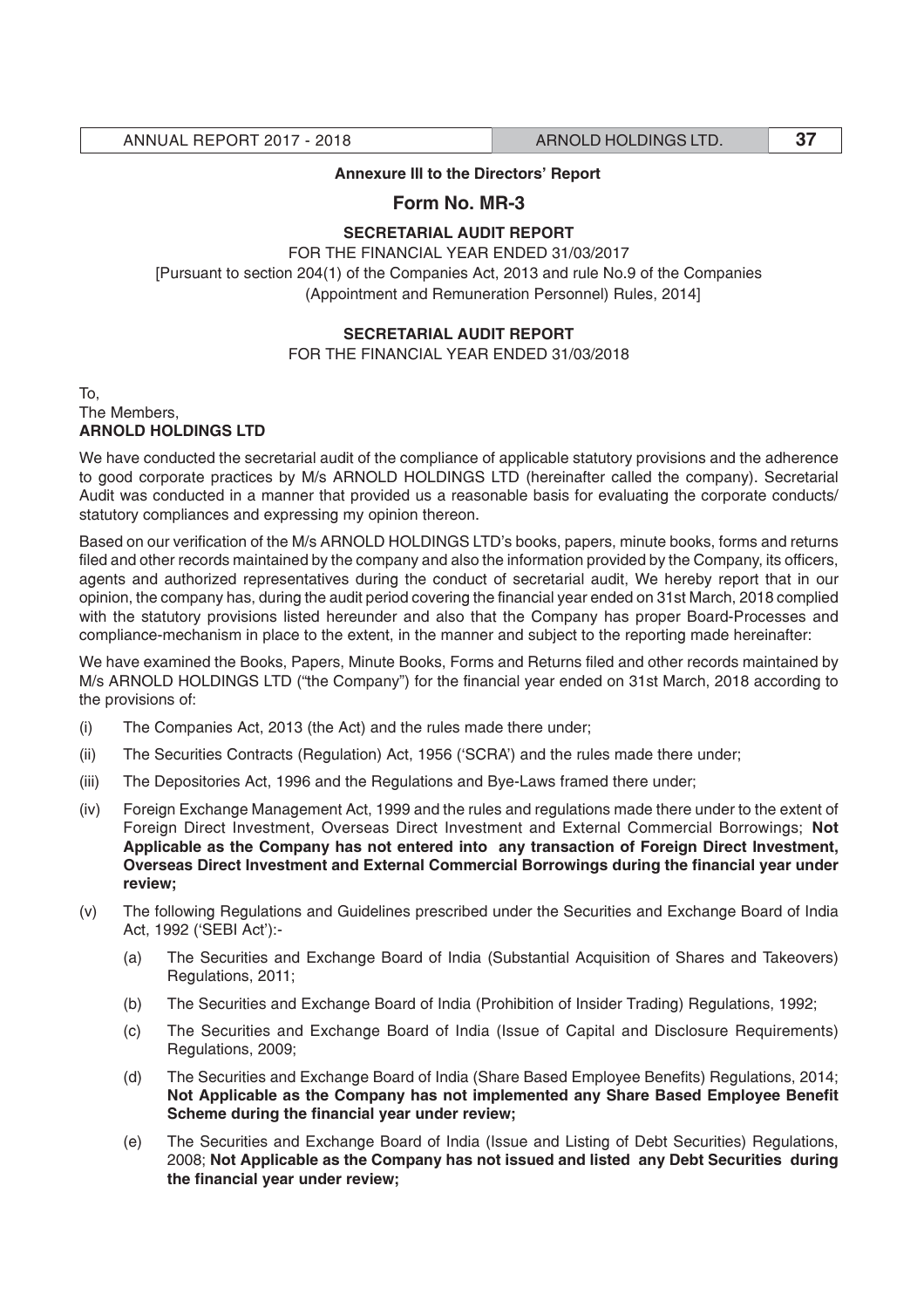| oa             |                          |                          | ARNOLD HOLDINGS LTD. |  |  |  |  |  | <b>ANNUAL REPORT 2017 - 2018</b> |   |  |  |  |
|----------------|--------------------------|--------------------------|----------------------|--|--|--|--|--|----------------------------------|---|--|--|--|
| $\overline{a}$ | $\overline{\phantom{a}}$ | $\overline{\phantom{a}}$ | . .                  |  |  |  |  |  |                                  | . |  |  |  |

- (f) The Securities and Exchange Board of India (Registrars to an Issue and Share Transfer Agents) Regulations, 1993 regarding the Companies Act and dealing with client;
- (g) The Securities and Exchange Board of India (Delisting of Equity Shares) Regulations, 2009; and -Not applicable as the Company has not delisted/proposed to delist its equity shares from any Stock Exchange during the financial year under review;
- (h) The Securities and Exchange Board of India (Buyback of Securities) Regulations, 1998; Not applicable as the Company has not bought back/proposed to buy-back any of its securities during the financial year under review.
- (vi) Reserve Bank of India Act, 1934 and Rules made there under, is specifically applicable to the company.

We have also examined compliance with the applicable clauses of the following:

- (i) Secretarial Standards issued by The Institute of Company Secretaries of India.
- (ii) The Listing Agreements entered into by the Company with Bombay Stock Exchange Limited;

During the period under review the Company has complied with the provisions of the Act, Rules, Regulations, Guidelines, Standards, etc. mentioned above.

We further report that

- The Board of Directors of the Company is duly constituted with proper balance of Executive Directors, Non-Executive Directors and Independent Directors. The changes in the composition of the Board of Directors that took place during the period under review were carried out in compliance with the provision of the Act.
- Adequate notice is given to all directors to schedule the Board Meetings, agenda and detailed notes on agenda were sent at least seven days in advance, and a system exists for seeking and obtaining further information and clarifications on the agenda items before the meeting and for meaningful participation at the meeting.
- As per Minutes of the Meeting duly recorded and signed by the Chairman the decision of the Board is Unanimous and no dissenting views have been recorded.

We further report that as per the explanations given to us and the representations made by the management and relied upon by us there are adequate systems and processes in the Company commensurate with the size and operations of the company to monitor and ensure compliance with applicable laws, rules, regulations and guidelines.

We further report that based on review of and on the basis information, records and documents provided by the Board, we are of the opinion that there are adequate systems and processes in place in the Company which is commensurate with the size and operations of the Company to monitor and ensure compliance with applicable laws, rules, regulations and guidelines.

We further report that during the audit period, there were no specific events/actions in pursuance of the above referred laws, rules, regulations, guidelines, etc., having a major bearing on the Company's affairs.

Place: Mumbai Date: 30th May, 2018

S Pardeshi & Associates

Santosh Pardeshi FCS No. 7727 C. P. No.: 8485

This report should be read with our letter of even date which is annexed as Annexure A and forms an integral part of this report.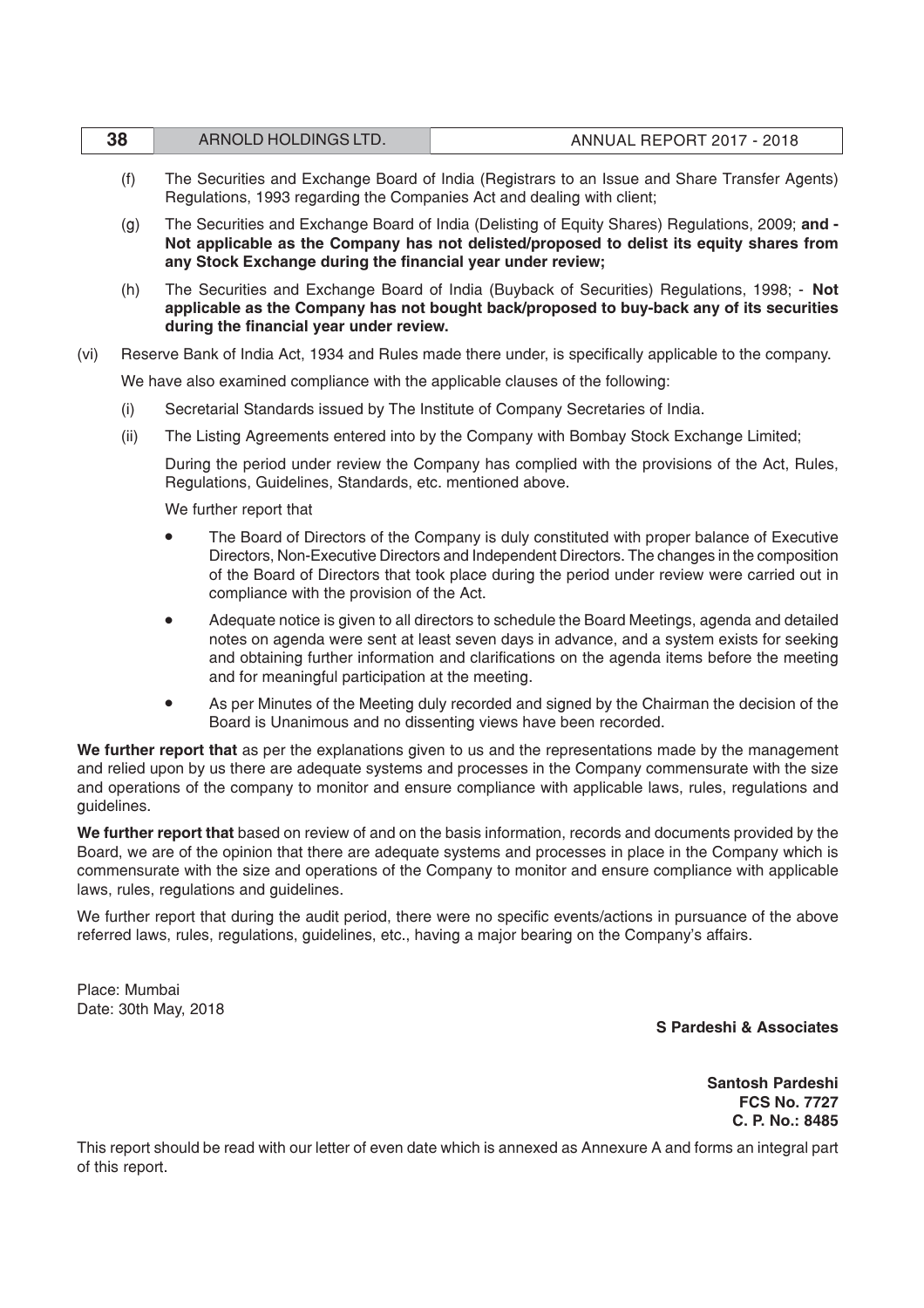#### 'Annexure A'

To, The Members, Arnold Holding Limited

Our report of even date is to be read along with this letter.

- 1. Maintenance of Secretarial record is the responsibility of the management of the Company. Our responsibility is to express an opinion on these secretarial records based on our audit.
- 2. We have followed the audit practices and process as were appreciates to obtain reasonable assurance about the correctness of the contents of the Secretarial records. The verification was done on test basis to ensure that correct facts are reflected in Secretarial records. We believe that the process and practices, we followed provide a reasonable basis for our opinion.
- 3. We have not verified the correctness and appropriateness of finance records and books of the accounts of the Company.
- 4. Where ever required, we have obtained the management representation about the Compliance of laws, rules and regulations and happening of events etc.
- 5. The Compliance of the provision of Corporate and other applicable laws, rules, regulations, standards is the responsibility of management. Our examination was limited to the verification of procedure on test basis.
- 6. The Secretarial Audit report is neither an assurance as to the future viability of the Company nor of the efficacy or effectiveness with which the management has conducted the affairs of the Company.

Place: Mumbai Date: 30th May, 2018

S Pardeshi & Associates

Santosh Pardeshi FCS No. 7727 C. P. No.: 8485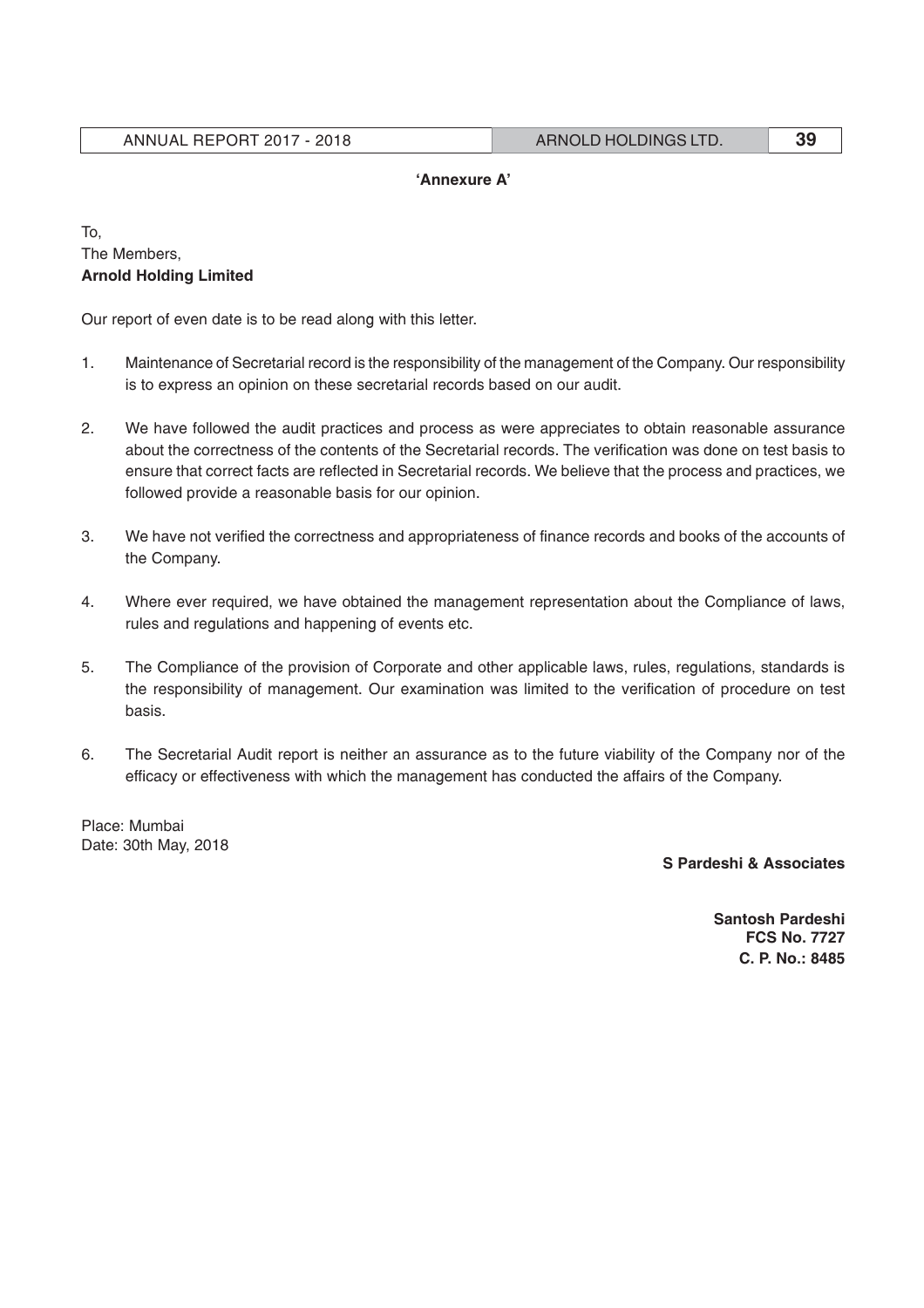| 40 | ARNOLD HOLDINGS LTD. | ANNUAL REPORT 2017<br>2018 |
|----|----------------------|----------------------------|
|    |                      |                            |

# Annexure IV to the Directors' Report

### Form AOC -2

Pursuant to clause (h) of sub- section -3 of Section 134 of the Act and Rule 8 (2) of the Companies (Accounts) Rules, 2014.

Form of disclosure of particulars of contracts/ arrangements entered into by the company with related parties referred to sub- section 1 of Section 188 of the Companies Act, 2013 including certain arm's length transactions under third proviso thereto:

# 1) Details of contracts/ arrangements or transactions not at arm's length basis:

- i) Name(s) of the related party and nature of relation: Not Applicable
- ii) Nature of Contracts/arrangements/ transactions: Not Applicable
- iii) Duration of the contracts/ arrangements/ transactions: Not Applicable
- iv) Salient terms of the contracts or arrangements or transactions including the value, if any: Not Applicable
- v) Justification for entering into such contracts or arrangements or transactions: Not Applicable
- vi) Date(s) of approval by the board: Not Applicable
- vii) Amount paid as advances, if any: Not Applicable
- viii) Date on which the special resolution was passed in general meeting as required under first proviso to section 188: Not Applicable

### 2) Details of material contracts or arrangement or transactions at arm's length basis:

- i) Name(s) of the related party and nature of relation: Not Applicable
- ii) Nature of Contracts/arrangements/ transactions: Not Applicable
- iii) Duration of the contracts/ arrangements/ transactions: Not Applicable
- iv) Salient terms of the contracts or arrangements or transactions including the value, if any: Not Applicable
- v) Date(s) of approval by the board: Not Applicable
- vi) Amount paid as advances, if any: Not Applicable

Note: All related party transactions that were entered into during the financial year were on arm's length basis and were in the ordinary course of Company's business. The Company has not entered into any contract, arrangement or transaction with any related party which could be considered as material within the meaning of Regulation 23(1) of SEBI (Listing Obligations and Disclosure Requirements) Regulations, 2015. All the related party transactions are disclosed in the notes to the financial statements.

# By Order of the Board of Directors, For Arnold Holdings Limited

 Mr. Mahendraprasad Mallawat Whole Time Director DIN:00720282

Place: Mumbai Date: 30th May, 2018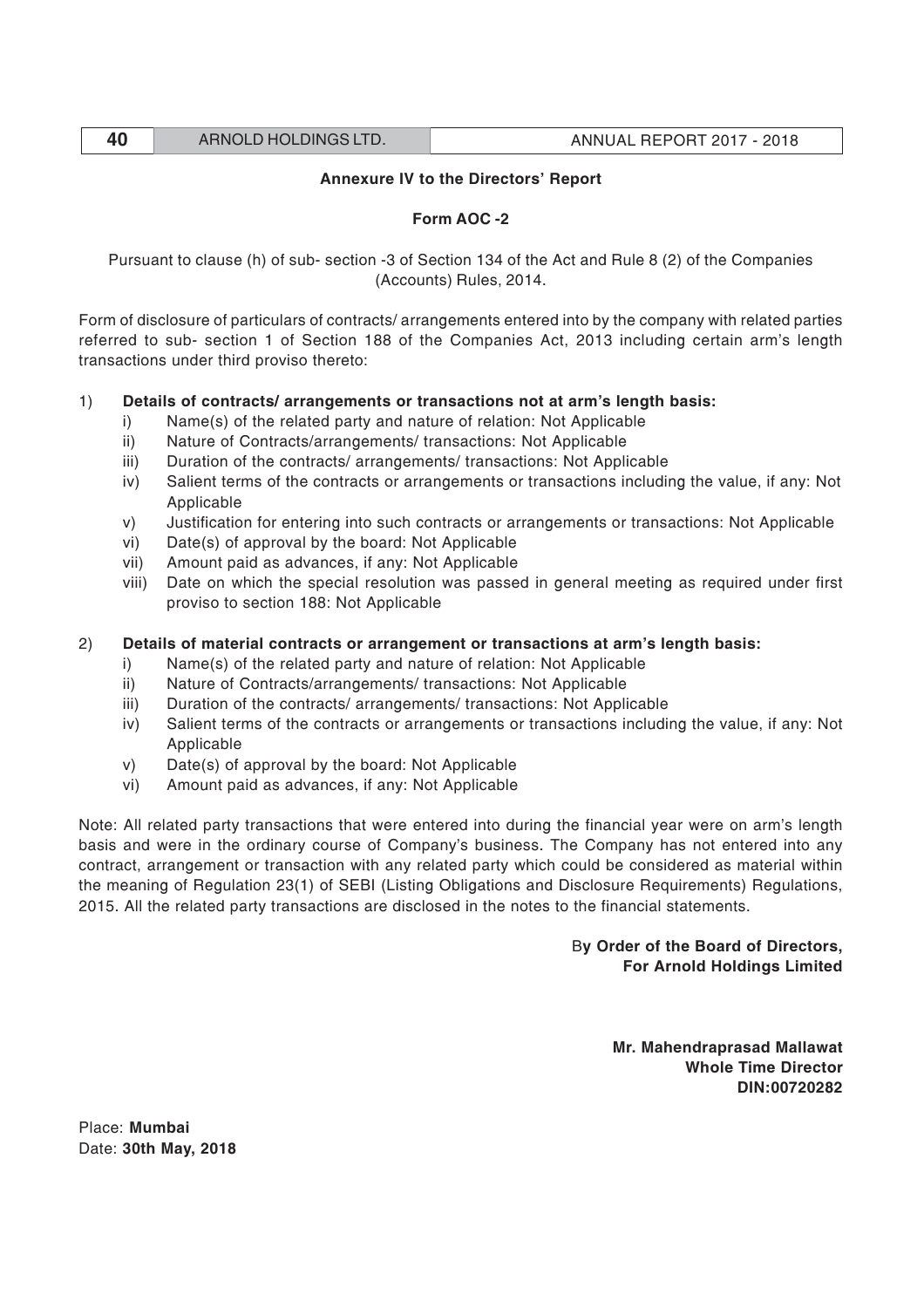| <b>ANNUAL REPORT 2017 - 2018</b> | ARNOLD HOLDINGS LTD. |  |
|----------------------------------|----------------------|--|
|----------------------------------|----------------------|--|

### Annexure V to the Directors' Report

### Form No. MGT-9

#### Extract Of Annual Return as on the Financial year ended On 31st March, 2018

[Pursuant to section 92(3) of the Companies Act,2013 and rule12(1)of the Companies (Management and Administration) Rules, 2014]

| Τ.   | <b>REGISTRATION AND OTHER DETAILS:</b>                                       |                                                                                                                                                |
|------|------------------------------------------------------------------------------|------------------------------------------------------------------------------------------------------------------------------------------------|
| İ.   | <b>CIN</b>                                                                   | L65993MH1981PLC282783                                                                                                                          |
| ii.  | <b>Registration Date</b>                                                     | 24/12/1981                                                                                                                                     |
| iii. | Name of the Company                                                          | ARNOLD HOLDINGS LTD                                                                                                                            |
| iv.  | Category/Sub-Category of the Company                                         | COMPANY LIMITED BY SHARES/ INDIAN<br>NON-GOVERNMENT COMPANY.                                                                                   |
| V.   | Address of the Registered office and<br>contact details                      | B-208, RAMJI HOUSE,<br>30, JAMBULWADI,<br>J.S.S. ROAD,<br>MUMBAI-400002                                                                        |
| vi.  | Whether listed company                                                       | <b>YES</b>                                                                                                                                     |
| vii. | Name, Address and Contact details of<br>Registrar and Transfer Agent, if any | NICHE TECHNOLOGIES PRIVATE LIMITED<br>D-511, BAGREE MARKET, 5TH FLOOR, 71 B.<br>R. B. BASU ROAD, KOLKATA: 700001.<br>CONTACT NO: 033-22357271. |

# II. PRINCIPAL BUSINESS ACTIVITIES OF THE COMPANY

All the business activities contributing 10% or more of the total turnover of the company shall be stated:-

| Sr. No. | Name and Description of<br>main products/ services | NIC Code of the Product/<br>service | │ % to total turnover<br>of the company |
|---------|----------------------------------------------------|-------------------------------------|-----------------------------------------|
|         | Non-Banking Finance Business<br>Activities.        | 64990                               | 100%                                    |
|         |                                                    |                                     |                                         |

#### III. PARTICULARS OF HOLDING, SUBSIDIARY AND ASSOCIATE COMPANIES

| Sr. No. | Name And Address<br>of The Company | CIN/GLN | Holding/ Subsidiary<br>/Associate | %of shares<br>held | Applicable<br>Section |
|---------|------------------------------------|---------|-----------------------------------|--------------------|-----------------------|
|         | <b>NIL</b>                         |         |                                   |                    |                       |
|         |                                    |         |                                   |                    |                       |
| -3.     |                                    |         |                                   |                    |                       |
| -4.     |                                    |         |                                   |                    |                       |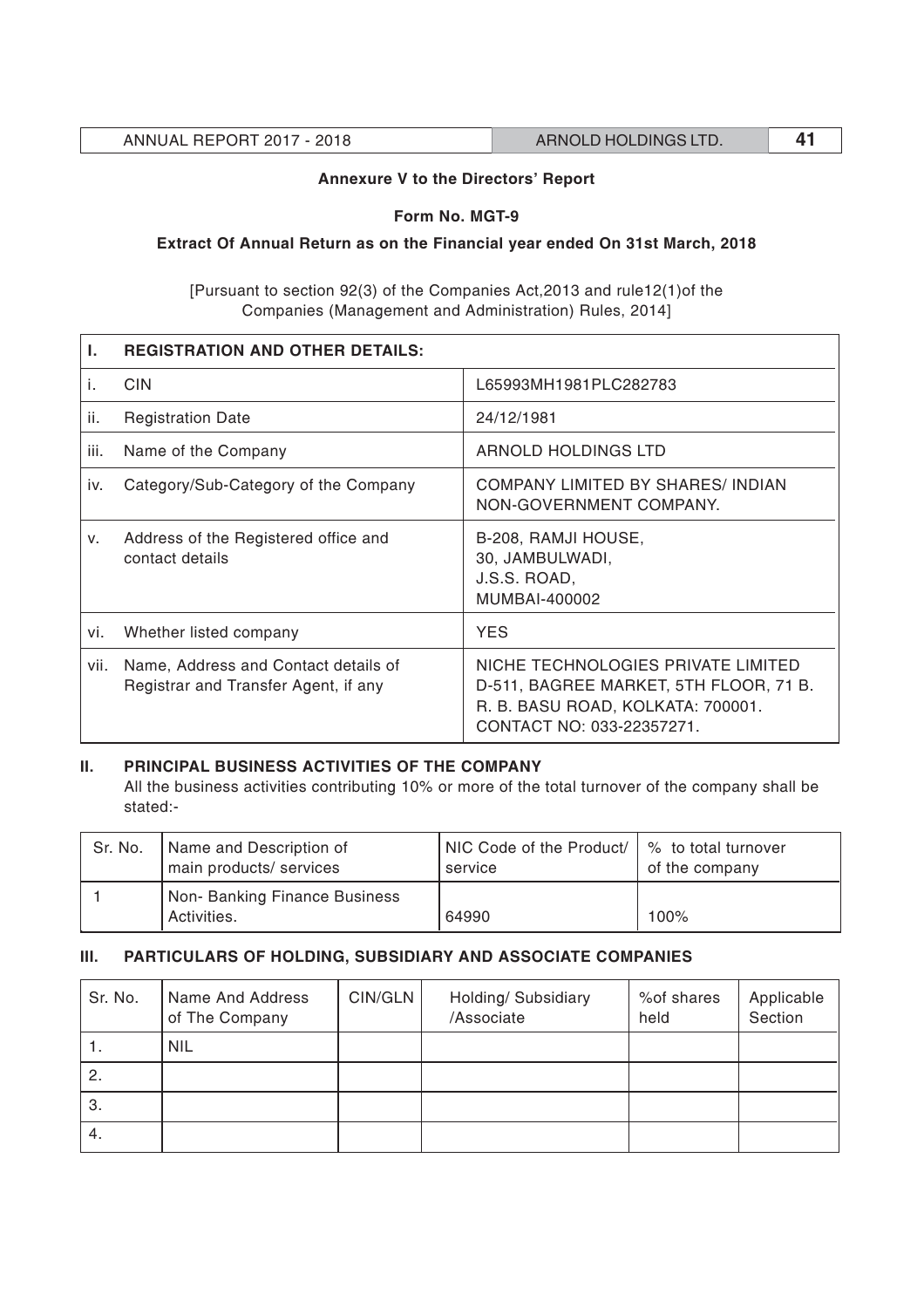| 42 | ARNOLD HOLDINGS LTD. | <b>ANNUAL REPORT 2017 - 2018</b> |
|----|----------------------|----------------------------------|
|----|----------------------|----------------------------------|

# IV. SHARE HOLDING PATTERN (Equity Share Capital Breakup as percentage of Total Equity)

# i. Category-wise Share Holding

| Category of<br>Shareholders                                                             |                                | No. of Shares held at the<br>beginning of the year |                                                      |                                            | No. of Shares held at the<br>end of the year |                                  |                          |                                            | $\%$<br>Change<br>during<br>The<br>year |
|-----------------------------------------------------------------------------------------|--------------------------------|----------------------------------------------------|------------------------------------------------------|--------------------------------------------|----------------------------------------------|----------------------------------|--------------------------|--------------------------------------------|-----------------------------------------|
|                                                                                         | Demat                          | Phys<br>ical                                       | Total                                                | $\frac{1}{6}$ of<br>Total<br><b>Shares</b> | Demat                                        | Phys<br>ical<br>$%$ of           | Total                    | $\frac{1}{6}$ of<br>Total<br><b>Shares</b> |                                         |
| A. Promoter<br>1) Indian                                                                |                                |                                                    |                                                      |                                            |                                              |                                  |                          |                                            |                                         |
| a) Individual/HUF<br>b) Central Govt                                                    | 9901050                        | $\blacksquare$<br>ä,                               | 9901050<br>÷,                                        | 6.58<br>ä,                                 | 9901050<br>ä,                                | ٠<br>ä,                          | 9901050 6.58             |                                            |                                         |
| c) State Govt(s)                                                                        |                                |                                                    | ×                                                    |                                            |                                              | ×,                               |                          |                                            |                                         |
| d) Bodies Corp                                                                          |                                |                                                    | ٠                                                    |                                            |                                              | ٠                                |                          |                                            |                                         |
| e) Banks / Fl                                                                           |                                |                                                    | Ĭ.                                                   |                                            |                                              | ٠                                | ä,                       | Ĭ.                                         |                                         |
| f) Any Other                                                                            |                                | Ĭ.                                                 | Ĭ.                                                   |                                            |                                              | $\blacksquare$                   |                          | Ĭ.                                         |                                         |
| Sub-total $(A)(1)$ :-                                                                   | 9901050                        | $\blacksquare$                                     | 9901050                                              | 6.58                                       | 9901050                                      | $\blacksquare$                   | 9901050                  | 6.58                                       | $\blacksquare$                          |
| 2) Foreign                                                                              |                                |                                                    |                                                      |                                            |                                              |                                  |                          |                                            |                                         |
| g) NRIs-Individuals                                                                     |                                |                                                    | ×                                                    |                                            |                                              | ×,                               |                          | Ĭ.                                         |                                         |
| h) Other-Individuals                                                                    | J.                             | ł,                                                 | ÷,                                                   |                                            |                                              | ×,                               |                          |                                            |                                         |
| i) Bodies Corp.                                                                         | J.                             | ×,                                                 | ×                                                    | ä,                                         | ä,                                           | $\blacksquare$                   | $\blacksquare$           | ×,                                         |                                         |
| j) Banks / Fl                                                                           |                                | ä,                                                 | ٠                                                    |                                            | ٠                                            | ٠                                | ٠                        | Ĭ.                                         |                                         |
| k) Any Other                                                                            | ×                              | Ĭ.                                                 | ÷,                                                   | ×,                                         | ä,                                           | $\overline{\phantom{a}}$         | $\blacksquare$           | $\overline{\phantom{a}}$                   |                                         |
| $Sub-total(A)(2)$ :-                                                                    | $\overline{\phantom{a}}$       | $\blacksquare$                                     | $\overline{\phantom{a}}$                             | $\blacksquare$                             | $\blacksquare$                               | ä,                               | $\overline{\phantom{a}}$ | $\overline{\phantom{a}}$                   | $\blacksquare$                          |
| <b>B. Public Shareholding</b>                                                           |                                |                                                    |                                                      |                                            |                                              |                                  |                          |                                            |                                         |
| 1. Institutions                                                                         |                                |                                                    |                                                      |                                            |                                              |                                  |                          |                                            |                                         |
| a) Mutual Funds                                                                         | ٠                              | ٠                                                  | ÷                                                    |                                            | $\overline{\phantom{a}}$                     | ٠                                |                          |                                            |                                         |
| b) Banks / Fl                                                                           |                                |                                                    | ×                                                    |                                            | ٠                                            | ×,                               |                          |                                            |                                         |
| c) Central Govt                                                                         | ×,                             |                                                    | ×                                                    |                                            |                                              | ×,                               |                          | ٠                                          |                                         |
| d) State Govt(s)                                                                        | ٠                              | ä,                                                 | ×,                                                   |                                            | ٠                                            | ٠                                | $\overline{a}$           |                                            |                                         |
| e) Venture Capital Funds                                                                | ÷,                             |                                                    | Ĭ.                                                   |                                            |                                              | ٠                                |                          |                                            |                                         |
| f) Insurance Companies                                                                  | ×                              |                                                    |                                                      |                                            |                                              |                                  |                          |                                            |                                         |
| g) FlIs                                                                                 |                                |                                                    |                                                      |                                            |                                              |                                  |                          |                                            |                                         |
| h) Foreign Venture                                                                      |                                |                                                    |                                                      |                                            |                                              |                                  |                          |                                            |                                         |
| <b>Capital Funds</b><br>i) Others (specify)                                             | ×,<br>$\overline{\phantom{a}}$ | ÷<br>$\blacksquare$                                | $\overline{\phantom{a}}$<br>$\overline{\phantom{a}}$ | $\overline{\phantom{a}}$<br>$\blacksquare$ | $\overline{\phantom{a}}$<br>×,               | $\blacksquare$<br>$\blacksquare$ | $\blacksquare$           | ×,<br>$\overline{\phantom{a}}$             |                                         |
|                                                                                         |                                |                                                    |                                                      |                                            |                                              |                                  |                          |                                            |                                         |
| $Sub-total(B)(1)$                                                                       | $\blacksquare$                 | $\blacksquare$                                     | $\blacksquare$                                       | $\overline{\phantom{a}}$                   | $\blacksquare$                               | $\blacksquare$                   | $\overline{\phantom{a}}$ | l,                                         | ۰                                       |
| 2. Non Institutions<br>a) Bodies Corp.<br>(i) Indian<br>(ii) Overseas<br>b) Individuals | 29240753                       | $\blacksquare$                                     | 29240753                                             | 19.45                                      | 40131008                                     | $\blacksquare$                   | 40131008 26.69           |                                            | 7.24                                    |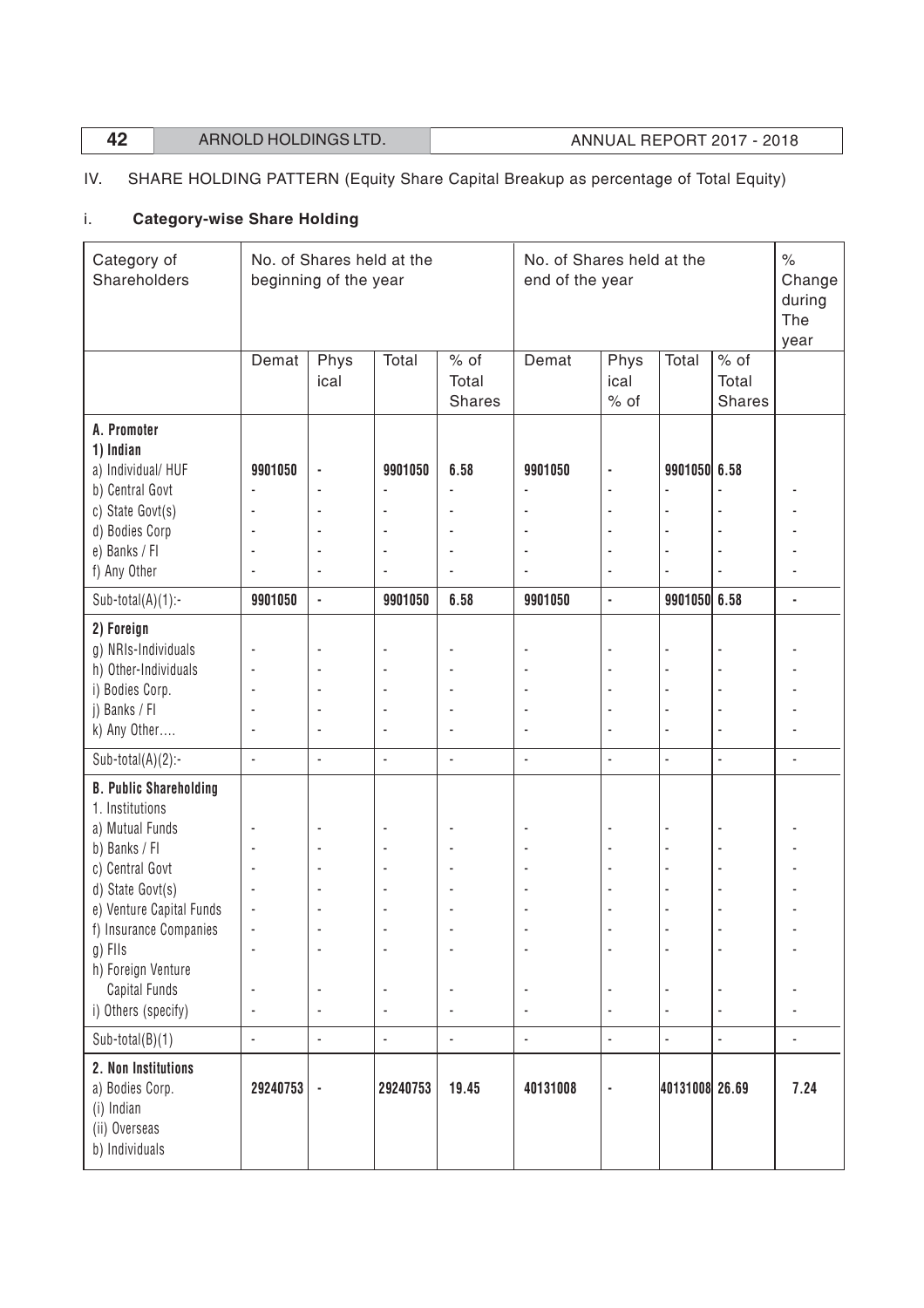| <b>ANNUAL REPORT 2017 - 2018</b>                                                           |           |    |                |       | ARNOLD HOLDINGS LTD. |                 | 43    |                |
|--------------------------------------------------------------------------------------------|-----------|----|----------------|-------|----------------------|-----------------|-------|----------------|
|                                                                                            |           |    |                |       |                      |                 |       |                |
| (i) Individual shareholders<br>holding nominal share<br>capital upto Rs. 1 lakh            | 3153652   | ٠  | 3153652        | 2.10  | 2777392              | 2777392         | 1.85  | $-0.25$        |
| (ii) Individual shareholders<br>holding nominal share<br>capital in excess of<br>Rs 1 lakh | 107985370 |    | 107985370      | 71.81 | 97345338             | 97345338        | 64.74 | $-7.07$        |
| c) Others (Specify)                                                                        | 94175     |    | 94175          | 0.06  | 220212               | 2201212         | 0.15  | 0.09           |
| $Sub-total(B)(2)$                                                                          | 140473950 |    | 140473950      | 93.42 | 140473950            | 140473950 93.42 |       | $\overline{a}$ |
| <b>Total Public Shareholding</b><br>$(B)=(B)(1)+(B)(2)$                                    | 140473950 | ä, | 140473950      | 93.42 | 140473950            | 140473950 93.42 |       | $\blacksquare$ |
| C. Shares held by<br>Custodian for GDRs &<br>ADRs                                          | ٠         |    | $\blacksquare$ |       |                      |                 |       |                |
| GrandTotal (A+B+C)                                                                         | 150375000 |    | 15037500       | 100   | 150375000            | 15037500        | 100   | ٠              |

# ii. Share holding of Promoters

| Sr.<br>No      | Shareholder's Name              |                  | Shareholding at the<br>beginning of the year   |                                                     |                  | Shareholding at the end of the year       |                                                               |                                                       |  |
|----------------|---------------------------------|------------------|------------------------------------------------|-----------------------------------------------------|------------------|-------------------------------------------|---------------------------------------------------------------|-------------------------------------------------------|--|
|                |                                 | No. of<br>Shares | $%$ of<br>total<br>of the<br>company<br>shares | % of Shares<br>Pledged /<br>encumbe<br>red to total | No. of<br>Shares | % of total<br>Shares of<br>the<br>company | % of Shares<br>Pledged /<br>encumbe<br>red to total<br>shares | % change<br>in share<br>holding<br>during the<br>year |  |
| $\mathbf{1}$ . | HARSHAD<br>ACHALESHWAR          |                  |                                                |                                                     |                  |                                           |                                                               |                                                       |  |
|                | KELA                            | 2010000          | 1.34                                           |                                                     | 2010000          | 1.34                                      |                                                               |                                                       |  |
| 2.             | MAHENDRA PRASAD<br>NATHMAL      |                  |                                                |                                                     |                  |                                           |                                                               |                                                       |  |
| 3.             | MALLAWAT<br>PAWANKUMAR          | 150000           | 0.10                                           |                                                     | 150000           | 0.10                                      |                                                               |                                                       |  |
|                | NATHMAL                         |                  |                                                |                                                     |                  |                                           |                                                               |                                                       |  |
| 4.             | MALLAWAT<br>RAMA HARSHAD        | 3000000          | 2.00                                           |                                                     | 3000000          | 2.00                                      |                                                               |                                                       |  |
|                | <b>KELA</b>                     | 750000           | 0.49                                           |                                                     | 750000           | 0.49                                      |                                                               |                                                       |  |
| 5.             | <b>VARSHA PAWAN</b><br>MALLAWAT | 3000000          | 2.00                                           |                                                     | 3000000          | 2.00                                      |                                                               |                                                       |  |
| 6.             | KAMLADEVI                       |                  |                                                |                                                     |                  |                                           |                                                               |                                                       |  |
| 7.             | CHAGANLAL KELA<br>PANKAJ        | 150              | 0.00                                           |                                                     | 150              | 0.00                                      |                                                               |                                                       |  |
|                | <b>BHAGWANKISHORE</b>           |                  |                                                |                                                     |                  |                                           |                                                               |                                                       |  |
| 8.             | KELA<br>NIDHI PANKAJ            | 150              | 0.00                                           |                                                     | 150              | 0.00                                      |                                                               |                                                       |  |
|                | KELA                            | 150              | 0.00                                           |                                                     | 150              | 0.00                                      |                                                               |                                                       |  |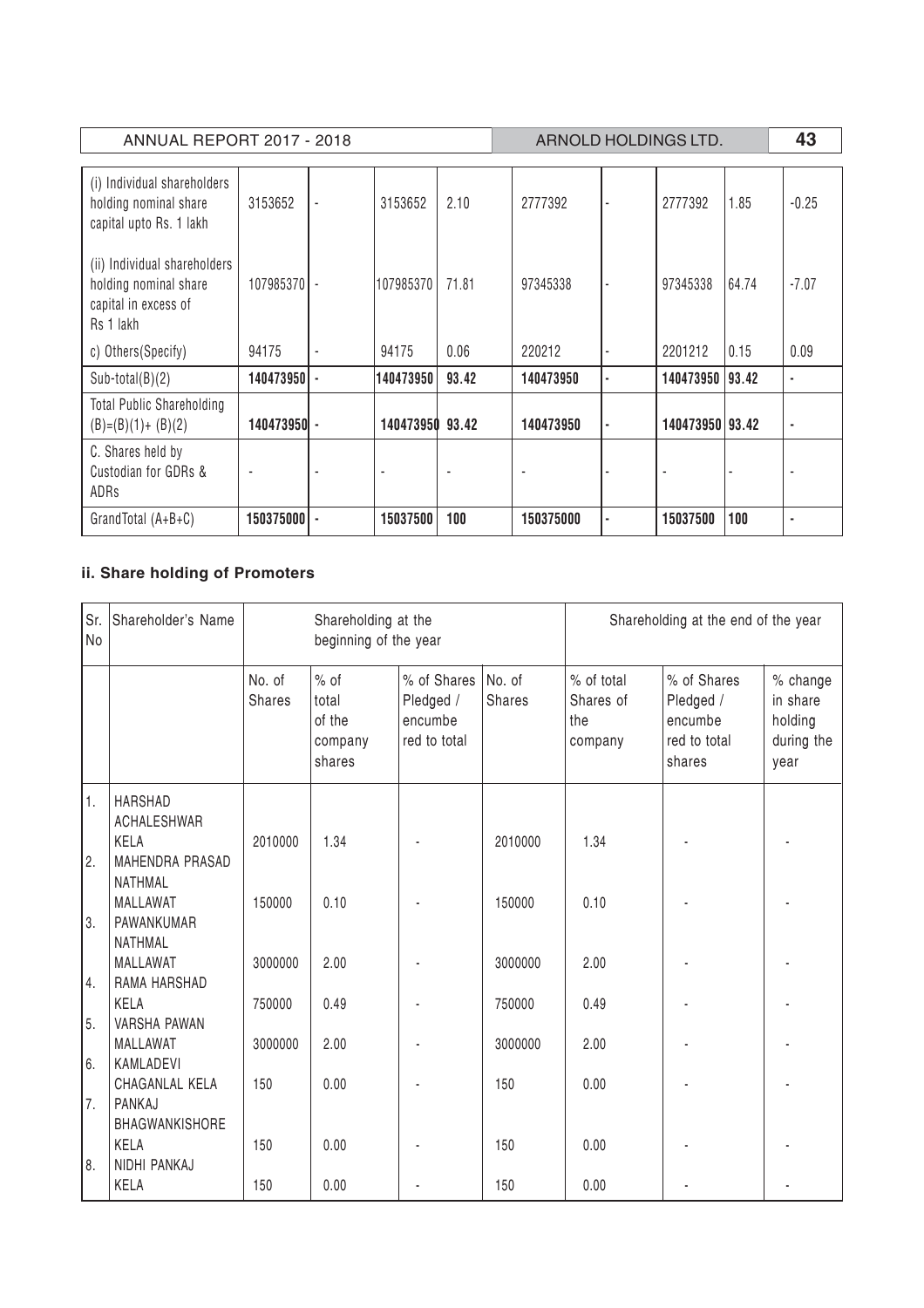|     | 44                        |                       |         | ARNOLD HOLDINGS LTD. | <b>ANNUAL REPORT 2017 - 2018</b> |         |      |  |                |  |
|-----|---------------------------|-----------------------|---------|----------------------|----------------------------------|---------|------|--|----------------|--|
| 9.  |                           | BHAGAWANKISHORE       |         |                      |                                  |         |      |  |                |  |
|     |                           | CHHAGANLAL KELA       | 150     | 0.00                 |                                  | 150     | 0.00 |  |                |  |
| 10. | PREMADEVI                 |                       |         |                      |                                  |         |      |  |                |  |
|     |                           | <b>BHAGWANKISHORE</b> |         |                      |                                  |         |      |  |                |  |
| 11. | KELA                      | KAILASHCHAND          | 150     | 0.0                  |                                  | 150     | 0.0  |  |                |  |
|     | N MALLAWAT                |                       | 30000   | 0.02                 |                                  | 30000   | 0.02 |  |                |  |
| 12. | MANJU                     |                       |         |                      |                                  |         |      |  |                |  |
|     | <b>MAHENDRA</b>           |                       |         |                      |                                  |         |      |  |                |  |
|     | MALLAWAT                  |                       | 39000   | 0.03                 |                                  | 39000   | 0.03 |  |                |  |
| 13. |                           | MAHENDRA PRASAD       |         |                      |                                  |         |      |  |                |  |
|     | NATHMAL                   | <b>MALLAWAT HUF</b>   | 3000    | 0.00                 |                                  | 3000    | 0.00 |  |                |  |
| 14. |                           | SARITA MAHENDRA       |         |                      |                                  |         |      |  |                |  |
|     | MALLAWAT                  |                       | 30000   | 0.02                 |                                  | 30000   | 0.02 |  |                |  |
| 15. |                           | HARISH MALLAWAT       | 3000    | 0.00                 |                                  | 3000    | 0.00 |  |                |  |
| 16. |                           | MONICA M MALLAWAT     | 729300  | 0.48                 |                                  | 729300  | 0.48 |  |                |  |
| 17. | SANDEEP M                 |                       |         |                      |                                  |         |      |  |                |  |
|     | MALLAWAT<br><b>MAMTAK</b> |                       | 3000    | 0.00                 |                                  | 3000    | 0.00 |  |                |  |
| 18. | MALLAWAT                  |                       | 150000  | 0.10                 |                                  | 150000  | 0.10 |  |                |  |
| 19. |                           | NIRMALKUMAR           |         |                      |                                  |         |      |  |                |  |
|     | NATHMALJI                 |                       |         |                      |                                  |         |      |  |                |  |
|     | MALLAWAT                  |                       | 3000    | 0.00                 |                                  | 3000    | 0.00 |  |                |  |
|     | Total                     |                       | 9901050 | 6.58                 | $\blacksquare$                   | 9901050 | 6.58 |  | $\blacksquare$ |  |

# iii. Change in Promoters' Shareholding (please specify, if there is no change)

| Sr.<br>No |                                                                                                                                                                                                     | Shareholding at the<br>beginning of the year |                             | Cumulative Shareholding during<br>the year |                                        |  |
|-----------|-----------------------------------------------------------------------------------------------------------------------------------------------------------------------------------------------------|----------------------------------------------|-----------------------------|--------------------------------------------|----------------------------------------|--|
|           |                                                                                                                                                                                                     | No. of<br>shares                             | % of total<br>shares of the | No. of shares                              | % of total<br>shares of the<br>company |  |
|           | At the beginning<br>of the year                                                                                                                                                                     |                                              |                             |                                            |                                        |  |
|           | Date wise Increase /<br>Decrease in Promoters<br>Share holding during<br>the year specifying<br>the reasons for increase<br>/ decrease<br>(e.g. allotment / transfer<br>/ bonus/ sweat equity etc): |                                              |                             |                                            |                                        |  |
|           | At the End of the year                                                                                                                                                                              |                                              |                             |                                            |                                        |  |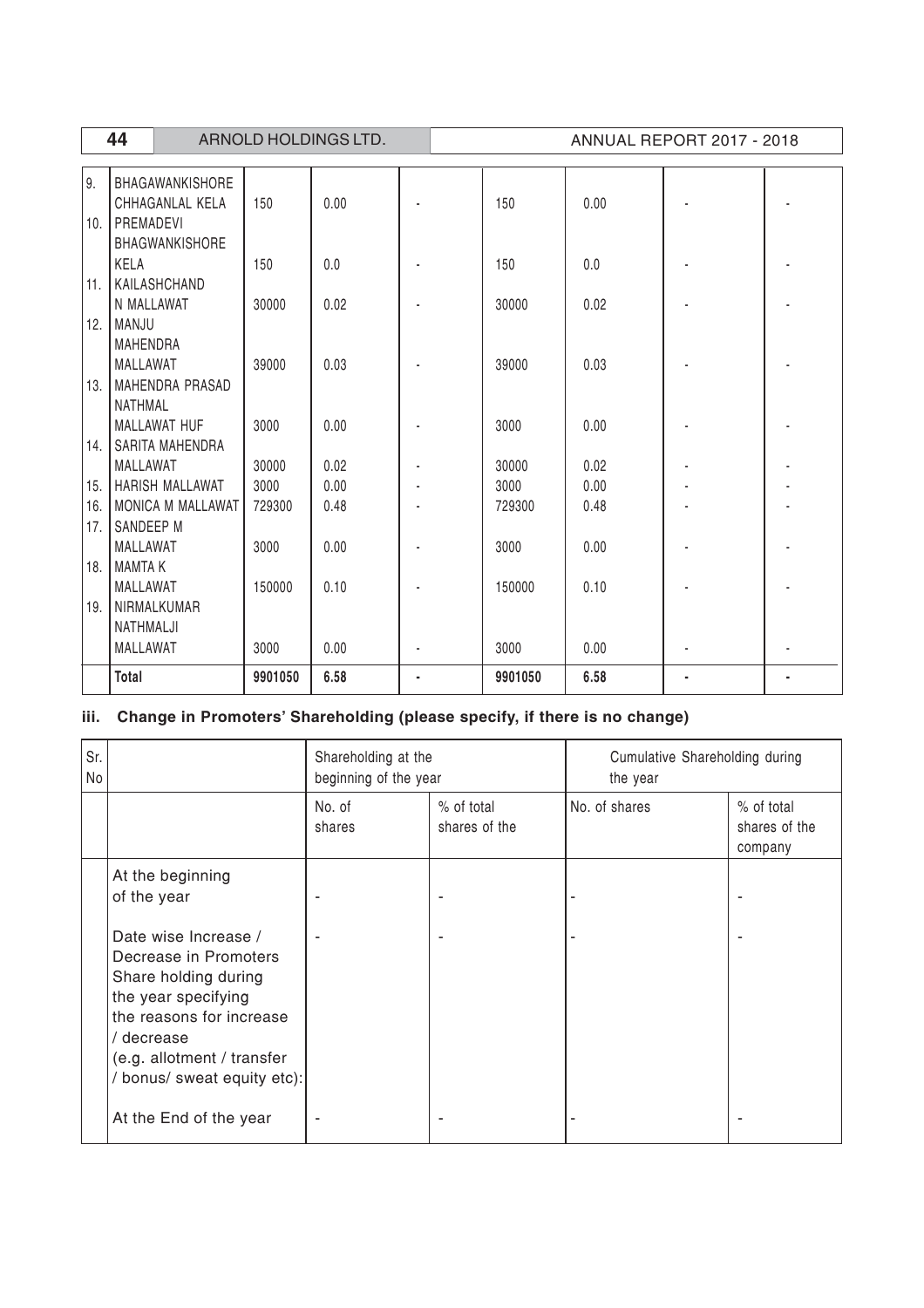ANNUAL REPORT 2017 - 2018 ARNOLD HOLDINGS LTD. 45

# iv. Shareholding Pattern of topten Shareholders (other than Directors, Promoters and Holders of GDRs and ADRs) :

| SI<br>No. | For Each of<br>the Top 10<br>Sharehodlers | Shareholding at<br>the beginning at<br>the year |                                               | Date wise Increase /<br>(Decreate) in<br>Shareholding during the<br>Year specifying the<br>reason for increase / decrease                                                                                                                                                                                                                                                                                                                      |                                                                                                                                                                                                                                                                                                  |                                                                     | Shareholding at<br>the end of the<br>year |                                                |  |
|-----------|-------------------------------------------|-------------------------------------------------|-----------------------------------------------|------------------------------------------------------------------------------------------------------------------------------------------------------------------------------------------------------------------------------------------------------------------------------------------------------------------------------------------------------------------------------------------------------------------------------------------------|--------------------------------------------------------------------------------------------------------------------------------------------------------------------------------------------------------------------------------------------------------------------------------------------------|---------------------------------------------------------------------|-------------------------------------------|------------------------------------------------|--|
|           | Name of Top<br>Ten<br>Shareholders        | No. of<br><b>Shares</b>                         | % of total<br>shares of<br>the the<br>Company | Date                                                                                                                                                                                                                                                                                                                                                                                                                                           | No. of<br><b>Shares</b>                                                                                                                                                                                                                                                                          | Reason                                                              | No. of<br><b>Shares</b>                   | $%$ of<br>total<br>shares of<br>the<br>company |  |
| 1.        | Danita Vallabh Rathi                      | 6000000                                         | 3.990                                         |                                                                                                                                                                                                                                                                                                                                                                                                                                                |                                                                                                                                                                                                                                                                                                  | ٠                                                                   | 6000000                                   | 3.990                                          |  |
| 2.        | <b>Hazoor Multiproducts</b>               |                                                 |                                               |                                                                                                                                                                                                                                                                                                                                                                                                                                                |                                                                                                                                                                                                                                                                                                  |                                                                     |                                           |                                                |  |
|           | Limited                                   |                                                 |                                               | 19/05/2017<br>09/06/2017<br>09/06/2017<br>23/06/2017<br>30/06/2017<br>07/07/2017<br>14/07/2017<br>21/07/2017<br>28/07/2017<br>11/08/2017<br>18/08/2017<br>01/09/2017<br>08/09/2017<br>15/09/2017<br>13/10/2017<br>27/10/2017<br>10/11/2017<br>17/11/2017<br>24/11/2017<br>01/12/2017<br>08/12/2017<br>15/12/2017<br>22/12/2017<br>29/12/2017<br>05/01/2018<br>12/01/2018<br>19/01/2018<br>26/01/2018<br>02/02/2018<br>09/02/2018<br>16/02/2018 | 641083<br>75596<br>75596<br>232139<br>614661<br>411700<br>580210<br>117463<br>145<br>45025<br>265237<br>323693<br>325931<br>191955<br>4819<br>190<br>455<br>166900<br>2401935<br>1478715<br>997472<br>80405<br>556047<br>299665<br>23500<br>101941<br>761<br>41775<br>135625<br>547924<br>503870 | Τ<br>$\mathsf R$<br>Α<br>N<br>$\mathbf S$<br>F<br>E<br>$\mathsf{R}$ | 12754354                                  | 8.482                                          |  |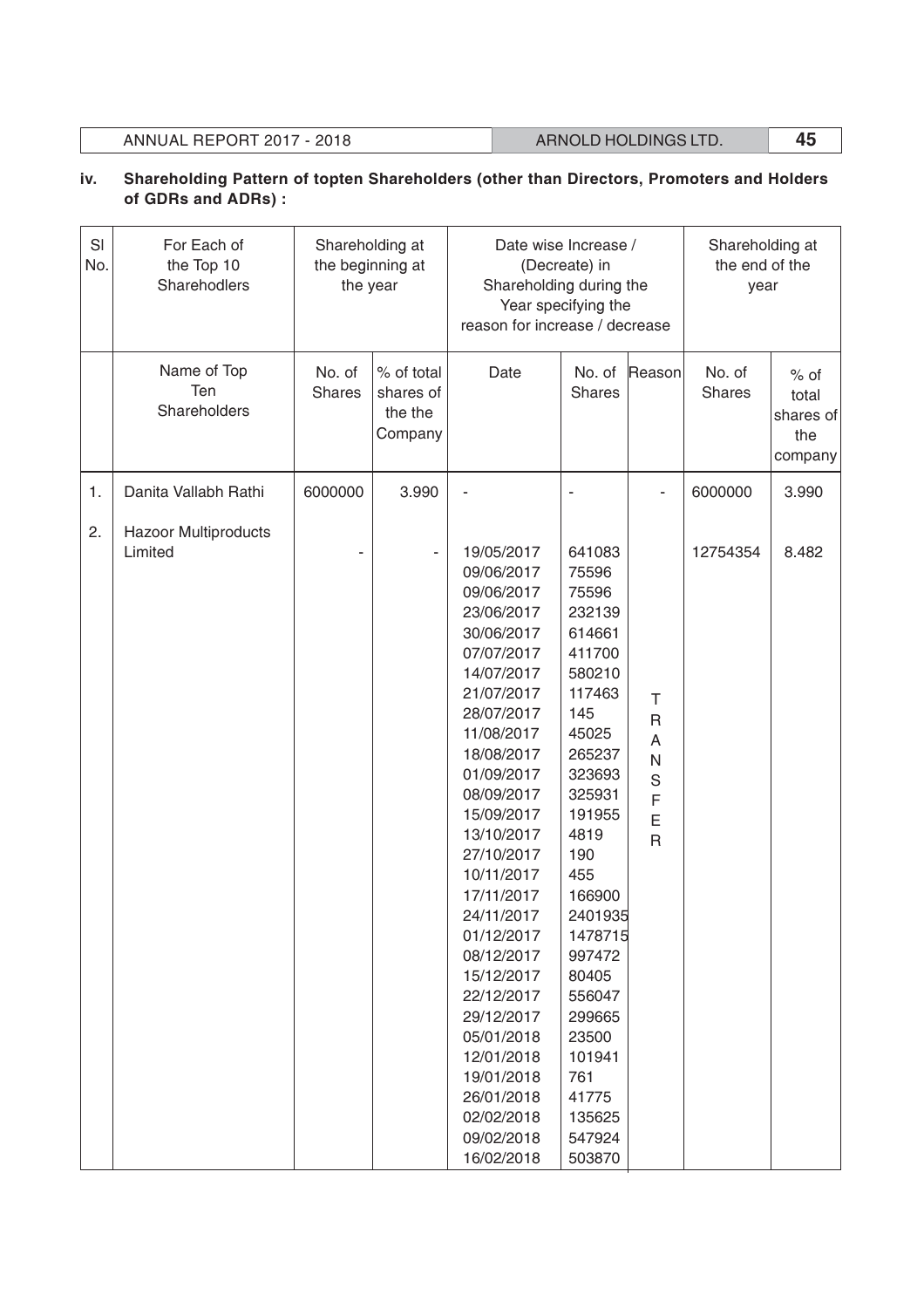| 46<br>ARNOLD HOLDINGS LTD.<br><b>ANNUAL REPORT 2017 - 2018</b> |                                                  |                                                 |                                               |                                                                                                                                                                                                  |                                                                                                                |                                                            |                                           |                                                |
|----------------------------------------------------------------|--------------------------------------------------|-------------------------------------------------|-----------------------------------------------|--------------------------------------------------------------------------------------------------------------------------------------------------------------------------------------------------|----------------------------------------------------------------------------------------------------------------|------------------------------------------------------------|-------------------------------------------|------------------------------------------------|
| SI<br>No.                                                      | For Each of<br>the Top 10<br>Sharehodlers        | Shareholding at<br>the beginning at<br>the year |                                               | Date wise Increase /<br>(Decreate) in<br>Shareholding during the<br>Year specifying the<br>reason for increase / decrease                                                                        |                                                                                                                |                                                            | Shareholding at<br>the end of the<br>year |                                                |
|                                                                | Name of Top<br>Ten<br>Shareholders               | No. of<br><b>Shares</b>                         | % of total<br>shares of<br>the the<br>Company | Date                                                                                                                                                                                             | No. of<br><b>Shares</b>                                                                                        | Reason                                                     | No. of<br>Shares                          | $%$ of<br>total<br>shares of<br>the<br>company |
|                                                                |                                                  |                                                 |                                               | 23/02/2018<br>02/03/2018<br>09/03/2018<br>16/03/2018<br>23/03/2018<br>31/03/2018                                                                                                                 | 458472<br>294840<br>352484<br>29275<br>112268<br>340178                                                        |                                                            |                                           |                                                |
| 3.                                                             | Mellora Infrastructure<br><b>Private Limited</b> | 6750000                                         | 4.489                                         |                                                                                                                                                                                                  |                                                                                                                |                                                            | 6750000                                   | 4.489                                          |
| 4.                                                             | Rahul Vilas Nahata                               | 5457378                                         | 3.629                                         |                                                                                                                                                                                                  |                                                                                                                |                                                            | 5457378                                   | 3.629                                          |
| 5.                                                             | Raudramukhi Commerce<br><b>Private Limited</b>   | 4648903                                         | 3.092                                         | 05/05/2017<br>19/05/2017<br>02/06/2017<br>23/06/2017<br>28/07/2017<br>25/08/2017<br>01/09/2017<br>15/09/2017<br>27/10/2017<br>03/11/2017<br>29/12/2017<br>23/02/2018<br>02/03/2018<br>16/03/2018 | 30255<br>30800<br>60200<br>91850<br>100<br>45<br>300<br>50<br>35125<br>100<br>31550<br>70868<br>10390<br>30060 | Τ<br>$\mathsf{R}$<br>A<br>N<br>S<br>F<br>Ε<br>$\mathsf{R}$ | 5040596                                   | 3.352                                          |
| 6.                                                             | Satishkumar Soni                                 | 4800000                                         | 3.192                                         |                                                                                                                                                                                                  | ä,                                                                                                             |                                                            | 4800000                                   | 3.192                                          |
| 7.                                                             | Sharda Soni                                      | 4800000                                         | 3.192                                         |                                                                                                                                                                                                  |                                                                                                                |                                                            | 4800000                                   | 3.192                                          |
| 8.                                                             | Sulochanakishore<br>Toshniwal                    | 5361180                                         | 3.565                                         | 14/04/2017<br>21/04/2017                                                                                                                                                                         | $-680$<br>$-3101$                                                                                              | <b>TRAN</b><br><b>SFER</b>                                 | 5357399                                   | 3.563                                          |
| 9.                                                             | Ulka Kiran Kurundkar                             | 5409756                                         | 3.598                                         |                                                                                                                                                                                                  |                                                                                                                |                                                            | 5409756                                   | 3.598                                          |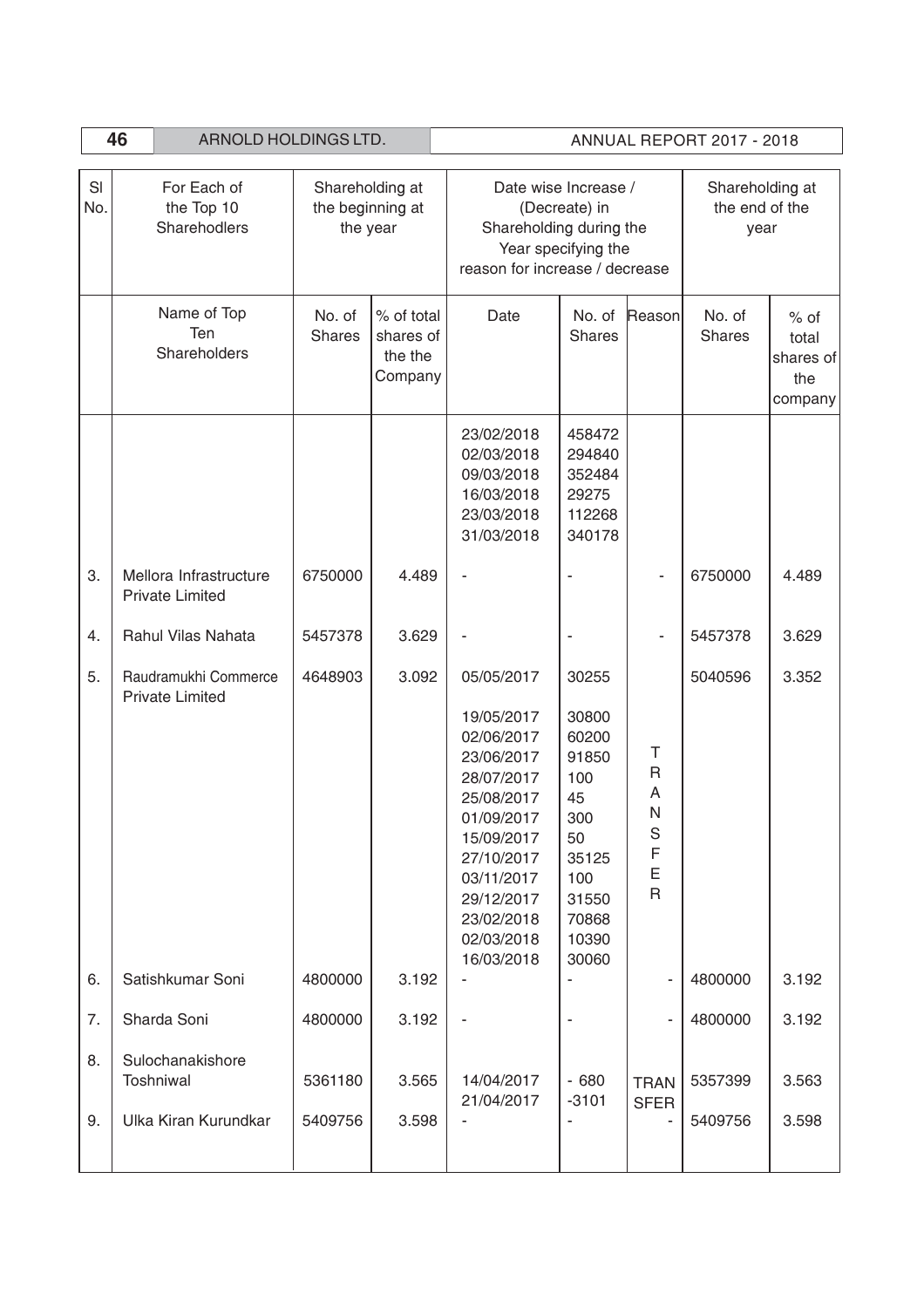|           | <b>ANNUAL REPORT 2017 - 2018</b>          |                                                 |                                               | ARNOLD HOLDINGS LTD.                                                                                                      |                         |                          |                                           | 47                                             |
|-----------|-------------------------------------------|-------------------------------------------------|-----------------------------------------------|---------------------------------------------------------------------------------------------------------------------------|-------------------------|--------------------------|-------------------------------------------|------------------------------------------------|
|           |                                           |                                                 |                                               |                                                                                                                           |                         |                          |                                           |                                                |
| SI<br>No. | For Each of<br>the Top 10<br>Sharehodlers | Shareholding at<br>the beginning at<br>the year |                                               | Date wise Increase /<br>(Decreate) in<br>Shareholding during the<br>Year specifying the<br>reason for increase / decrease |                         |                          | Shareholding at<br>the end of the<br>year |                                                |
|           | Name of Top<br>Ten<br>Shareholders        | No. of<br><b>Shares</b>                         | % of total<br>shares of<br>the the<br>Company | Date                                                                                                                      | No. of<br><b>Shares</b> | Reason                   | No. of<br><b>Shares</b>                   | $%$ of<br>total<br>shares of<br>the<br>company |
| 10.       | Vaishali Shekhar<br>Channe                | 6000000                                         | 3.990                                         |                                                                                                                           |                         |                          | 6000000                                   | 3.990                                          |
| 11.       | Vallabh M. Rathi                          | 6000000                                         | 3.990                                         |                                                                                                                           |                         | $\overline{\phantom{a}}$ | 6000000                                   | 3.990                                          |
| 12.       | Vallabh Rathi HUF                         | 6000000                                         | 3.990                                         |                                                                                                                           |                         | $\blacksquare$           | 6000000                                   | 3.990                                          |

# v. Shareholding of Directors and Key Managerial Personnel :

| SI<br>No. | For Each of<br>the Top 10<br>Sharehodlers |                         | Shareholding at<br>the beginning at<br>the year |      | Date wise Increase /<br>(Decreate) in<br>Shareholding during the<br>Year specifying the<br>reason for increase / decrease |                | Shareholding at<br>the end of the<br>year |                                                |
|-----------|-------------------------------------------|-------------------------|-------------------------------------------------|------|---------------------------------------------------------------------------------------------------------------------------|----------------|-------------------------------------------|------------------------------------------------|
|           | Name of Top<br>Ten<br>Shareholders        | No. of<br><b>Shares</b> | % of total<br>shares of<br>the the<br>Company   | Date | <b>Shares</b>                                                                                                             | No. of  Reason | No. of<br><b>Shares</b>                   | $%$ of<br>total<br>shares of<br>the<br>company |
| 1.        | Mr. Mahendraprasad<br>Mallawat            | 150000                  | 0.10                                            |      |                                                                                                                           | ۰              | 150000                                    | 0.10                                           |

None of the other Directors & Key Managerial Personnel holds any share in the Company.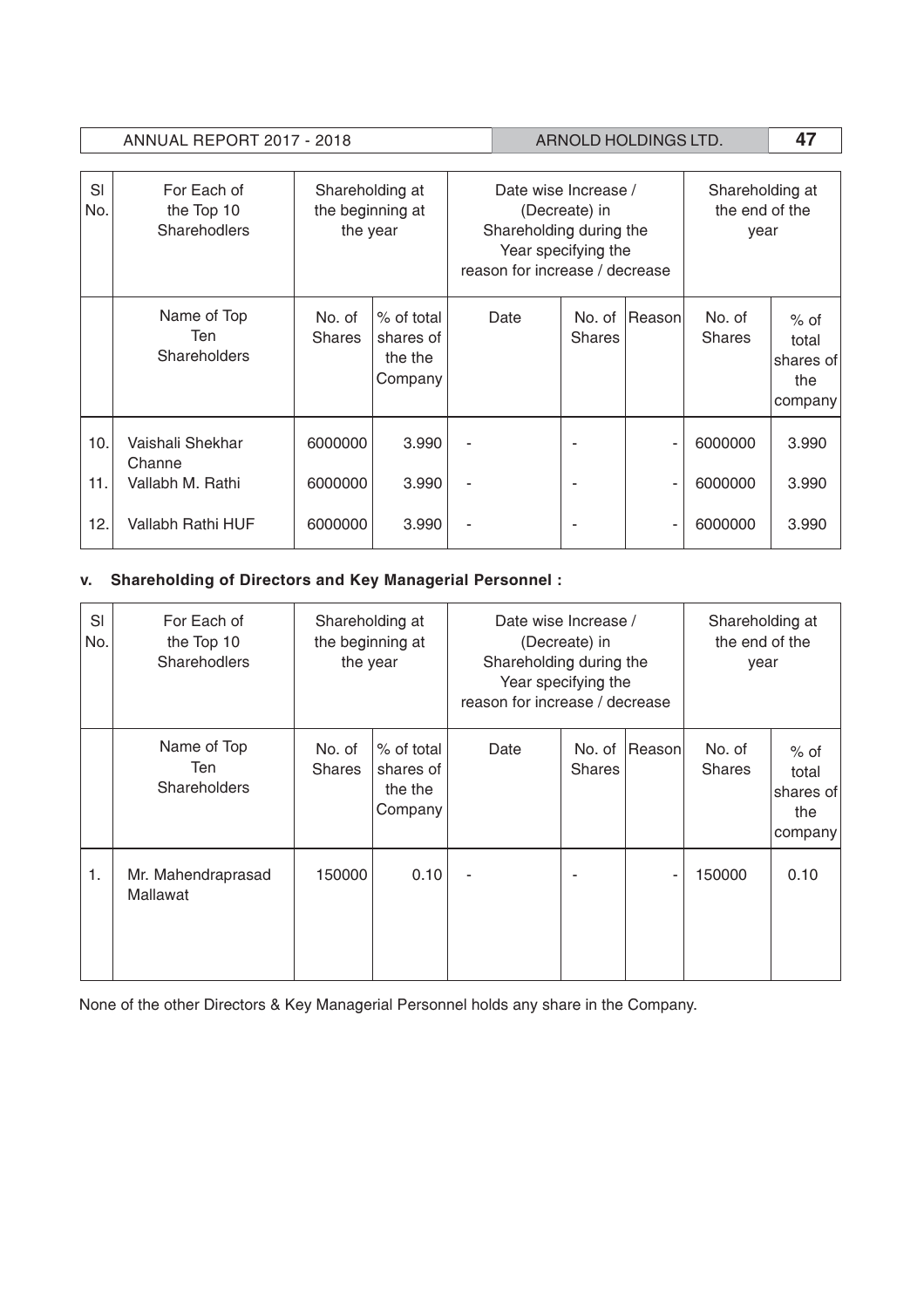# V. INDEBTEDNESS

Indebtedness of the Company including interest outstanding /accrued but not due for payment.

|                                                                                          | Secured<br>Loans<br>excluding<br>deposits | Unsecured<br>Loans   | Deposits       | Total<br>Indebtedness |
|------------------------------------------------------------------------------------------|-------------------------------------------|----------------------|----------------|-----------------------|
| Indebtedness at the<br>beginning of the financial<br>year                                |                                           |                      |                |                       |
| i) Principal Amount<br>ii) Interest due but not paid<br>iii) Interest accrued but not    |                                           | 42743279<br>417213   |                | 42743279<br>417213    |
| Total (i+ii+iii)                                                                         |                                           | 43160492             |                | 43160492              |
| Change in Indebtedness<br>during the financial year<br>- Addition<br>- Reduction         |                                           | 94384276<br>54005164 |                | 94384276<br>54005164  |
| Net Change                                                                               |                                           | 40379112             | $\blacksquare$ | 40379112              |
| Indebtedness at the<br>end of the financial year                                         |                                           |                      |                |                       |
| i) Principal Amount<br>ii) Interest due but notpaid<br>iii) Interest accrued but not due |                                           | 77051315<br>6488289  |                | 77051315<br>6488289   |
| Total (i+ii+iii)                                                                         |                                           | 83539604             |                | 83539604              |

# VI. REMUNERATION OF DIRECTORS AND KEY MANAGERIAL PERSONNEL A. Remuneration to Managing Director, Whole-time Directors and/or Manager

| SI.<br>No. | <b>Particulars of Remuneration</b>                                                       | Name of MD/WTD/<br>Manager |                          | Total<br>Amount         |          |
|------------|------------------------------------------------------------------------------------------|----------------------------|--------------------------|-------------------------|----------|
| 1.         | Gross salary                                                                             | Mr. M.P.<br>Mallawat       | Mrs. Gazala<br>Kolsawala | Mrs. Mohandas<br>Dasari |          |
|            | (a) Salary as per provisions contained<br>in section17(1) of the Income-tax<br>Act, 1961 | 5,45,500                   | 40,050                   | 27,500                  | 6,13,050 |
|            | (b) Value of perquisites u/s<br>$17(2)$ Income-tax Act, 1961                             | ۰                          |                          |                         |          |
|            | (c) Profits in lieu of salary<br>undersection17(3)Income-<br>tax Act, 1961               | ۰                          |                          |                         |          |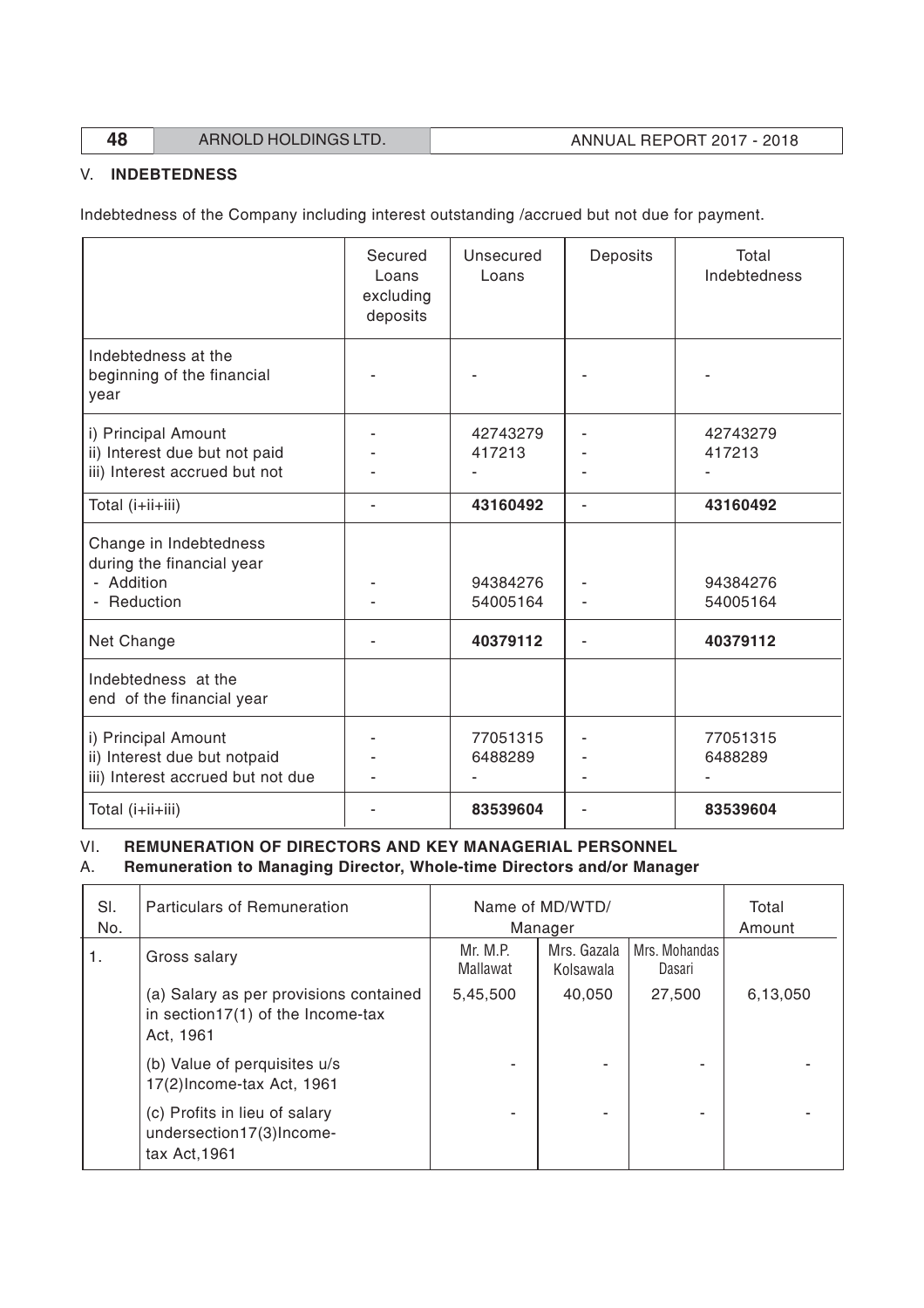|    | <b>ANNUAL REPORT 2017 - 2018</b> |           | ARNOLD HOLDINGS LTD. |           |          |  |
|----|----------------------------------|-----------|----------------------|-----------|----------|--|
|    |                                  |           |                      |           |          |  |
| 2. | <b>Stock Option</b>              | <b>NA</b> | <b>NA</b>            | <b>NA</b> |          |  |
| 3. | <b>Sweat Equity</b>              | <b>NA</b> | <b>NA</b>            | <b>NA</b> |          |  |
| 4. | Commission                       | <b>NA</b> | <b>NA</b>            | <b>NA</b> |          |  |
|    | - as % of profit                 |           |                      |           |          |  |
|    | - others, specify                |           |                      |           |          |  |
| 5. | Others, please specify           | ۰         | ۰                    | ٠         |          |  |
| 6. | Total(A)                         | 5,45,500  | 40,050               | 27,500    | 6,07,300 |  |
|    | Ceiling as per the Act           |           |                      |           |          |  |

# B. Remuneration to other directors:

| SI.<br>No. | <b>Particulars of Remuneration</b>                                                                                                      | Name of MD/WTD/<br>Manager |  |  | Total<br>Amount |
|------------|-----------------------------------------------------------------------------------------------------------------------------------------|----------------------------|--|--|-----------------|
|            | <b>Independent Directors</b><br>• Fee for attending board committee<br>meetings<br>• Commission<br>• Others, please specify<br>Total(1) |                            |  |  |                 |
|            | <b>Other Non-Executive Directors</b><br>• Fee for attending board committee<br>meetings<br>• Commission<br>• Others, please specify     |                            |  |  |                 |
|            | Total (2)                                                                                                                               |                            |  |  |                 |
|            | Total $(B) = (1+2)$                                                                                                                     |                            |  |  |                 |
|            | <b>Total Managerial Remuneration</b>                                                                                                    |                            |  |  |                 |
|            | Over all Ceiling as per the Act                                                                                                         |                            |  |  |                 |

# C. Remuneration to Key Managerial Personnel Other Than MD/Manager/WTD

| SI.<br>No. | <b>Particulars of Remuneration</b>                                                                    | Key Managerial Personnel |                      |            |          |
|------------|-------------------------------------------------------------------------------------------------------|--------------------------|----------------------|------------|----------|
|            |                                                                                                       | <b>CEO</b>               | Company<br>Secretary | <b>CFO</b> | Total    |
|            | Gross salary<br>(a) Salary as per provisions contained<br>in section17(1) of the Income-tax Act, 1961 |                          | 3,66,000             |            | 3,66,000 |
|            | (b) Value of perquisites u/s 17(2) Income-tax<br>Act, 1961                                            |                          |                      |            |          |
|            | (c) Profits in lieu of salary under section<br>17(3) Income-tax Act, 1961                             |                          |                      |            |          |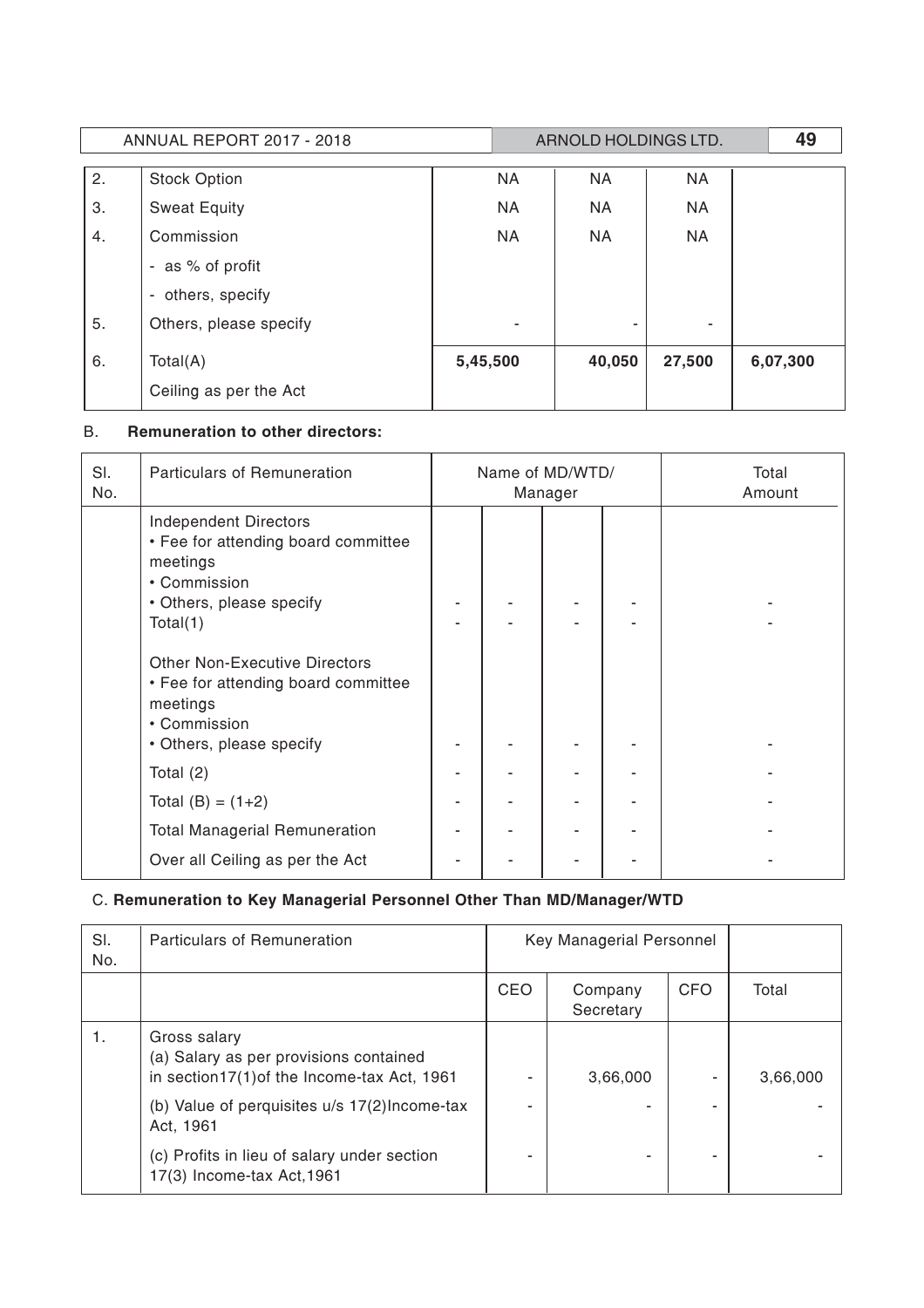| 50 | ARNOLD HOLDINGS LTD.   | <b>ANNUAL REPORT 2017 - 2018</b> |          |   |          |  |
|----|------------------------|----------------------------------|----------|---|----------|--|
|    |                        |                                  |          |   |          |  |
| 2. | - Stock Option         |                                  | ۰        |   |          |  |
| 3. | - Sweat Equity         |                                  | -        |   |          |  |
| 4. | Commission             |                                  |          |   |          |  |
|    | - as % of profit       |                                  | ۰        | - |          |  |
|    | - others, specify      |                                  | ۰        |   |          |  |
| 5. | Others, please specify |                                  | -        | - |          |  |
| 6. | Total                  |                                  | 3,66,000 |   | 3,66,000 |  |

# VII. PENALTIES/PUNISHMENT/COMPOUNDING OF OFFENCES:

| <b>Type</b>                                                                 | Section of the<br>companies Act | <b>Brief</b><br>description | Details of Penalty/<br>Punishment/<br>Compounding | Authority[RD<br>/NCLT/Court] | Appeal made.<br>If any<br>(give details)<br>fees imposed |
|-----------------------------------------------------------------------------|---------------------------------|-----------------------------|---------------------------------------------------|------------------------------|----------------------------------------------------------|
| A. Company<br>Penalty<br>Punishment<br>Compounding                          |                                 |                             |                                                   |                              |                                                          |
| <b>B. Directors</b><br>Penalty<br>Punishment<br>Compounding                 |                                 |                             |                                                   |                              |                                                          |
| <b>C. Other Officers In Default</b><br>Penalty<br>Punishment<br>Compounding |                                 |                             |                                                   |                              |                                                          |

# FOR ARNOLD HOLDINGS LTD FOR ARNOLD HOLDINGS LTD

(Mahendraprasad Mallawat) (Mohandas Dasari)

Whole Time Director Whole Time Director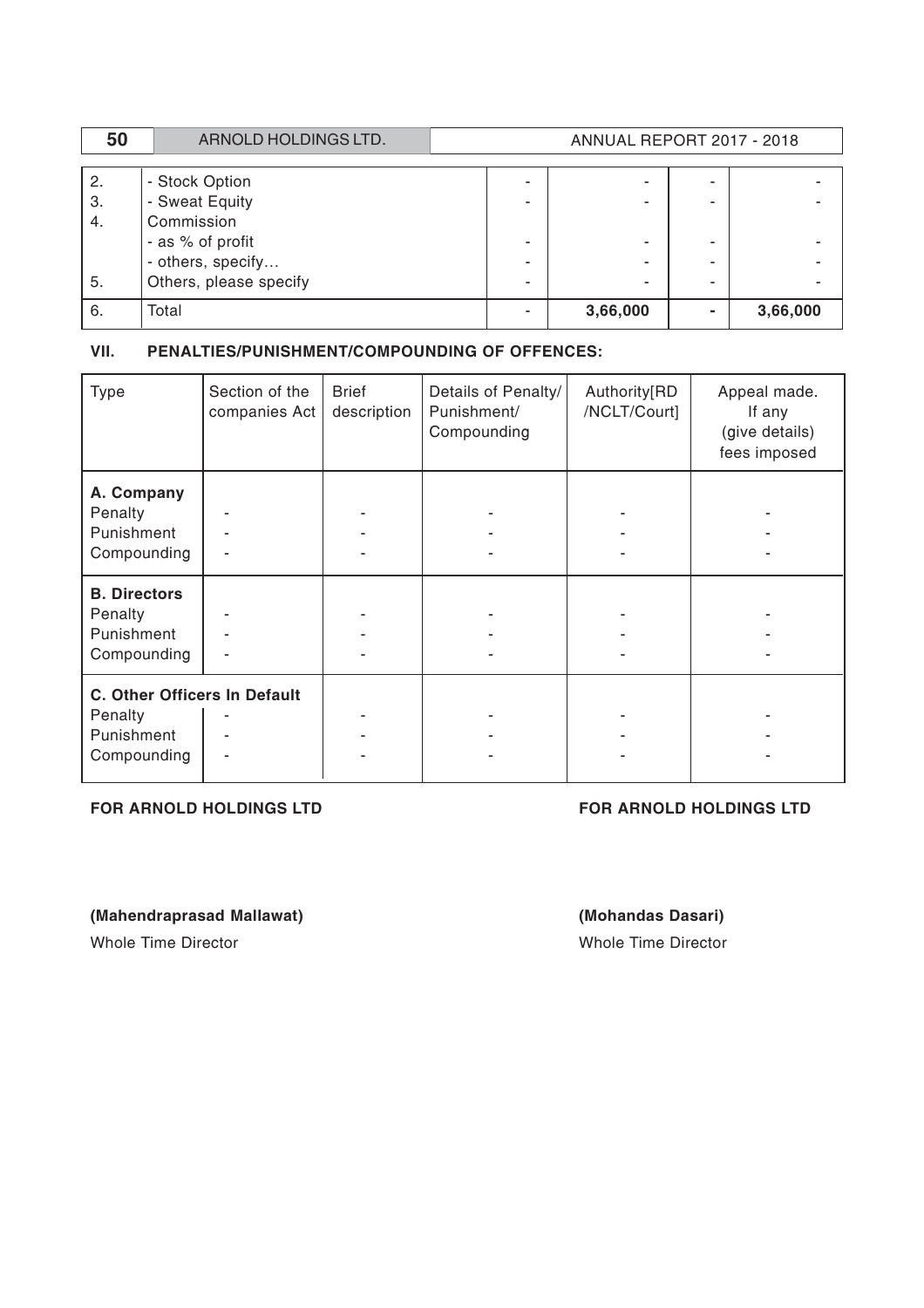| ARNOLD HOLDINGS LTD.<br><b>ANNUAL REPORT 2017 - 2018</b> |  |
|----------------------------------------------------------|--|
|----------------------------------------------------------|--|

### CERTIFICATE ON CORPORATE GOVERNANCE

To,

The Members of Arnold Holdings Limited,

Mumbai

We have examined the compliance of conditions of Corporate Governance by Arnold Holdings Limited ('the Company') for the year ended 31st March, 2018 as stipulated in Chapter IV of Securities and Exchange Board of India (Listing Obligations and Disclosure Requirements) Regulations, 2015 pursuant to the listing agreement of the said Company with the Stock Exchange.

The compliance of conditions of Corporate Governance is the responsibility of the management. Our examination was limited to procedures and implementation thereof, adopted by the Company for ensuring the compliance of the conditions of the Corporate Governance. It is neither an audit nor an expression of opinion on the financial statement of the Company.

In our opinion and to the best of our information and according to the explanation given to us, we certify that the Company has complied with the conditions of Corporate Governance as stipulated in the provisions as specified in Chapter IV of Securities and Exchange Board of India (Listing Obligations and Disclosure Requirements) Regulations, 2015 pursuant to the listing agreement of the said Company with the Stock Exchange.

We further state that such compliance is neither an assurance as to the future viability of the Company nor the efficiency or effectiveness with which the management has conducted the affairs of the Company.

Date: 30th May, 2018 **CP No. 8485** 

For S. Pardeshi & Associates Company Secretaries (Santosh Pardeshi) Proprietor

Place: Mumbai **Membership No. 7727**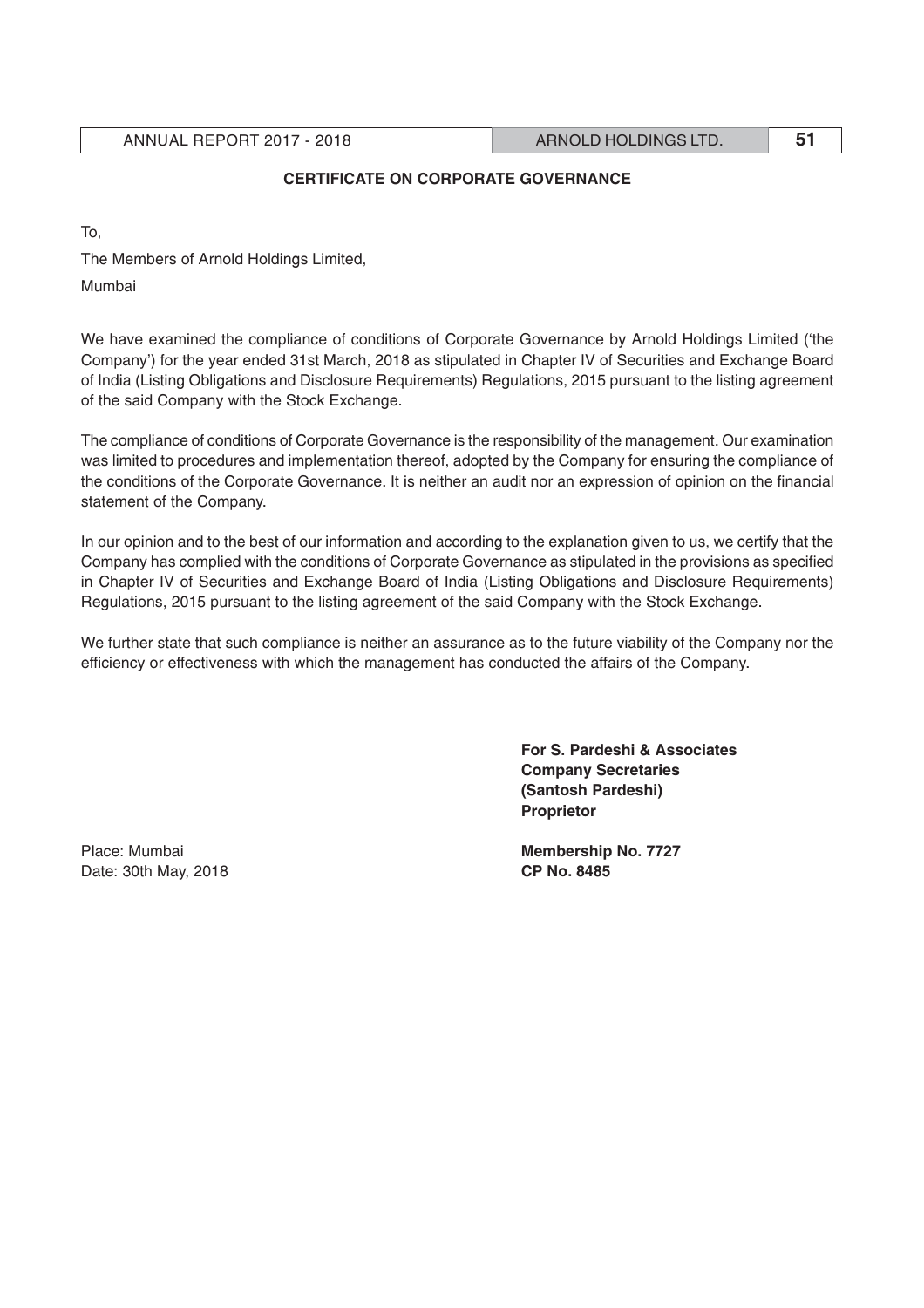|  | ARNOLD HOLDINGS LTD. | <b>ANNUAL REPORT 2017 - 2018</b> |
|--|----------------------|----------------------------------|
|--|----------------------|----------------------------------|

### INDEPENDENT AUDITOR'S REPORT

To The Members, Arnold Holdings Limited,

#### Report on the Financial Statements

We have audited the accompanying financial statements of ARNOLD HOLDINGS LIMITED ('the Company'), which comprise the Balance Sheet as at 31st March 2018, the Statement of Profit and Loss for the year then ended, and a summary of significant accounting policies and other explanatory information.

#### Management's Responsibility for the Financial Statements

The Company's Board of Directors is responsible for the matters stated in Section 134(5) of the Companies Act, 2013 ("the Act") with respect to the preparation and presentation of these financial statements that give a true and fair view of the financial position, financial performance and cash flows of the Company in accordance with the accounting principles generally accepted in India, including the Accounting Standards specified under Section 133 of the Act, read with Rule 7 of the Companies (Accounts) Rules, 2014. This responsibility also includes maintenance of adequate accounting records in accordance with the provisions of the Act for safeguarding the assets of the Company and for preventing and detecting frauds and other irregularities; selection and application of appropriate accounting policies; making judgments and estimates that are reasonable and prudent; and design, implementation and maintenance of adequate internal financial controls, that were operating effectively for ensuring the accuracy and completeness of the accounting records, relevant to the preparation and presentation of the financial statements that give a true and fair view and are free from material misstatement, whether due to fraud or error.

#### Auditor's Responsibility

Our responsibility is to express an opinion on these financial statements based on our audit.

We have taken into account the provisions of the Act, the accounting and auditing standards and matters which are required to be included in the audit report under the provisions of the Act and the Rules made thereunder.

We conducted our audit in accordance with the Standards on Auditing specified under Section 143(10) of the Act. Those Standards require that we comply with ethical requirements and plan and perform the audit to obtain reasonable assurance about whether the financial statements are free from material misstatement.

An audit involves performing procedures to obtain audit evidence about the amounts and the disclosures in the financial statements. The procedures selected depend on the auditor's judgment, including the assessment of the risks of material misstatement of the financial statements, whether due to fraud or error. In making those risk assessments, the auditor considers internal financial control relevant to the Company's preparation of the financial statements that give a true and fair view in order to design audit procedures that are appropriate in the circumstances. An audit also includes evaluating the appropriateness of the accounting policies used and the reasonableness of the accounting estimates made by the Company's Directors, as well as evaluating the overall presentation of the financial statements.

We believe that the audit evidence we have obtained is sufficient and appropriate to provide a basis for our audit opinion on the financial statements.

### Opinion

In our opinion and to the best of our information and according to the explanations given to us, the aforesaid financial statements give the information required by the Act in the manner so required and give a true and fair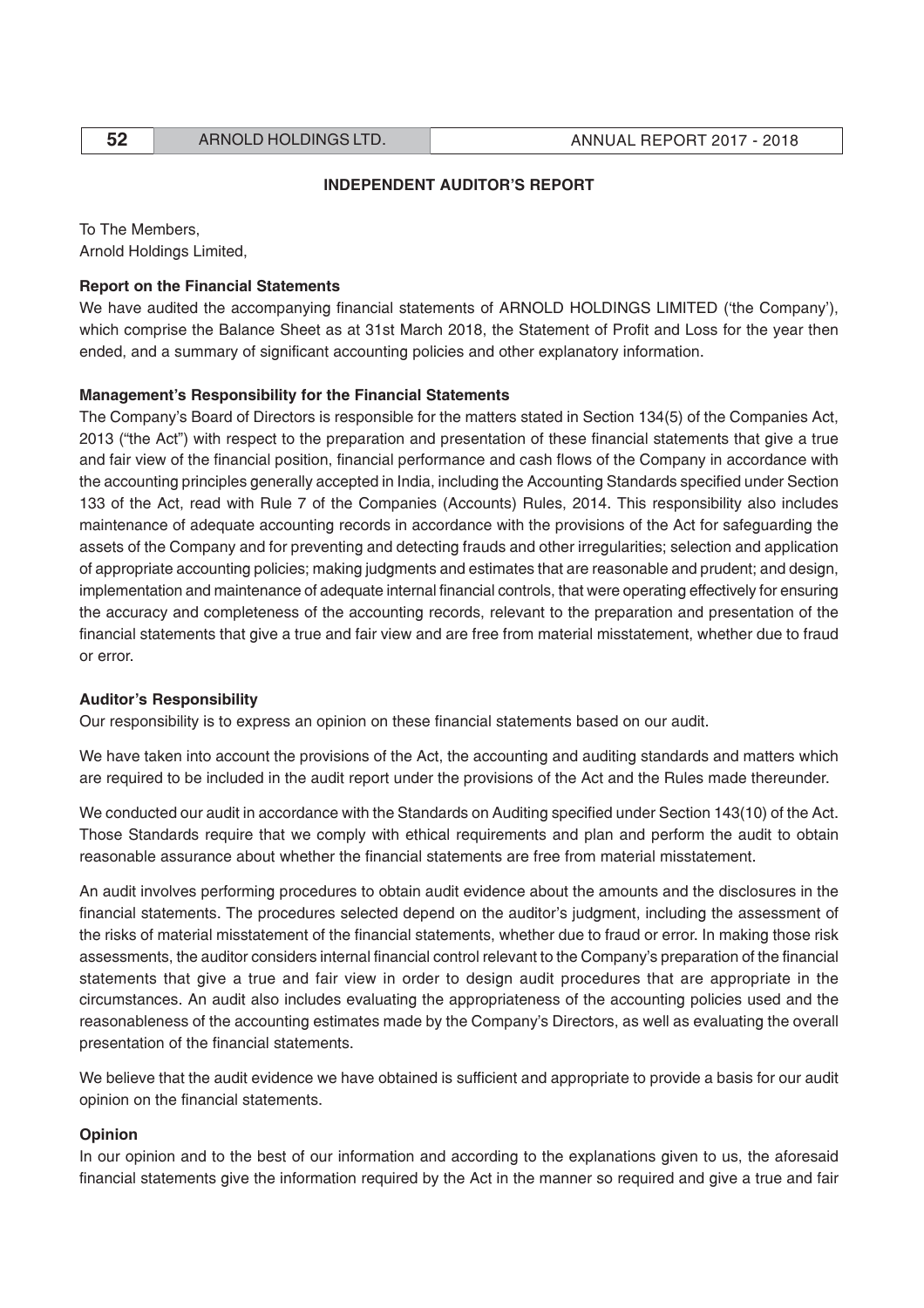| <b>ANNUAL REPORT 2017 - 2018</b> | ARNOLD HOLDINGS LTD. | აა |
|----------------------------------|----------------------|----|
|----------------------------------|----------------------|----|

view in conformity with the accounting principles generally accepted in India, of the state of affairs of the Company as at 31st March 2018 and its profit for the year ended on that date.

### Emphasis of Matters

We draw attention to the following matters in the Notes to the financial statements:

We draw attention to the following matters in the Notes to the financial statements:

a) Note 8 to the financial statements which, describes the uncertainty related to the income appeals filed by the company.

Our opinion is not modified in respect to these matters.

Report on Other Legal and Regulatory Requirement.

- 1. As required by Companies (Auditor's Report) Order, 2016 ("the Order"), issued by the Central Government of India in terms of sub-section (11) of section 143 of the Companies Act, 2013, we give in the 'Annexure A', a statement on the matter specified in paragraph 3 and 4 of the order, to the extent applicable.
- 2. As required by section 143 (3) of the Act, we report that:
	- a. We have sought and obtained all the information and explanation which to the best of our knowledge and belief were necessary for the purpose of our audit.
	- b. In our opinion, proper books of account as required by law have been kept by Company so for as it appears from our examination of those books.
	- c. The Balance Sheet, the Statement of Profit and Loss and Cash Flow Statement dealt with by this Report are in agreement with the books of account.
	- d. In our opinion, the aforesaid financial statements comply with the Accounting Standard specified under section 133 of the Act, read with Rule 7 of the Companies (Accounts) Rules 2014.
	- e. The contingent liability described in sub-paragraph (a) under the Emphasis of matter paragraph above, in our opinion, may not have an adverse effect on the functioning of the Company.
	- f. On the basis of written representations received from the Director as on 31st march, 2018 taken on the record by the Board of Directors, none of directors are disqualified as on 31st march, 2018 from being appointed as a director in terms of section 164 (2) of the Act.
	- g. With respect to adequacy of internal financial controls over financial reporting of Company and the operating effectiveness of such controls, refer to our separate report in "Annexure B".
	- h. With respect to other matters to be included in the Auditor's Report in accordance with Rule 11 of the Companies (Audit and Auditors) Rules, 2014, in our opinion and to the best of our information and according to explanations given to us:
		- i. The Company does not have any pending litigations which would impact its financial position.
		- ii. The Company did not have any long-term contract including derivative contract for which there were any material foreseeable losses.
		- iii. There were no amounts which were required to be transferred to the Investor Education and Protection Fund by the Company.

For AMIT RAY & COMPANY Chartered Accountants FRN No: 000483C

Nag Bhushan Rao Partner Membership No. 073144

Place: Mumbai Date: 30th May, 2018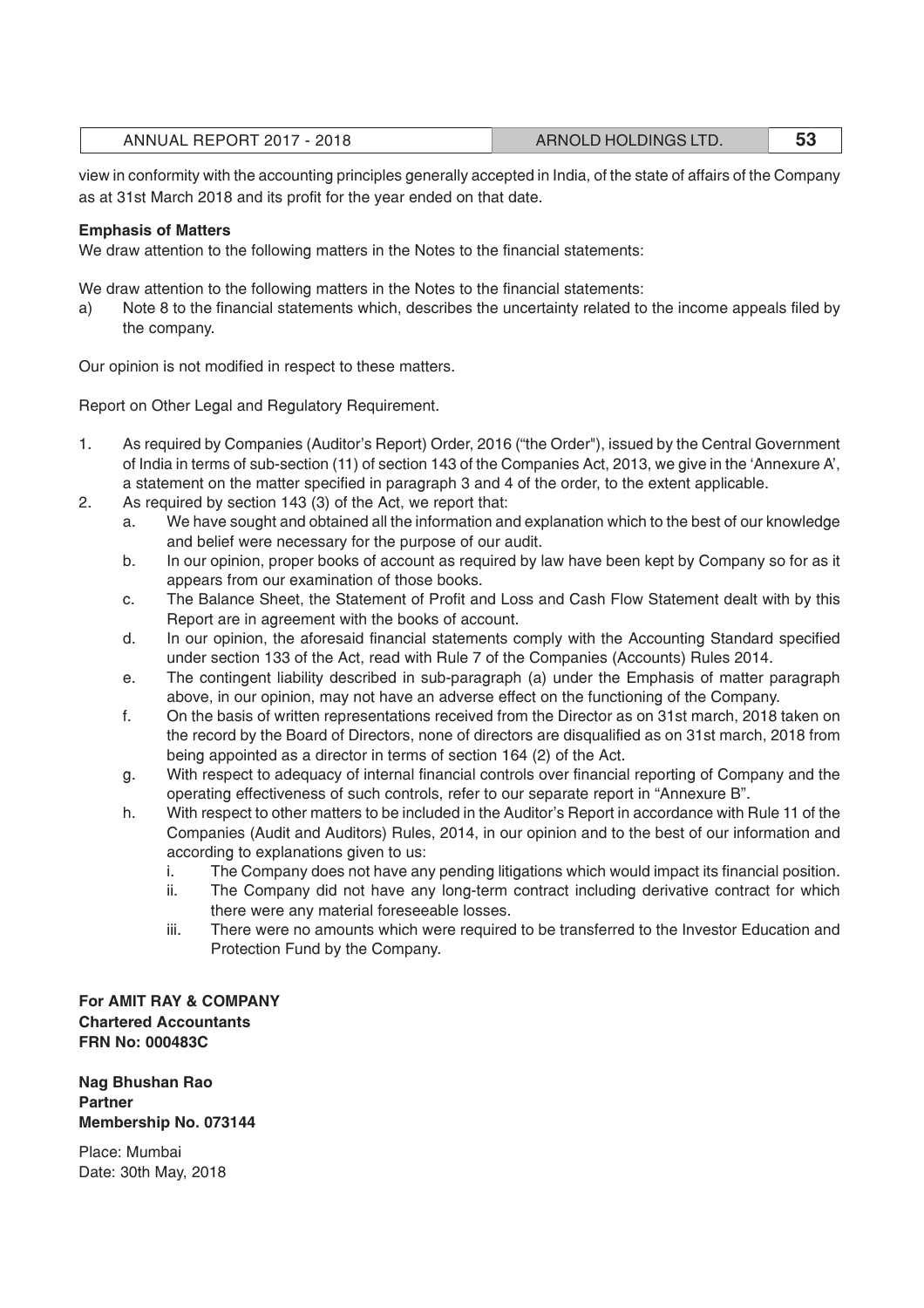| 54 | ARNOLD HOLDINGS LTD. | <b>ANNUAL REPORT 2017 - 2018</b> |
|----|----------------------|----------------------------------|
|    |                      |                                  |

# 'Annexure A' to the Auditor's Report

The Annexure referred to in paragraph 1 of Our Report on "Other Legal and Regulatory Requirements".

We report that:

- i. a) The company has maintained proper records showing full particulars, including quantitative details and situation of its fixed assets.
	- b) As explained to us, fixed assets have been physically verified by the management at reasonable intervals; no material discrepancies were noticed on such verification.
	- c) The Company does not hold any immovable properties during the year.
- ii. As explained to us,inventories have been physically verified during the year by the management at reasonable intervals. No material discrepancy was noticed on physical verification of stocks by the management as compared to book records.
- iii. According to the information and explanations given to us and on the basis of our examination of the books of account, the Company has not granted any loans, secured or unsecured, to companies, firms, Limited Liability Partnerships or other parties listed in the register maintained under Section 189 of the Companies Act, 2013. Consequently, the provisions of clauses iii (a), (b) and (c) of the order are not applicable to the Company.
- iv. In respect of loans, investments, guarantees, and security, provisions of section 185 and 186 of the Companies Act, 2013 have been complied with.
- v. As the company is registered under Reserve Bank of India as a Non-Banking Finance Company, it is eligible to take Loan & Advances and grant Loan & Advances on such terms & conditions which are prejudicial to the interest of the company.
- vi. As per information & explanation given by the management, maintenance of cost records has not been specified by the Central Government under sub-section (1) of section 148of the Companies Act, 2013.
	- a) According to the records of the company, undisputed statutory dues including Provident Fund, Investor Education and Protection Fund, Employees' State Insurance, Income-tax, Sales-tax, Service Tax, Custom Duty, Excise Duty, value added tax,cess and any other statutory dues to the extent applicable, have generally been regularly deposited with the appropriate authorities. According to the information and explanations given to us there were no outstanding statutory dues as on 31st March, 2018 for a period of more than six months from the date they became payable.
	- b) According to the information and explanations given to us, there is no amount payable in respect of income tax, service tax, sales tax, customs duty, excise duty, value added tax and cess whichever applicable, which have not been deposited on account of any disputes.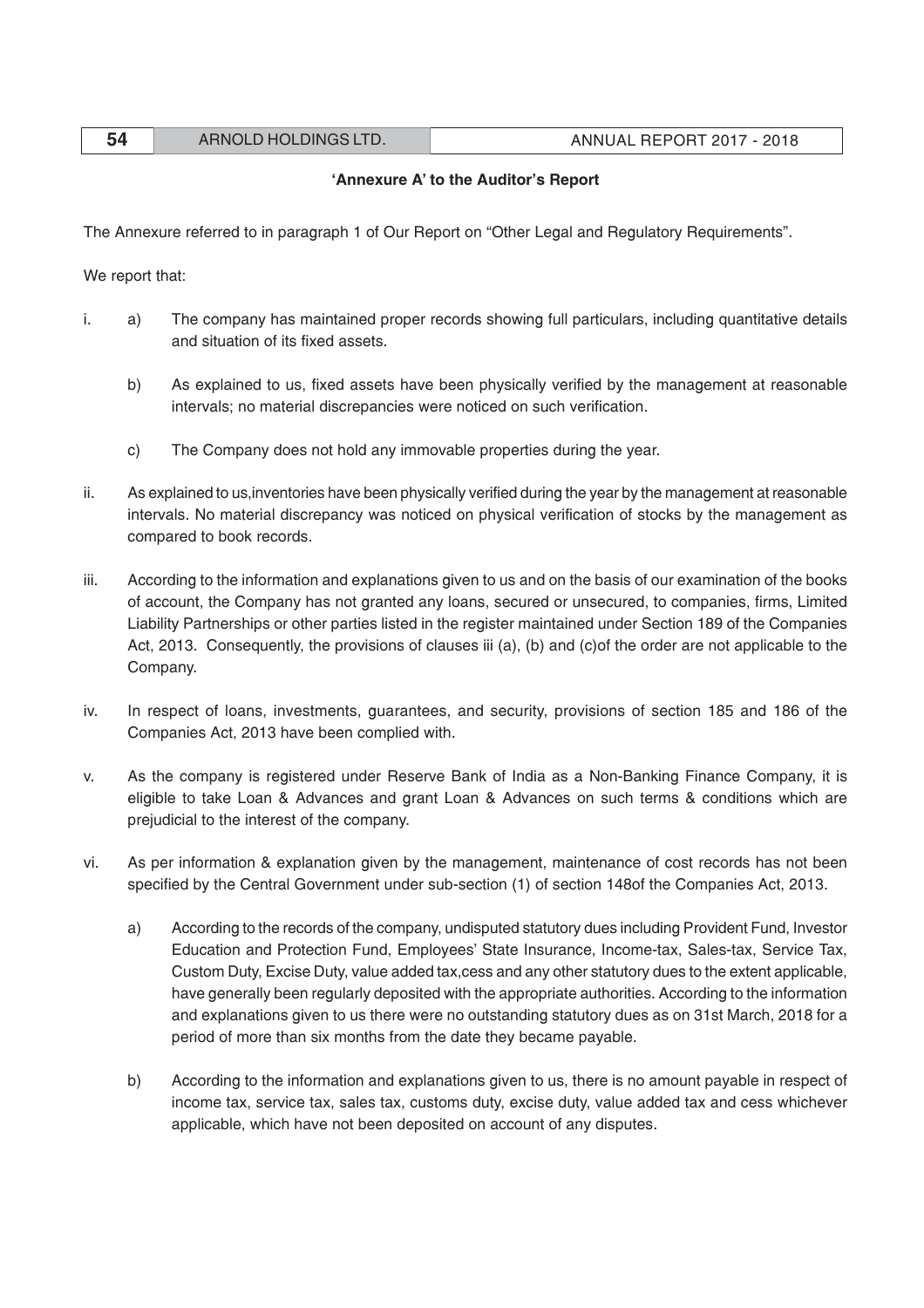| <b>ANNUAL REPORT 2017 - 2018</b> | --<br>ARNOLD HOLDINGS LTD.<br>わわ<br>JJ |
|----------------------------------|----------------------------------------|
|----------------------------------|----------------------------------------|

- vii. In our opinion and according to the information and explanations given by the management, we are of the opinion that, the Company has not defaulted in repayment of dues to a financial institution, bank, Government or debenture holders, as applicable to the company.
- viii. Based on our audit procedures and according to the information given by the management, the company has not raised any money by way of initial public offer or further public offer (including debt instruments) or taken any term loan during the year.
- ix. According to the information and explanations given to us, we report that no fraud by the company or any fraud on the Company by its officers or employees has been noticed or reported during the year.
- x. According to the information and explanations given to us,we report that managerial remuneration has been paid in accordance with the requisite approvals mandated by the provisions of section 197 read with Schedule V to the Companies Act.
- xi. The company is not a Nidhi Company. Therefore clause xii) of the order is not applicable to the company.
- xii. According to the information and explanations given to us,all transactions with the related parties are in compliance with sections 177 and 188 of Companies Act, 2013 where applicable and the details have been disclosed in the Financial Statements etc. as required by the applicable accounting standards.
- xiii. The company has not made any preferential allotment or private placement of shares or fully or partly convertible debentures during the year under review.
- xiv. The company has not entered into non-cash transactions with directors or persons connected with him.
- xv. The company is required to be registered under section 45-IA of the Reserve Bank of India Act, 1934 and the registration has been obtained.

For AMIT RAY & COMPANY Chartered Accountants FRN No: 000483C

Nag Bhushan Rao Partner Membership No. 073144

Place: Mumbai Date: 30th May, 2018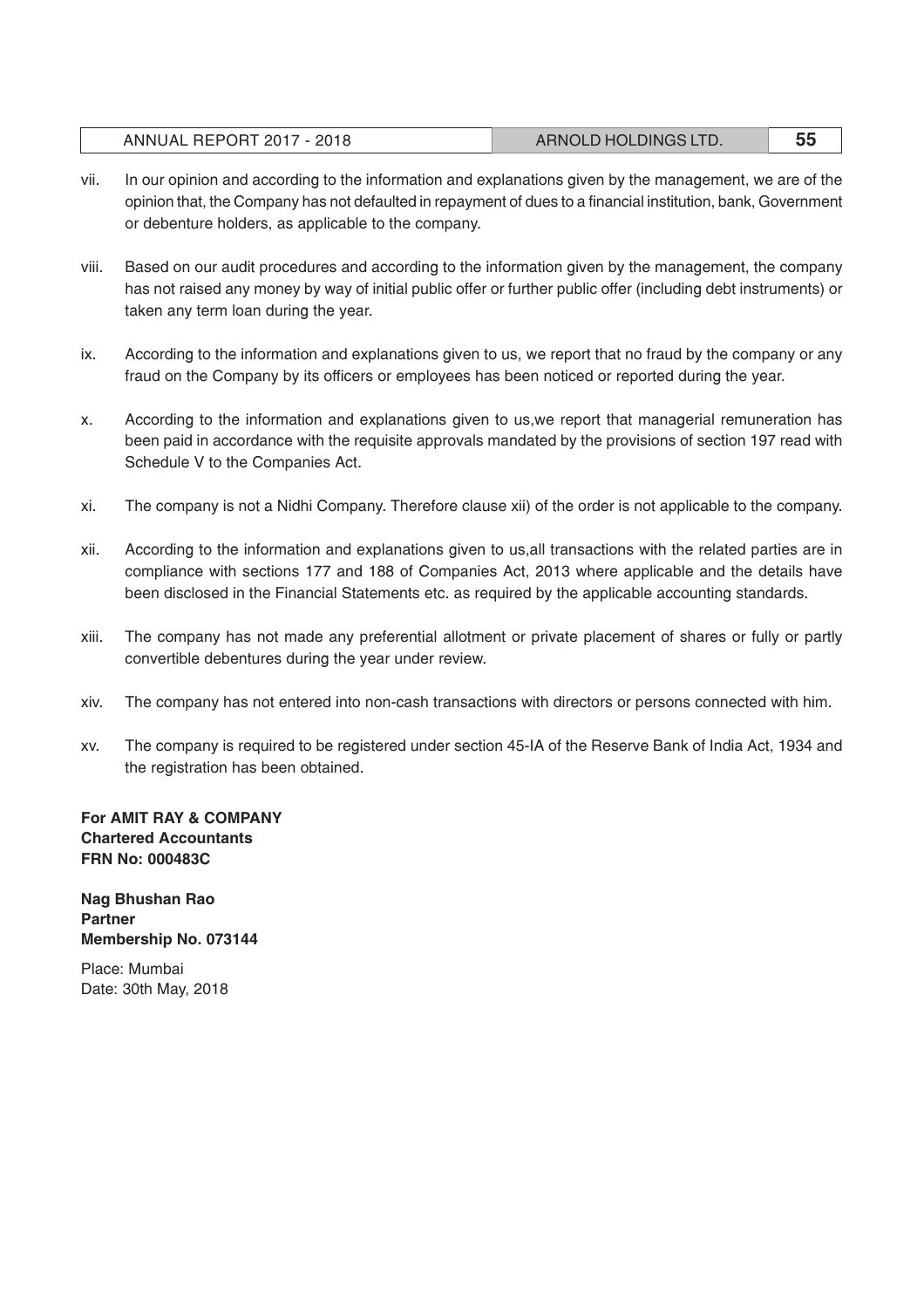| 56 | ARNOLD HOLDINGS LTD. | <b>ANNUAL REPORT 2017 - 2018</b> |
|----|----------------------|----------------------------------|
|    |                      |                                  |

#### Annexure – B to the Auditors' Report

#### Report on the Internal Financial Controls over Financial Reporting

Report on the Internal Financial Controls under Clause (i) of Sub-section 3 of Section 143 of the Companies Act, 2013 ("the Act")

We have audited the internal financial controls over financial reporting ARNOLD HOLDINGS LIMITED("the Company") as of 31stMarch 2018 in conjunction with our audit of the financial statements of the Company for the year ended on that date.

### Management's Responsibility for Internal Financial Controls

The Company's management is responsible for establishing and maintaining internal financial controls based on the internal control over financial reporting criteria established by the Company considering the essential components of internal control stated in the Guidance Note on Audit of Internal Financial Controls over Financial Reporting issued by the Institute of Chartered Accountants of India ('ICAI'). These responsibilities include the design, implementation and maintenance of adequate internal financial controls that were operating effectively for ensuring the orderly and efficient conduct of its business, including adherence to company's policies, the safeguarding of its assets, the prevention and detection of frauds and errors, the accuracy and completeness of the accounting records, and the timely preparation of reliable financial information, as required under the Companies Act, 2013.

### Auditors' Responsibility

Our responsibility is to express an opinion on the Company's internal financial controls over financial reporting based on our audit. We conducted our audit in accordance with the Guidance Note on Audit of Internal Financial Controls over Financial Reporting (the "Guidance Note") and the Standards on Auditing, issued by ICAI and deemed to be prescribed under section 143(10) of the Companies Act, 2013, to the extent applicable to an audit of internal financial controls, both applicable to an audit of Internal Financial Controls and, both issued by the Institute of Chartered Accountants of India. Those Standards and the Guidance Note require that we comply with ethical requirements and plan and perform the audit to obtain reasonable assurance about whether adequate internal financial controls over financial reporting was established and maintained and if such controls operated effectively in all material respects.

Our audit involves performing procedures to obtain audit evidence about the adequacy of the internal financial controls system over financial reporting and their operating effectiveness. Our audit of internal financial controls over financial reporting included obtaining an understanding of internal financial controls over financial reporting, assessing the risk that a material weakness exists, and testing and evaluating the design and operating effectiveness of internal control based on the assessed risk. The procedures selected depend on the auditor's judgment, including the assessment of the risks of material misstatement of the financial statements, whether due to fraud or error.

We believe that the audit evidence we have obtained is sufficient and appropriate to provide a basis for our audit opinion on the Company's internal financial controls system over financial reporting.

### Meaning of Internal Financial Controls over Financial Reporting

A company's internal financial control over financial reporting is a process designed to provide reasonable assurance regarding the reliability of financial reporting and the preparation of financial statements for external purposes in accordance with generally accepted accounting principles. A company's internal financial control over financial reporting includes those policies and procedures that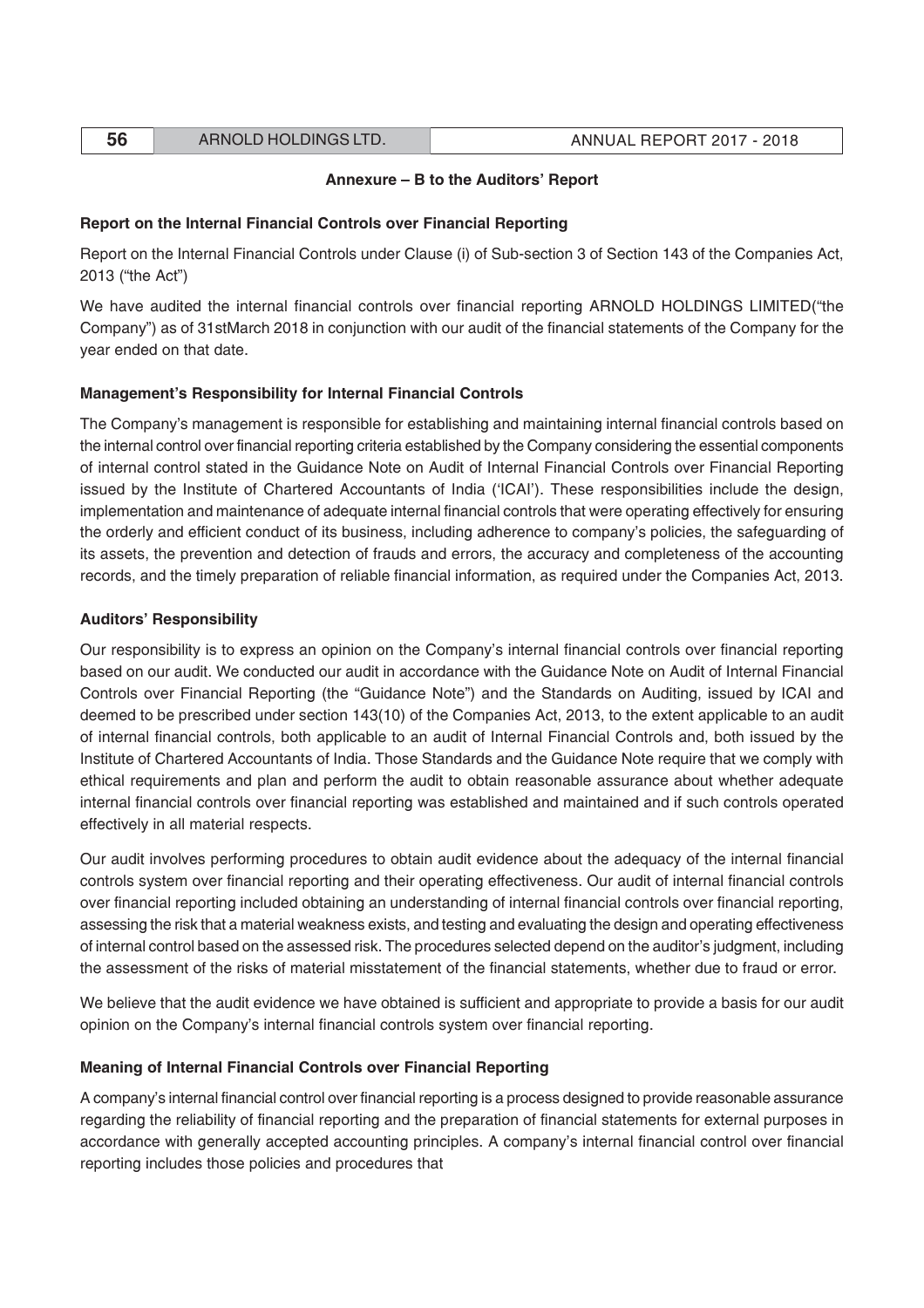| <b>ANNUAL REPORT 2017 - 2018</b> | ARNOLD HOLDINGS LTD. |  |
|----------------------------------|----------------------|--|
|----------------------------------|----------------------|--|

- 1) Pertain to the maintenance of records that, in reasonable detail, accurately and fairly reflect the transactions and dispositions of the assets of the company;
- 2) Provide reasonable assurance that transactions are recorded as necessary to permit preparation of financial statements in accordance with generally accepted accounting principles, and that receipts and expenditures of the company are being made only in accordance with authorisations of management and directors of the company; and
- 3) Provide reasonable assurance regarding prevention or timely detection of unauthorised acquisition, use, or disposition of the company's assets that could have a material effect on the financial statements.

### Inherent Limitations of Internal Financial Controls over Financial Reporting

Because of the inherent limitations of internal financial controls over financial reporting, including the possibility of collusion or improper management override of controls, material misstatements due to error or fraud may occur and not be detected. Also, projections of any evaluation of the internal financial controls over financial reporting to future periods are subject to the risk that the internal financial control over financial reporting may become inadequate because of changes in conditions, or that the degree of compliance with the policies or procedures may deteriorate.

# Opinion

In our opinion, the Company has, in all material respects, an adequate internal financial controls system over financial reporting and such internal financial controls over financial reporting were operating effectively as at 31stMarch 2018, based on the internal control over financial reporting criteria established by the Company considering the essential components of internal control stated in the Guidance Note on Audit of Internal Financial Controls Over Financial Reporting issued by the Institute of Chartered Accountants Of India.

For AMIT RAY & COMPANY Chartered Accountants FRN No: 000483C

Nag Bhushan Rao Partner Membership No. 073144

Place: Mumbai Date: 30th May, 2018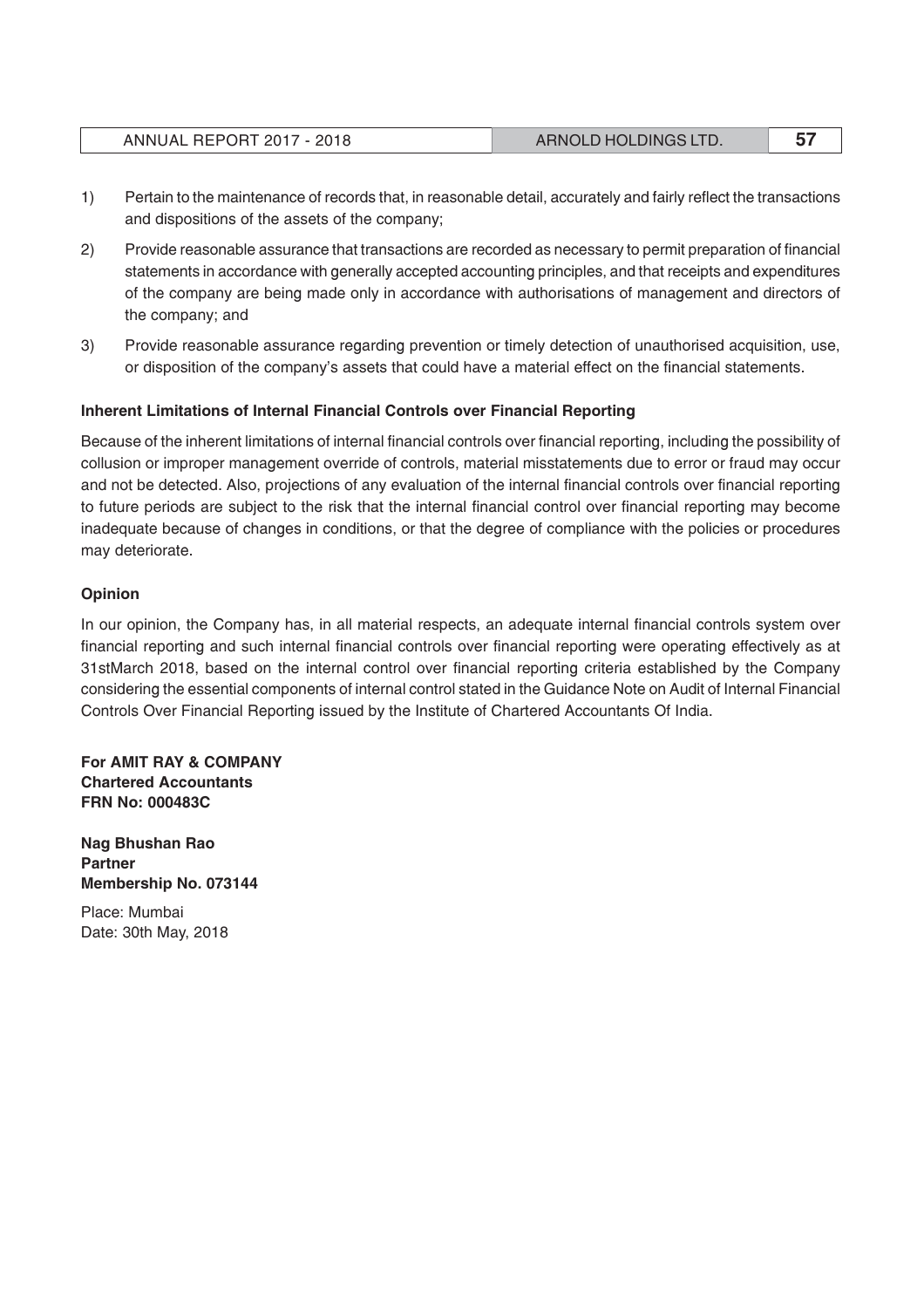ARNOLD HOLDINGS LTD. ANNUAL REPORT 2017 - 2018

 $($ ₹ in Rs.)

# ARNOLD HOLDINGS LTD.

BALANCE SHEET AS AT 31ST MARCH, 2018

|                                           |              |                | Sch. No. As at 31.03.2018 As at 31.03.2017 |                |
|-------------------------------------------|--------------|----------------|--------------------------------------------|----------------|
| <b>EQUITY AND LIABILITIES</b>             |              |                |                                            |                |
| Shareholder's funds                       |              |                |                                            |                |
| Share capital                             |              | $\sqrt{2}$     | 300,750,000.00                             | 300,750,000.00 |
| Reserves and surplus                      |              | 3              | 214,752,611.77                             | 210,889,425.80 |
| Money received against share warrants     |              |                |                                            |                |
|                                           |              |                | 515,502,611.77                             | 511,639,425.80 |
| Share application money pending allotment |              |                |                                            |                |
| <b>Non-current liabilities</b>            |              |                |                                            |                |
| Long-term borrowings                      |              | $\overline{4}$ | 83,539,603.85                              | 43,160,491.85  |
| Deferred tax liabilities (Net)            |              |                |                                            |                |
| Other long term liabilities               |              |                |                                            |                |
| Long-term provisions                      |              |                |                                            |                |
|                                           |              |                | 83,539,603.85                              | 43,160,491.85  |
| <b>Current liabilities</b>                |              |                |                                            |                |
| Short-term borrowings                     |              | 5              |                                            | 19,655,898.46  |
| Trade payables                            |              | $\overline{7}$ | 5,643,017.00                               | 8,577,883.60   |
| Other current liabilities                 |              |                |                                            |                |
| Short-term provisions                     |              | 6              | 8,435,408.00                               | 6,466,492.00   |
|                                           |              |                | 14,078,425.00                              | 34,700,274.06  |
|                                           | <b>TOTAL</b> |                | 613,120,640.62                             | 589,500,191.71 |
| <b>ASSETS</b>                             |              |                |                                            |                |
| Non-current assets<br><b>Fixed assets</b> |              | 8              |                                            |                |
| Tangible assets                           |              |                | 13,951,048.00                              | 32,273.00      |
| Intangible assets                         |              |                |                                            |                |
| Capital work-in-Progress                  |              |                |                                            |                |
| Intangible assets under development       |              |                |                                            |                |
| Non-current investments                   |              | 10             | 100,000.00                                 | 100,000.00     |
| Deferred tax assets (net)                 |              | 9              | 271,050.00                                 | 265,090.00     |
| Long-term loans and advances              |              | 11             | 477,348,806.27                             | 354,050,956.64 |
| Other non-current assets                  |              | 12             | 674,250.00                                 | 1,348,500.00   |
|                                           |              |                | 492,345,154.27                             | 355,796,819.64 |
| <b>Current assets</b>                     |              |                |                                            |                |
| <b>Current investments</b>                |              |                |                                            |                |
| Inventories                               |              | 13             | 91,880,721.03                              | 184,219,484.87 |
| Trade receivables                         |              | 14             | 3,944,743.68                               | 44,000,000.00  |
| Cash and cash equivalents                 |              | 15             | 21,934,402.64                              | 1,468,113.20   |
| Short-term loans and advances             |              | 11             | 2,820,619.00                               | 4,015,774.00   |
| Other current assets                      |              | 16             | 195,000.00                                 |                |
|                                           |              |                | 120,775,486.35                             | 233,703,372.07 |
|                                           | <b>TOTAL</b> |                | 613,120,640.62                             | 589,500,191.71 |

Significant Accounting Policies & other notes attached form an integral part of the financial statement-1 Signed in terms of report attached of even date.

#### M/s. Amit Ray & CO. **For Arnold Holdings Limited** Chartered Accountants

FRN: 000483C

# CA NAG BHUSHAN RAO

Partner Membership No. 073144 Place : Mumbai Dated : 30 May, 2018

M.P.MALLAWAT DIRECTOR

MOHANDAS DASARI DIRECTOR

SONIYA AGARWAL Company Secretary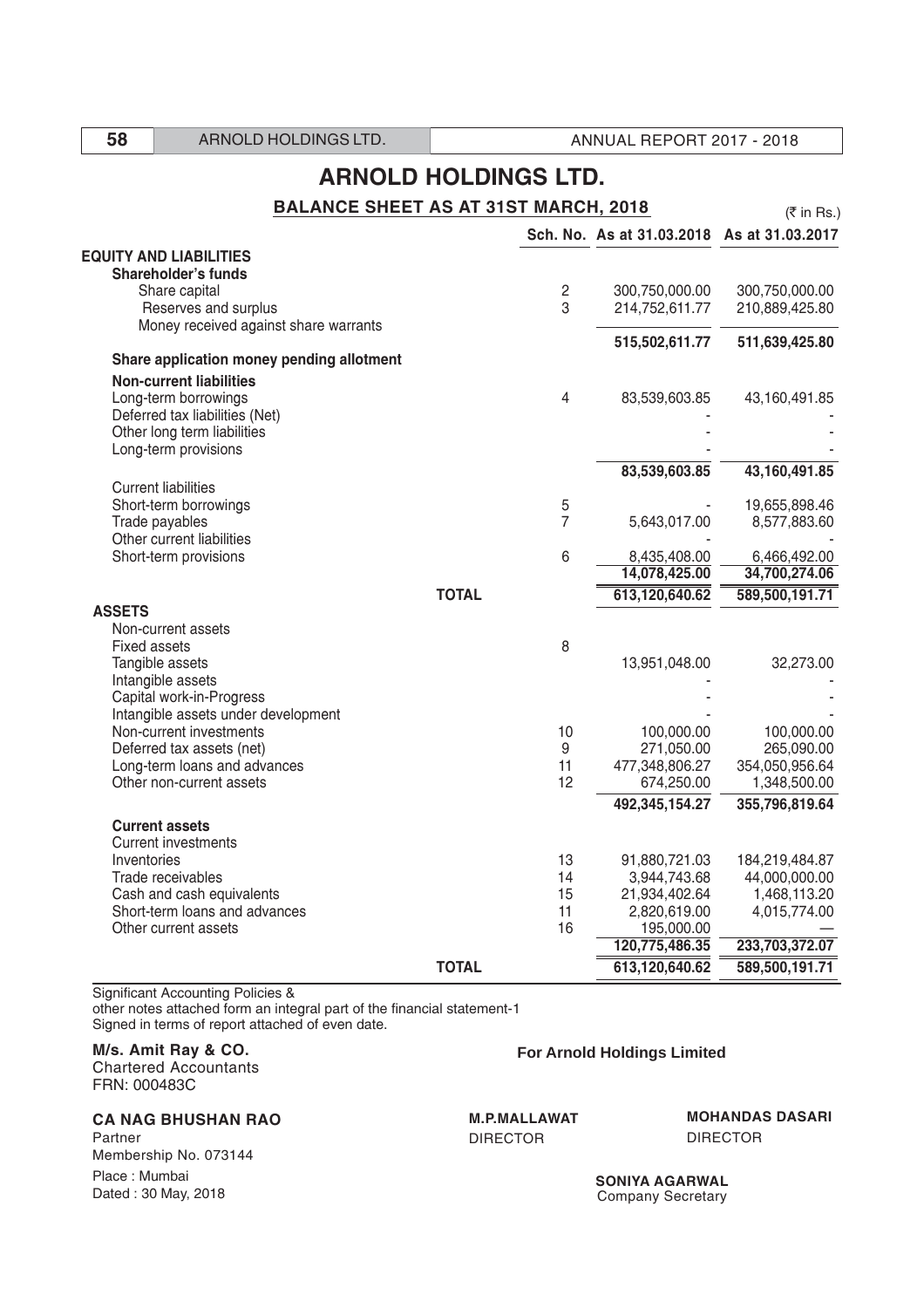ANNUAL REPORT 2017 - 2018 ARNOLD HOLDINGS LTD.

# ARNOLD HOLDINGS LTD.

| <b>PROFIT &amp; LOSS ACCOUNT FOR THE YEAR ENDED 31ST MARCH, 2018</b> |    |                                            | $($ ₹ in Rs.)  |
|----------------------------------------------------------------------|----|--------------------------------------------|----------------|
|                                                                      |    | Sch. No. As at 31.03.2018 As at 31.03.2017 |                |
| Revenue                                                              |    |                                            |                |
| Revenue from operations                                              | 17 | 306,182,430.08                             | 375,280,407.80 |
| Less: Excise duty                                                    |    |                                            |                |
| <b>Net Sales</b>                                                     |    | 306,182,430.08                             | 375,280,407.80 |
| Other income                                                         |    |                                            |                |
| <b>Total revenue</b>                                                 |    | 306,182,430.08                             | 375,280,407.80 |
| Purchase of stock-in-trade                                           | 18 | 182,734,514                                | 260,767,279    |
| Changes in inventories                                               | 19 | 92,338,764                                 | 105,621,253    |
| Employee benefit expenses                                            | 20 | 1,917,350                                  | 1,653,065      |
| Finance costs                                                        | 21 | 6,488,289                                  | 417,213        |
| Depreciation and amortization expenses                               | 22 | 52,595                                     | 26,278         |
| Other expenses                                                       | 23 | 17,168,872                                 | 5,048,922      |
| <b>Total expenses</b>                                                |    | 300,700,384                                | 373,534,009    |
| Profit/(Loss) before exceptional and extraordinary                   |    |                                            |                |
| Items and tax                                                        |    | 5,482,046                                  | 1,746,399      |
| <b>Exceptional items</b>                                             |    |                                            |                |
| Profit before extraordinary items and tax                            |    | 5,482,046                                  | 1,746,399      |
| Extraordinary items                                                  |    |                                            |                |
| Profit before tax                                                    |    | 5,482,046                                  | 1,746,399      |
| Tax expenses                                                         |    |                                            |                |
| <b>Current tax</b>                                                   |    | 1,624,820                                  | 472,728        |
| Deferred tax                                                         |    | (5,960)                                    | (1,749)        |
| Profit(Loss) for the period Continuing Operations                    |    | 3,863,186                                  | 1,275,420      |
| Earning per share                                                    |    |                                            |                |
| <b>Basic</b>                                                         |    | 0.03                                       | 0.01           |
| <b>Diluted</b>                                                       |    | 0.03                                       | 0.01           |
|                                                                      |    |                                            |                |

Significant Accounting Policies & other notes attached form an integral part of the financial statement-1 Signed in terms of report attached of even date.

Chartered Accountants FRN: 000483C

# CA NAG BHUSHAN RAO

Partner Membership No. 073144 Place : Mumbai Dated : 30 May, 2018

# M/s. Amit Ray & CO. **For Arnold Holdings Limited**

M.P.MALLAWAT DIRECTOR

MOHANDAS DASARI DIRECTOR

SONIYA AGARWAL Company Secretary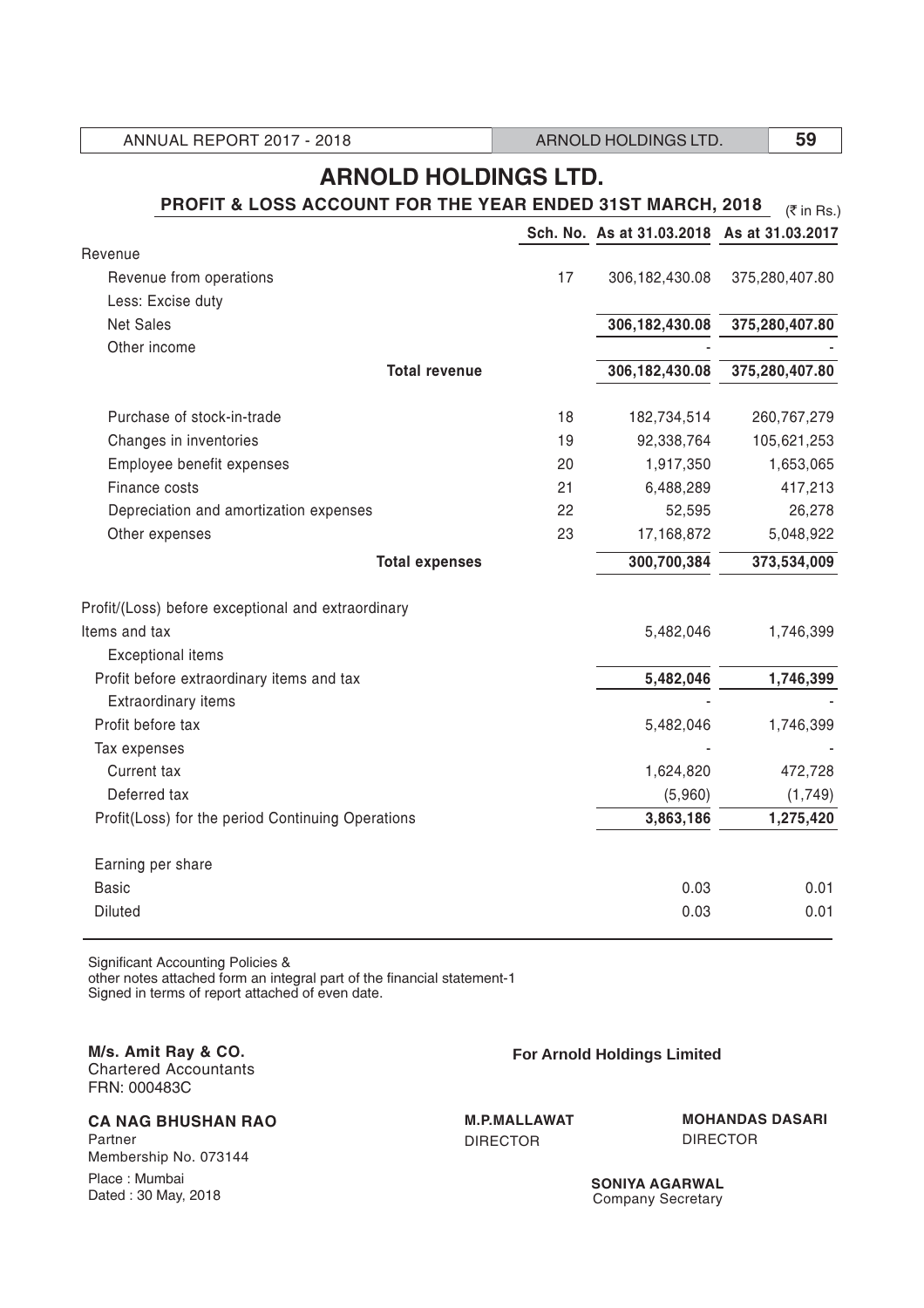| 60 | ARNOLD HOLDINGS LTD. | <b>ANNUAL REPORT 2017 - 2018</b> |
|----|----------------------|----------------------------------|
|    |                      |                                  |

### NOTE : 1

#### SIGNIFICANT ACCOUNTING POLICIES & NOTES ON FINANCIAL STATEMENTS

#### CORPORATE INFORMATION:

Arnold Holdings Ltd. is a public Limited NBFC Company incorporated in 1981 listed on BSE Ltd. The company is engaged in the field of Corporate Finance, Infrastructure Finance, Mortgage and Gold Loans, Capital Market.

Arnold has been seasoned provider of private equity to companies across sectors. Arnold private equity practice has led investments across range of sector- pharmaceutical research, high-end telecom technology, product development, media production services, technology, textiles, drug, manufacturing, construction, processed foods, components and tool fabrication and real estate.

#### A SIGNIFICANT ACCOUNTING POLICIES

#### 1. Basis of accounting:-

These financial statements have been prepared in accordance with the Generally Accepted Accounting Principles in India (Indian GAAP) including the Accounting Standards notified under Section 133 of the Companies Act, 2013, read with Rule 7 of the Companies (Accounts) Rules, 2014 and the relevant provisions of the Companies Act, 2013.

The financial statements have been prepared under the historical cost convention on accrual basis.

#### 2. Revenue Recognition :-

Expenses and Income considered payable and receivable respectively are accounted for on accrual basis except discount claims, rebates and retirement benefits which cannot be determined with certainty during the year.

#### 3. Fixed Assets :-

Fixed assets are stated at their original cost of acquisition including taxes, freight and other incidental expenses related to acquisition and installation of the concerned assets less depreciation till date.

"Assets are classified as Fixed Assets only when the assets are "put to use" or "intended to be use". (This as per AS 10 i.e. earlier Indian GAAPs.)

#### 4. Capital Work in Progress :-

"The cost of self-constructed assets includes the cost of materials and direct labor, any other costs directly attributable to bringing the assets to a working condition and location for their intended use, and the initial estimate of dismantling and removing the items and restoring the site on which they are located and borrowing costs. Expenses directly attributable to construction of property, plant and equipment incurred till they are ready for their intended use are identified and allocated on a systematic basis to the cost of related assets. Deposit works/cost plus contracts are accounted for on the basis of statements of account received from the contractors.

Unsettled liabilities for price variation/exchange rate variation in case of contracts are accounted for on estimated basis as per terms of the contracts."

#### 5. Depreciation :-

Depreciation on Fixed Assets is provided to the extent of depreciable amount on the Written down Value (WDV) Method/SLM method. Depreciation is provided based on useful life of the assets as prescribed in Schedule II to the Companies Act, 2013.

#### 6. Investments :-

Investments are stated at cost. (Cost Rs. 1, 00, 000/- Market Value Rs. 1, 00,000/-)

#### 7. Inventories :-

The inventories of equity shares have been valued at Cost.

#### 8. Taxes on Income:-

Provision for current tax is made on the basis of estimated taxable income for the current accounting year in accordance with the Income Tax Act, 1961. The deferred tax for timing differences between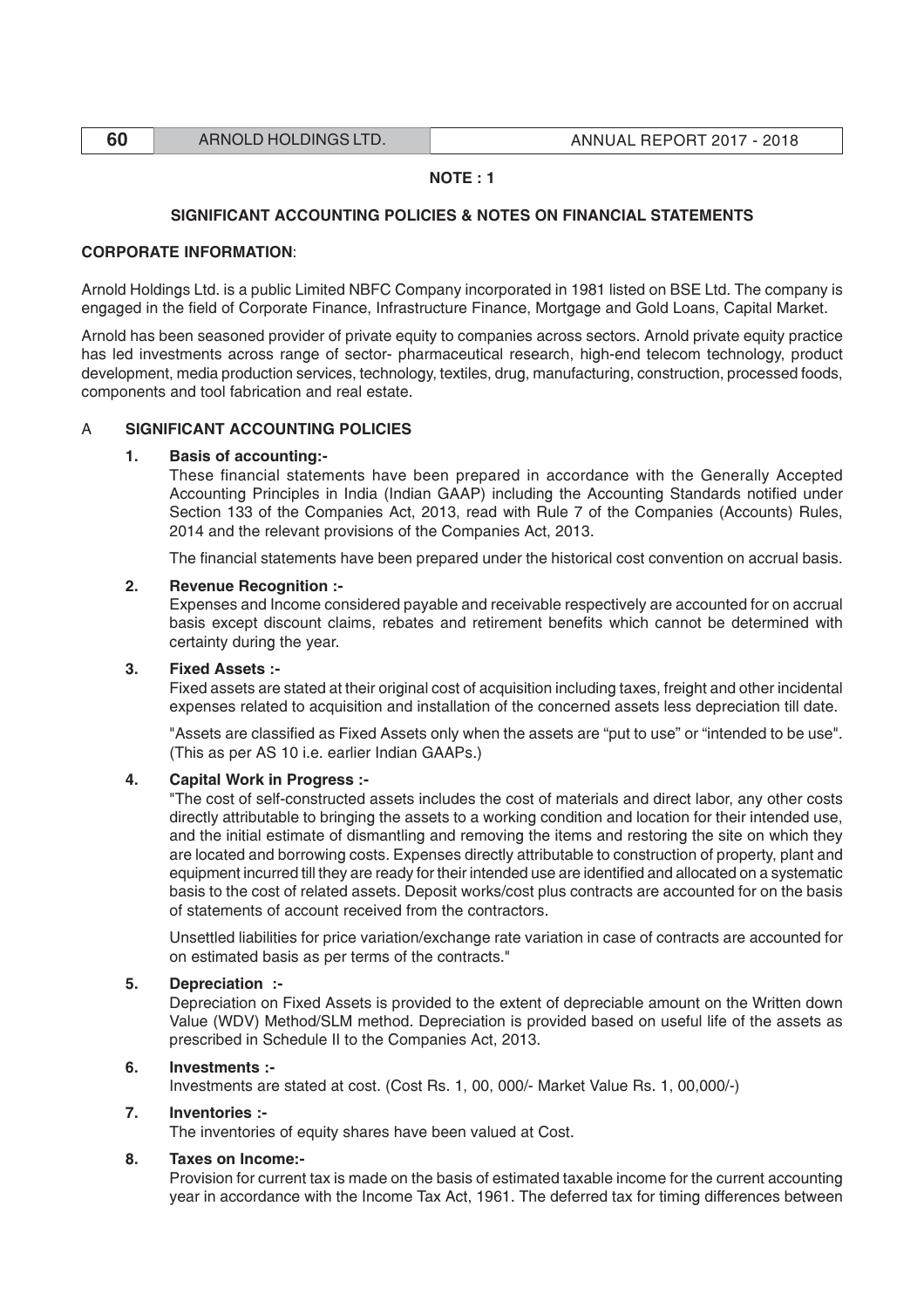| <b>ANNUAL REPORT 2017 - 2018</b> | ARNOLD HOLDINGS LTD. |  |
|----------------------------------|----------------------|--|
|----------------------------------|----------------------|--|

the book and tax profits for the year is accounted for, using the tax rates and laws that have been substantively enacted by the balance sheet date. Deferred tax assets arising from timing differences are recognized to the extent there is virtual certainty with convincing evidence that these would be realized in future. At each Balance Sheet date, the carrying amount of deferred tax is reviewed to reassure realization.

### 9. Provisions, Contingent Liabilities and Contingent Assets:- (AS-29)

Provisions are recognized only when there is a present obligation as a result of past events and when a reliable estimate of the amount of the obligation can be made.

#### Contingent liability as on 31/03/2018

The company has filed and contesting appeals before CIT(A), Kolkata against the Assessment orders u/s 143(3) of Income Tax Act, 1961 in the case of erstwhile transferor companies which were merged in the company pursuant to Order of Hon'ble High Court, Kolkata. The demand raised by the department as informed by the Management of the Company for the Asst. Year 2007-2008 is Rs. 79.25 Lacs. The Management is confident to get the relief from the Appellate Authorities.

Contingent assets are not recognized in the financial statement since this may result in the recognition of the income that may never be realized.

#### General:

Except wherever stated, accounting policies are consistent with the generally accepted accounting principles and have been consistently applied.

#### (B) Notes on Financial Statements

- 1. The SSI status of the creditors is not known to the Company; hence the information is not given.
- 2. Trade receivables, Trade payables, Loans & Advances and Unsecured Loans have been taken at their book value subject to confirmation and reconciliation.
- 3. Payments to Auditors: (Figures in Rs.)

| <b>Auditors Remuneration</b> | 2017-2018 | 2016-2017 |
|------------------------------|-----------|-----------|
| <b>Audit Fees</b>            | 29,500    | 29,500    |
| <b>Tax Audit Fees</b>        |           |           |
| <b>Company Law Matters</b>   |           |           |
| Service Tax                  |           |           |
| Total                        | 29,500    | 29,500    |

4. Loans and Advances are considered good in respect of which company does not hold any security other than the personal guarantee of persons.

### 5. Related Party disclosure

- (A) Related Parties and their Relationship
- (I) Key Management Personnel
	- 1. Mahendra Prasad Mallawat
	- 2. Mohandas Dasari
	- 3. CA Gazala Kolsawala- Non Executive Director
	- 4. Gajanan Uttamrao Mante Independent Director
	- 5. Dr. Sopan Vishwanathrao Kshirsagar Independent Director
	- 6. Soniya Agarwal Company Secretary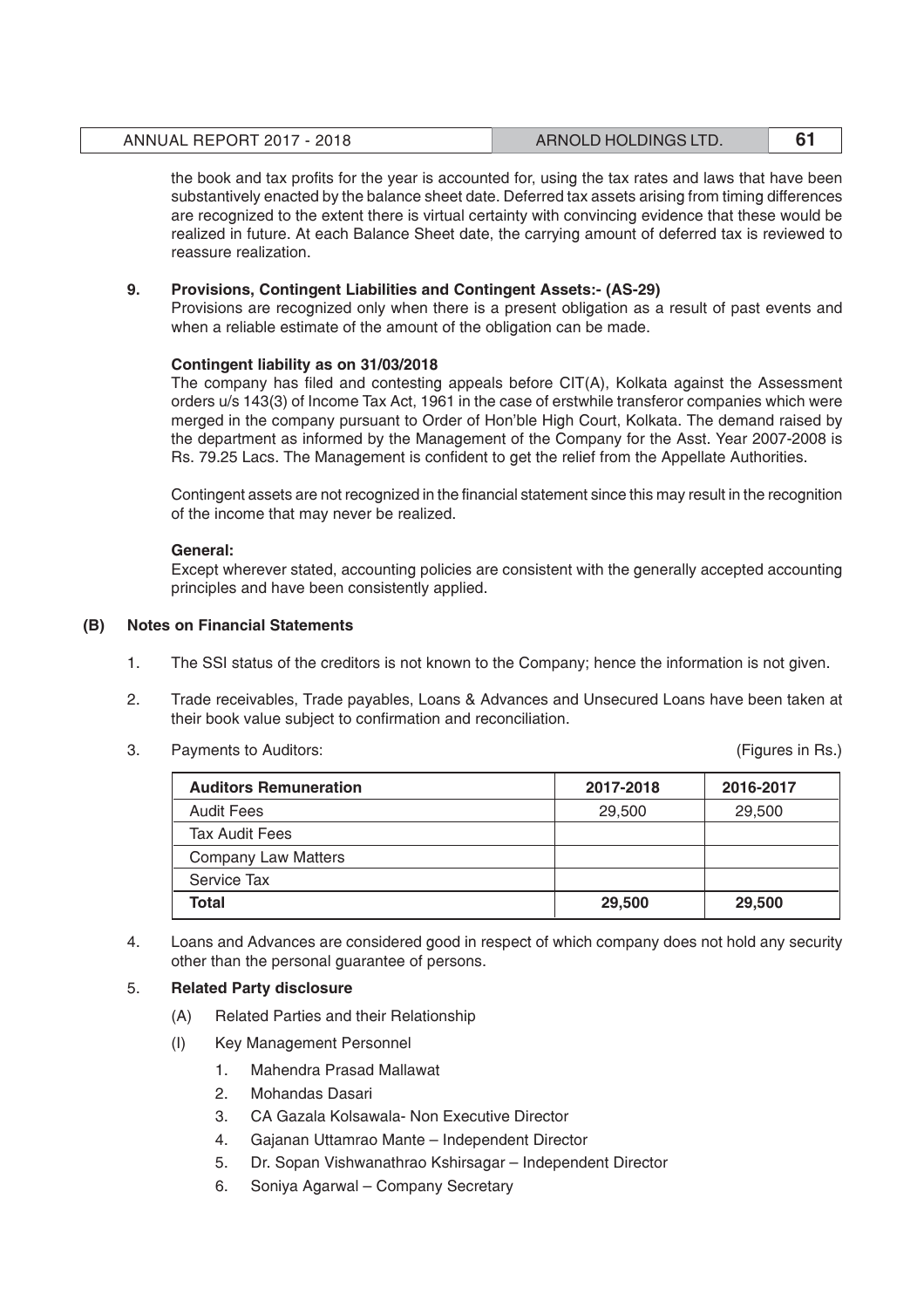#### ARNOLD HOLDINGS LTD. ANNUAL REPORT 2017 - 2018

#### **Transactions with Related parties (Figure in Rs.)** Transactions with Related parties

62

|                    | <b>Transactions during the year</b>                 |                                                                 |                                              |                                                                 |  |  |  |
|--------------------|-----------------------------------------------------|-----------------------------------------------------------------|----------------------------------------------|-----------------------------------------------------------------|--|--|--|
|                    | <b>Current Year</b>                                 |                                                                 | <b>Previous year</b>                         |                                                                 |  |  |  |
| <b>Particulars</b> | <b>Key</b><br><b>Management</b><br><b>Personnel</b> | <b>Relative of Key</b><br><b>Management</b><br><b>Personnel</b> | Key<br><b>Management</b><br><b>Personnel</b> | <b>Relative of Key</b><br><b>Management</b><br><b>Personnel</b> |  |  |  |
| Remuneration Paid  | 9,79,050                                            |                                                                 | 9,21,740                                     |                                                                 |  |  |  |
| <b>Office Rent</b> |                                                     | 5,04,000                                                        |                                              | 4,20,000                                                        |  |  |  |

#### 6. Major components of Deferred tax

| Particulars                                 | As at 31.03.2018<br>(Rs.) | As at 31.03.2017<br>(Rs.) |
|---------------------------------------------|---------------------------|---------------------------|
| A) Deferred Tax Liability                   |                           |                           |
| Depreciation                                | 0.00                      | 0.00                      |
| <b>Others</b>                               | 0.00                      | 0.00                      |
| Total                                       | 0.00                      | 0.00                      |
| B) Deferred Tax Assets                      |                           |                           |
| Deferred tax asset fixed assets             | 5,960.00                  | 1,749.00                  |
| <b>Others</b>                               | 2,65,090.00               | 2,63,341.00               |
| Total                                       | 2,71,050.00               | 2,65,090.00               |
| Net Deferred Tax liabilities/(assets) (A-B) | (2,71,050.00)             | (2,65,090.00)             |

#### 7. Expenditure in Foreign Currency Nil Nil

- 8. Earning in Foreign Exchange Nil Nil
- 9. All assets and liabilities are presented as Current or Non-current as per criteria set out in Revised Schedule VI to the Company's Act, 2013 Notified by the Ministry of Corporate affairs vide Notification No. SO447(E) Dated 28th Feburary,2011 and SO653(E) Dated 30th March,2011. Based on the nature of operation of the company and realization from the trade receivable, the company has ascertained its operating cycle of less than 12 months. Accordingly 12 months period has been considered for the purpose of Current /Noncurrent classification of assets & liabilities.
- 10. Previous year figures have been regrouped/rearranged wherever necessary.

Signature to notes 1 to 10

In terms of Our Separate Audit Report of Even Date Attached.

M/S. AMIT RAY & CO. Chartered Accountants

#### (NAG BHUSHAN RAO) **Partner**

Membership No. 073144 Registration No. : 000483C

Place : Mumbai Dated : 30 May, 2018 MAHENDRA PRASAD MALLAWAT DIRECTOR (DIN: 00720282)

MOHANDAS DASARI DIRECTOR (DIN: 05105936)

SONIYA AGARWAL Company Secretary

**For ARNOLD HOLDINGS LTD.**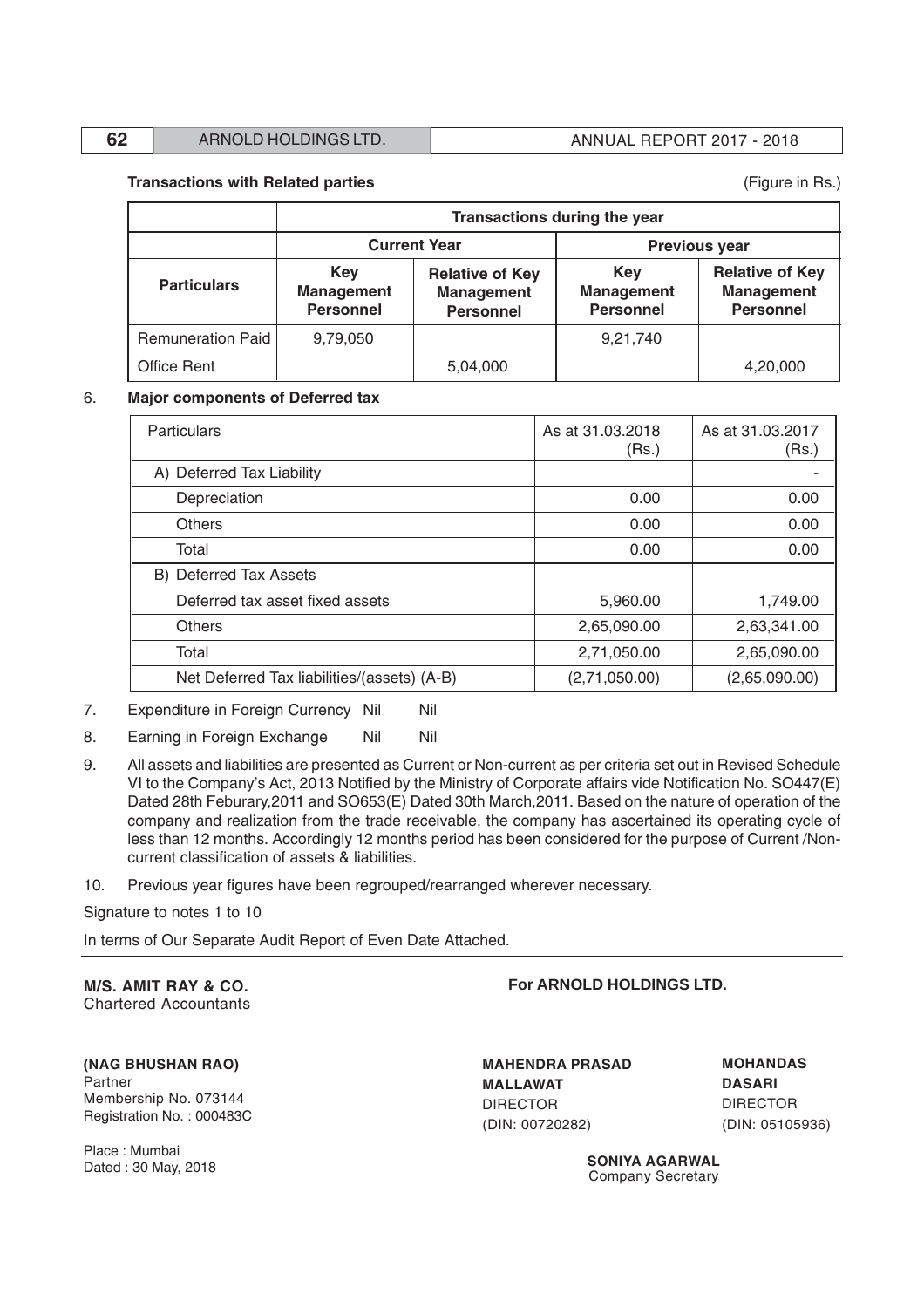#### ANNUAL REPORT 2017 - 2018 ARNOLD HOLDINGS LTD.

# ARNOLD HOLDINGS LTD.

### Notes to Financial statements for the year ended 31st March 2018 The previous year figures have been regrouped / reclassified, wherever necessary to conform to the current year presentation

#### Note No. 2 Share Capital and the set of the set of the set of the set of the set of the set of the set of the set of the set of the set of the set of the set of the set of the set of the set of the set of the set of the s

| <b>Particulars</b>                                                                                                                          | As at 31st March 2018            | As at 31st March 2017            |
|---------------------------------------------------------------------------------------------------------------------------------------------|----------------------------------|----------------------------------|
| 2 Share Capital:<br><b>Equity Share Capital</b><br>Authorized:<br>250000000 (31/03/2018:250000000) Equity shares of<br>Rs. 2.00/- par value | 500,000,000.00                   | 500,000,000.00                   |
|                                                                                                                                             | 500,000,000.00                   | 500,000,000.00                   |
| Issued:<br>150375000 (31/03/2018:150375000) Equity shares of<br>Rs. 2.00/- par value                                                        | 300,750,000.00<br>300,750,000.00 | 50,125,000.00<br>300,750,000.00  |
| Subscribed and paid-up:<br>150375000(31/03/2018:150375000) Equity shares of<br>Rs. 2.00/- par value                                         | 300,750,000.00<br>300,750,000.00 | 300,750,000.00<br>300,750,000.00 |

# Reconciliation of the Shares outstanding at the beginning and at the end of the reporting period Equity Shares  $(\bar{z}$  in rupees)

| <b>Particulars</b>                        |               | As at 31st March 2018 | As at 31st March 2017 |                |  |
|-------------------------------------------|---------------|-----------------------|-----------------------|----------------|--|
|                                           | No. of Shares | Amount                | No. of Shares         | Amount         |  |
| At the beginning of the period            | 150,375,000   | 300,750,000.00        | 2,50,62,500           | 50,125,000.00  |  |
| Issued during the Period                  |               |                       |                       |                |  |
| Redeemed or bought back during the period |               | -                     | -                     |                |  |
| Bonus issue paid during the Year          |               | ٠                     | 125,312,500           | 250,625,000.00 |  |
| Outstanding at end of the period          | 150,375,000   | 300,750,000.00        | 150,375,000           | 300,750,000.00 |  |

### Right, Preferences and Restriction attached to shares

### Equity shares

The company has only one class of Equity having a par value Rs. 2.00 per share. Each shareholder is eligible for one vote per share held. The dividend proposed by the board of directors is subject to the approval of the shareholders in ensuing Annual General Meeting, except in case of interim dividend. In the event of liquidation, the Equity shareholders are eligible to receive the remaining assets of the company after distribution of all preferential amounts, in proportion to their shareholding.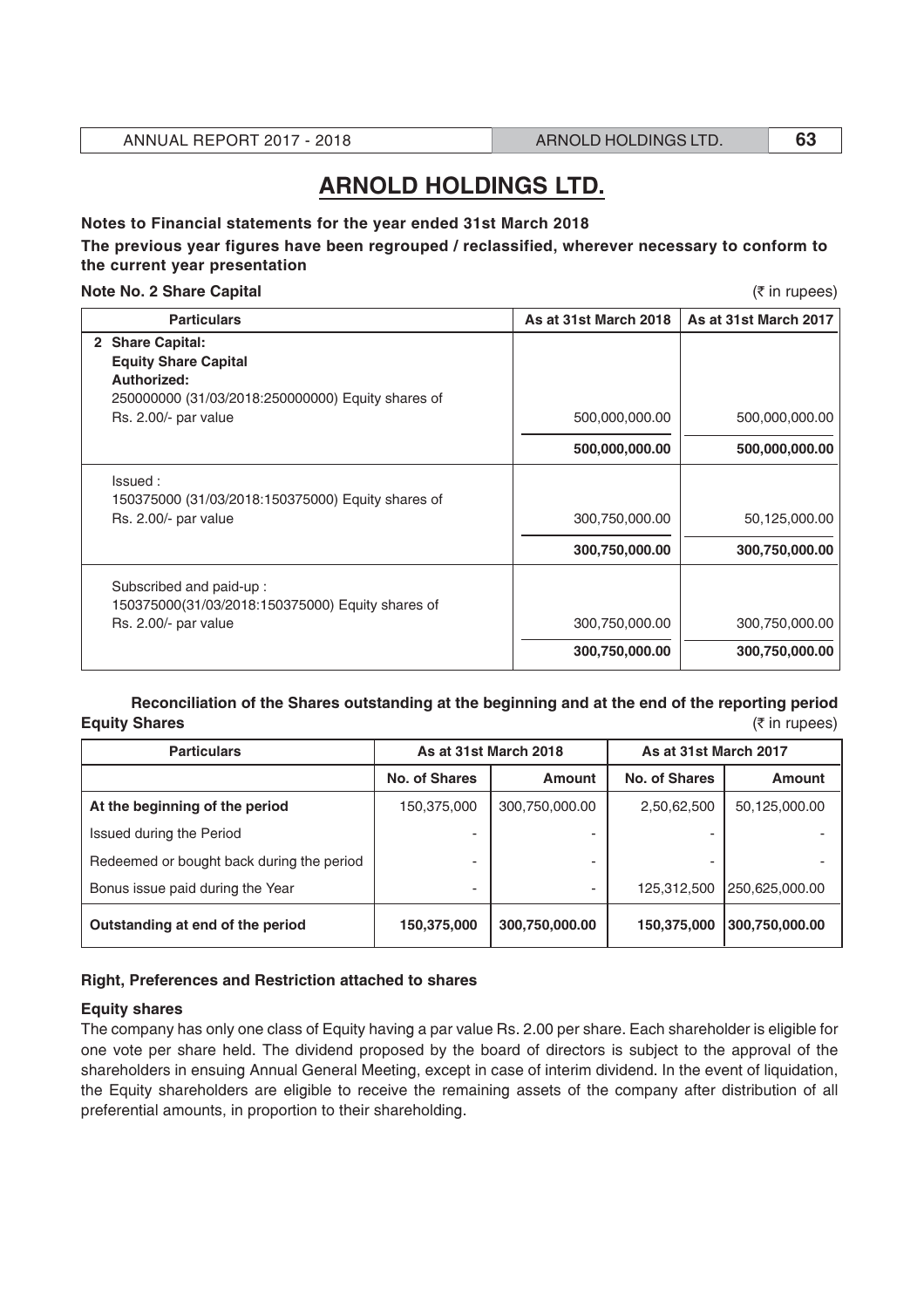64

# ARNOLD HOLDINGS LTD. **ANNUAL REPORT 2017 - 2018**

# Note No. 3 Reserve and Surplus

| <b>Particulars</b>                                    | As at 31st March 2018 | As at 31st March 2017 |
|-------------------------------------------------------|-----------------------|-----------------------|
| <b>Profit loss account</b>                            |                       |                       |
| Opening Balance                                       | 18,860,872.80         | 18,707,693.80         |
| Add: Profit for the year                              | 3,863,186.03          | 1,275,420.00          |
| Less: Contingent Provision Against Standard Assets    | (1, 166, 170.00)      | (867, 507.00)         |
| Less: Transfered to Reserve Fund U/Sec 45-1C          | (772, 637.00)         | (254, 734.00)         |
| Less: Appropriations equity dividend distribution tax |                       |                       |
| <b>Closing Balance</b>                                | 20,785,251.83         | 18,860,872.80         |
| <b>Capital reserve</b>                                |                       |                       |
| Opening Balance                                       | 1,052,591.00          | 10,52,591.00          |
| Add: Addition during the year                         |                       |                       |
| Less : Deletion during the year                       |                       |                       |
| <b>Closing Balance</b>                                | 1,052,591.00          | 10,52,591.00          |
| <b>General reserve</b>                                |                       |                       |
| Opening Balance                                       | 178,264,250.00        | 42,88,89,250.00       |
| Add: Addition during the year                         |                       |                       |
| Less : Deletion during the year                       |                       | (250, 625, 000.00)    |
| <b>Closing Balance</b>                                | 178,264,250.00        | 178,264,250.00        |
| <b>Statutory Reserve</b>                              |                       |                       |
| Opening Balance                                       | 11,441.00             | 11,441.00             |
| Add: Addition during the year                         |                       |                       |
| Less : Deletion during the year                       |                       |                       |
| <b>Closing Balance</b>                                | 11,441.00             | 11,441.00             |
| Reserve Fund U/Sec: 45-IC@20% of NP after Tax         |                       |                       |
| Opening Balance                                       | 7,392,994.00          | 7,138,260.00          |
| Add: Addition during the year                         | 772,637.00            | 254,734.00            |
| Less : Deletion during the year                       |                       |                       |
| <b>Closing Balance</b>                                | 8,165,631.00          | 7,392,994.00          |
| Provision Against Standard Asset@.25% of Loans        |                       |                       |
| and Advances.                                         |                       |                       |
| Opening Balance                                       | 5,307,277.00          | 4,439,770.00          |
| Add: Addition during the year                         | 1,166,170.00          | 867,507.00            |
| Less : Deletion during the year                       |                       |                       |
| <b>Closing Balance</b>                                | 6,473,447.00          | 5,307,277.00          |
| <b>Balance carried to balance sheet</b>               | 214,752,611.77        | 210,889,425.80        |
|                                                       |                       |                       |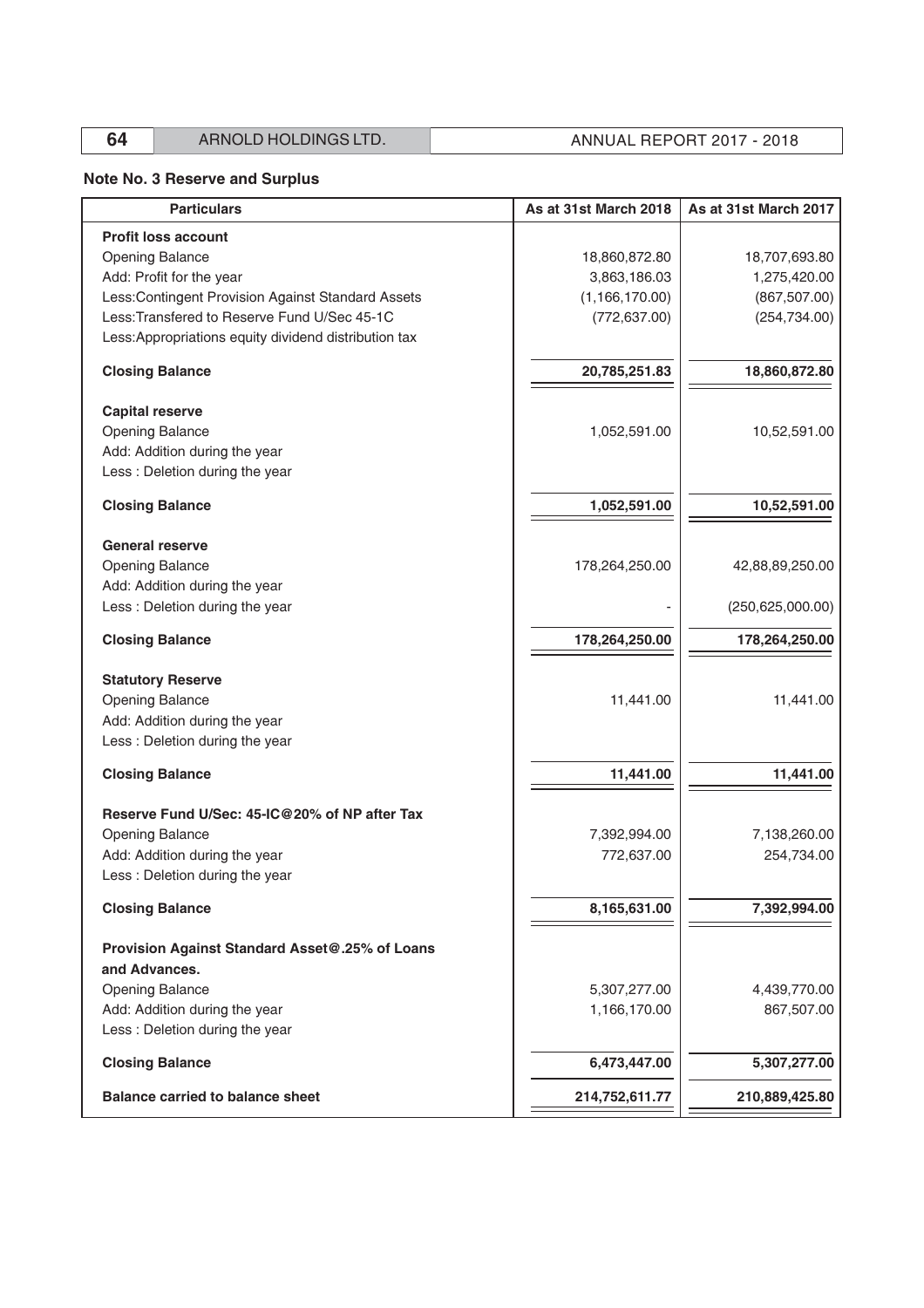| ANNUAL REPORT 2017 - 2018 | 65<br>ARNOLD HOLDINGS LTD. |
|---------------------------|----------------------------|
|---------------------------|----------------------------|

#### Note No. 4 Long-term Borrowings

| (₹ in rupees)                                                                                                                                            |                                                                                  |                                     |                                                                                  |                                                |                              |                                                |  |
|----------------------------------------------------------------------------------------------------------------------------------------------------------|----------------------------------------------------------------------------------|-------------------------------------|----------------------------------------------------------------------------------|------------------------------------------------|------------------------------|------------------------------------------------|--|
|                                                                                                                                                          |                                                                                  | As at 31st March 2018               |                                                                                  |                                                | As at 31st March 2017        |                                                |  |
| <b>Particulars</b>                                                                                                                                       | Non-<br>Current                                                                  | <b>Current</b><br><b>Maturities</b> | <b>Total</b>                                                                     | Non-<br><b>Current</b>                         | Current<br><b>Maturities</b> | <b>Total</b>                                   |  |
| <b>Other Loans and advances</b>                                                                                                                          |                                                                                  |                                     |                                                                                  |                                                |                              |                                                |  |
| Bohra Industries Ltd<br>Creative Peripherals & Distribution Ltd<br>Harmon Finochem Ltd unsecured<br>Si Creva consulting services pvt Ltd.<br>(unsecured) | 29,948,969.00<br>11,078,920.00<br>40,000,000.00<br>2,511,714.85<br>83,539,603.85 |                                     | 29,948,969.00<br>11,078,920.00<br>40,000,000.00<br>2,511,714.85<br>83,539,603.85 | 40,000,000.00<br>3,160,491.85<br>43,160,491.85 |                              | 40,000,000.00<br>3,160,491.85<br>43,160,491.85 |  |
| The Above Amount Includes<br><b>UnSecured Borrowings</b>                                                                                                 | 83,539,603.85                                                                    |                                     | 83,539,603.85                                                                    | 43,160,491.85                                  |                              | 43,160,491.85                                  |  |
| <b>Net Amount</b>                                                                                                                                        | 83,539,603.85                                                                    |                                     | 83,539,603.85                                                                    | 43,160,491.85                                  |                              | 43,160,491.85                                  |  |

#### Note No. 5 Short-term borrowings and the set of the set of the set of the set of the set of the set of the set o

| <b>Particulars</b> | As at 31st March 2018 $\vert$ As at 31st March 2016 |               |
|--------------------|-----------------------------------------------------|---------------|
| <b>ICICI Bank</b>  | -                                                   | 19,655,898.46 |
| <b>Net Amount</b>  | -                                                   | 19,655,898.46 |

#### Note No. 6 Provisions (₹ in rupees)

As at 31st March 2018 As at 31st March 2017 Particulars Long-Term | Short-Term| Total | Long-Term | Short-Term | Total Provision for Income Tax ( A.Y. 2015-16) 16 | 1,821,107.00 | 18,21,107.00 | 18,21,107.00 | 18,21,107.00 | 18,21,107.00 Provision for Income Tax ( A.Y. 2014-15) 1,954,260.00 19,54,260.00 19,54,260.00 19,54,260.00 19,54,260.00 19,54,260.00 Provision for proposed equity final dividend Provision for corporate dividend tax (A.Y.15-16) Provision for TDS on Interest Paid 153,819.00 153,819.00 153,819.00 41,721.00 41,721.00 41,721.00 Provision for TDS on Professional Fees **66.005.00** 66.005.00 66.005.00 97,381.00 97,381.00 97,381.00 Provision TDS on Rent 10.500.00 | 25,600.00 | 25,600.00 | 25,600.00 | 10,500.00 | 10,500.00 | 10,500.00 | 10,500 Provision for TDS on BSE Listing Fees - - 3,000.00 3,000.00 Provision for Income Tax (2016-17) | 2,065,795.00 | 20,65,795.00 | 20,65,795.00 | 20,65,795.00 | 20,65,795.00 Provision for Income Tax ( A.Y. 2017-18) 472,728.00 472,728.00 472,728.00 472,728.00 472,728.00 472,728.00 472,728.00 Provision for Income Tax (A.Y. 2018-19) | 1,624,820.00 | 1,624,820.00  $I_{\text{ncome Tax}}$  Refund AY 2010-11  $\vert$  39,590.00 39,590.00 39,590.00  $I = \frac{1}{175.494.00}$  175,494.00 175,494.00  $I_{\text{ncome Tax}}$  Refund AY 2012-13  $\vert$  2,390,00  $\vert$  2,390,00  $\vert$  2,390,00  $I_{\text{ncome Tax}}$  Refund AY 2016-17  $\vert$  33,800,00  $\vert$  33,800,00 33,800,00 Total 8,435,408.00 8,435,408.00 6,466,492.00 6,466,492.00

#### Note No. 7 Trade payables (₹ in rupees)

| <b>Particulars</b>          | As at 31st March 2018 | As at 31st March 2017 |
|-----------------------------|-----------------------|-----------------------|
| <b>Profit loss account</b>  |                       |                       |
| <b>Sundry Creditors</b>     | 5,616,467.00          | 2,584,584.00          |
| <b>Outstanding Expenses</b> |                       | 5,966,749.00          |
| Audit Fees Payable          | 26,550.00             | 26,550.00             |
| <b>Total</b>                | 5,643,017.00          | 8,577,883.60          |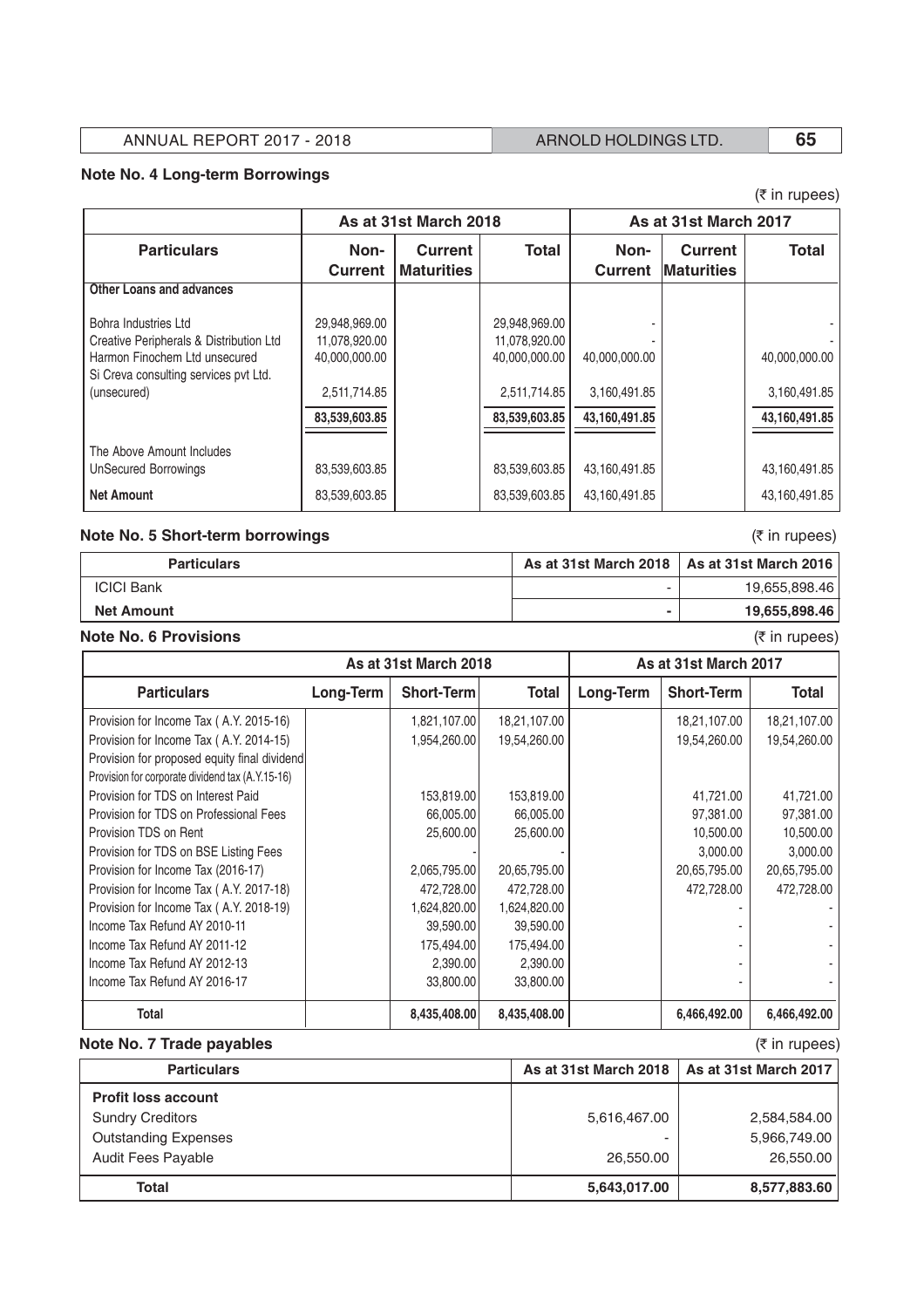# ARNOLD HOLDINGS LTD.

|             | Note No. 8 Fixed Assets Chart as at 31st March 2018 |                                  |                                              |                                        |                                       | <b>ARNOLD HOLDINGS LTD.</b>                   |                                              |                                |                                                 |                                               |                                               | (₹ in rupees)                                 |
|-------------|-----------------------------------------------------|----------------------------------|----------------------------------------------|----------------------------------------|---------------------------------------|-----------------------------------------------|----------------------------------------------|--------------------------------|-------------------------------------------------|-----------------------------------------------|-----------------------------------------------|-----------------------------------------------|
|             | <b>Assets</b>                                       |                                  |                                              |                                        | <b>Gross Block</b>                    |                                               |                                              |                                | <b>Accumulated Depreciation/ Amortisation</b>   |                                               |                                               | <b>Net Block</b>                              |
|             |                                                     | <b>Useful Life</b><br>(In Years) | <b>Balance as</b><br>at<br>1st April<br>2017 | <b>Additions</b><br>during the<br>year | <b>Deletion</b><br>during the<br>year | <b>Balance as</b><br>at<br>31st March<br>2018 | <b>Balance as</b><br>at<br>1st April<br>2017 | Provided<br>during the<br>year | Deletion /<br>adjustments<br>during the<br>year | <b>Balance</b><br>as at<br>31st March<br>2017 | <b>Balance</b><br>as at<br>31st March<br>2018 | <b>Balance as</b><br>at<br>31st March<br>2017 |
| $\mathsf A$ | Tangible assets<br><b>Own Assets</b>                |                                  |                                              |                                        |                                       |                                               |                                              |                                |                                                 |                                               |                                               |                                               |
|             | Computer                                            | 3                                | 237,755.00                                   | 51,000.00                              | $\overline{\phantom{0}}$              | 288,755.00                                    | 205,482.00                                   | 52,595.00                      |                                                 | 258,077.00                                    | 30,678.00                                     | 32,273.00                                     |
|             | Residential Property (WIP)                          |                                  |                                              | 9,923,830.00                           |                                       | 9,923,830.00                                  |                                              |                                | $\overline{\phantom{m}}$                        | 9,923,830.00                                  | 9,923,830.00                                  |                                               |
|             | Commercial Property (WIP)                           |                                  |                                              | 3,996,540.00                           |                                       | 3,996,540.00                                  |                                              |                                | $\overbrace{\phantom{12322111}}$                | 3,996,540.00                                  | 3,996,540.00                                  |                                               |
|             | Total (A)                                           |                                  |                                              | 237,755.00 13,971,370.00               |                                       | 14,209,125.00                                 | 205,482.00                                   | 52,595.00                      |                                                 | 14,178,447.00                                 | 13,951,048.00                                 | 32,273.00                                     |
|             | P.Y Total                                           |                                  | 282,125.00                                   |                                        |                                       | 282,125.00                                    | 223,574.00                                   | 26,278.00                      |                                                 | 249,852.00                                    | 32,273.00                                     | 58,551.00                                     |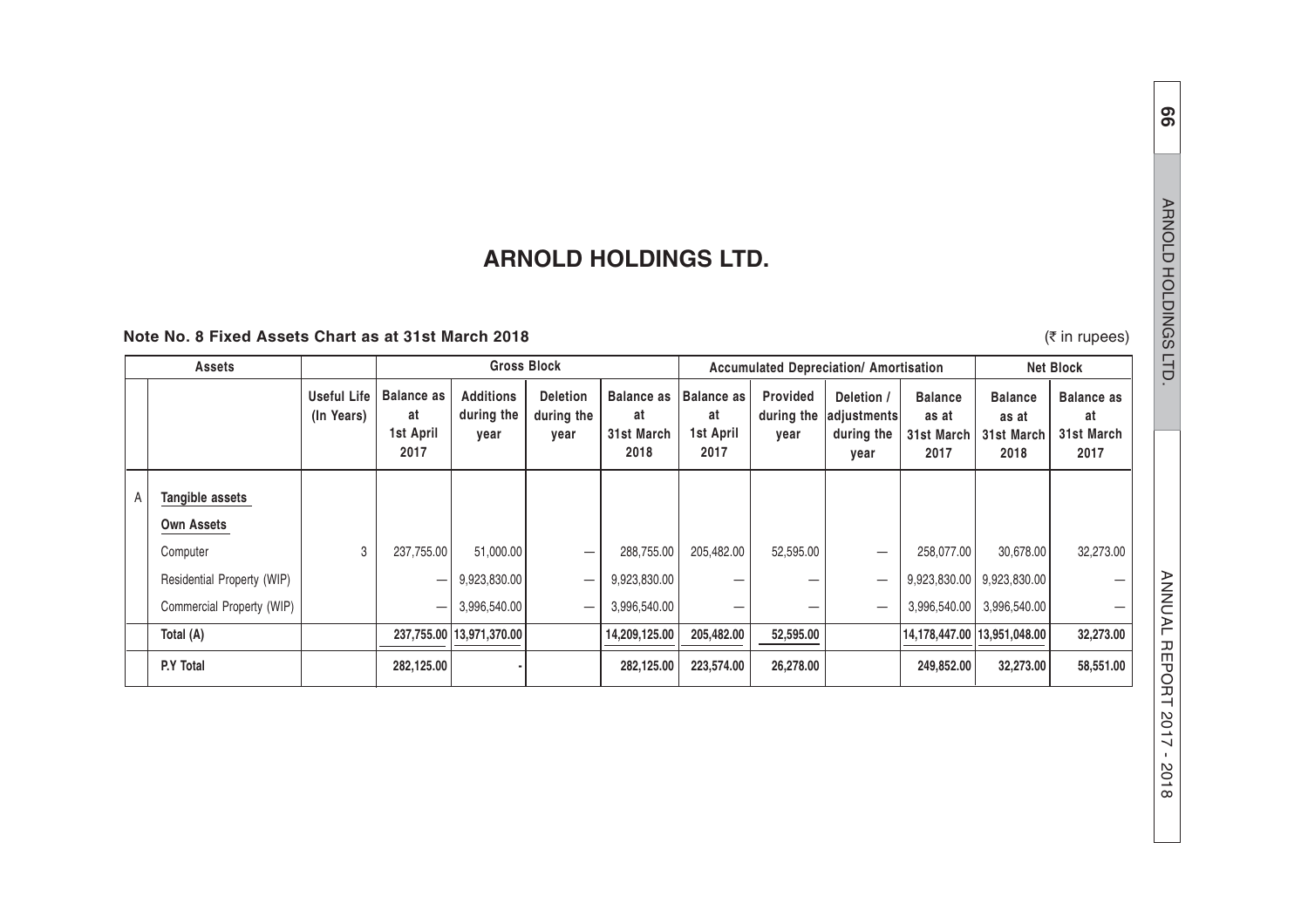| ANNUAL REPORT 2017<br>$-2018$ | ARNOLD HOLDINGS LTD. | ~- |
|-------------------------------|----------------------|----|
|                               |                      |    |

#### Note No. 9 Deferred Tax (₹ in rupees)

| <b>Particulars</b>              |            | As at 31st March 2018   As at 31st March 2017 |
|---------------------------------|------------|-----------------------------------------------|
| Deferred tax assets             |            |                                               |
| Deferred tax asset other        | 265,090.00 | 263,341.00                                    |
| Add:- additions during the Year | 5,960.00   | 1,749.00                                      |
| Gross deferred tax asset        | 271,050.00 | 265,090.00                                    |
| Net deferred tax assets         | 271,050.00 | 265,090.00                                    |

# Note No. 10 Non-current investments (₹ in rupees)

| <b>Particulars</b>                                           | As at 31st March 2018 | As at 31st March 2017 |
|--------------------------------------------------------------|-----------------------|-----------------------|
| Non-Trade Investment(Valued at cost unless stated otherwise) |                       |                       |
| Investments in debentures or bonds (Unquoted)                |                       |                       |
| In Others                                                    |                       |                       |
| <b>HDFC debt Fund For Cancer Cure</b>                        |                       |                       |
| (Lower of cost and Market value)                             | 100,000.00            | 100,000.00            |
| <b>Gross Investment</b>                                      | 100,000.00            | 100,000.00            |
| <b>Net Investment</b>                                        | 100,000.00            | 100,000.00            |
| Aggregate amount of unquoted investments                     | 100,000.00            | 100.000.00            |

# Note No. 11 Loans and Advances (₹ in rupees)

| <b>Particulars</b>                      | As at 31st March 2018 |              | As at 31st March 2017 |                   |
|-----------------------------------------|-----------------------|--------------|-----------------------|-------------------|
|                                         | Long-term             | Short-term   | Long-term             | <b>Short-term</b> |
| Other loans and advances                |                       |              |                       |                   |
| Tax deducted at source (Unsecured)      | 10,587,995.00         | 2,820,619.00 | 6,755,512.00          | 4,015,774.00      |
| Corporate Office Rent Deposit           |                       |              |                       |                   |
| Unsecured Loans advances given to other | 466,468,095.27        |              | 347,002,728.64        |                   |
|                                         | 477,056,090.27        | 2,820,619.00 | 353,758,240.64        | 4,015,774.00      |
| Income Tax Refundable                   | 292,716.00            |              | 2,92,716.00           |                   |
| <b>Total</b>                            | 477,348,806.27        | 2,820,619.00 | 354,050,956.64        | 4,015,774.00      |

# Note No. 12 Other non-current assets  $($  $\bar{z}$  in rupees)

| <b>Particulars</b>                        |            | As at 31st March 2018 $\vert$ As at 31st March 2017 |
|-------------------------------------------|------------|-----------------------------------------------------|
| Miscellaneous expenditure not written off |            |                                                     |
| <b>Preliminary Expenses</b>               | 674.250.00 | 1.348.500.00                                        |
| <b>Total</b>                              | 674,250.00 | 1,348,500.00                                        |

#### Note No. 13 Inventories and the set of the set of the set of the set of the set of the set of the set of the set of the set of the set of the set of the set of the set of the set of the set of the set of the set of the se

| <b>Particulars</b>                              | As at 31st March 2018   As at 31st March 2017 |                |
|-------------------------------------------------|-----------------------------------------------|----------------|
| (Valued at cost or NRV unless otherwise stated) |                                               |                |
| <b>Shares And Securities</b>                    | 91.880.721.03                                 | 184.219.484.87 |
| Total                                           | 91,880,721.03                                 | 184,219,484.87 |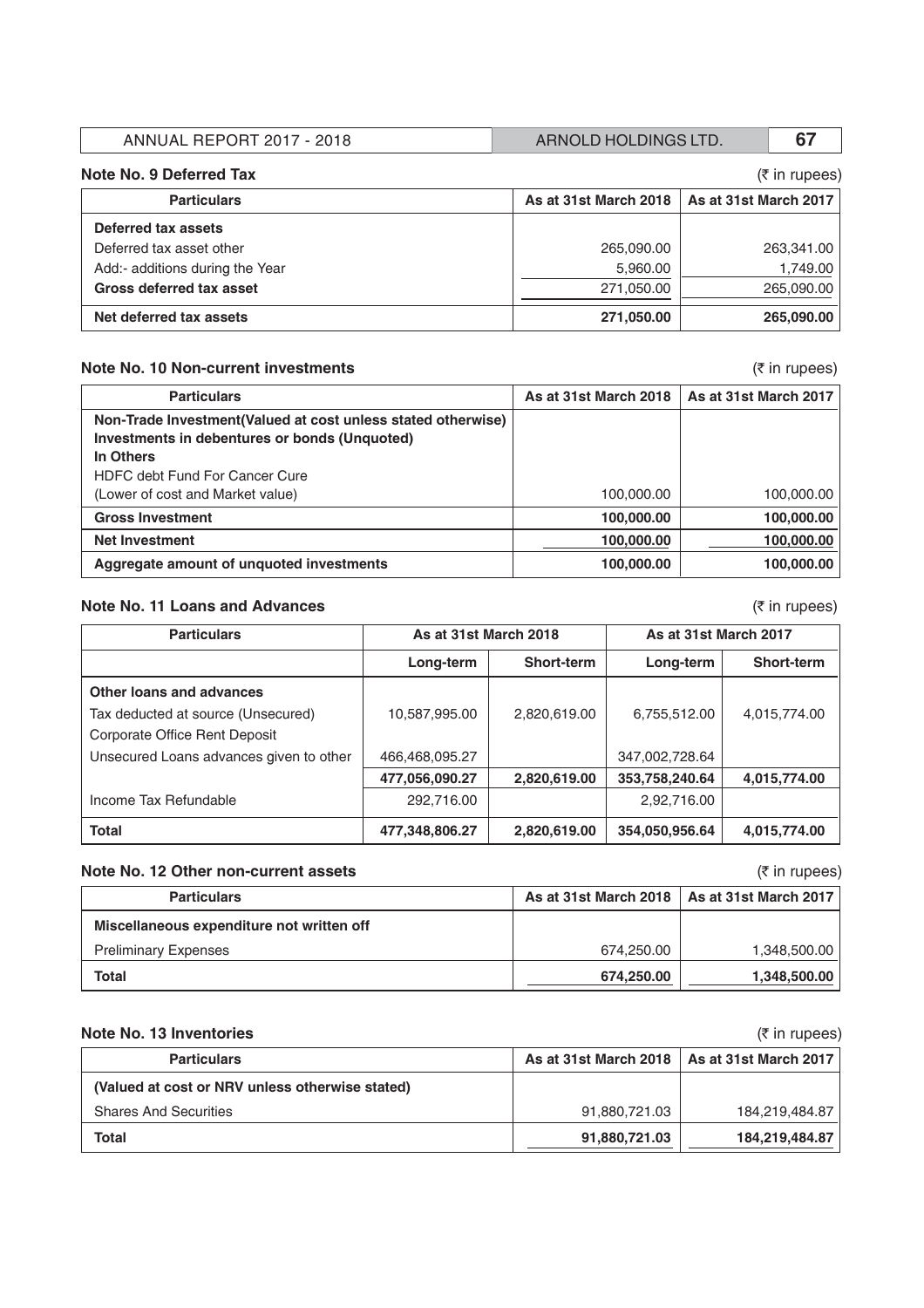| 68                                                       | ARNOLD HOLDINGS LTD.                        | <b>ANNUAL REPORT 2017 - 2018</b> |                         |                       |
|----------------------------------------------------------|---------------------------------------------|----------------------------------|-------------------------|-----------------------|
| Note No. 14 Trade receivables<br>$(5 \infty)$ in rupees) |                                             |                                  |                         |                       |
|                                                          | <b>Particulars</b><br>As at 31st March 2018 |                                  | As at 31st March 2017   |                       |
|                                                          | <b>Exceeding six months</b>                 |                                  |                         |                       |
|                                                          | Unsecured, Considered Good                  |                                  | 3,944,743.68            | 44,000,000.00         |
| Total                                                    |                                             |                                  | 3,944,743.68            | 44,000,000.00         |
| <b>Total</b>                                             |                                             |                                  | 3,944,743.68            | 44,000,000.00         |
| Note No. 15 Cash and cash equivalents                    |                                             |                                  | $(5 \infty)$ in rupees) |                       |
|                                                          | <b>Particulars</b>                          |                                  | As at 31st March 2018   | As at 31st March 2017 |
|                                                          | <b>Balance with banks</b>                   |                                  |                         |                       |
|                                                          | Other balances with banks                   |                                  | 21,720,946.64           | 1,045,714.20          |
| Total                                                    |                                             |                                  |                         |                       |
| Cash in hand                                             |                                             |                                  | 21,720,946.64           | 1,045,714.20          |
| Cash in hand                                             |                                             |                                  | 213,456.00              | 422,399.00            |
| Total                                                    |                                             |                                  | 213,456.00              | 422,399.00            |
| Total                                                    |                                             |                                  | 21,934,402.64           | 1,468,113.20          |
| Note No. 16 Other Current Assets                         |                                             |                                  | $(5 \infty)$ in rupees) |                       |
|                                                          | <b>Particulars</b>                          |                                  | As at 31st March 2018   | As at 31st March 2017 |
| <b>Rent Deposit</b>                                      |                                             |                                  | 195,000.00              |                       |
| <b>Total</b>                                             |                                             |                                  | 195,000.00              |                       |

| Note No. 17 Revenue from operations | $(5$ in rupees) |
|-------------------------------------|-----------------|
|-------------------------------------|-----------------|

 $\sqrt{ }$ 

| <b>Particulars</b>                   | As at 31st March 2018 | As at 31st March 2017 |
|--------------------------------------|-----------------------|-----------------------|
| Sale of products                     |                       |                       |
| Sale of Securities                   | 246,497,250.17        | 273,851,546.95        |
| <b>FNO Trading</b>                   | 10,514,302.07         | 23,245,103.59         |
|                                      | 257,011,552.24        | 297,096,650.54        |
| Sale of services                     |                       |                       |
| Interest Income                      | 41,197,737.00         | 38,074,614.56         |
| <b>Consultancy Fees Received</b>     |                       | 40,000,000.00         |
| Profit on Liquid Fund                | 81,630.09             |                       |
| Contract Income                      | 7,648,500.00          |                       |
|                                      | 48,927,867.09         | 78,074,614.56         |
| Other operating revenues             |                       |                       |
| <b>Dividend</b>                      | 243,010.75            | 109,142.70            |
|                                      | 243,010.75            | 109,142.70            |
| <b>Gross revenue from operations</b> | 306,182,430.08        | 375,280,407.80        |

| Note No. 18 Purchase of stock-in-trades |                       | $($ ₹ in rupees)      |
|-----------------------------------------|-----------------------|-----------------------|
| <b>Particulars</b>                      | As at 31st March 2018 | As at 31st March 2017 |
| <b>Purchase of Securities</b>           | 170,375,771.52        | 252,052,913.95        |
| <b>FNO Trading</b>                      | 12,358,742.71         | 8,714,364.65          |
| Total                                   | 182,734,514.23        | 260,767,278.60        |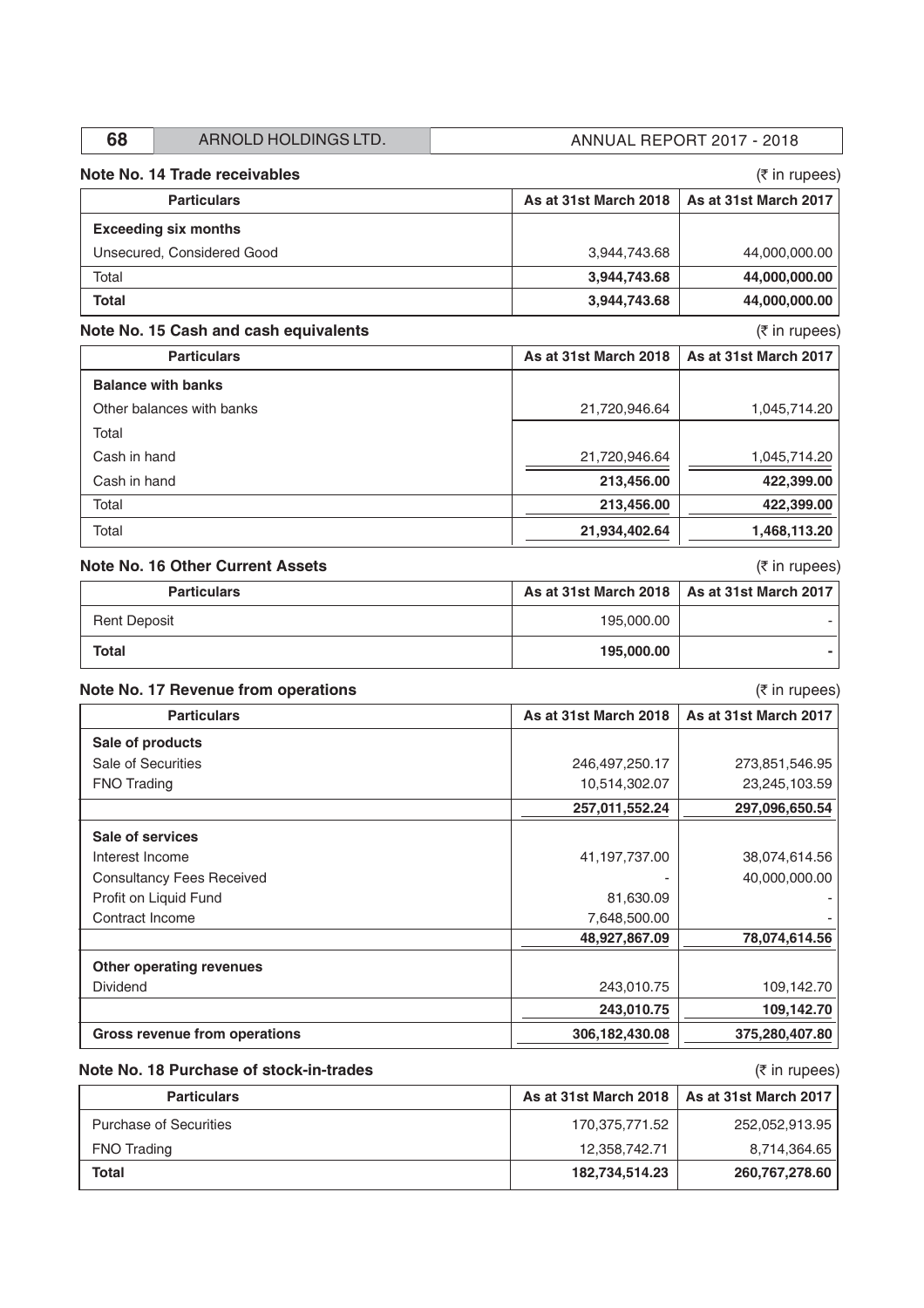| ARNOLD HOLDINGS LTD.<br><b>ANNUAL REPORT 2017 - 2018</b> |
|----------------------------------------------------------|
|----------------------------------------------------------|

### Note No. 19 Changes in inventories  $(\bar{z}$  in rupees)

| <b>Particulars</b>                     | As at 31st March 2018 | As at 31st March 2017 |
|----------------------------------------|-----------------------|-----------------------|
| Inventory at the end of the year       |                       |                       |
| <b>Traded Goods</b>                    | 91,880,721.03         | 184,219,484.81        |
|                                        | 91,880,721.03         | 184,219,484.81        |
| Inventory at the beginning of the year | 184,219,484.81        |                       |
| <b>Traded Goods</b>                    | 184,219,484.81        | 289,840,737.68        |
|                                        | 184,219,484.81        | 289,840,737.68        |
| (Increase)/decrease in inventories     |                       |                       |
| <b>Traded Goods</b>                    | 92,338,763.78         | 105,621,252.87        |
|                                        | 92,338,763.78         | 105,621,252.87        |
|                                        |                       |                       |

# Note No. 20 Employee benefit expenses (₹ in rupees)

| <b>Particulars</b>        |              | As at 31st March 2018 $\vert$ As at 31st March 2017 |
|---------------------------|--------------|-----------------------------------------------------|
| <b>Salaries and Wages</b> |              |                                                     |
| Salary and wages          | 1,268,000.00 | 1,064,325.00                                        |
| Director Remuneration     | 649,350.00   | 588,740.00                                          |
| Total                     | 1,917,350.00 | 1,653,065.00                                        |

# Note No. 21 Finance costs (₹ in rupees)

| <b>Particulars</b> |              | As at 31st March 2018 $\vert$ As at 31st March 2017 |
|--------------------|--------------|-----------------------------------------------------|
| Interest           | 6,488,289.00 | 417.212.85                                          |
| <b>Total</b>       | 6,488,289.00 | 417.212.85                                          |

### Note No. 22 Depreciation and amortization expenses  $(3 \times 10^{-10})$

| <b>Particulars</b>              | As at 31st March 2018   As at 31st March 2017 |           |
|---------------------------------|-----------------------------------------------|-----------|
| Depreciation on tangible assets | 52.595.00                                     | 26,278,00 |
| <b>Total</b>                    | 52,595.00                                     | 26,278.00 |

# Note No. 23 Other expenses (₹ in rupees)

| <b>Particulars</b>                | As at 31st March 2018 | As at 31st March 2017 |
|-----------------------------------|-----------------------|-----------------------|
| Advertising expenses              | 123,749.00            | 79,040.00             |
| Agency Chareges ( Crif High Mark) | 17,250.00             |                       |
| Agency Chareges (Equifax)         | 17,250.00             |                       |
| Agency Chareges (Experian)        | 17,250.00             |                       |
| Audit fees                        | 29,500.00             | 29,500.00             |
| Agency fees                       |                       | 403,009.00            |
| Bank charges                      | 2,999.04              | 5,201.54              |
| <b>BSE Listing Charges</b>        | 287,500.00            | 229,000.00            |
| Conveyance expenses               | 276,545.00            | 343,589.00            |
| DepositoryCharges                 | 209,950.00            | 157,568.00            |
| Donation                          | 85,000.00             |                       |
| Electricity expenses              | 17,187.00             | 46,399.00             |
| <b>Filling Fees</b>               | 1,800.00              |                       |
|                                   |                       |                       |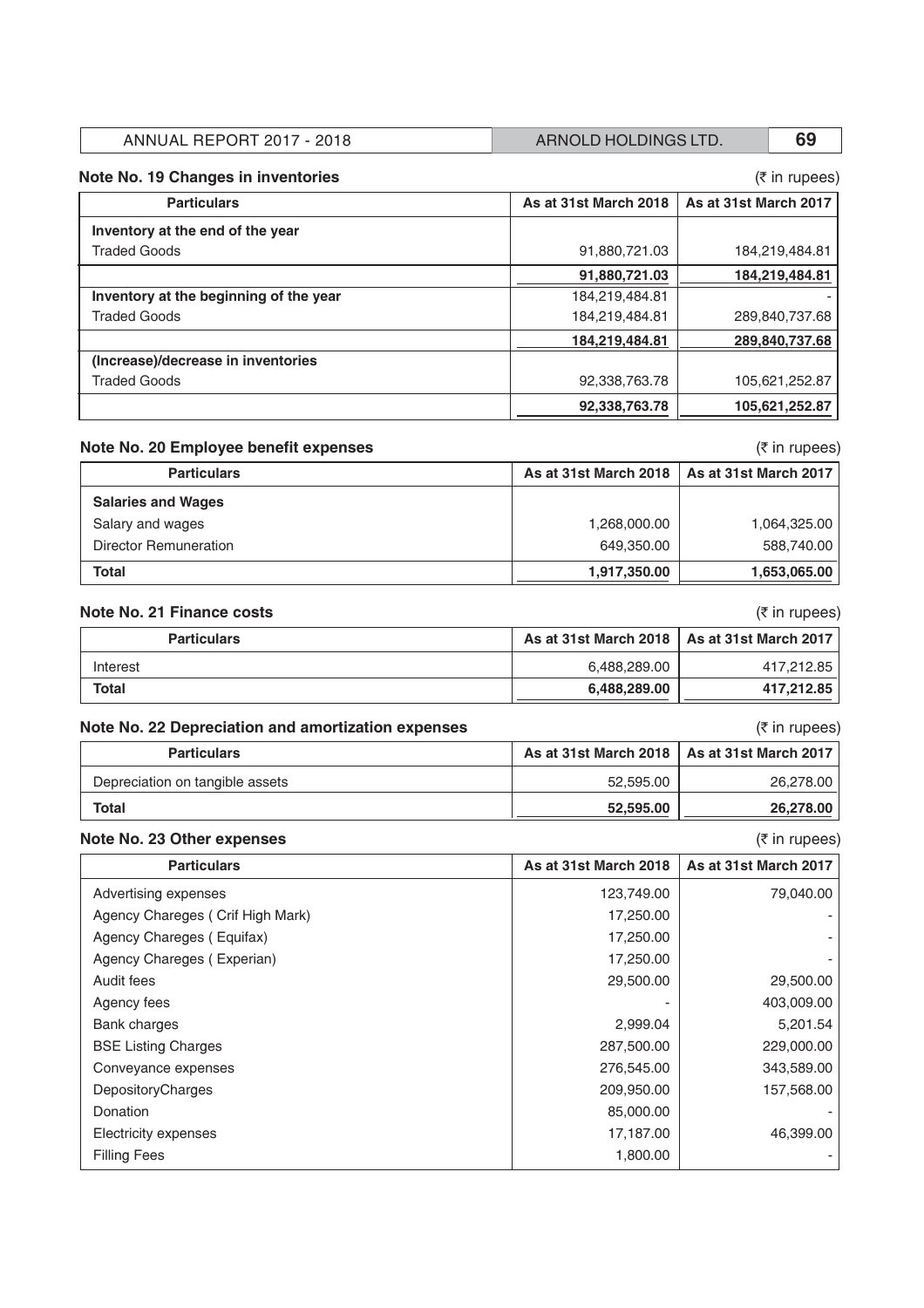# **70 ARNOLD HOLDINGS LTD.** ANNUAL REPORT 2017 - 2018

| <b>Particulars</b>               | As at 31st March 2018 | As at 31st March 2017 |
|----------------------------------|-----------------------|-----------------------|
| General Expense                  | 224,635.00            | 269,621.00            |
| Interest on Service Tax paid     | 114,348.00            |                       |
| Office Expense                   | 351,179.00            | 605,208.00            |
| <b>Office Rent</b>               | 1,024,000.00          | 433,904.00            |
| Postage & telegram Exp.          | 208,267.00            | 396,559.00            |
| Colletral valuation expenses     |                       | 60,000.00             |
| Printing and stationery          | 53,100.00             | 67,166.00             |
| Bad and Doubtful Debts W/off     | 12,389,074.00         | 35,671.00             |
| Repairs and maintenance Charges  | 214,833.00            | 237,652.00            |
| Telephone and postage expenses   | 44,676.00             | 47,605.00             |
| <b>Travelling Expenses</b>       | 328,096.00            | 364,267.00            |
| <b>Website Expense</b>           | 11,000.00             | 10,000.00             |
| <b>Listing Charges</b>           |                       | 34,500.00             |
| Preliminary expenses written off | 674,250.00            | 6,74,250.00           |
| <b>Professional Fess</b>         | 385,120.00            | 279,175.00            |
| <b>Professional Tax</b>          | 12,200.00             | 29,900.00             |
| <b>Computer Maintance</b>        |                       | 6,850.00              |
| <b>Registrar Fees</b>            | 20,414.00             |                       |
| Miscellanous Charges             |                       | 75,000.00             |
| <b>ROC Charges</b>               | 27,700.00             | 128,287.00            |
| Rounding Off                     |                       |                       |
| Total                            | 17,168,872.04         | 5,048,921.54          |
|                                  |                       |                       |

**Current tax**  $(\bar{\tau}$  in rupees)

| <b>Particulars</b>                     | As at 31st March 2018 $\vert$ As at 31st March 2017 |            |
|----------------------------------------|-----------------------------------------------------|------------|
| Current tax pertaining to current year | 1.624.820.00                                        | 472.728.00 |
| Total                                  | 1,624,820.00                                        | 472.728.00 |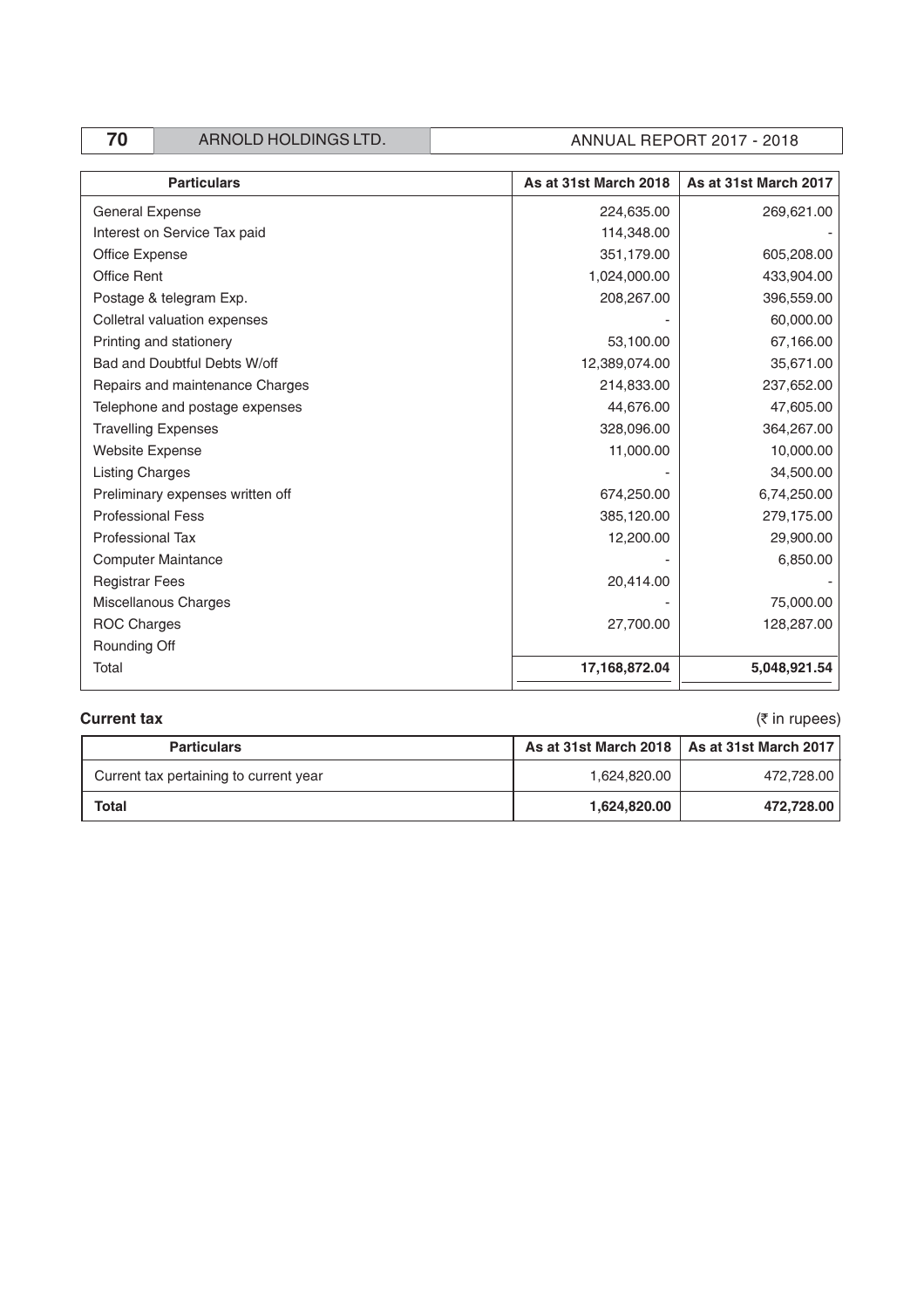ANNUAL REPORT 2017 - 2018 ARNOLD HOLDINGS LTD.

# ARNOLD HOLDINGS LTD.

CASH FLOW STATEMENT FOR THE YEAR ENDED 31/03/2018  $($ ₹ in rupees)

|                                                                                         | <b>31st March 2018</b> | <b>31st March 2017</b> |
|-----------------------------------------------------------------------------------------|------------------------|------------------------|
| A. Cash Flow From Operating Activities<br>Net Profit before tax and extraordinary items |                        |                        |
| (as per Statement of Profit and Loss)                                                   | 5,482,046              | 1,746,399              |
| Adjustments for non Cash/ Non trade items:                                              |                        |                        |
| Depreciation & Amortization Expenses<br><b>Finance Cost</b>                             | 726,845<br>6,488,289   | 700,528<br>417,213     |
| Operating profits before Working Capital Changes                                        | 12,697,180             | 2,864,140              |
| Adjusted For:                                                                           |                        |                        |
| (Increase) / Decrease in trade receivables                                              | 40,055,256             | (43,962,500)           |
| Increase / (Decrease) in trade payables                                                 | (2,934,867)            | 5,127,023              |
| (Increase) / Decrease in inventories                                                    | 92,338,764             | 105,621,253            |
| Increase / (Decrease) in other current liabilities                                      | 1,968,916              | (616, 752)             |
| (Increase) / Decrease in other Current Assets                                           | (195,000)              |                        |
| Cash generated from Operations                                                          | 143,930,250            | 69,033,164             |
| Income Tax (Paid) / Refund                                                              | (1,624,820)            | (1,897,866)            |
| Net Cash flow from Operating Activities(A)                                              | 142,305,430            | 67,135,298             |
| <b>B. Cash Flow From Investing Activities</b>                                           |                        |                        |
| Purchase of tangible assets                                                             | (13, 971, 370)         |                        |
| Cash advances and loans received back                                                   | (122, 102, 695)        | 43,721,216             |
| Net Cash used in Investing Activities(B)                                                | (136,074,065)          | 43,721,216             |
| <b>C. Cash Flow From Financing Activities</b>                                           |                        |                        |
| <b>Finance Cost</b>                                                                     | (6,488,289)            | (417, 213)             |
| Increase in / (Repayment) of Short term Borrowings                                      | (19,655,898)           | 19,655,898             |
| Increase in / (Repayment) of Long term borrowings                                       | 40,379,112             | (142, 282, 281)        |
| Other Inflows / (Outflows) of cash                                                      |                        |                        |
| Net Cash used in Financing Activities(C)                                                | 14,234,925             | (123, 043, 596)        |
| D. Net Increase / (Decrease) in Cash & Cash Equivalents(A+B+C)                          | 20,466,290             | (12, 187, 082)         |
| E. Cash & Cash Equivalents at Beginning of period                                       | 1,468,113              | 13,655,195             |
| F. Cash & Cash Equivalents at End of period                                             | 21,934,403             | 1,468,113              |
| G. Net Increase / (Decrease) in Cash & Cash Equivalents(F-E)                            | (20, 466, 290)         | (12, 187, 082)         |

### M/s. Amit Ray & CO. **For and on behalf of the Board of Directors**

Chartered Accountants FRN: 000483C

CA NAG BHUSHAN RAO Partner

Membership No. 073144

M.P.MALLAWAT DIRECTOR

MOHANDAS DASARI DIRECTOR

SONIYA AGARWAL Company Secretary

Place : Mumbai Dated : 30 May, 2018

Note:

- 1. The Cash Flow Statement has been prepared by Indirect Method as per AS-3 issued by ICAI.
- 2. Figures of previous year have been rearranged/regrouped wherever necessary
- 3. Figures in brackets are outflow/deductions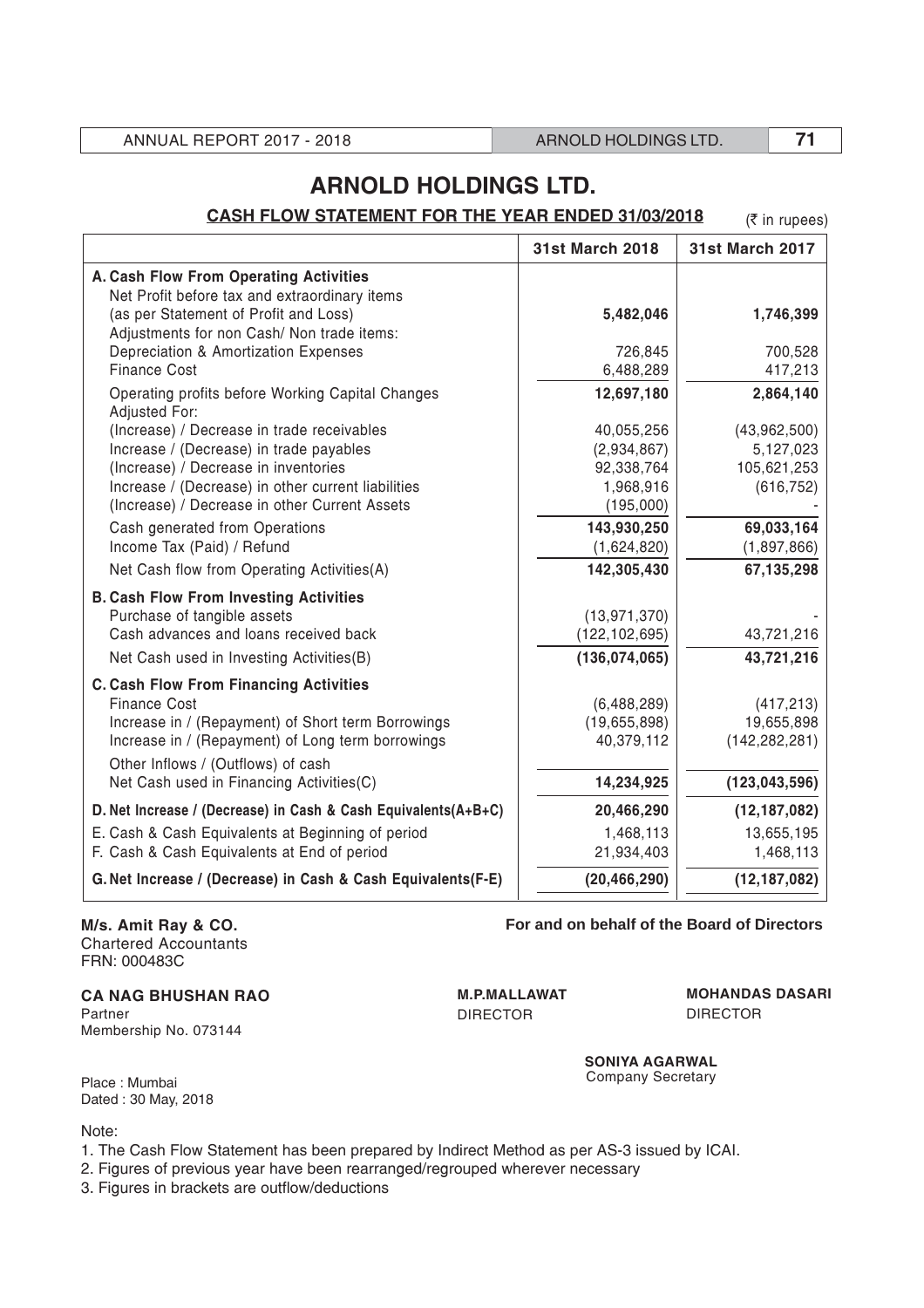## ARNOLD HOLDINGS LIMITED

Registered office: B-208, Ramji House, 30, Jambulwadi, J.S.S. Road, Mumbai - 400 002 Tel. : 022-22016640 E- mail: arnoldholding9@gmail.com Website: www.arnoldholdings.in CIN: L65993MH1981PLC282783

## ATTENDANCE SLIP

(Annual General Meeting Tuesday, 25th Day of September, 2018at 10.30AM. at IMC Chamber of Commerce and Industry, Kilachand Conference Room, 2nd Floor, IMC Bldg., IMC Marg, Churchgate, Mumbai-400020)

| Name of the Shareholder                                 |  |
|---------------------------------------------------------|--|
| Address                                                 |  |
| Registered Folio/ DP ID &<br>Client ID                  |  |
| No of Shares held                                       |  |
| Name of the Proxy /Authorized<br>Representative, if any |  |

I / We hereby record my / our presence at the Annual General Meeting of the Company to be held on Tuesday, 25th Day of September, 2018 at 10.30AM. at IMC Chamber of Commerce and Industry, Kilachand Conference Room, 2nd Floor, IMC Bldg., IMC Marg, Churchgate, Mumbai-400020

Signature of Shareholder/ Proxy/ Authorized Representative

Note: The Member/Proxy must bring this Attendance Slip to the Meeting, duly completed and signed, and hand over the same at the venue entrance.

72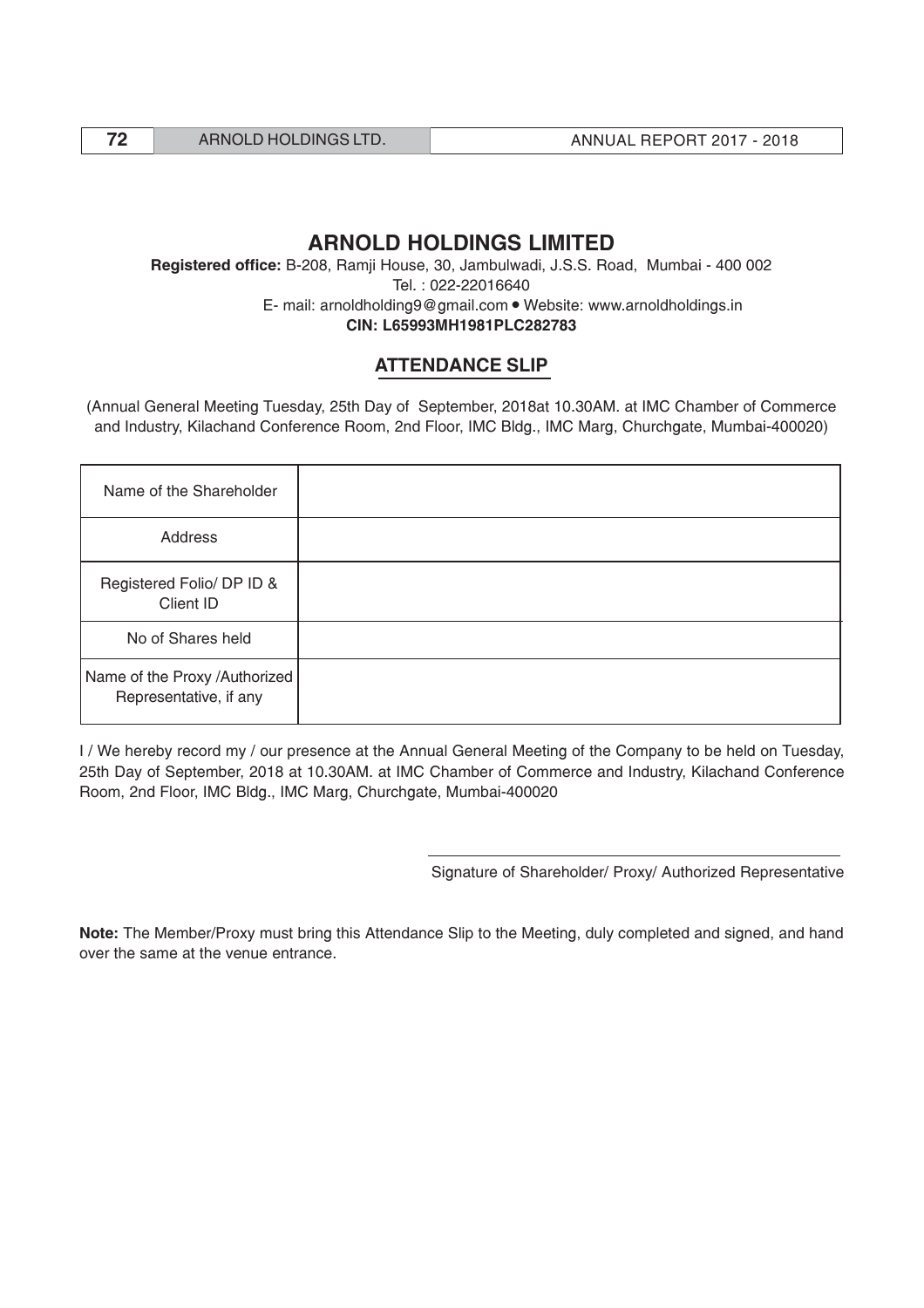| <b>ANNUAL REPORT 2017 - 2018</b> | ARNOLD HOLDINGS LTD. |  |
|----------------------------------|----------------------|--|
|----------------------------------|----------------------|--|

# THIS PAGE HAS BEEN LEFT BLANK INTENTIONALLY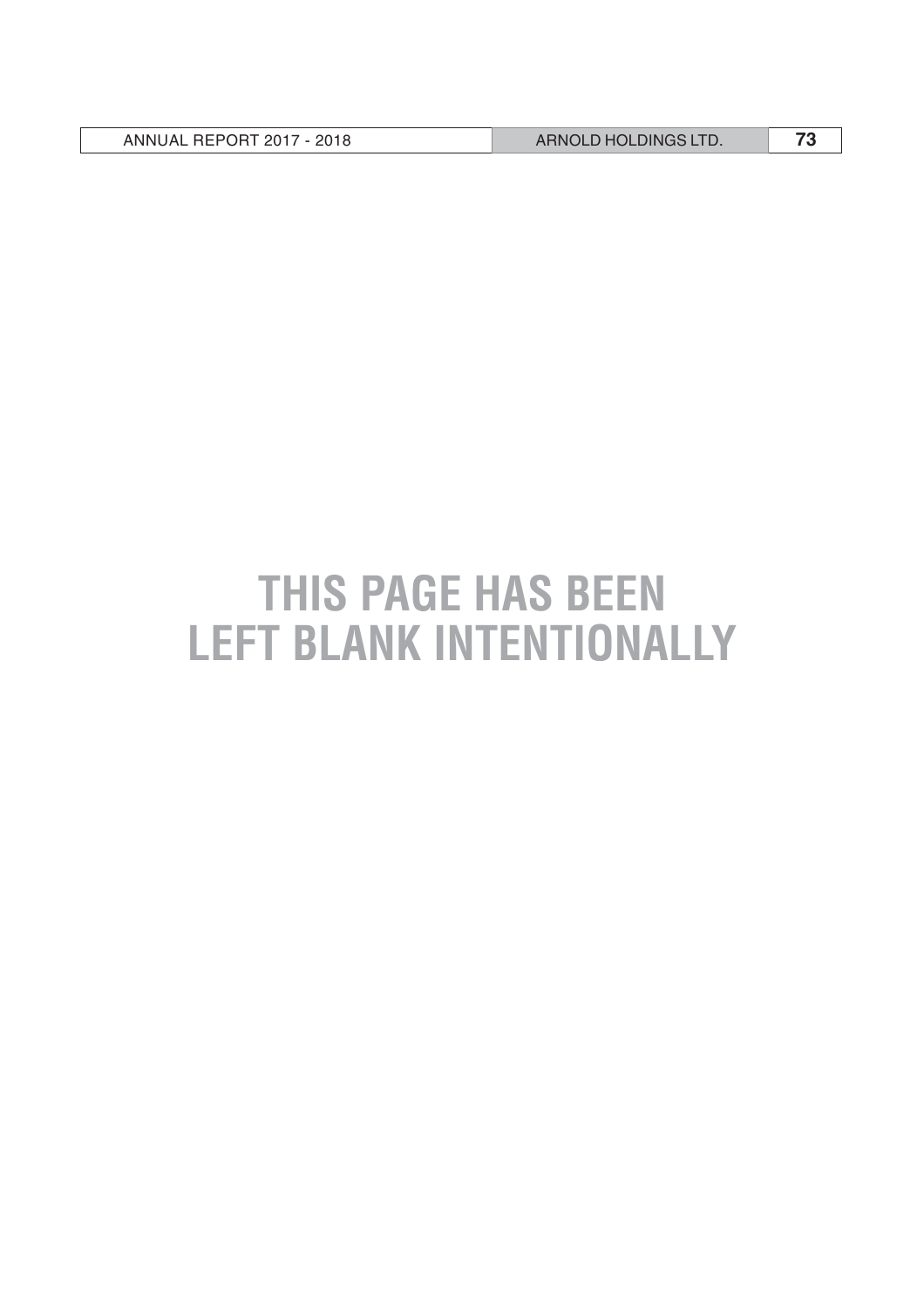ARNOLD HOLDINGS LTD. ANNUAL REPORT 2017 - 2018

# ARNOLD HOLDINGS LIMITED

Registered office: B-208, Ramji House, 30, Jambulwadi, J.S.S. Road, Mumbai-400002 Tel.: 022-22016640 E- mail: arnoldholding9@gmail.com Website: www.arnoldholdings.in

CIN: L65993MH1981PLC282783

## FORM NO. MGT-11

## PROXY FORM

[Pursuant to Section 105(6) of the Companies Act, 2013 and rule 19(3) of the Companies (Management and Administration) Rules, 2014]

| Name of the Member(s)       |  |
|-----------------------------|--|
| <b>Registered Address</b>   |  |
| E-mail ID                   |  |
| Folio No. / *DP-ID & Client |  |

#### \*Applicable for Investors holding shares in electronic form.

I / We, being the member (s) of ……………………. shares of the above named company, hereby appoint:

|     | Name:      | Address:   |
|-----|------------|------------|
| . . | E-mail Id: | Signature: |

#### Or falling him

| ,          | Name:      | Address:   |
|------------|------------|------------|
| <u>.</u> . | E-mail Id: | Signature: |

Or falling him

| ◠  | Name:      | Address:   |
|----|------------|------------|
| v. | E-mail Id: | Signature: |

(As my / our proxy to attend and vote (on a poll) for me/us and on my / our behalf at the 36th Annual General Meeting of the Company, to be held on Tuesday, September 25, 2018 at 10.30AM. atIMC Chamber of Commerce and Industry, Kilachand Conference Room, 2nd Floor, IMC Bldg., IMC Marg, Churchgate, Mumbai-400020and any adjournment thereof in respect of such resolution (s) as is/are indicated below: \*\* I/We wish my/our above Proxy to vote in the manner as indicated in the box below:-

| <b>Item</b><br>No. | <b>Resolution(s)</b>                                                                                                                                                                  | For | <b>Against</b> |
|--------------------|---------------------------------------------------------------------------------------------------------------------------------------------------------------------------------------|-----|----------------|
| 1.                 | To consider and adopt the audited Financial Statements reports of the Directors' and<br>Auditors' thereon as on 31st March, 2018. (Ordinary Resolution)                               |     |                |
| 2.                 | To appoint Mrs. Gazala Kolsawala who retires by rotation and being eligible, offer<br>herself for re-appointment. (Ordinary Resolution)                                               |     |                |
| З.                 | Re-appointment of Auditors and fix their Remuneration. (Ordinary Resolution)                                                                                                          |     |                |
| 4.                 | Appointment of Mrs. Sarita Bhartia (DIN 01002622) as a Non - Executive Independent Director<br>for a further period of 3 Years and remuneration payable to him. (Ordinary Resolution) |     |                |

\_\_\_\_\_\_\_\_\_\_\_\_\_\_\_\_\_\_\_\_\_ \_\_\_\_\_\_\_\_\_\_\_\_\_\_\_\_\_\_\_\_\_\_\_

Signed this ………… day of …………. 2018.

Affix Re.1 Revenue Stamp

Signature of Shareholder Signature of Proxy holder(s):

74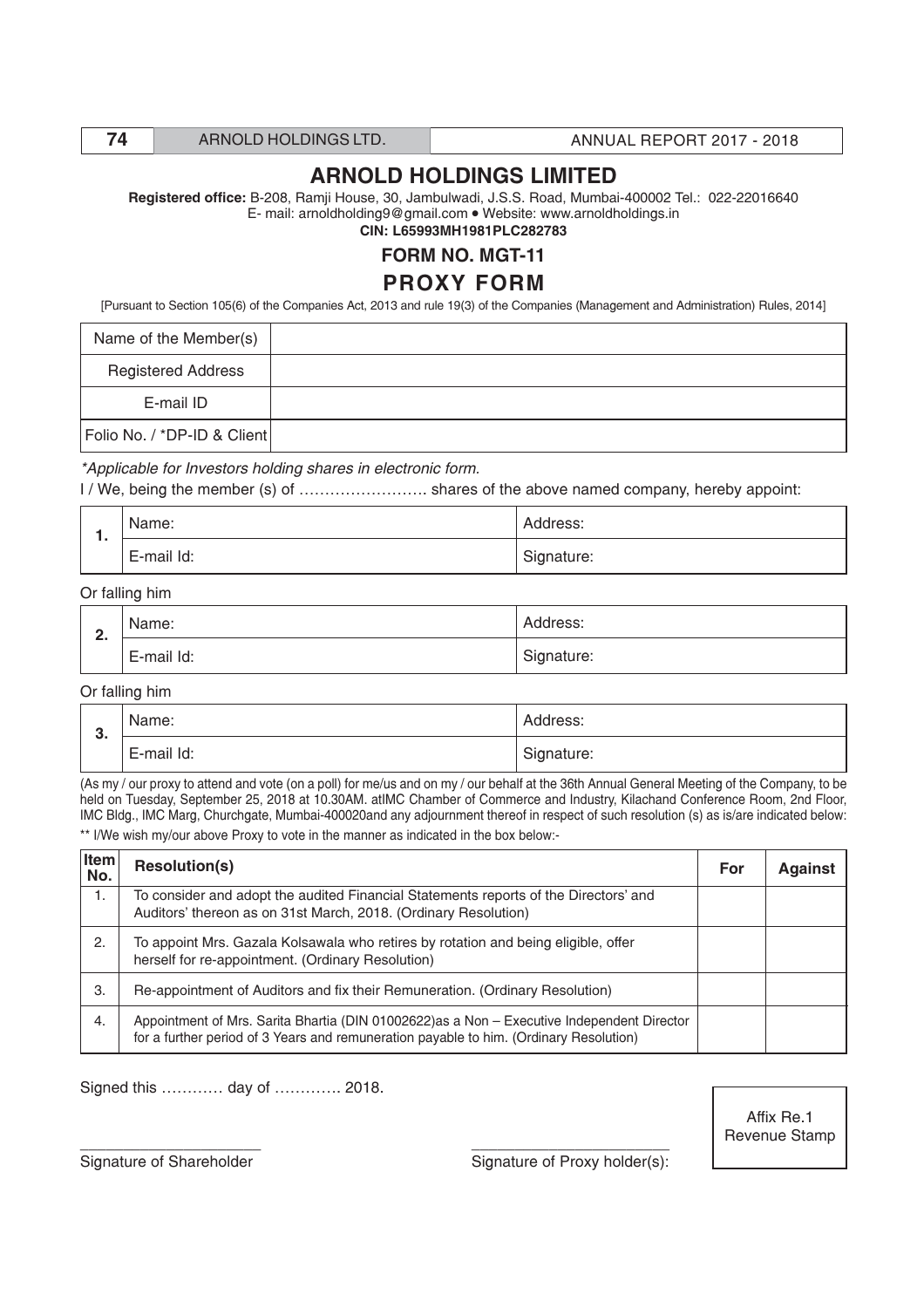| <b>ANNUAL REPORT 2017 - 2018</b> | ARNOLD HOLDINGS LTD. |  |
|----------------------------------|----------------------|--|
|----------------------------------|----------------------|--|

#### Notes:

- 1. This form should be signed across the stamp as per specimen signature registered with the Company.
- 2. This form of Proxy in order to be effective should be duly completed and deposited at the Registered Office of the Company, not less than 48 hours before the commencement of the meeting.
- 3. A proxy need not be a member of the Company.
- 4. A person can act as proxy on behalf of members not exceeding fifty and holding in the aggregate not more than 10% of the total share capital of the Company carrying voting rights. A member holding more than 10% of the total share capital of the Company carrying voting rights may appoint a single person as proxy and such person shall not act as a proxy for any other person or shareholder.
- 5. \*\*This is only optional. Please put a 'x' in the appropriate column against the resolutions indicated in the Box. If you leave the 'For' or 'Against' column blank against any or all the resolutions, your Proxy will be entitled to vote in the manner as he/she thinks appropriate.
- 6. Appointing a proxy does not prevent a member from attending the meeting in person if he so wishes.
- 7. In the case of joint holders, the signature of any one holder will be sufficient, but names of all the joint holders should be stated.



# ROUTE MAP